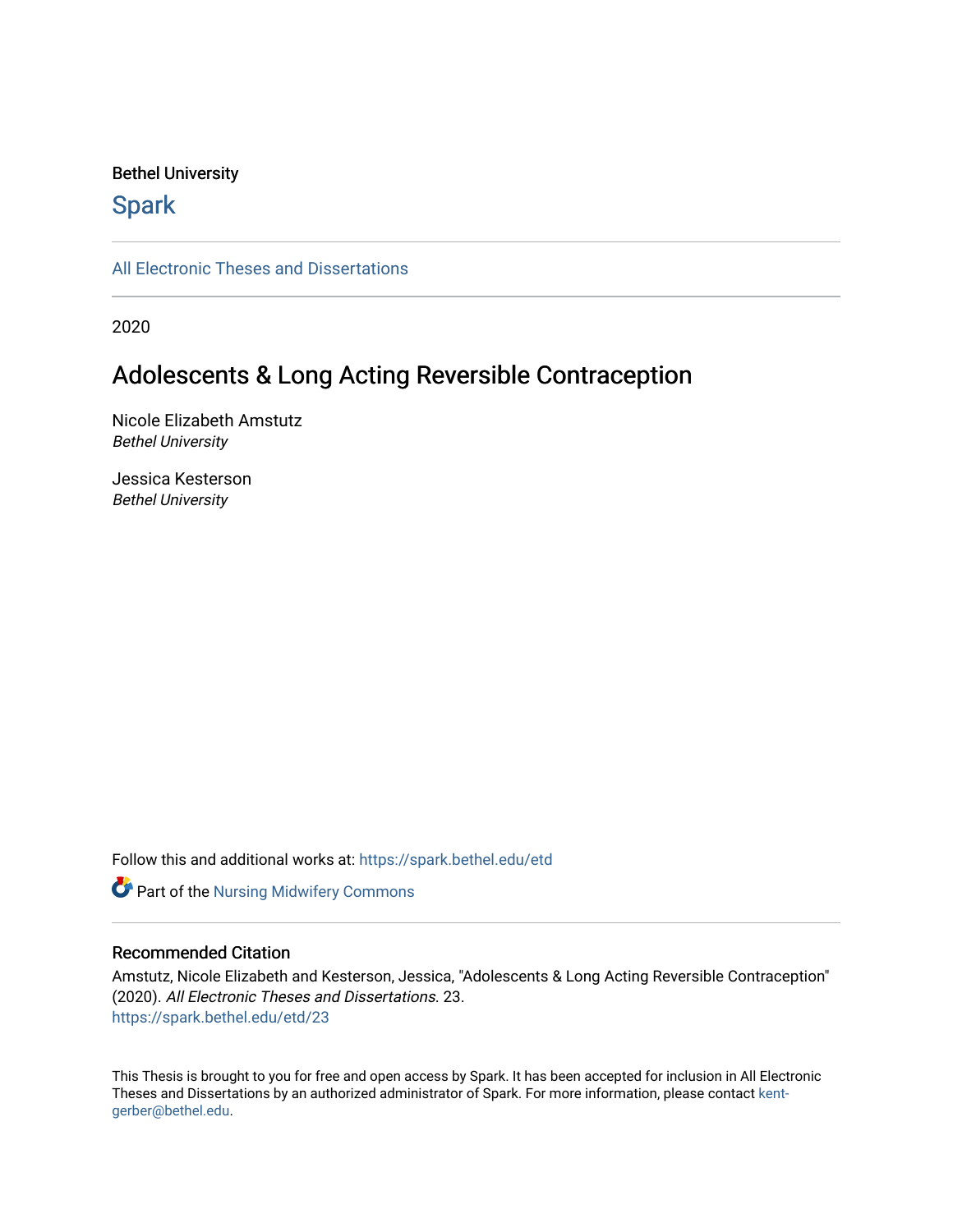# ADOLESCENTS & LONG ACTING REVERSIBLE CONTRACEPTION

# A MASTER'S PROJECT SUBMITTED TO THE GRADUATE FACULTY OF THE GRADUATE SCHOOL BETHEL UNIVERSITY

BY

# JESSICA KESTERSON & NICOLE AMSTUTZ

# IN PARTIAL FULFILLMENT OF THE REQUIREMENTS

# FOR THE DEGREE OF

# MASTER OF SCIENCE IN NURSING

MAY 2020

BETHEL UNIVERSITY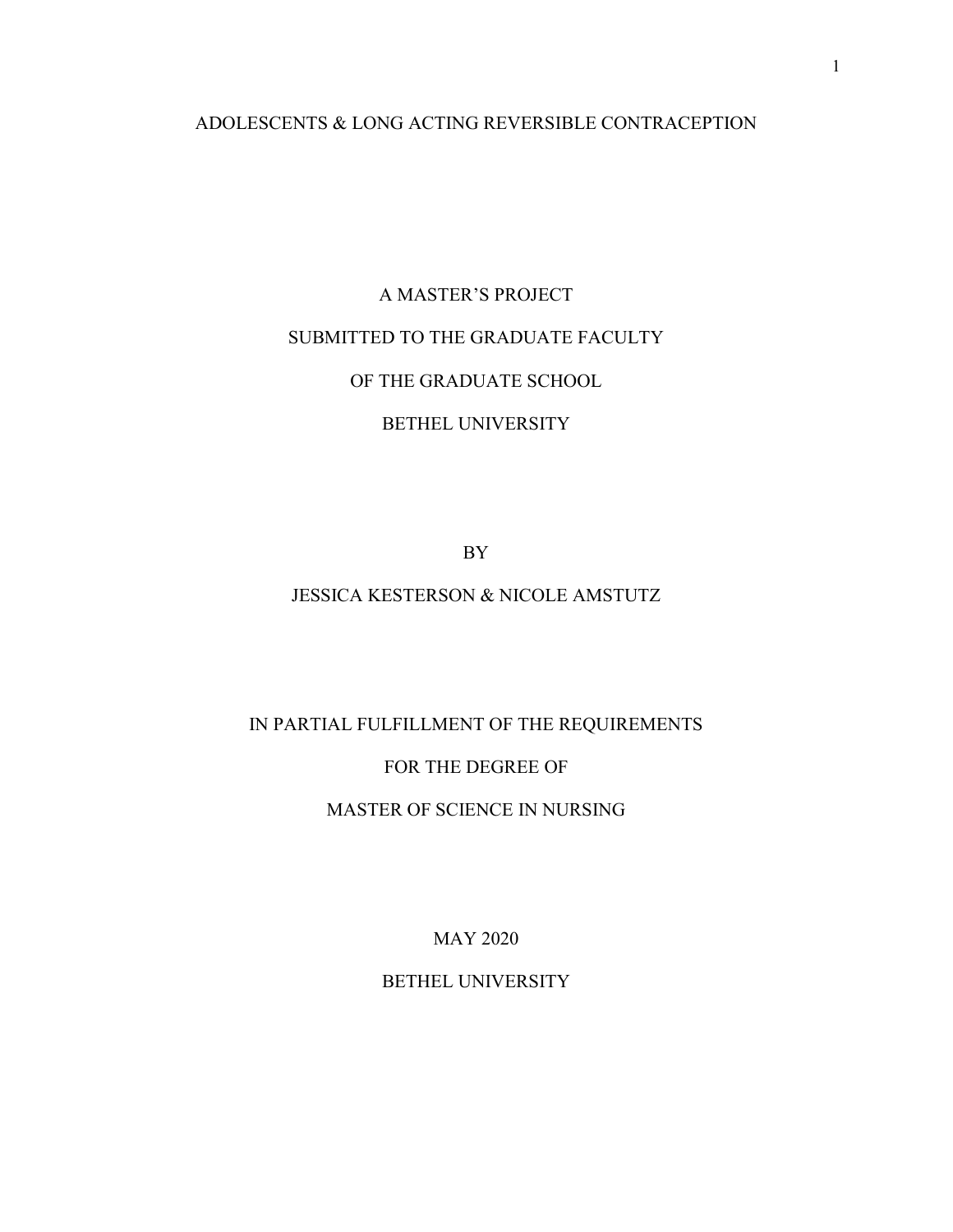# ADOLESCENTS & LONG-ACTING REVERSIBLE CONTRACEPTION

# JESSICA KESTERSON & NICOLE AMSTUTZ

May 2020

Approvals:

| Project Advisor Name:                          |  |
|------------------------------------------------|--|
| Project Advisor Signature:                     |  |
| Second Reader Name:                            |  |
| Second Reader Signature:                       |  |
| Director of Nurse-Midwifery Program Name:      |  |
| Director of Nurse-Midwifery Program Signature: |  |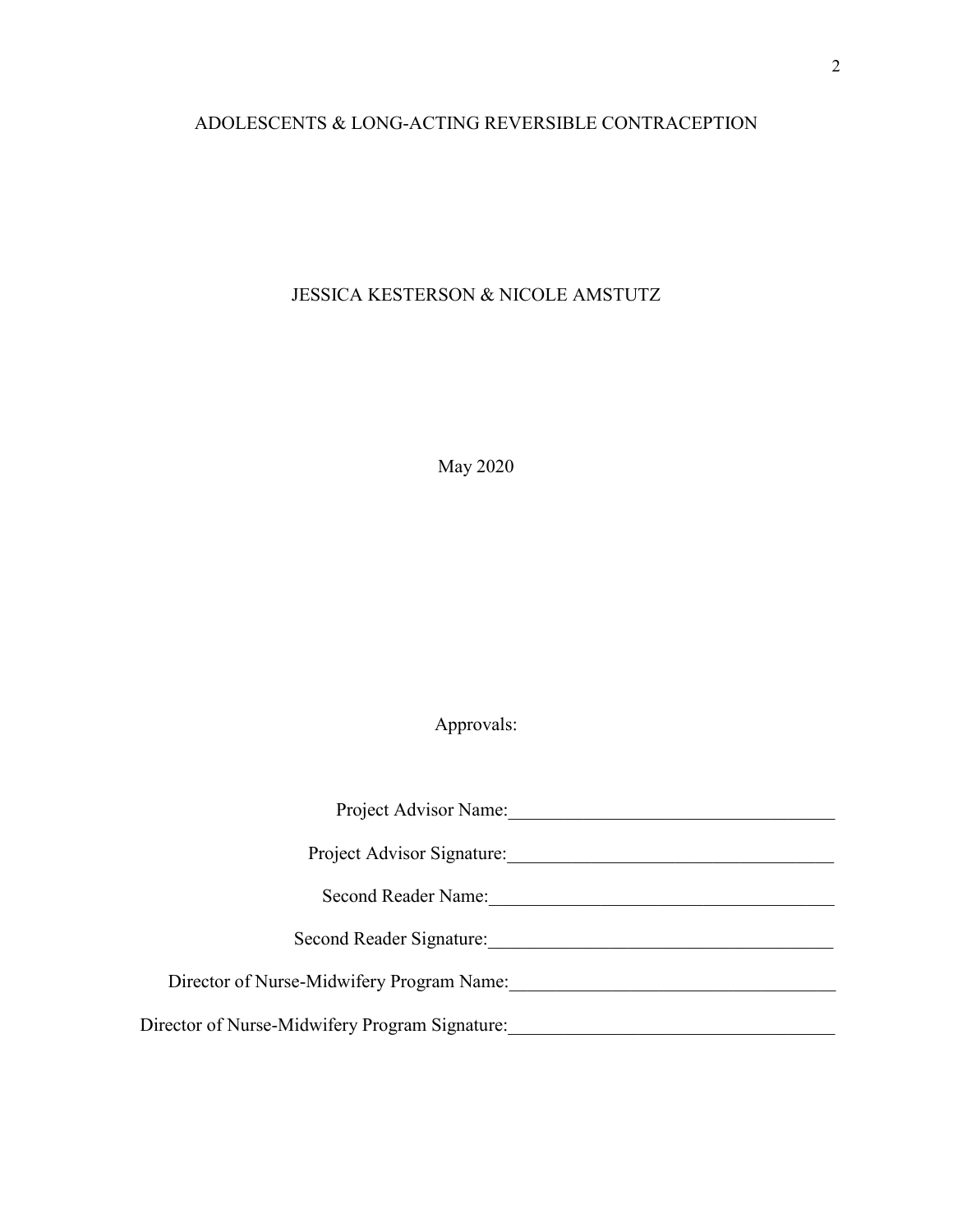# **Acknowledgments**

I want to express my sincere gratitude to my family, friends, coworkers, nurse-midwifery preceptors, cohort, and the faculty at Bethel for providing continual support and encouragement over the last two years. I would also like to thank the over 550 families I encountered and was able to care for and walk beside on this educational journey towards my dream of becoming a

nurse-midwife.

Nicole

We owe a tremendous thanks to Dr. Jane Wrede, CNM, PhD, our capstone advisor and Rebecca Otterness, RN, M.S.N., our editor for this project. Words cannot adequately express the gratitude I have for my preceptors, the Bethel faculty, and women who poured into me and shaped me into the midwife I am becoming. I am so blessed and grateful for my wonderful friends, family, and Heavenly Father who supported me and cheered me on throughout my midwifery education.

Jessica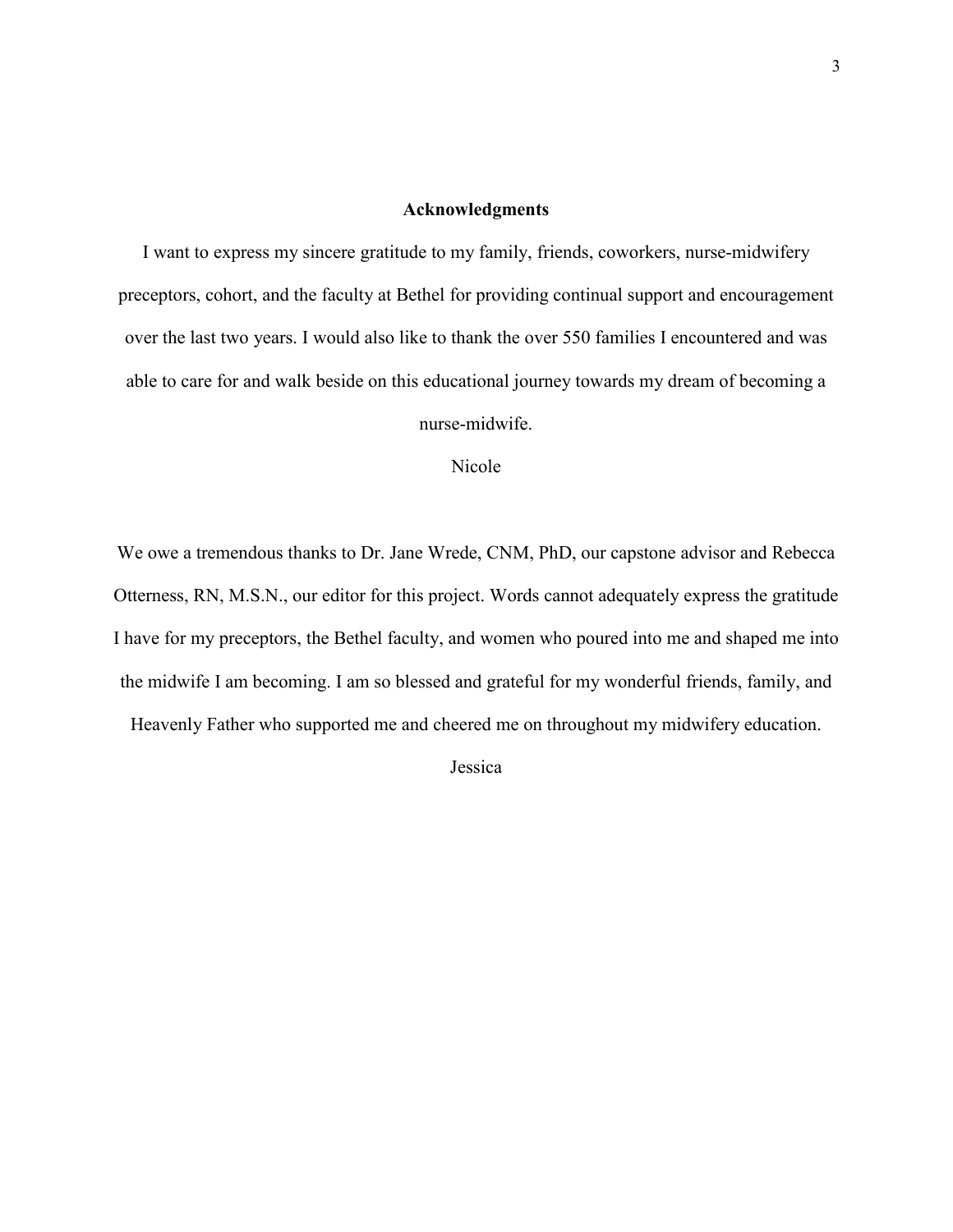## Abstract

**Background/Purpose:** The purpose of this literature appraisal is to assess adolescent access to long-acting reversible contraception (LARCs).

**Theoretical Framework:** The Health Belief Model (HBM) helps describe the psychological and behavioral underpinnings of how one cares for one's health. The HBM can be applied to how adolescents perceive the risks associated with unprotected intercourse compared to the perceived benefits of LARC usage. The HBM considers the benefits, barriers, risk of susceptibility, risk severity, self-efficacy, and cues to the action of adopting positive health interventions in one's life (Jones et al., 2016).

**Methods:** Twenty-four relevant articles from the literature were appraised.

**Results/Findings:** LARCs prevent unintended pregnancies in diverse populations. LARCs are safe, long-acting, and reliable and associated with high satisfaction rates. Provider beliefs and knowledge base surrounding LARCs shape adolescent attitudes and access to these devices. Lack of time, training on insertion techniques, or sufficient counseling information pose barriers to LARC use.

**Implications for Research and Practice:** Midwives should be up-to-date, familiar, and comfortable with these methods in order for patients to trust in their use.

Midwives are well-suited to provide counseling regarding reproductive life planning, including dispensing contraception when adolescent pregnancy is not desired. Midwives should discuss LARC methods first as the most effective and ideal methods for all women, including adolescents. Further research is necessary to further examine barriers to LARC use in adolescents, including cost, same-day access to placement, concerns, and provider knowledge.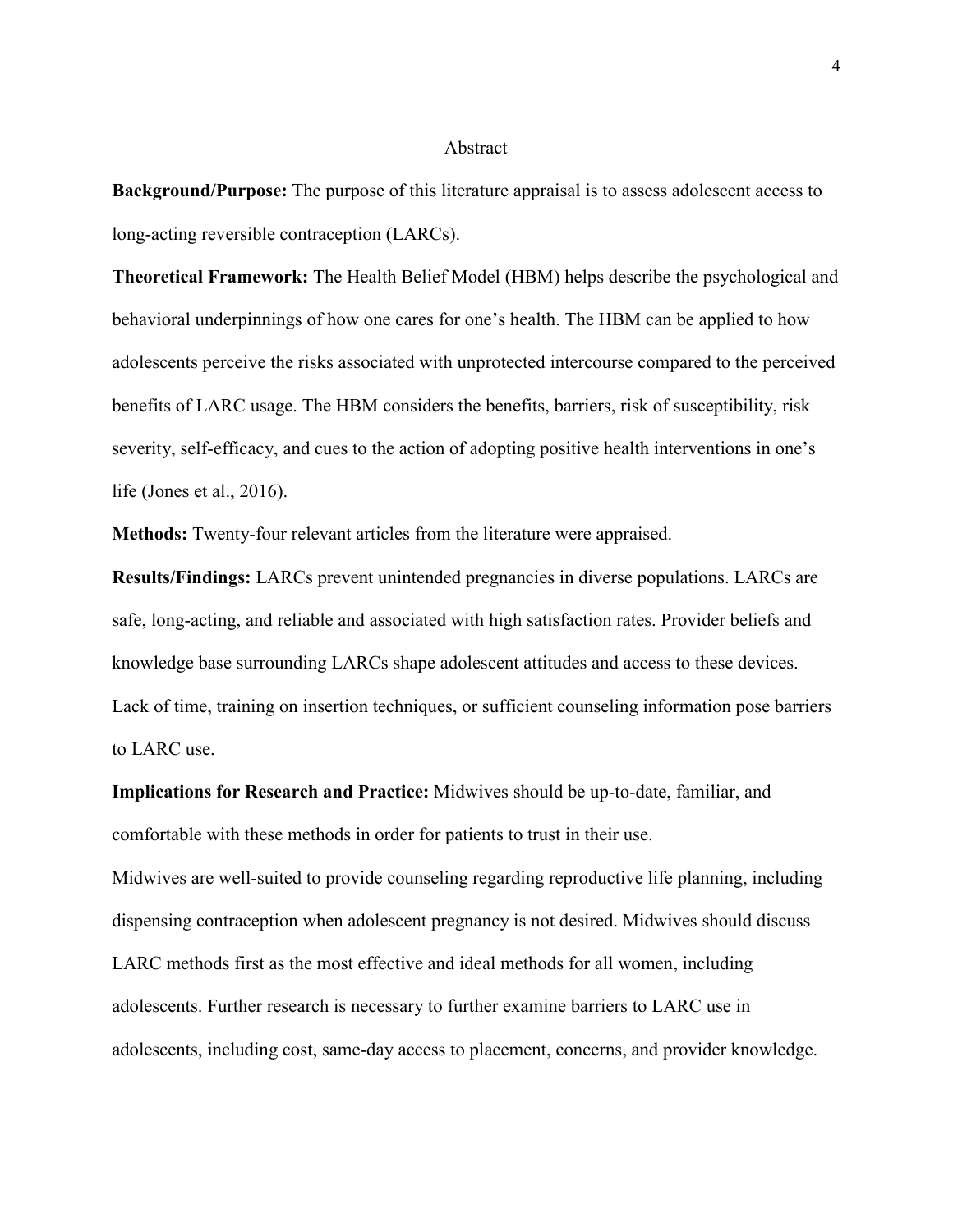*Keywords:* Teens, LARCs, adolescents, long-acting reversible contraception, teen pregnancy prevention, contraception implant, intrauterine device, and teen access to LARCs.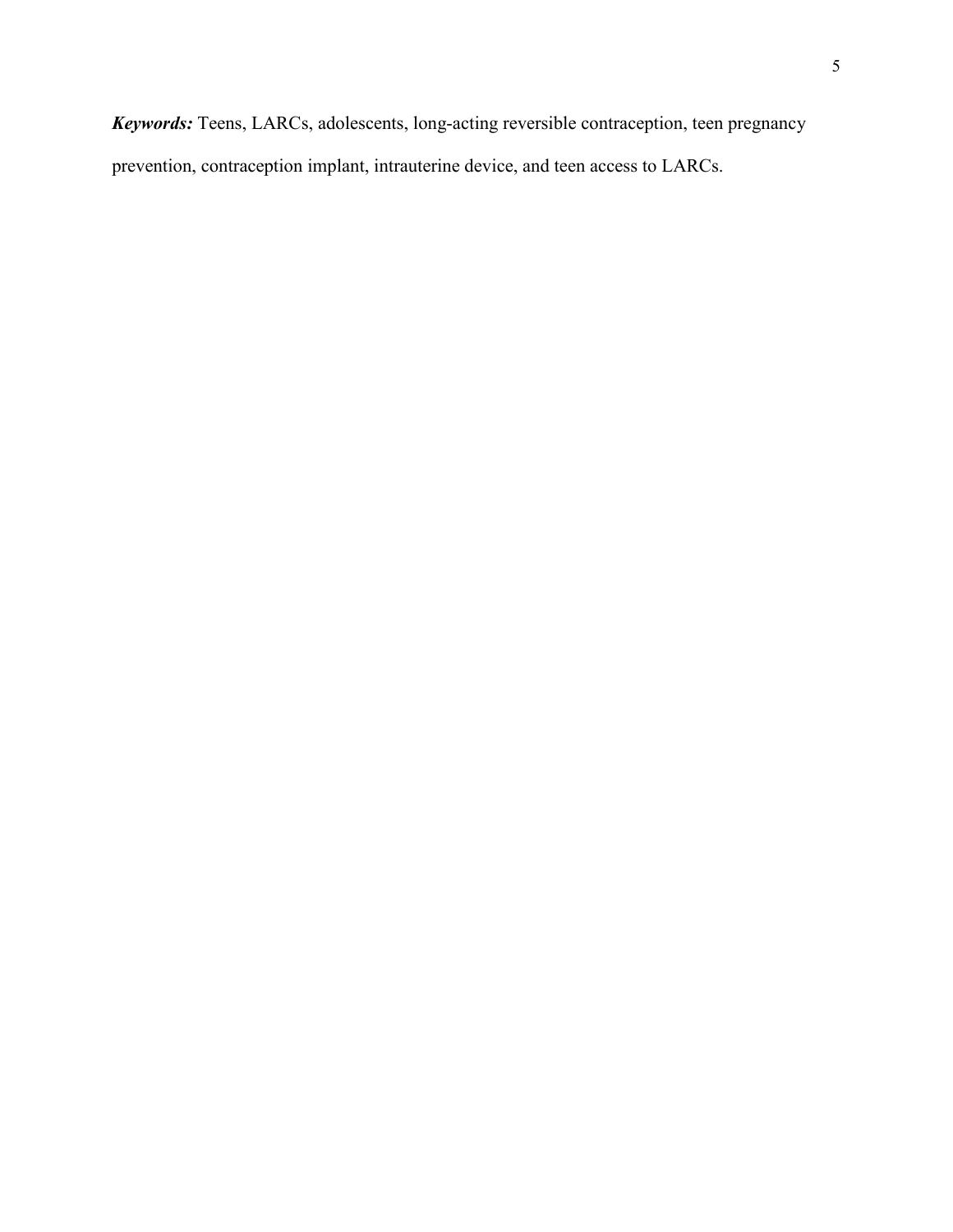# **Table of Contents**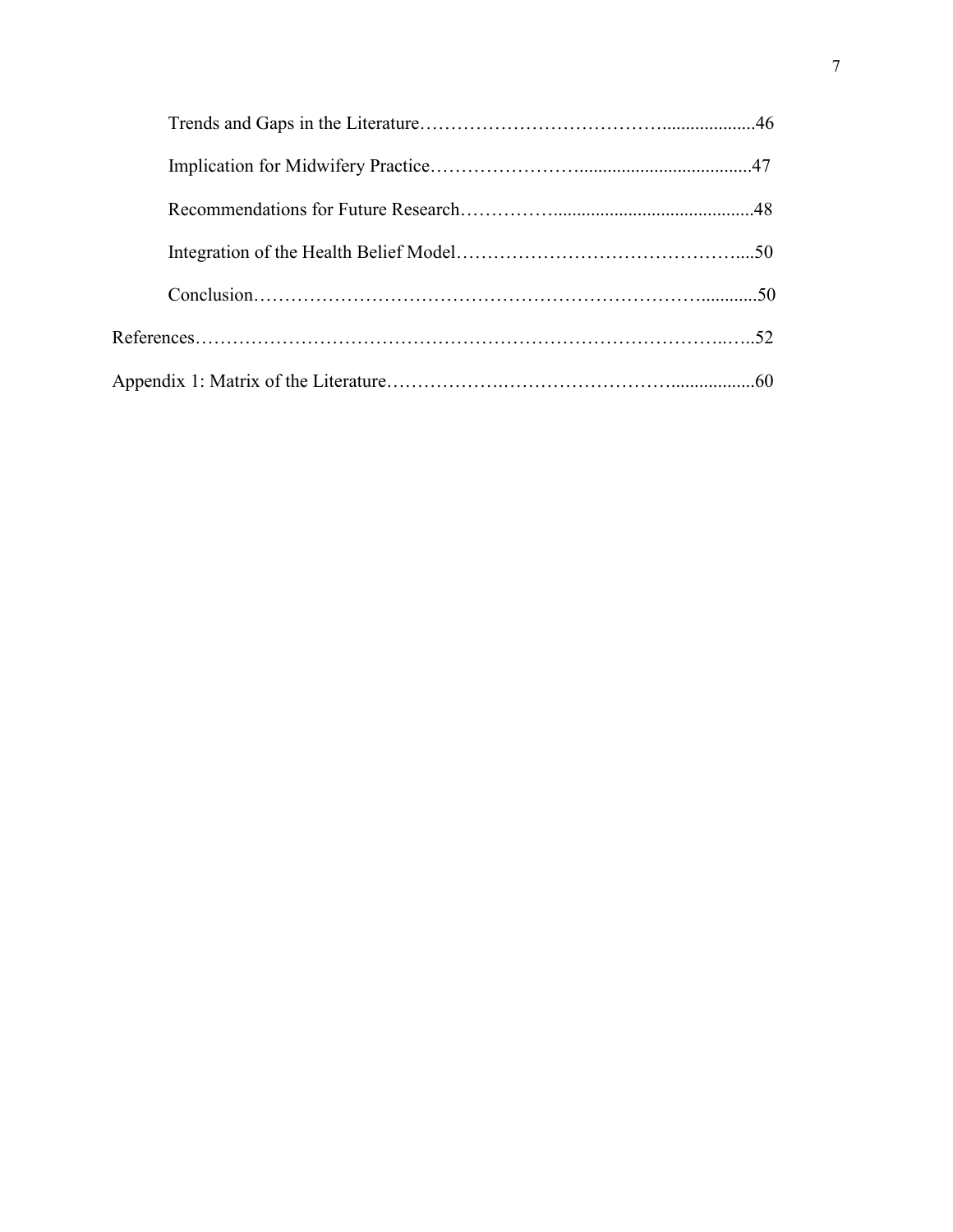# **Chapter I: Introduction**

# **Statement of Purpose**

Approximately half of all pregnancies in the United States are unplanned, and a disproportionately high number of these involve adolescents and young women (Santibenchakul, Tschann, Carlson, Hurwitz, & Salcedo, 2019). Most commonly, unintended pregnancies occur in adolescents aged 15-19 (75%), followed by young women aged 20-24 (59%) (Santibenchakul et al., 2019). Additional disparities exist among women from different racial and ethnic groups (Yazdkhasti et al., 2015). There are significant risks and public health implications associated with unintended pregnancies, especially for adolescent pregnancy.

Long-acting reversible contraceptives (LARCs) include the intrauterine device (IUD) and the subdermal etonogestrel implant. These devices have been shown to be extremely effective in preventing unintended pregnancy (Rosenstock, Peipert, Madden, Zhao, & Secura, 2012). Efficacy rates of greater than 99%, high levels of safety, and ease of use for women (decreasing risk of forgetfulness) suggest LARCs are an excellent contraception option for adolescent populations.

The purpose of this work is to explore the benefits and barriers of LARCs among women between the ages of 15-24 and to describe how certified nurse-midwives (CNMs) may serve to facilitate their use. CNMs are licensed, independent health care providers that not only attend births but also meet women's health care needs throughout the lifespan (ACNM, 2019).

#### **Evidence Demonstrating Need**

According to the National Conference of State Legislatures (2018), teenage mothers are less likely to graduate from high school and meet occupational ambitions; they are also more likely to experience poverty and unemployment and rely on state funding for financial support.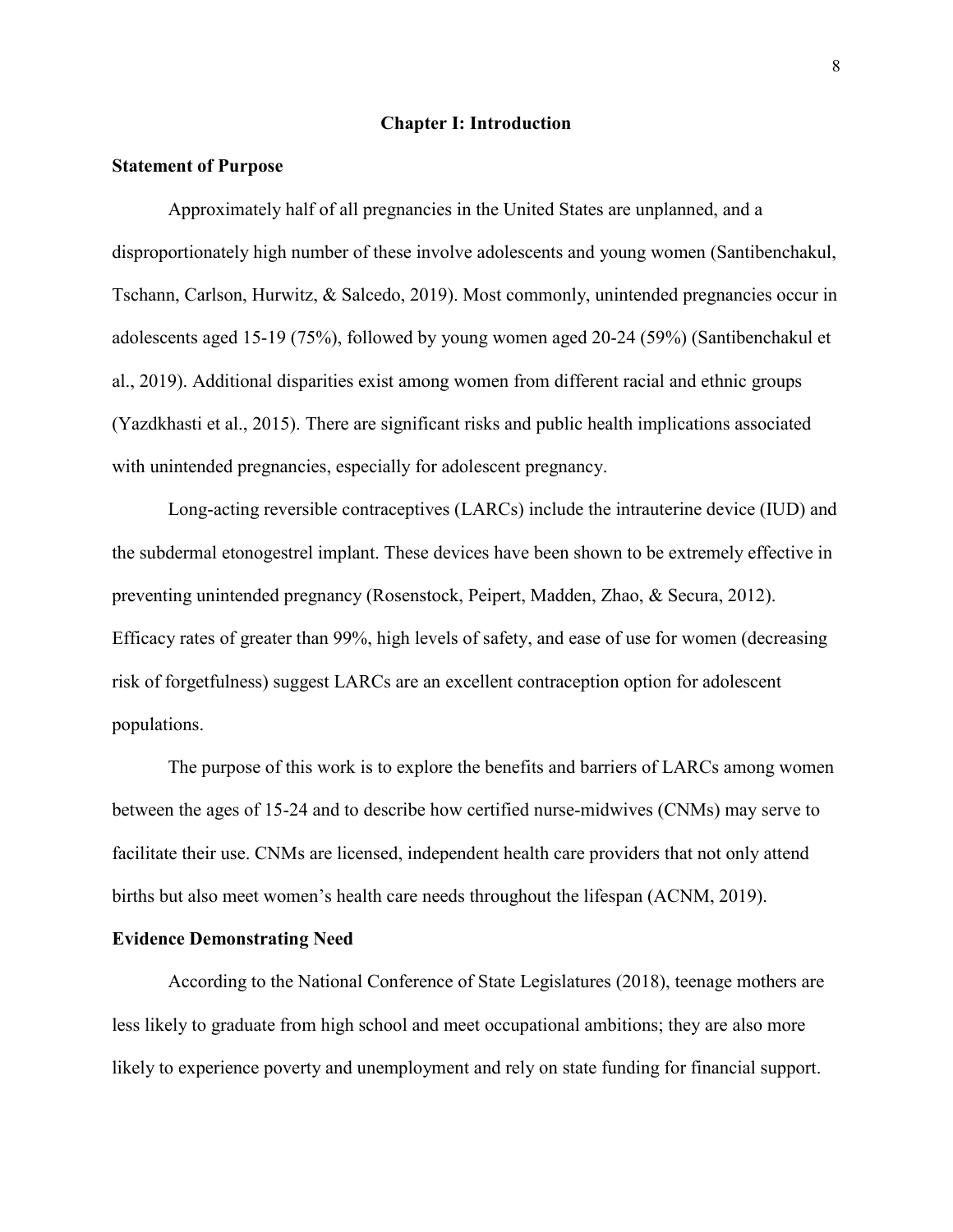Pregnancy complications associated with teen pregnancy include preeclampsia, anemia, and increased risk of cephalopelvic disproportion (American Pregnancy Association, 2019). Children born to teenage mothers are at an increased risk for infant mortality, behavioral and learning disorders, medical conditions, incarceration, and becoming teenage parents themselves (U.S. Department of Health & Human Services, 2019).

The social, financial, personal and public impact and burden of unplanned adolescent pregnancy necessitate the need for long term, effective, preventative contraception choices. LARCs are more likely to be continued in teens than short-acting contraception, with continuation rates over a one-year period of 81% versus 44% (ACOG, 2012). According to ACOG (2012), 96% of teens and young women aged 13-24 were able to receive an intrauterine device (IUD) on the first visit to their primary care provider, which demonstrates that these adolescents are appropriate candidates (ACOG, 2012). LARC use amongst adolescents aged 15- 19 remains lower, at 8.2% compared to 13.1% of 20-29-year-olds (Centers for Disease Control and Prevention, 2019). U.S. Medical Eligibility Criteria Categories for Classifying Hormonal Contraceptives and Intrauterine Devices describes LARCs as category II, meaning that the benefit of LARC use in adolescents outweighs the potential risk (ACOG, 2012).

Despite immense support and promotion by both the American Academy of Pediatrics (AAP) and American College of Obstetricians and Gynecologists (ACOG), LARC use in adolescent populations remains low. The AAP notes that half of the pediatric teen patients under 18 years of age are sexually active. Due to the increased maternal morbidity associated with teen pregnancy, the AAP also states that current research has refuted previous false claims and misconceptions, concluding that the implant is an "ideal" method and that IUDs are safe for teen use (Ott & Sucato, 2014).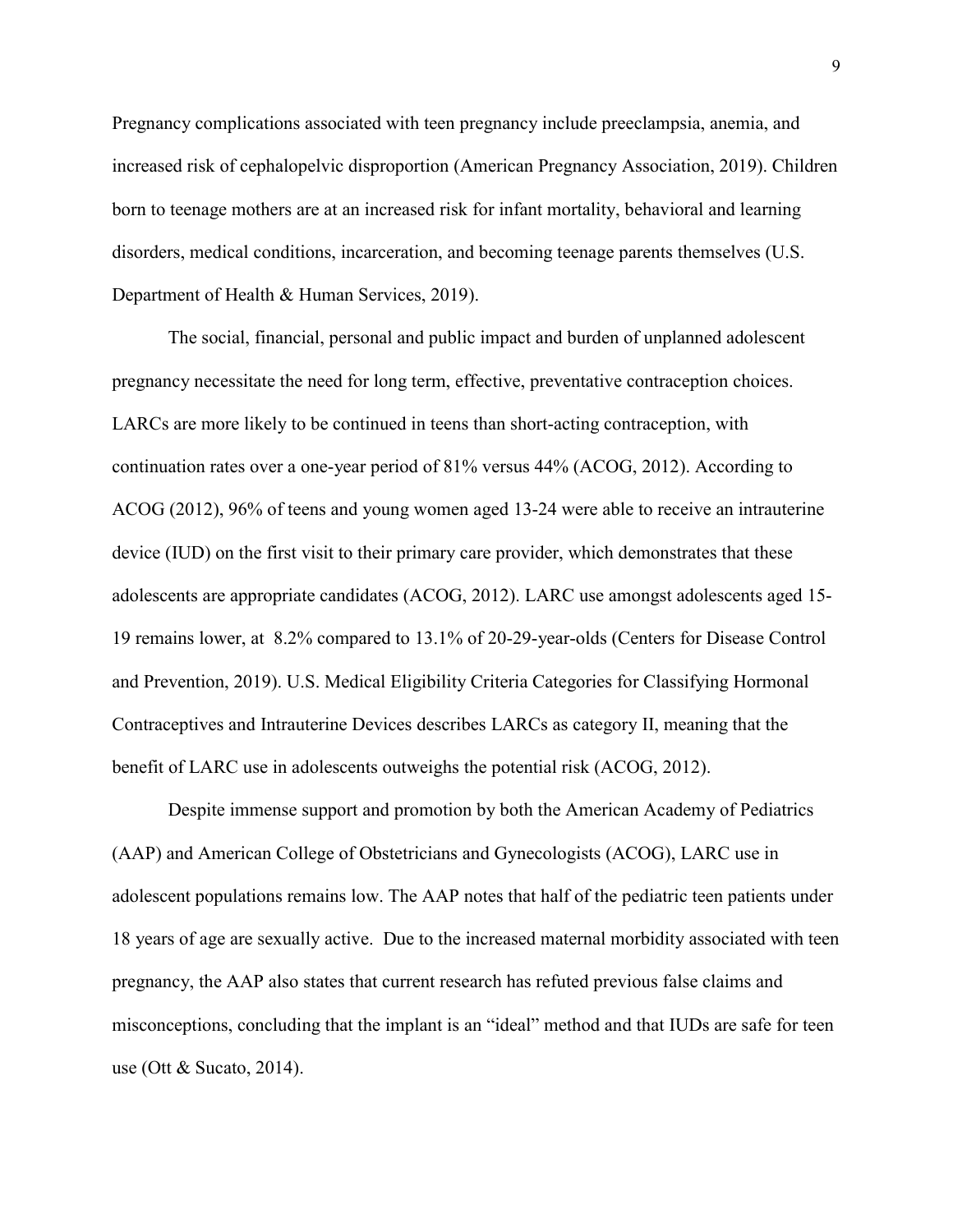Historically, LARC use in adolescents has been highly controversial, due to provider practice patterns, biases, myths, and misconceptions regarding the side effects of LARCs, as well as women's attitudes toward LARCs (Peipert et al., 2011). Some of these misconceptions include that IUDs cause abortion, pelvic inflammatory disease, infertility, ectopic pregnancies, and even cancer (Russo, Miller, & Gold, 2013). Myths that LARCs cause weight gain, hair loss, osteoporosis, and worsening acne also persist. Once the safety of LARC use in adult women became well-established, research pertaining specifically to the safety of LARCs and adolescents lagged behind. Both patients and providers may raise concerns about uterine size and difficulty of insertion for nulliparous women, as well as the potential for uterine perforation. However, there is insufficient data to prove higher rates of expulsion or perforation risk for women who have or have not been previously pregnant (Russo, Miller, & Gold, 2013).

Although the concept of inserting a foreign object into the uterus may have been around for centuries, the first modern documented human IUD was developed in 1909 (Reproductive Health Access Project, 2013). Early IUDs had many different designs and many flaws. Some lacked strings to check placement and ease removal. The IUD was revolutionized in 1969 when the modern T-shaped design made with copper was found to have excellent contraceptive effects. Hormone releasing designs quickly followed in the market, including the Dalkon Shield IUD, which was pulled after just 3 years due to poor outcomes leading to over 300,000 lawsuits. **IUD** use declined significantly in the 1970s and early 1980s when poor string designs funneled bacteria into the uterus and caused cases of pelvic inflammatory disease, sepsis, and infertility. It was not until 1988 that the Copper T380A (ParaGard) was approved by the United States Food and Drug Administration. The much improved 52mg levonorgestrel-releasing IUD (Mirena) became available for use in the U.S. in 2001 (Reproductive Health Access Project, 2013). Today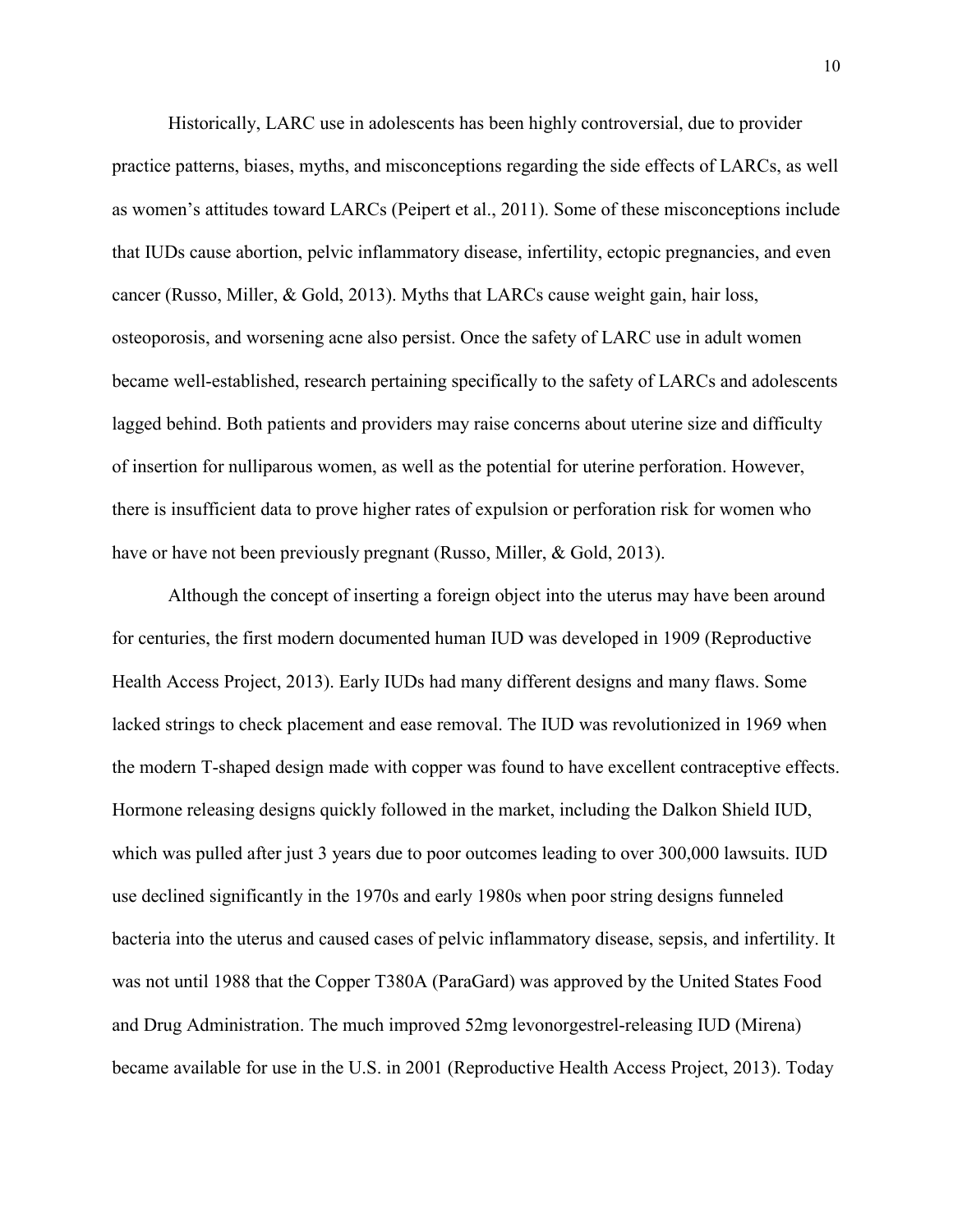there are three levonorgestrel-releasing IUDs available in the U.S. (Madden, 2019). Newer levonorgestrel-releasing IUDs (Kyleena and Skyla) boast smaller diameters, lower hormone levels, and are targeted toward nulliparous women (Madden, 2019).

Once inserted inside the uterus, an IUD's mechanism of action has several components: As a foreign body in the uterus, the IUD causes a sterile inflammatory response that is toxic to sperm and eggs (Madden, 2019). The IUD also works to thin the lining of the uterus, so that it is unfavorable for implantation or initiation of pregnancy. Copper IUDs, such as the ParaGard, have no effect on ovulation but rather act by impairing sperm migration, viability, and implantation into the uterine lining. In addition to copper IUDs, there are also plastic forms of IUDs available in the U.S. that emit levonorgestrel, a synthetic progesterone hormone. Levonorgestrel-containing IUDs work further to thicken cervical mucous and impair binding of sperm and egg while simultaneously creating an environment in the uterus that is unfavorable for pregnancy. Hormonal IUDs may or may not inhibit ovulation, however, this is not their main mechanism of action (Madden, 2019). Both IUDs and etonogestrel implants may be placed without surgery, in an outpatient setting such as a clinic.

Similar to hormonal IUDs, the subdermal implant works by slowly releasing a progestin hormone systemically in the body (Glasier & Gebbie, 2017). This implant is a small, flexible rod that is placed under the skin in a woman's upper arm. Unlike an IUD, the main mechanism of the subdermal implant is ovulation suppression, however, it may also cause thickening of cervical mucous. Subdermal implants may cause menstrual irregularities, so women should be counseled appropriately before insertion. The first subdermal implant, Norplant, became available in 1983 in Finland. The Norplant contained six capsules that offered different levels of circulating levonorgestrel. Eventually, the Implanon implant became available in the United States in 2006.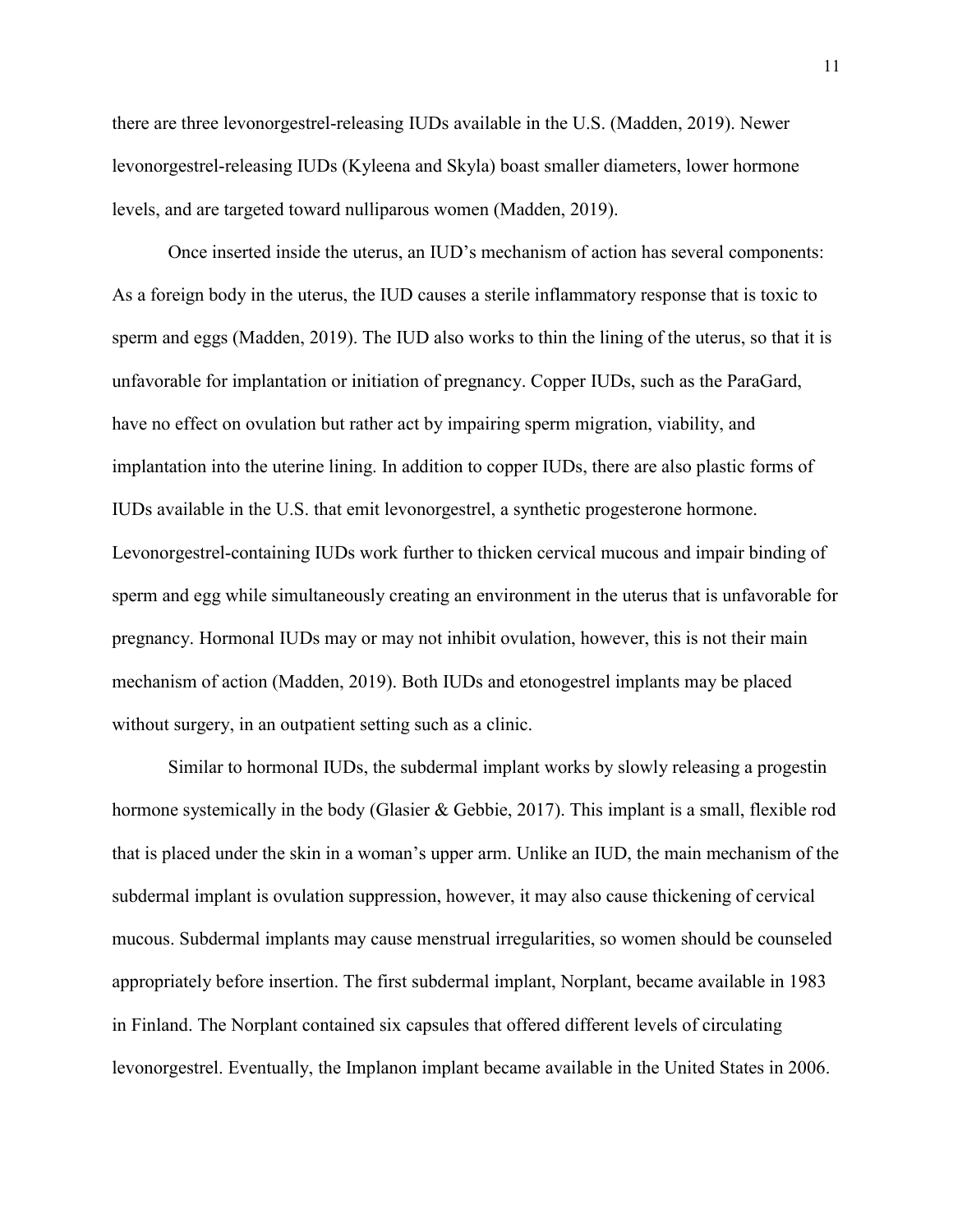Early implants were often troublesome to remove, especially if they were inserted subcutaneously instead of subdermally. Newer technology has led to radiopaque implants, which can be seen on x-ray in case of difficult removal. Currently, the only subdermal implant available in the U.S. is the Nexplanon, released in 2011, which is a radiopaque single rod that can be used for 3 years (Glasier & Gebbie, 2017).

Worldwide, IUDs are the most commonly utilized form of reversible female contraception (Madden, 2019), yet the usage rates of LARCs vary greatly among industrialized nations. Among contraceptive using women in Asia, 27% used IUDs, followed by Europe (17.1%), Africa (15.4%), Latin America (9.6%), and finally North America (6.1%) (Buhling, Zite, Lotke, & Black, 2014). Wide variations among countries are influenced by government policy, funding, product availability, as well as social, cultural, and religious beliefs. Although the reasons for these variations are multifactorial, the most common reason for different rates of use is cost. For example, China's government pays for all women to have access to implantable contraception, whereas, in the United States, some women may pay up to \$875 for an IUD plus an additional \$300 for the insertion procedure. (Buhling et al., 2014).

## **Significance to Nurse-Midwifery**

Certified Nurse-Midwives (CNMs) serve as licensed, independent primary health care providers for many women and newborns (American College of Nurse-Midwives, 2012). As practitioners, CNMs are held to a high standard of ethics and adhere to core competencies of care as defined by their professional organization, the American College of Nurse-Midwives (ACNM, 2012). These skills include providing primary and integrated care, referring to specialty practitioners when indicated, and prescribing pharmaceuticals. Although they are well-known for attending births, CNMs also provide reproductive health counseling, parenting education,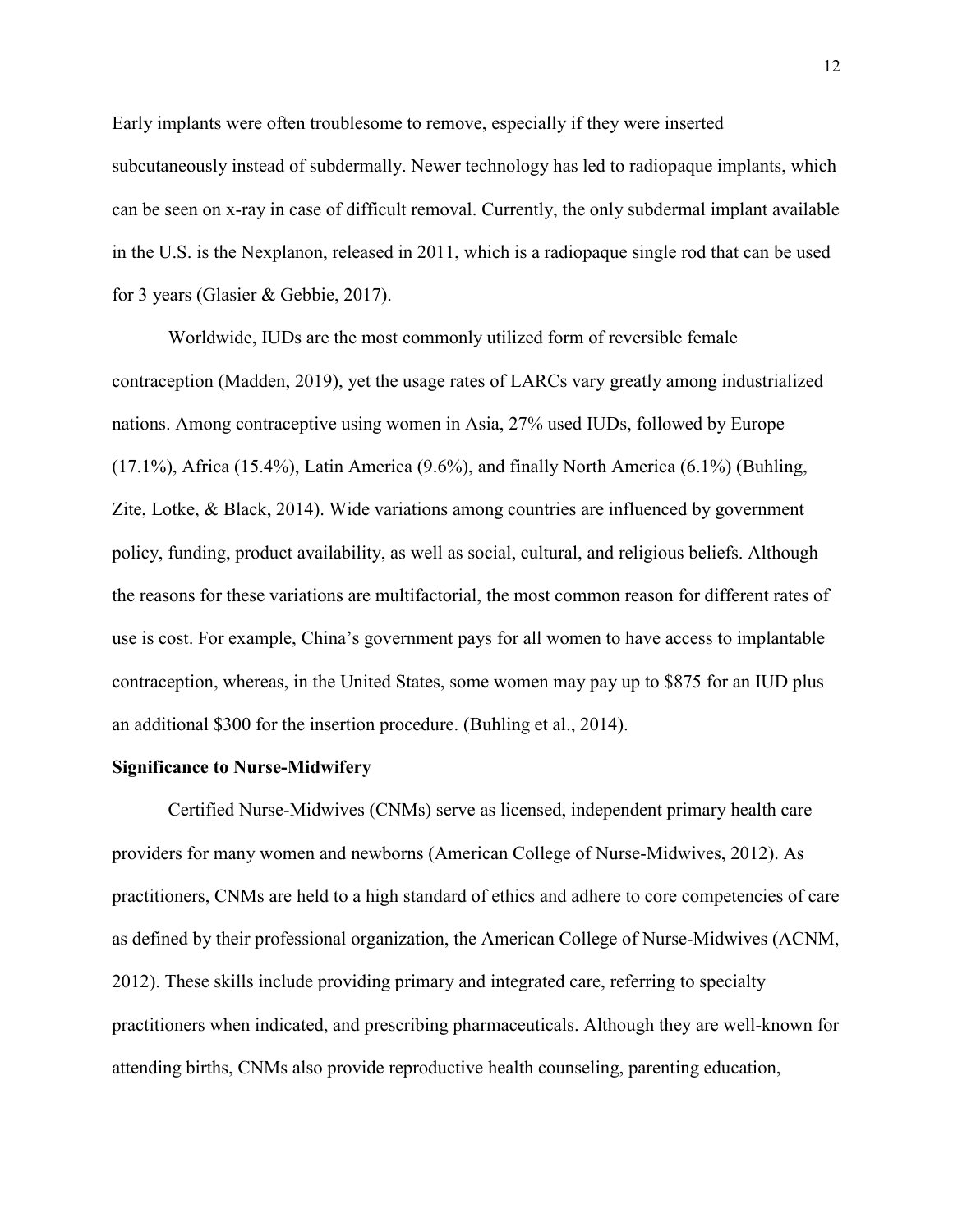nutrition counseling, and annual exams (ACNM, 2019). According to the American Midwifery Certification Board (2018), there were 12,111 nurse-midwives certified in the United States in 2018. Midwifery continues to be a growing profession, meeting women's health care needs. The majority of CNMs in the U.S. practice alongside physician groups and in hospital settings (94.1%) whereas 3.2% practice in freestanding birth centers and 2.6% of CNMs provide in-home care (ACNM, 2019). CNMs are licensed to practice in all 50 states, including U.S. Territories and the District of Columbia (ACNM, 2019).

As primary care providers to women across the lifespan, CNMs are well-suited to provide counseling regarding reproductive life planning, including dispensing contraception when achieving pregnancy is not desired. Hallmarks of midwifery that support the midwife's role in contraception counseling and LARC placement in adolescents include: empowerment of women as partners in health care, skillful communication, guidance and counseling, promotion of a public health care perspective, and care to vulnerable populations (American College of Nurse-Midwives, 2012). Notably, midwives are held to a core standard of familiarity with gynecological care which includes knowledge of available contraception options, ethical counseling, and procedural skills for LARC insertion (American College of Nurse-Midwives, 2012).

The midwifery model of care incorporates walking alongside women, partnering with individuals to provide holistic care, and building trusting relationships. These components are radically important when discussing reproductive health and life planning, specifically longacting reversible contraception with young women. Such counsel requires a degree of flexibility, confidentiality, sensitivity, up to date knowledge and skill for LARC insertion, and an accommodating "adolescent-friendly environment" (ACOG, 2017). Midwives take age,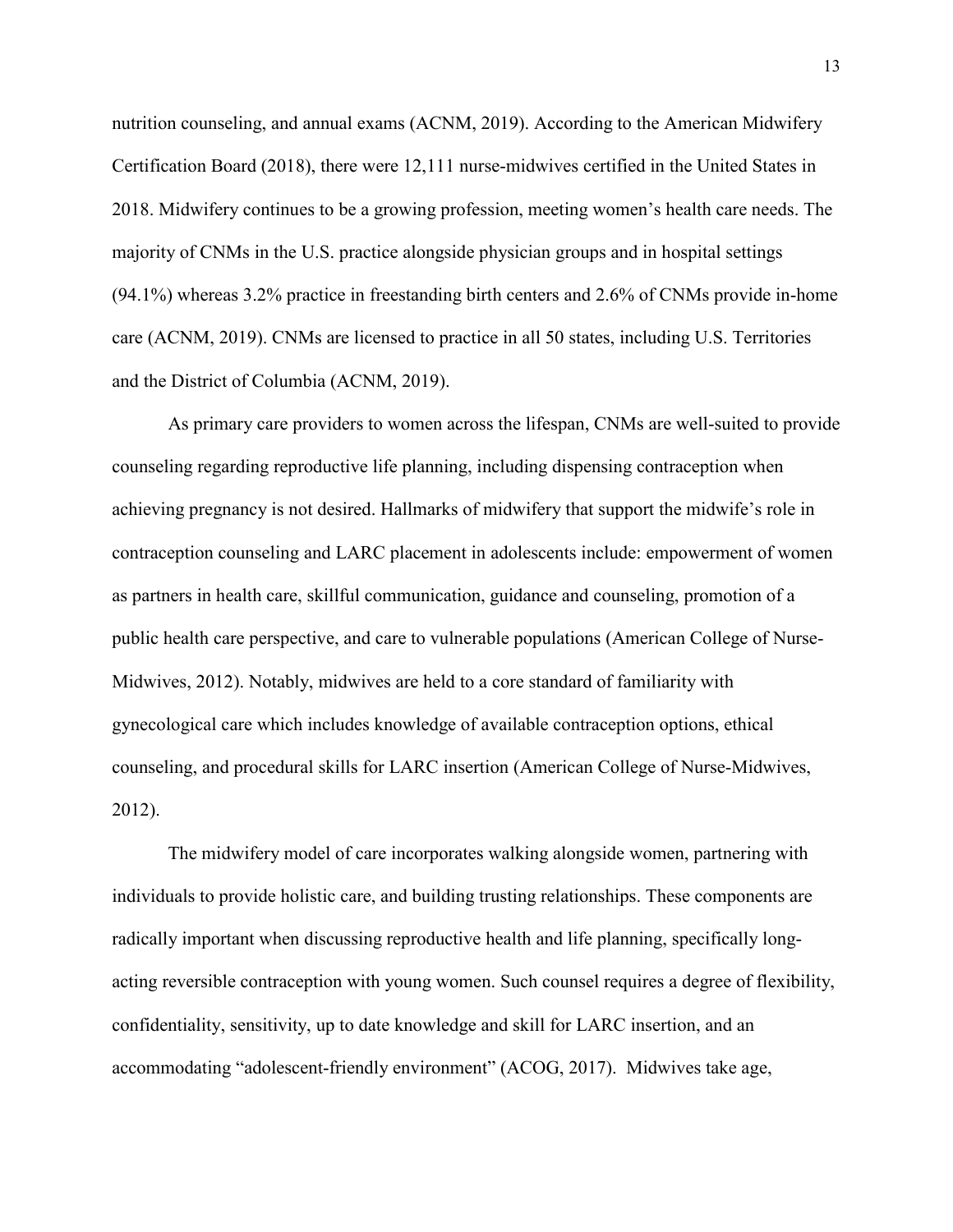development, personal beliefs, and goals into consideration. They provide ample time for adolescents to explore options, become familiar with contraception methods, and address questions. The midwifery care model provides clients with a unique, individualized approach to education and facilitates autonomous and informed decision making when discussing reproductive life plans (ACOG, 2017). Armed with current evidence-based knowledge regarding LARC use and the skill for placement, midwives are well equipped to directly offer LARCpromoting continuity of care. Midwives are perfectly suited to work with and walk beside adolescent women, helping to prevent unwanted teen pregnancies.

# **Theoretical Framework: Health Belief Model**

During the 1950s, social scientists in the United States developed the Health Belief Model (HBM) to explain why individuals do and do not adopt disease prevention strategies (Boston University School of Public Health, 2019). Since then, this model has been applied across many cultures and disciplines to describe the psychological and behavioral underpinnings of how one cares for one's health. This model proposes the extent to which one believes in the recommended health benefit or intervention compared to the threat one perceives of illness determines the extent to which one will implement change (Boston University School of Public Health, 2019). Optimal behavior change is most likely to occur when perceived barriers, benefits, threats, and self-efficacy are addressed (Jones et al., 2016).

The HBM poses six constructs that are used to predict health behavior. These include risk susceptibility, risk severity, benefits to action, barriers to action, self-efficacy, and cues to action (Jones et al., 2016). Perceived susceptibility describes an individual's subjective estimation of the likelihood he or she would suffer an illness (Boston University School of Public Health, 2019). Similarly, perceived severity refers to the individual's subjective perception of the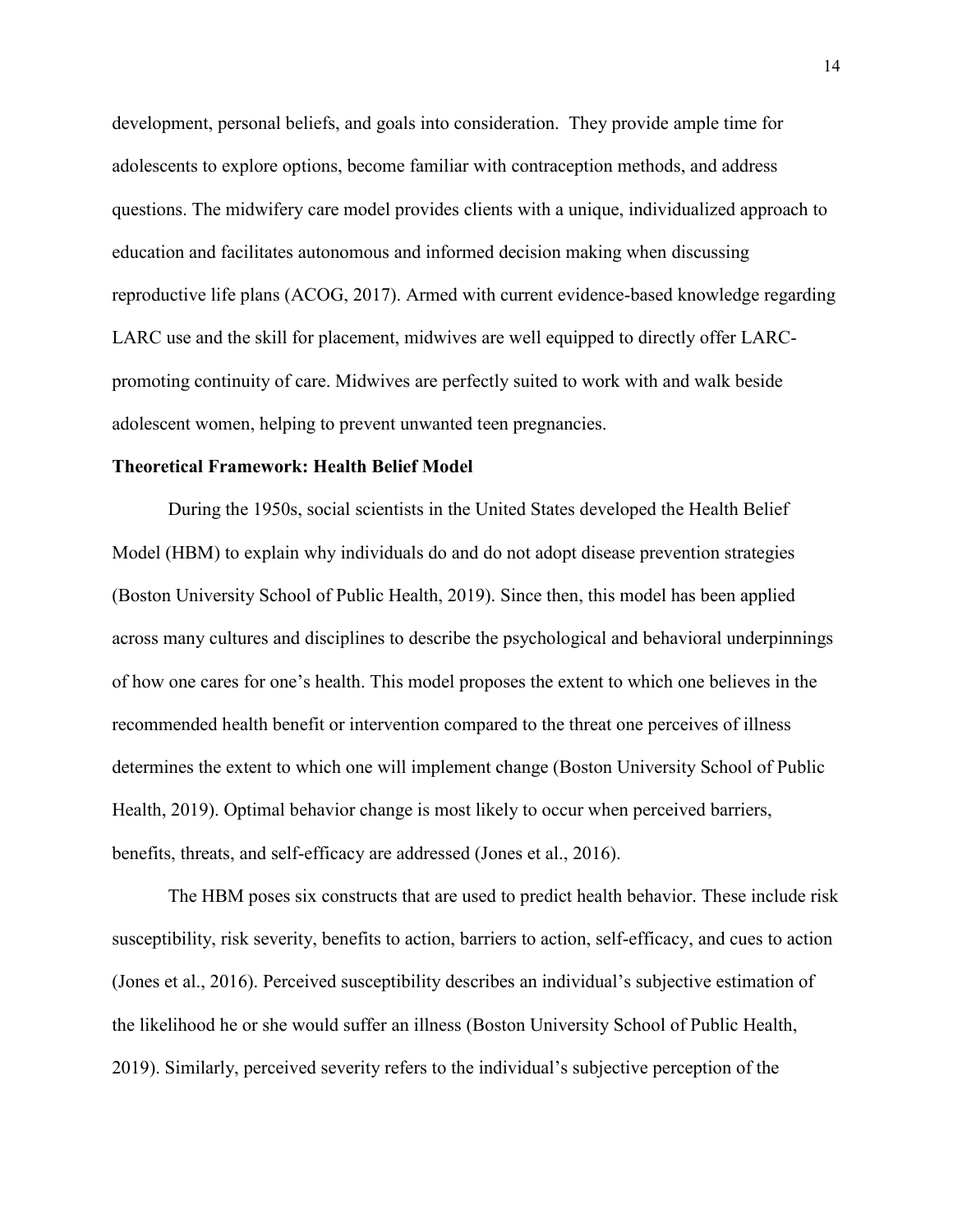physical and social consequences of illness. An individual's perception of benefits describes the effectiveness and value one sees in taking steps to prevent illness. These benefits are weighed against perceived barriers, such as cost, pain, or inconvenience, which would diminish one's likelihood of adopting a health behavior. Cues to action describe the internal or external stimuli required to adopt a new behavior. Finally, self-efficacy describes a person's confidence for success in carrying out a new behavior (Boston University School of Public Health, 2019).

Through the years, a large body of evidence has accumulated in support of the influence of the HBM's variables on health outcomes. However, there are still conflicting findings regarding which variables have the strongest impact (Jones et al., 2016). The relationships among HBM's six constructs remain somewhat ambiguous, which has led to variability in its application. Critics believe that the HBM should evaluate more complex causative factors (Jones et al., 2016). More research is necessary to identify and define the relationships between each of the HBM's constructs, as well as a deeper understanding of the intricacies concerning how changes in an individual construct impact changes in behavior (Montanaro & Bryan, 2014).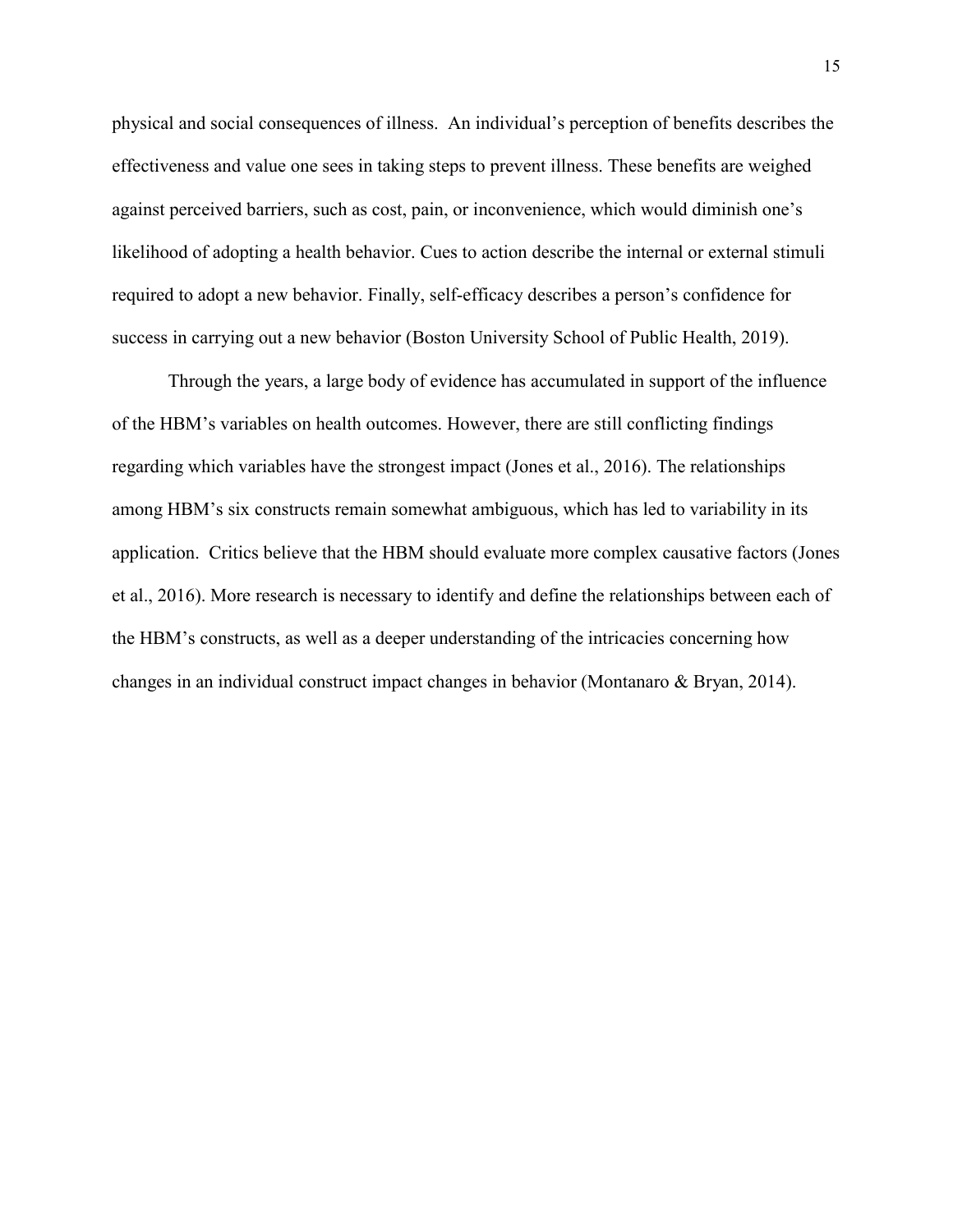# **Application to LARC Usage Among Adolescents**

 The HBM may be applied to the usage of LARC devices among adolescents and young women (Bharadwaj et al., 2012). Specifically, this theory may help explore adolescents' perceptions of unprotected intercourse, including the risk of pregnancy and the severity of the physical and social consequences of pregnancy. This model may also serve as a framework to better explore the benefits and value which adolescents perceive in obtaining a LARC implant, including their understanding of its contraception effectiveness. For example, the reliability and long duration of LARCs tend to foster positive beliefs toward this contraceptive method. Identifying potential barriers to LARC access may lead to solutions for increased usage. Among adolescents, cost, fear of procedural pain and needles, and lack of awareness of methods are some commonly-cited barriers (Bharadwaj et al., 2012).

It is also necessary to evaluate adolescents' cues to action and self-efficacy surrounding their sexual health choices. Fostering self-determination, as well as a sense of responsibility for one's own fertility, are delicate yet consequential topics for all adolescents. As trusted care providers, midwives are in a position to highlight the advantages of LARCs when offering contraceptive counseling to young women and their parents (Bharadwaj et al., 2012). However, peer communication as a cue to action probably carries an even greater influence among this population than the CNM's recommendation. Young women may be willing to select LARCs when they know others have used it to their satisfaction. Women should be encouraged to share their positive experiences of LARCs with their peers (Bharadwaj et al., 2012). When constructs of the HBM are applied to issues surrounding LARC usage and adolescent development, a deeper understanding may be reached regarding why adolescents do or do not adopt this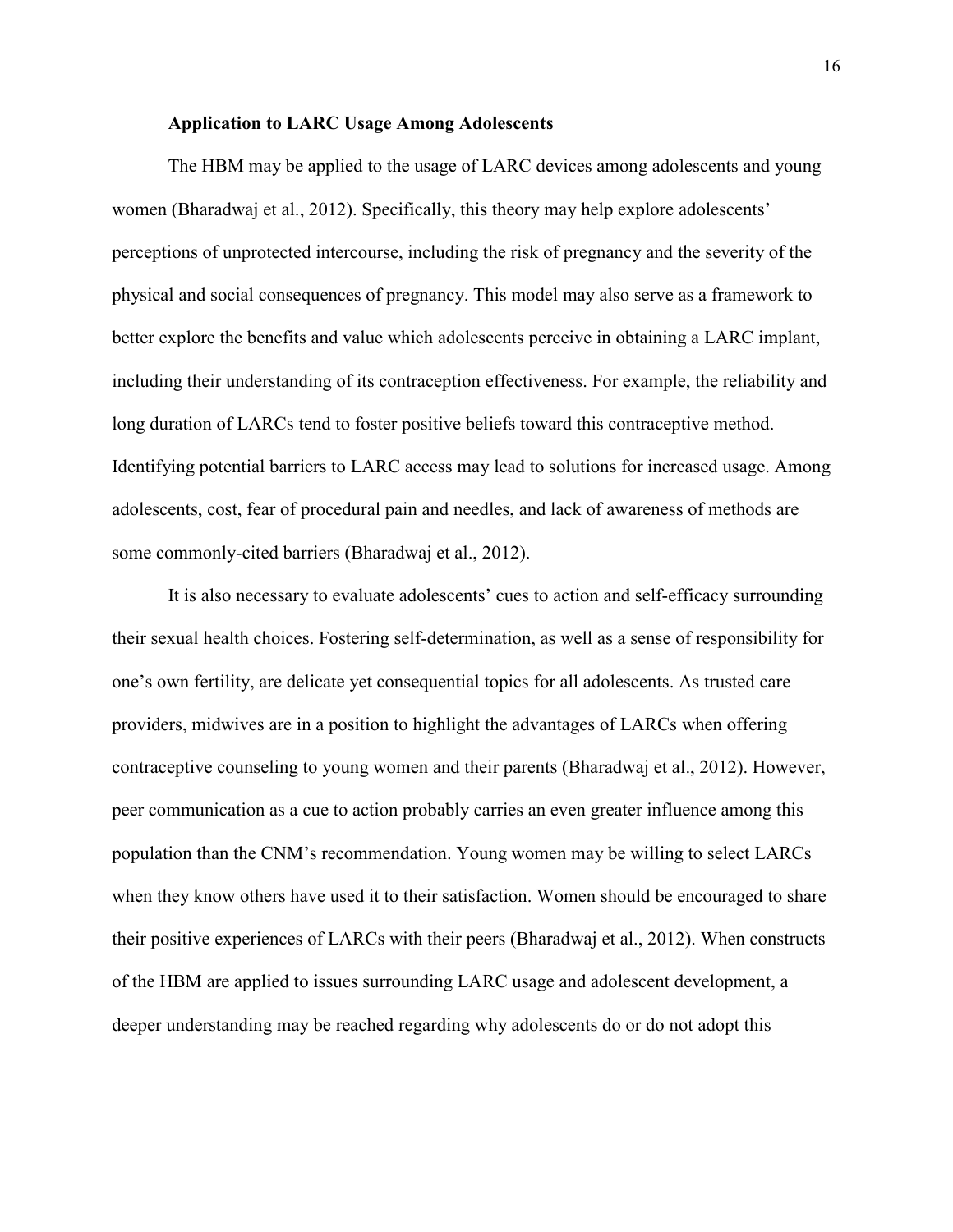contraceptive method. The HBM may also be used to clarify variables in order to modify sexual health behaviors and ultimately decrease unintended pregnancies among adolescents.

### **Summary**

While 50% of teen pregnancies are unplanned, adolescent pregnancy has decreased over the last decade in the United States (Ott & Sucato, 2014). Although LARC use is supported by ACOG and AAP as an ideal method for adolescent pregnancy prevention, LARC use remains surprisingly low amongst this population (Centers for Disease Control and Prevention, 2019). In spite of misconceptions promulgated in the media and medical community, evidence supports that teens remain an appropriate population for LARC use and placement. Additionally, LARCs carry a high efficacy rate of >99% and are more likely to be continued in teens when compared to short-acting contraception options (ACOG, 2012). By walking alongside young women, midwives are in an ideal professional position to educate, listen to, counsel, serve, and support adolescents in their contraception choices as well as provide method initiation. Midwives regularly support adolescents by ensuring clients are aware of all available contraception options, including LARCs. As women's health providers, midwives also support adolescents by promoting access to care, including same day initiation to prevent unplanned pregnancies and honoring young women's individual wishes and reproductive life plans.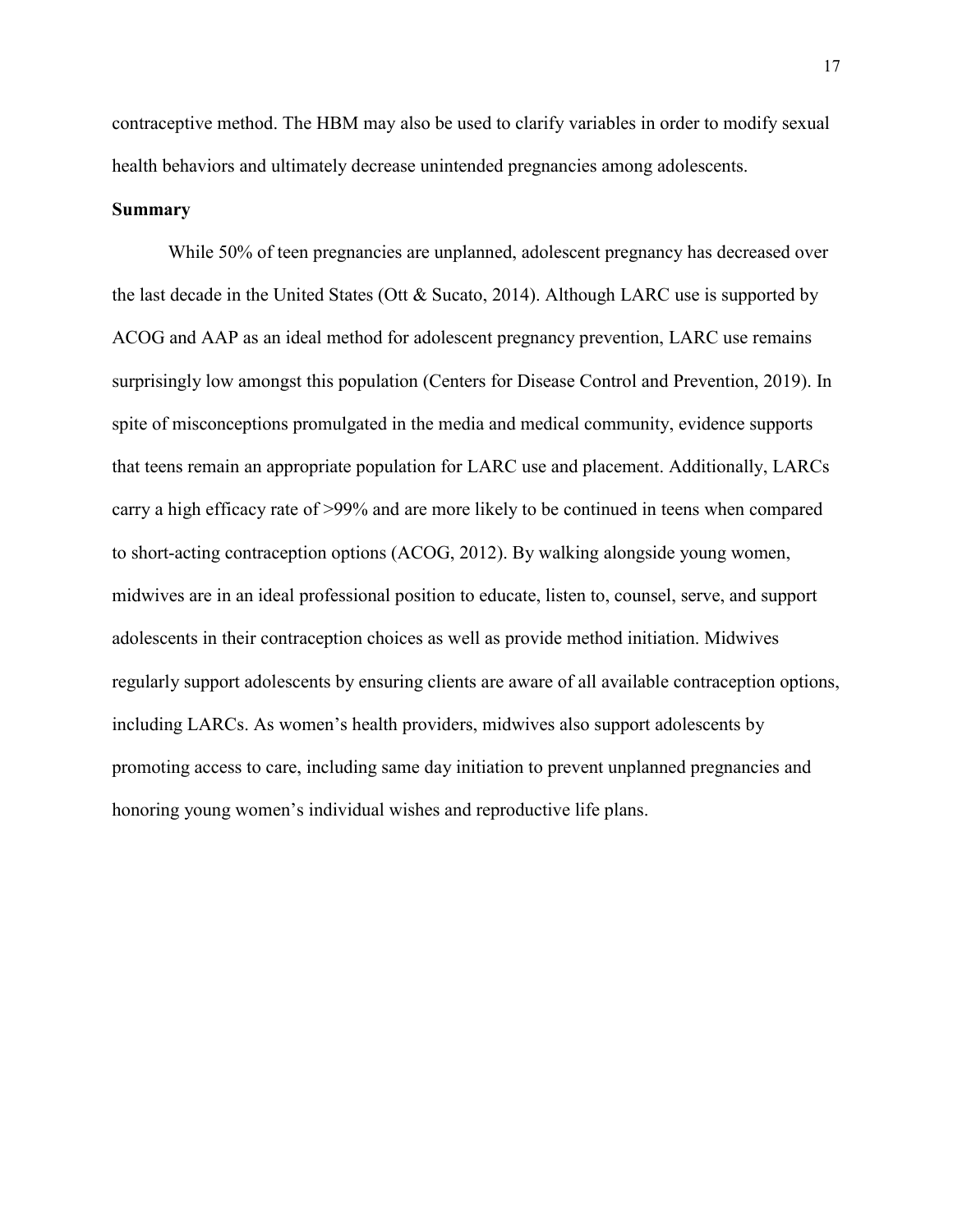#### **Chapter II: Methods**

This chapter will describe the literature search surrounding adolescents' access to longacting reversible contraception (LARCs). Articles were retrieved utilizing search databases with pertinent keywords. Exclusion and inclusion criteria further guided and reduced assessed literature to applicable studies. Evidence appraisal, including the level and quality of the incorporated articles, was evaluated utilizing the John Hopkins Evidence Level and Quality Guide.

For the purpose of this evaluation, the term LARC will be interchangeable with both the copper and levonorgestrel intrauterine device (IUD) and/or the etonogestrel implant. The studies revealed how patient education and counseling, provider knowledge and skills, peer and family influence, cost, contraception longevity, perceived or actual discomfort of initiation, and LARC advertisement were collective themes enveloping adolescents and access to LARCs.

## **Search Strategies**

Multiple publication databases were searched for substantial and relevant articles published between the years 2010-2019 with the majority issued between 2016-2019. Four studies published between 2010 and 2013 were selected and incorporated due to their pertinent nature, quality, and strength of evidence. Employing the CINAHL database available through the Bethel University library search engine, a search was performed using the following terms: "teens and LARCs", "adolescents and LARCs", "long-acting reversible contraception", "teen pregnancy prevention", "contraception implant and adolescents", "intrauterine device", and "teen access to LARCs". The initial search yielded 294 articles. From this, results were narrowed down to 83 academic journal articles with full text available, less than 5 years old. The search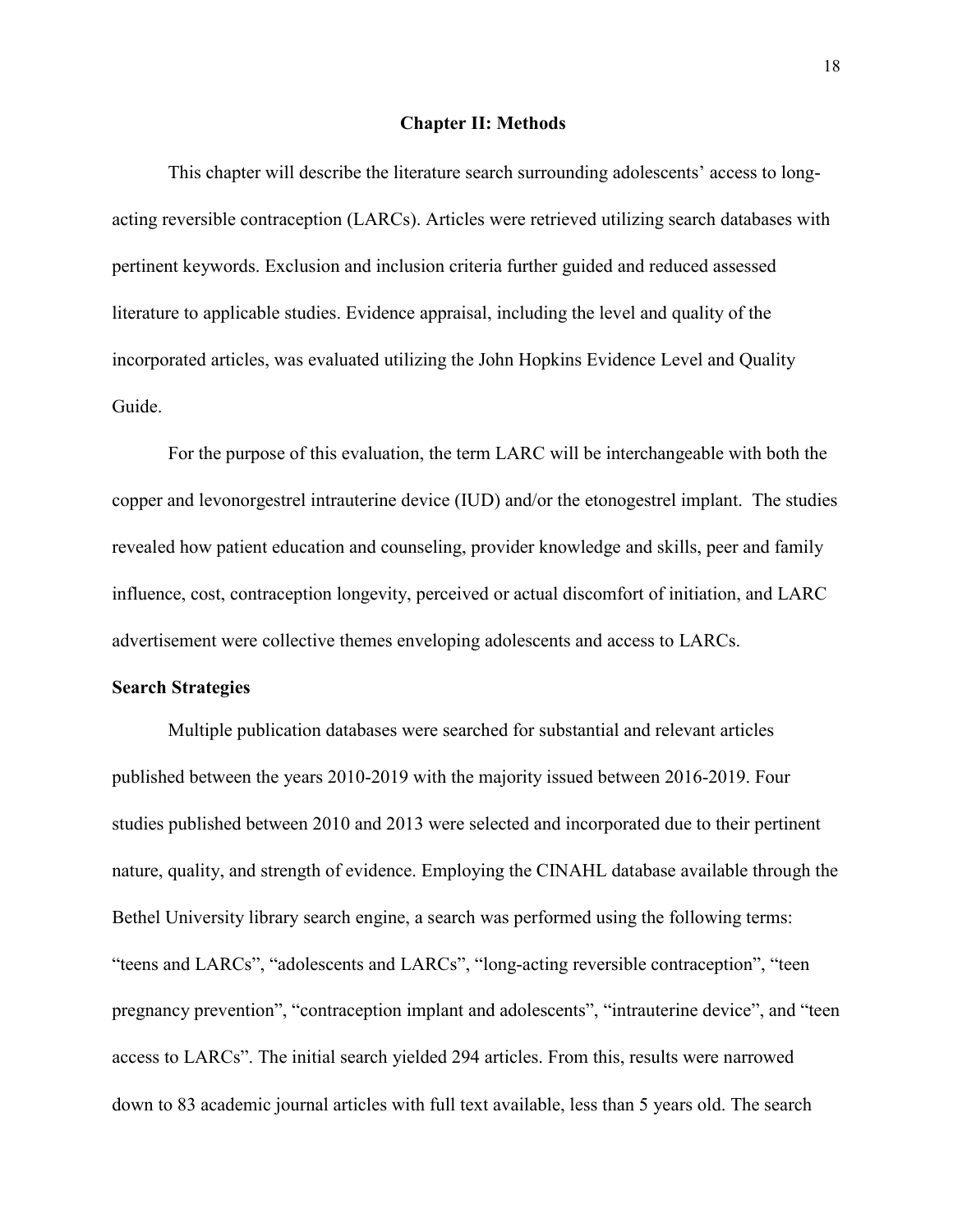was also replicated using the PubMed database via the Bethel University library search engine. In order to achieve a manageable number, duplicates were removed, and 61 articles were excluded. In order to include the best evidence, the search term "randomized control trials and contraception" was also used to identify Level I experimental studies such as Oman et al. (2018). Data mining was an additional strategy for this search. For example, the work of Godfrey et al. (2010) was discovered through reading Peipert et al. (2011).

# **Criteria for Inclusion and Exclusion of Research Studies**

Studies were chosen and implemented into matrices based on relevance to the topic of interest, LARC access and utilization in adolescence and young women ages 14-25 and published between 2010-2019. Dates of studies were limited to the most recent ten years in order to capture recent trends and the most relevant and up-to-date methods available to adolescents. Healthcare provider attributes and training specific to teens and LARCs were also included. Qualitative and quantitative studies were included to provide relevant statistical data as well as personal experiences of providers and adolescents. Research methods included randomized control trials, retrospective reviews, questionnaire surveys, cluster randomized control trials, single-arm prospective study, randomized pilot study, quasi-experimental studies, and retrospective chart reviews. International studies from industrialized nations were also included because LARC use is also well-established outside of the United States. However, studies were excluded if written in a language other than English. Studies without full text available or published before the year 2010 were also excluded.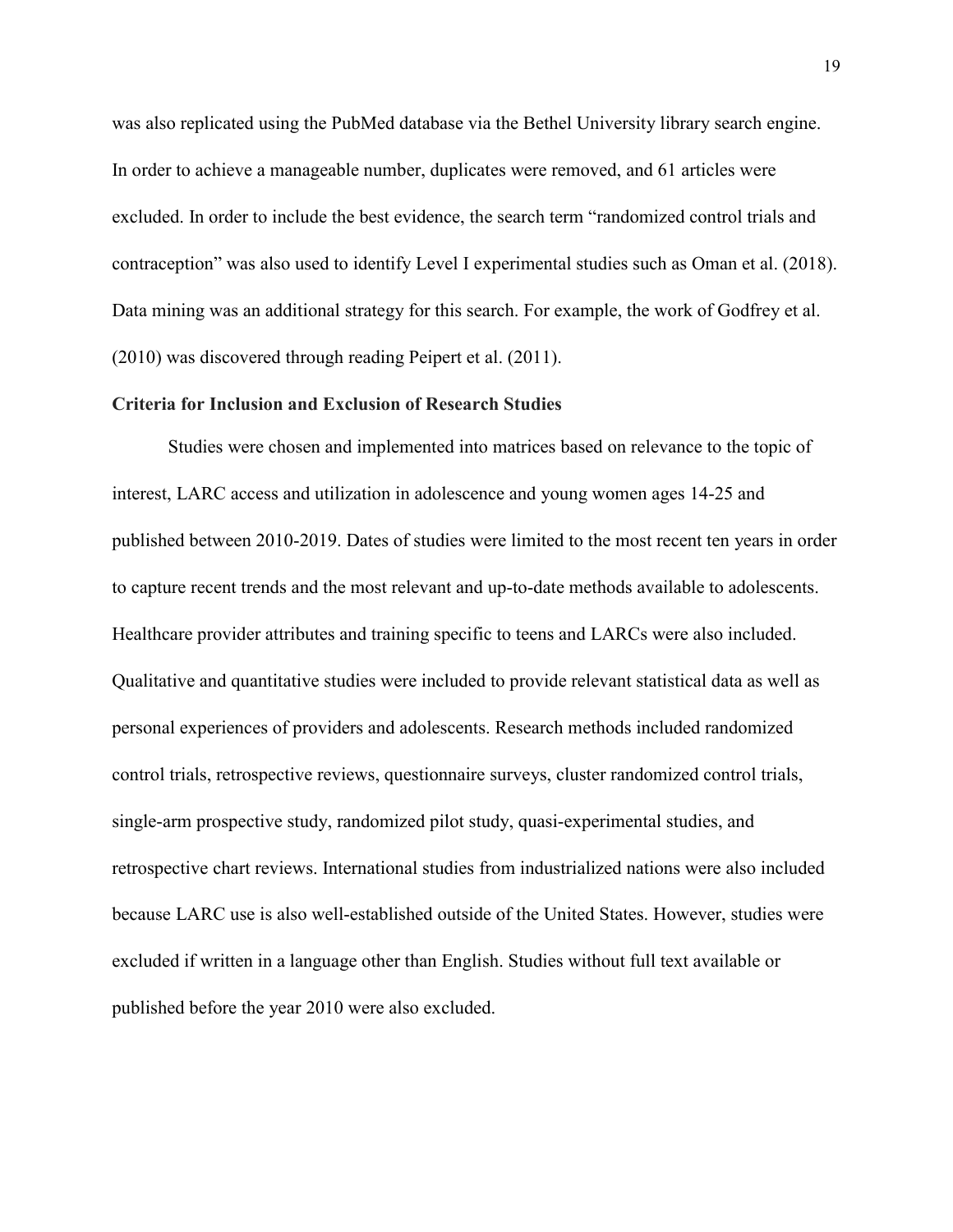# **Summary of Selected Studies**

A total of 349 relevant abstracts were reviewed based on these search criteria. From this, 24 unique sources were carefully amassed. This included seven randomized control trials, eight quantitative observational design, seven cross-sectional observational qualitative studies, one logistic regression analysis, and one population based quasi-experimental study.

# **Evaluation Criteria**

The John Hopkins Nursing Evidence Level and Quality Guide was used to evaluate the strength and quality of research studies (Dang & Dearholt, 2018). The strength of each study was assigned as levels I-III or V. Level I is the highest level of evidence. It includes experimental studies and randomized control trials (RCTs). Level II evidence includes quasi-experimental and explanatory mixed method studies. Level III evidence involves qualitative and nonexperimental studies. Level V evidence is based upon experiential or non-research data, including financial evaluation, case reports, and integrative reviews (Dang & Dearholt, 2018).

 According to the John Hopkins Nursing Evidence Level and Quality Guide, once the evidence level has been established for a piece of research, its quality is rated as high, good, or low (Dang & Dearholt, 2018). Determinants of quality include consistency and generalizability of results, sample size, and definitive conclusions. With regard to qualitative studies, a quality rating is more subjective; objectives such as transparency, diligence, verification, self-reflection and scrutiny, as well as insightful interpretation are considered (Dang & Dearholt, 2018). This review included seven level I studies (five of which are of good quality and two with low quality), three level II studies of high/good quality, two level V studies (one with high and one with good quality), and nine high/good quality level III studies.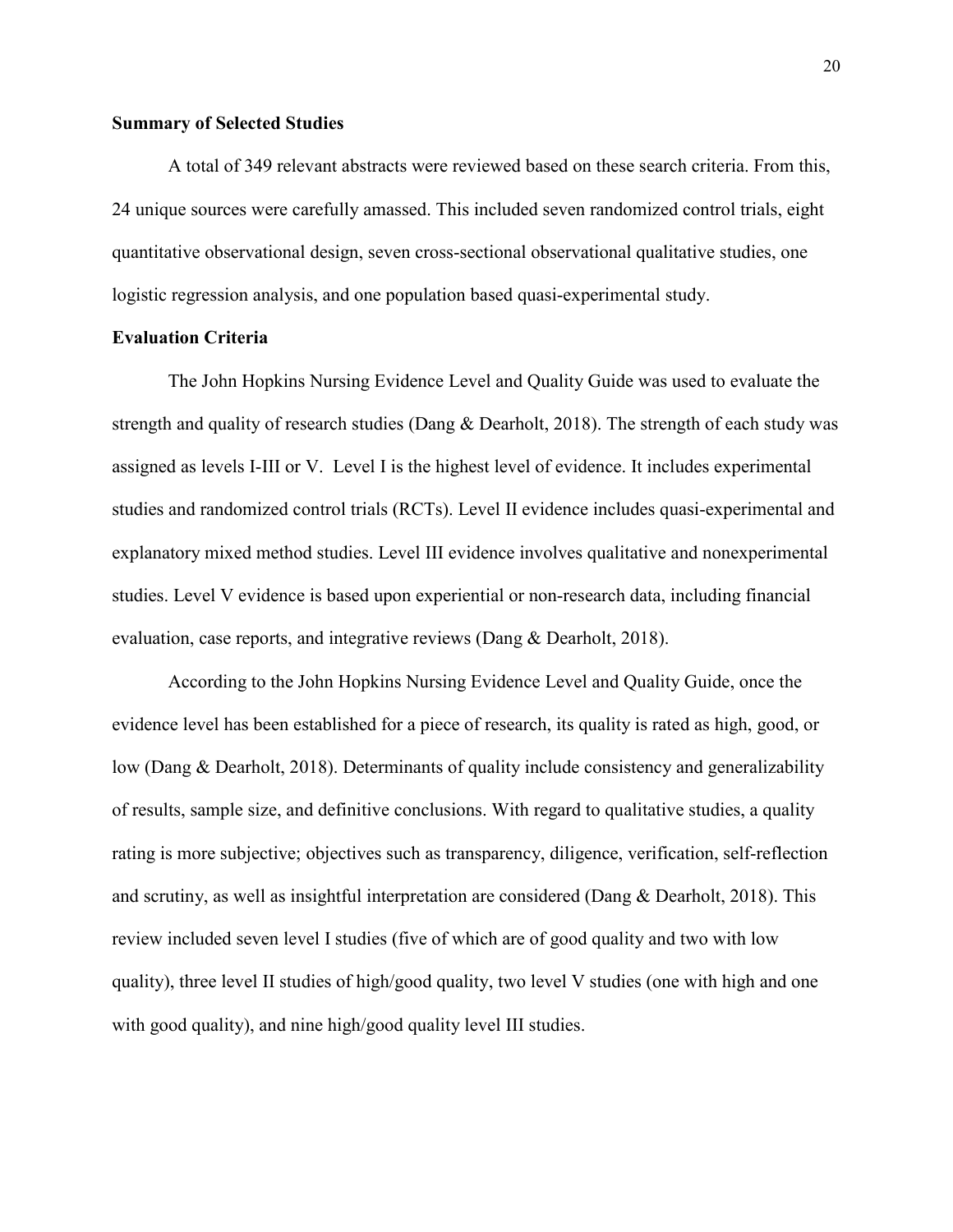# **Summary**

Research utilized search engines through the Bethel University library system, including PubMed and CINAHL, in order to access relevant scholarly articles. The available literature was further scrutinized and appraised for evidence by utilizing the John Hopkins Evidence Level and Quality Guide (Dang & Dearholt, 2018). Finally, inclusion and exclusion criteria aided to narrow the selected articles to 24 unique sources.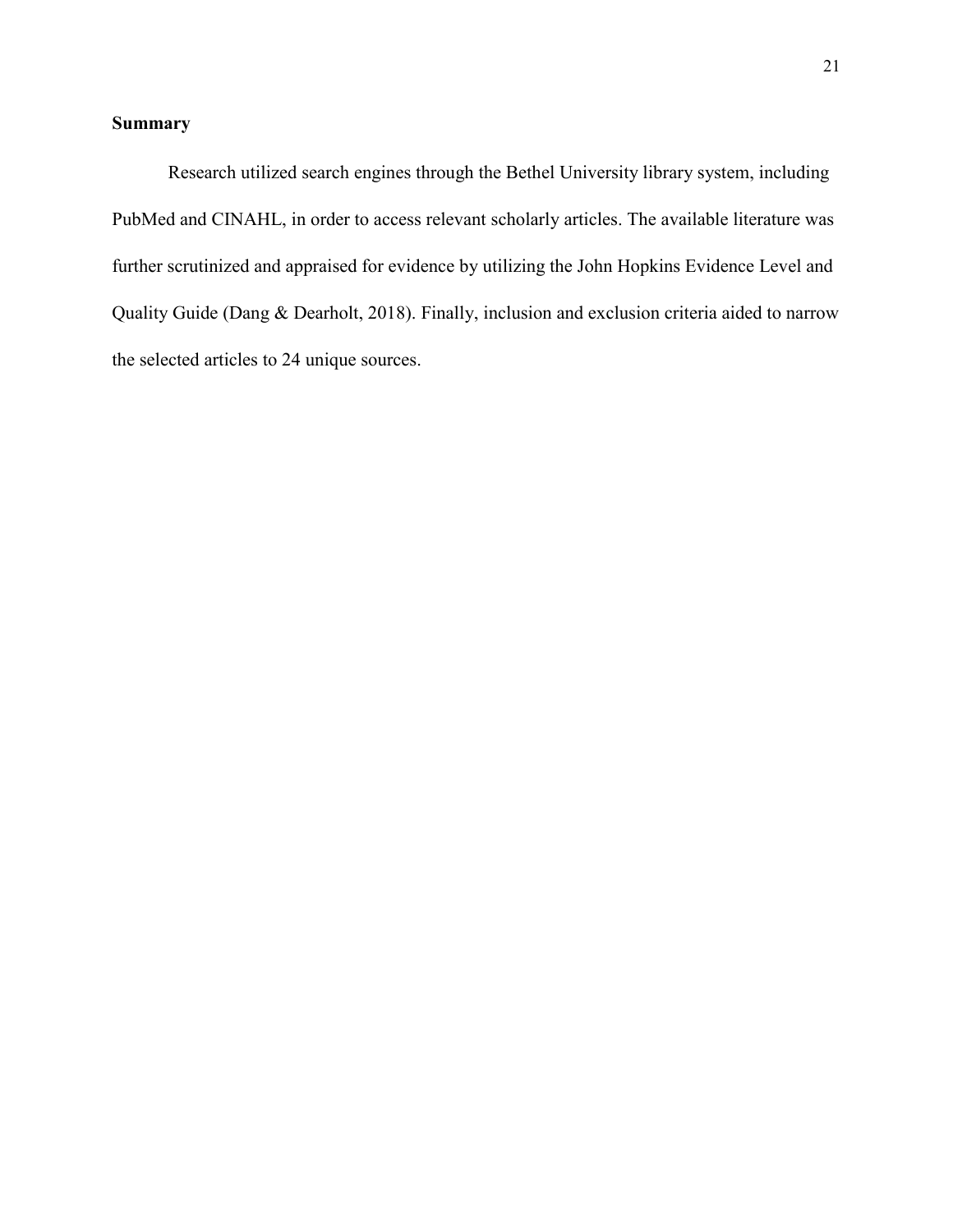# **Chapter III: Literature Review and Analysis**

# **Synthesis of Matrix**

The matrix consisted of 24 unique scholarly articles including seven randomized control trials, five quantitative observational design studies, nine cross-sectional observational qualitative studies, and two population-based quasi-experimental studies. The sources were rigorously evaluated for strength utilizing the John Hopkins Nursing Evidence Level and Quality Guide; each study was assigned as levels I-III or V (Dang & Dearholt, 2018). The data from each article was organized to reveal the purpose, sample, setting, John Hopkins Nursing Evidence Level and Quality rating, and design. This included methods and instruments, results, conclusions, author recommendations, implications for practice, and the strengths and weaknesses of the study. The matrices were organized in alphabetical order by source. The goal for this literature review and analysis is to explore the benefits and barriers of LARCs among diverse groups of women between the ages of 15-24 and to describe how certified nursemidwives (CNMs) may serve to facilitate their use. The Health Belief Model will serve as a theoretical framework for synthesizing variables surrounding LARC usage in young women.

# **Risk Susceptibility & Severity**

The U.S. Medical Eligibility Criteria Categories for Classifying Hormonal Contraceptives and Intrauterine Devices describes LARCs as category II, proposing that the benefit of LARC use in adolescents outweighs the potential risk (ACOG, 2012). Actual physical consequences in comparison to adolescents' perception of risks associated with unprotected intercourse reveal discrepancies. High rates of sexually transmitted infections and unplanned pregnancies in this population prompt the need for dual protection. LARCs offer long-acting pregnancy prevention while condom use decreases the risk of sexually transmitted infections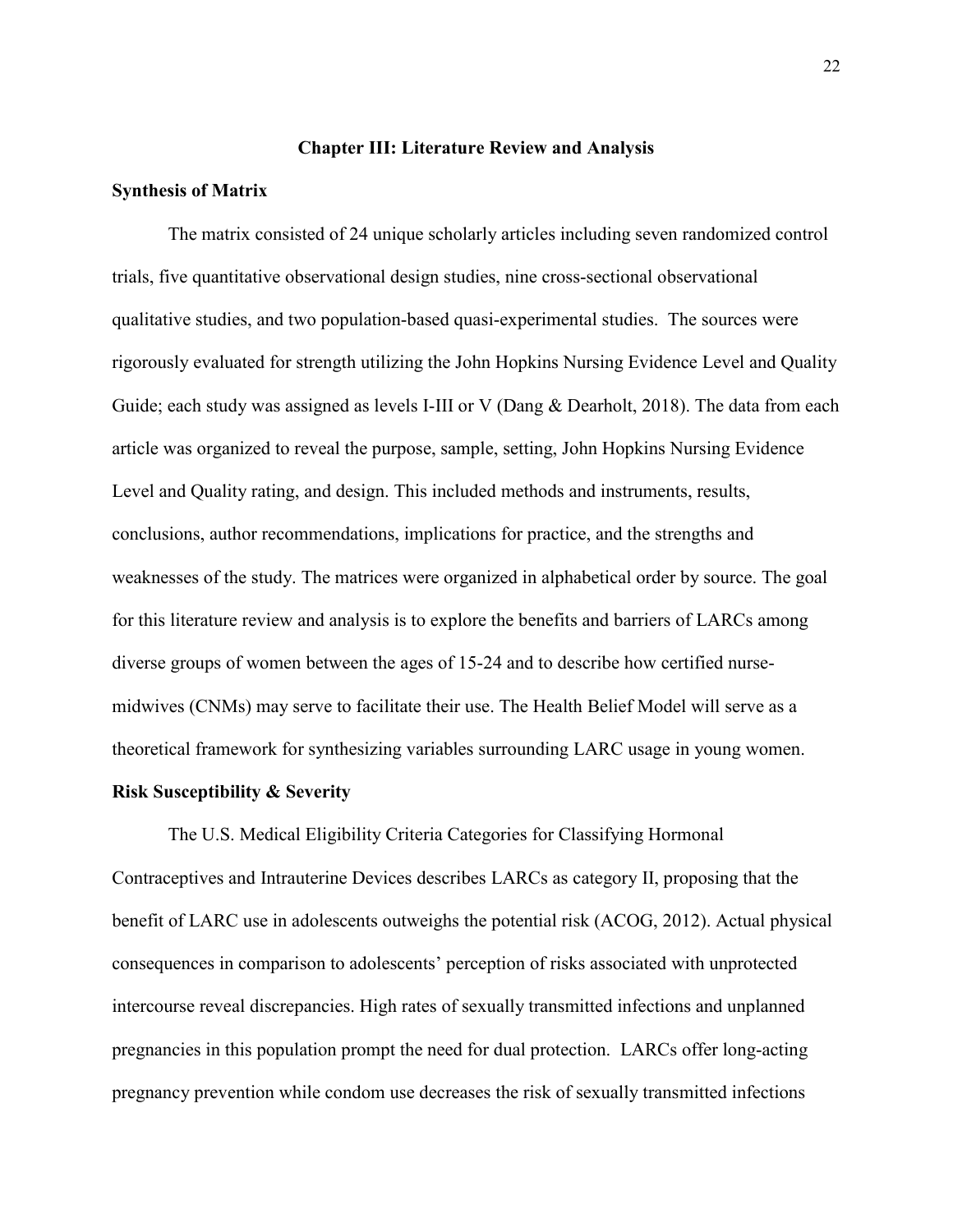(ACOG, 2018). Despite controversy regarding commencing LARCs in a populace identified as "high risk" for sexually transmitted infections, a quantitative observational study of adolescents (N=233) by Alton et al. (2013) concluded that IUDs did not increase the risk of infection. In fact, they suggested the intrauterine device may offer some degree of protection. One plausible explanation for this finding is that the hormonal effect of levonorgestrel-containing IUDs causes cervical mucus thickening, which may serve as a barrier to infection (Alton et al., 2013). Several social consequences surround unintended pregnancies in this population and additional risks are noted amongst racial minorities and low socioeconomic populations (Yazdkhasti et al., 2015).

#### **Appropriate Populations**

 Several unique adolescent populations were found to have benefited from the use of LARCs in this literature review. These populations included nulliparous women, women living in institutions, ethnic groups that have a higher risk for unplanned pregnancy, and women who initiated LARC immediately after pregnancy such as with PP & abortion) (Alton et al., 2013; Bryant et al., 2017; Gemzell-Danielson et al., 2016; Gyllenberg, Juselius, Gissler, & Heikinheimo, 2018). The consistency, forgettability, and discreteness associated with LARCs enable adolescents to "live in the moment". Despite risky adolescent behaviors such as underage alcohol consumption, sexual promiscuity, or illicit drug use, the efficacy of LARCs remains uncompromised. For this reason, when discussing available contraception methods with adolescents, the provider should also convey comprehensive education on safe sexual practices, inclusive of the reliability of LARCs, in order to reduce risk and promote sexual health and holistic wellness. Numerous studies highlight the benefits of LARC usage in diverse populations of young women.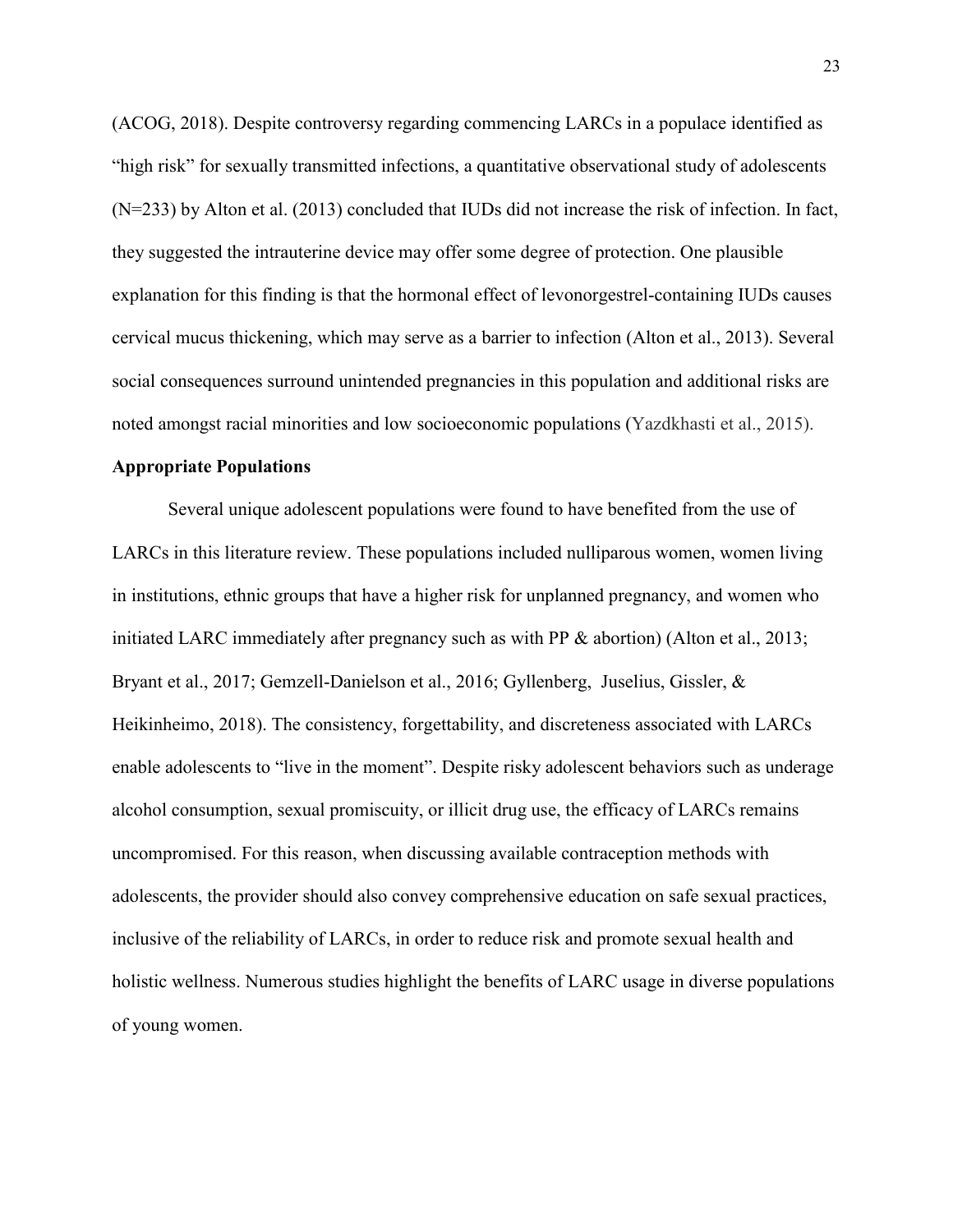# *Nulliparous Women*

 Historically, intrauterine devices have been used only in women who have previously given birth. It was believed that only when a cervix had been previously dilated during the birthing process that it would be suitable for IUD insertion. Current research suggests that nulliparous women are good candidates for LARCs regardless of age. In a retrospective review of intrauterine devices in adolescents and young women, Alton et al. (2013) provides reassurance regarding the safety of IUD use in a diverse population of adolescents and nulliparous young women.

Alton et al. (2013) identified age as a greater risk of removal/expulsion (hazard ratio (HR) = 2.85) while parity (RR = 5.6 for nulliparous vs multiparous patients,  $P < 0.001$ ) and prior STI ( $RR = 5.5$ ,  $P < 0.001$ ) were significant risk factors for infection. The hazard ratio refers to the probability of LARC removal/expulsion related to age versus the control group, while the relative risk compares the nulliparous vs multiparous groups to analyze risk factors for infection. The probability value of  $P \le 0.001$  indicates that the findings are highly statistically significant. Nulliparous patients were at a higher risk of expulsion ( $P = 0.045$ ), though age was not a statistically significant risk factor. They established that the IUD did not increase the risk of infection, while endorsing that the IUDs appear to be a sound option in young adolescents (<18 years old) and nulliparous women (Alton et al., 2013).

Additionally, in a recent high-quality quantitative longitudinal study, Gemzell-Danielsson et al. (2016) examined low-dose levonorgestrel IUDs in healthy nulliparous adolescents aged 12- 17 (n=304). They found no new or unexpected adverse effects associated with low-dose LNG-IUS 8 intrauterine contraception (Gemzell-Danielsson et al., 2016). The safety profile of LNG-IUS 8 in adolescents was comparable to data previously reported in adults. Adolescent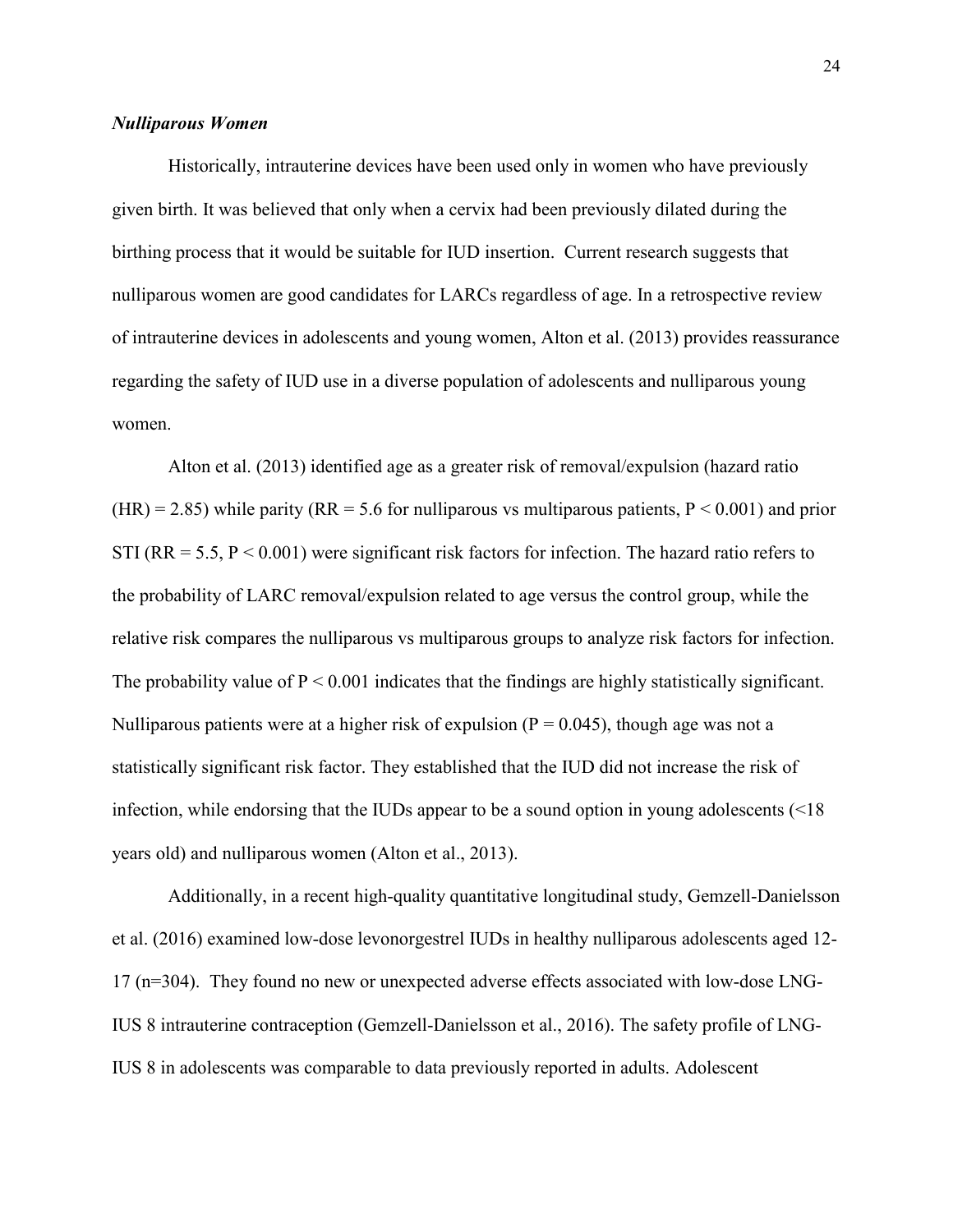satisfaction with the levonorgestrel IUD was high, reported at 83.9%, while the rate of discontinuation at 12 months was low at 16.8% (Gemzell-Danielsson et al., 2016). Despite established safety profiles for IUDs in adolescents, many pediatricians are more likely to recommend the levonorgestrel implant over an IUD in nulliparous adolescents (Berlan, Pritt, & Norris, 2017).

# *Institutionalized Women*

Women who reside in an institutional setting are a marginalized population and may have less access to family planning options. They also may not have control over when or how they prevent pregnancy, so LARCs may be a good option for these women. In a randomized control trial, Oman et al. (2018) utilized a Power Through Choices (PTC) intervention, an ageappropriate and medically up-to-date sexual health and birth control education program in an effort to reduce unplanned pregnancy and promote the use of contraception among systeminvolved youths. Of both males and females  $(N=1036)$  residing in a group home, those who received PTC education were less likely to participate in intercourse without using contraception (adjusted odds ratio  $[AOR] = 0.72$ ; 95% confidence interval  $[CI] = 0.52$ , 0.98). A one-year follow up revealed that youth who received PTC as an intervention were at a reduced risk of becoming pregnant or impregnating a partner (AOR =  $0.67$ ; 95% CI = 0.46, 0.99). Adolescents in the intervention group versus the control group were  $20.2\%$  and  $24.3\%$  ( $P = .14$ ) at 1 year. This study demonstrates that group homes can be a feasible and efficient setting for risk reduction, delivering pregnancy prevention programming to system-involved youths.

## *Ethnic groups*

Race and sociodemographic factors play a nuanced yet significant role in young women's attitudes and decisions toward sex and contraception (Kusonoki, Barber, Ela, & Bueck, 2016).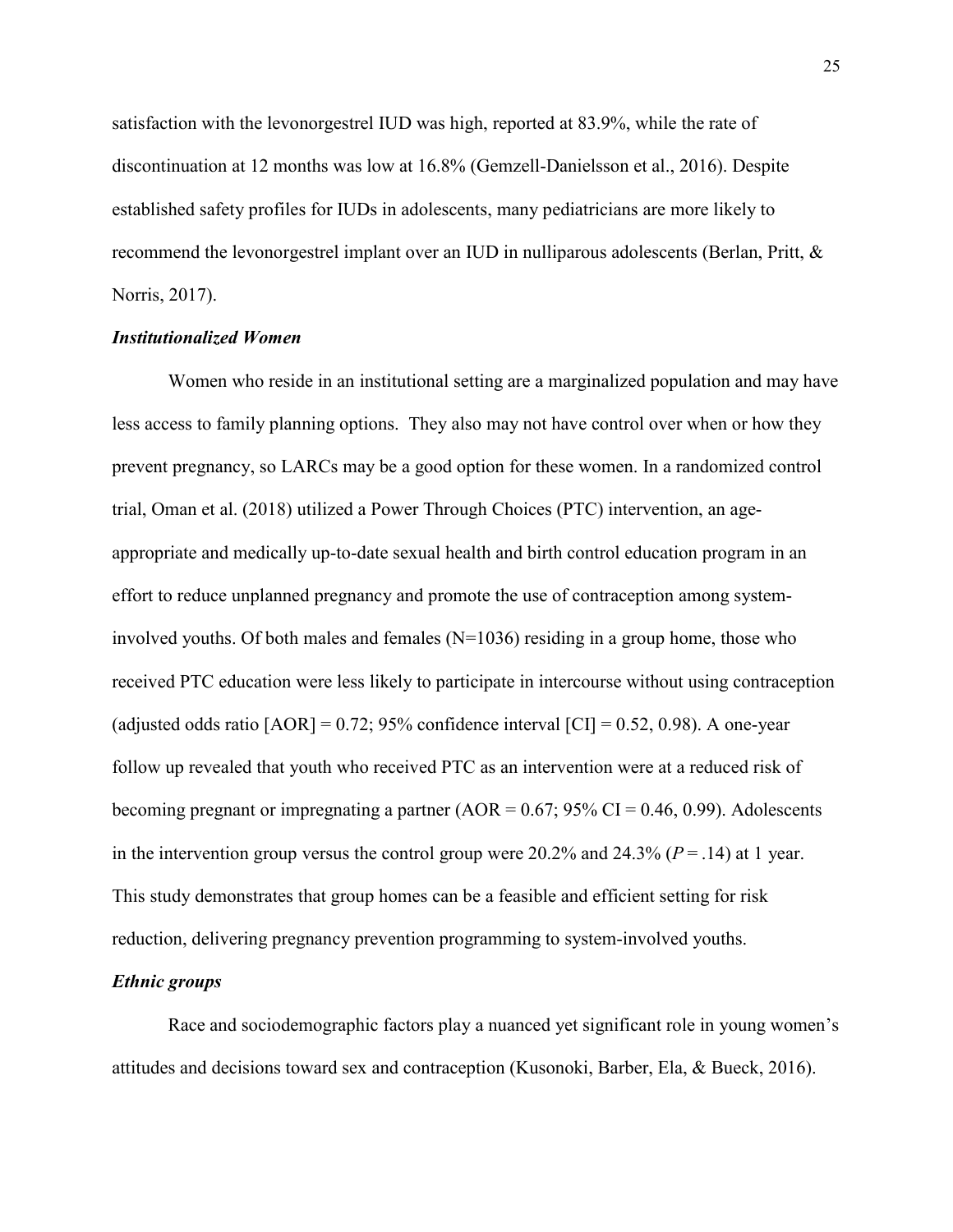Historically, Black women have been more skeptical of contraceptives and have held a more negative view of hormonal contraceptives (Kusunoki, Barber, Ela, & Bucek, 2016). This may be the result of systemic racism, historical association of family planning with the practice of eugenics, general mistrust of the medical system, and accounts of coerced sterilization. Yet today, Black teens have a three-times higher pregnancy rate than White teens, as well as a fourtimes higher abortion rate (Kusunoki, Barber, Ela, & Bucek, 2016). Despite the staggering racial disparities in unintended pregnancy rates, two studies in this literature review suggest similar patterns of LARC use among women, irrespective of race-ethnicity (Kramer, Higgins, Godecker, & Ehrenthal, 2018 & Kusunoki et al., 2016). Kusunoki et al. (2016) investigated the differences in pregnancy-related behaviors among adolescent women in order to gain a deeper understanding of racial disparities in the United States' unintended pregnancy rates. Through a series of interviews and longitudinal data analysis, they found that Black women in this study actually used LARC slightly more than White women (mean  $= 0.13$  and 0.07, respectively) and there was no racial difference in how long LARC users used that method. Yet the overall usage of LARCs was low among all races. Strikingly, Black women used oral contraceptive pills less often than White women and relied more on condoms than White women, which may contribute to increased rates of unintended pregnancy among Black women. Young women from disadvantaged socioeconomic backgrounds tend to use less effective contraceptive methods and use contraception less frequently, although not necessarily less consistently (Kusunoki et al., 2016).

 Through logistic regression analysis of data from National Surveys of Family Growth, Kramer et al. (2018) evaluated N=9321 women ages 15-44 for patterns in LARC usage among differing race-ethnic groups. According to the data, low income and education did not predict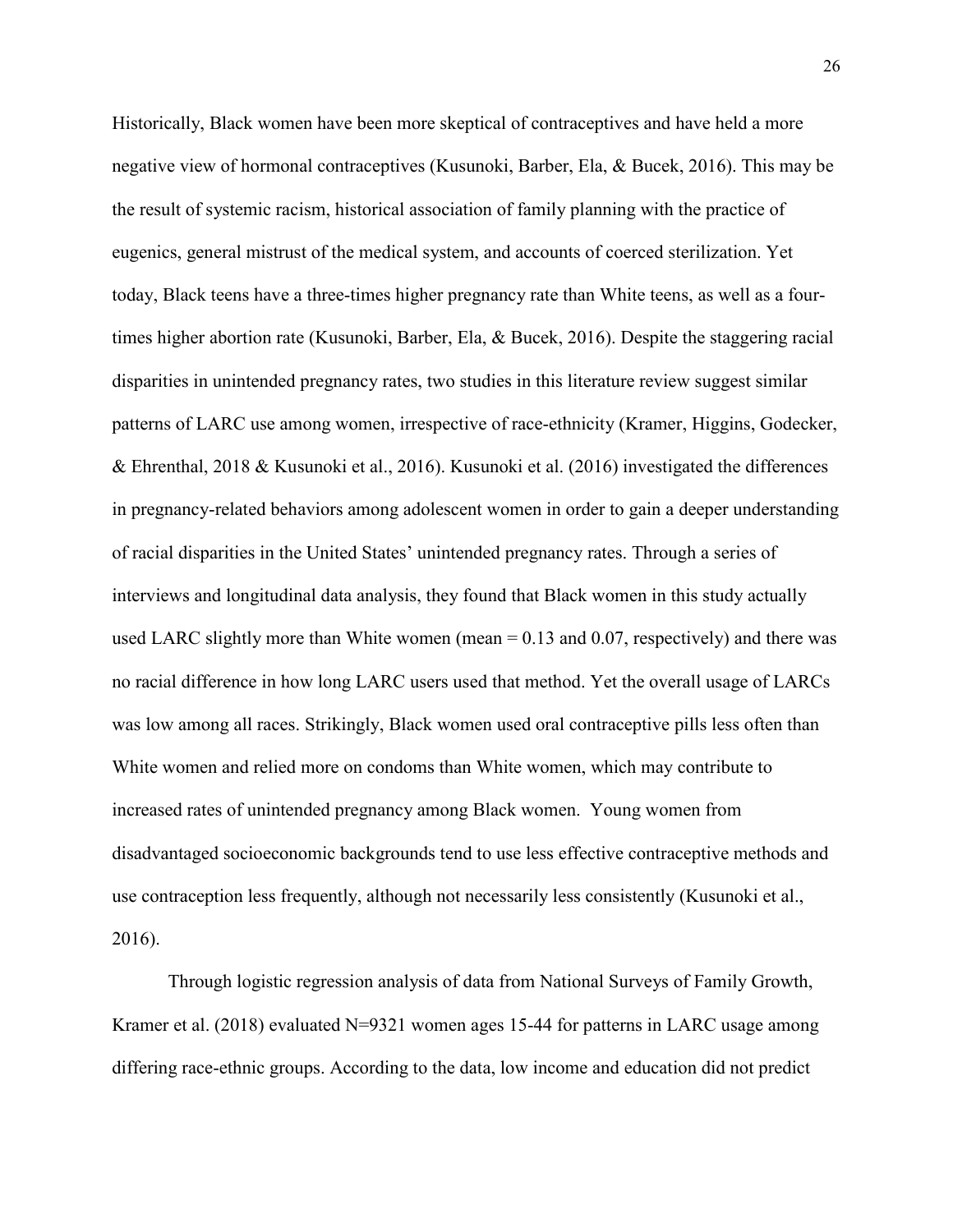LARC use more strongly among Black and Hispanic women than among White women. However, the experience of unintended pregnancy  $(p=0.014)$  was one statistically significant racial interaction. Specifically, among White or Hispanic women who experienced an unintended pregnancy, these women had a higher predicted probability of LARC use after delivery than those who did not. Conversely, among Black women, the experience of prior unintended pregnancy was not associated with a higher predicted probability of LARC use (Kramer et al., 2018). Finally, a logistic regression analysis of data from the Planned Parenthood League of Massachusetts found that White women were more likely to initiate immediate LARC use after a surgical abortion compared to Black women (aOR 0.81, 95% CI 0.74–0.89) (Roe et al., 2019).

## *Post-Delivery Women*

Adolescents who have been pregnant before are at increased risk for subsequent pregnancies (The Guttmacher Institute, 2019). Offering LARC post-delivery can help women space their pregnancies. Adolescents using LARCs are significantly less likely to have a repeat pregnancy within 2 years compared to those using other contraceptive methods (Russo, Miller, & Gold, 2013). Inpatient hospitalization at the time of birth presents unique opportunities to discuss LARC utilization with teens. Placing the implant during hospitalization provides immediate and direct access to care which may be beneficial for young women and adolescents who are more prone to closely spaced pregnancies and often less compliant with follow up appointments (Bryant et al., 2017). A randomized controlled trial of (N=96) postpartum adolescents ages 14- 24 suggests the subdermal implant when initiated immediately postpartum  $(N=37)$  is more likely to result in method continuation (81%) and breastfeeding (40%) at 12 months versus insertion at 6 to 8 weeks postpartum (N=27) continuation of (78%) and breastfeeding rate of (17%). Insertion in the immediate postpartum period substantially increased the likelihood of continuous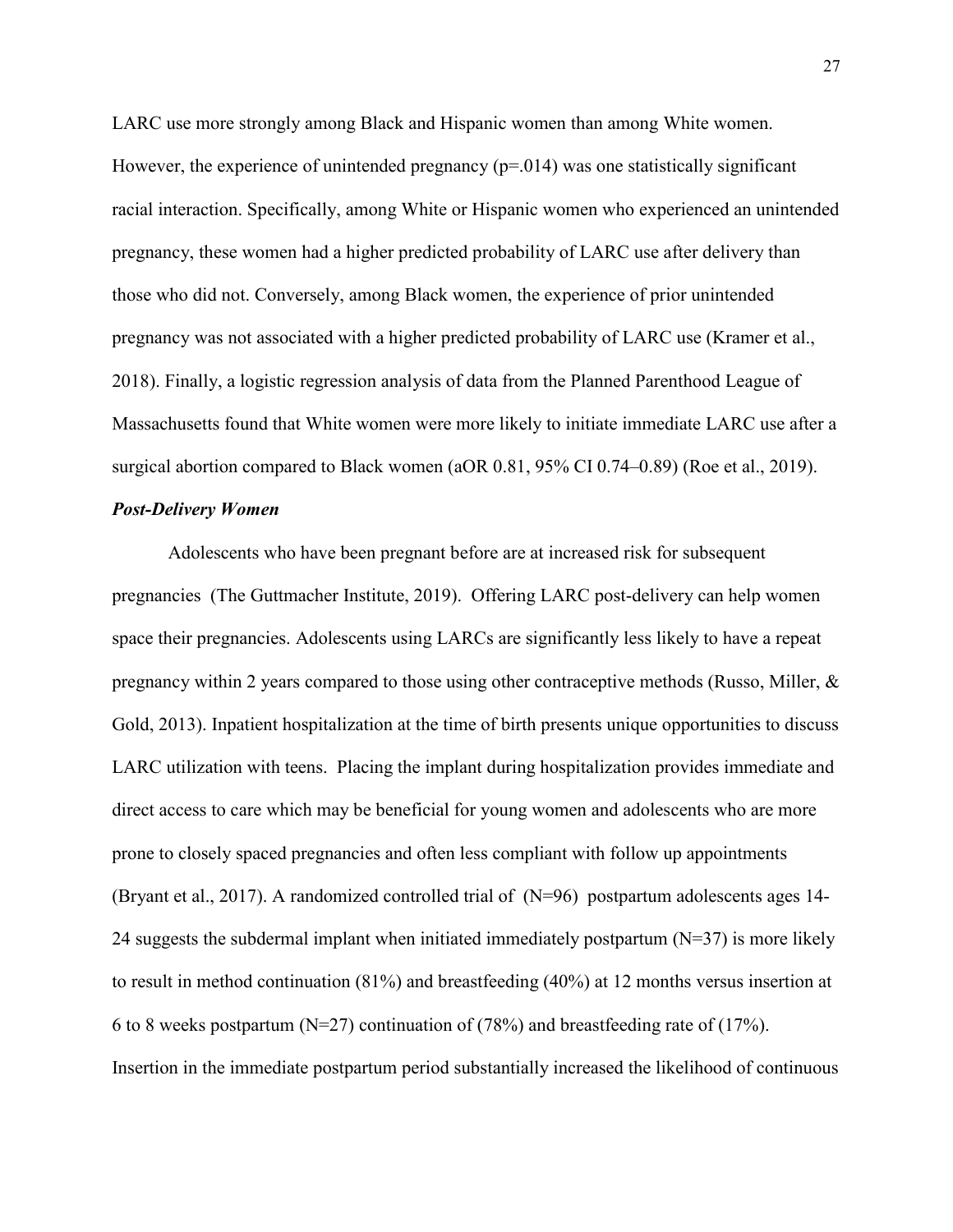usage for at least 12 months (P<.001), which is statistically significant. However the continuation rate of 78% of women who waited to receive the implant at 4-6weeks postpartum (p=.75) is not statistically significant (Bryant et al., 2017).

# *Post-Abortion Women*

Almost one-half of unintended pregnancies end in abortion (The Guttmacher Institute, 2019). LARCs may be offered after a medical or surgical abortion to decrease the likelihood of additional abortions and to help support individual clients' reproductive life plans. According to a population-based, observational quasi-experimental study in Finland conducted by Gyllenberg et al. (2018), when LARCs were available free of charge to women aged 15-25, abortion rates were reduced by 16% (p<.001). The estimated resources saved from reduced abortions and unplanned pregnancies surpassed the financial expenditures spent on LARC methods (Gyllenberg et al., 2018). Furthermore, a quantitative longitudinal cohort study by Roe et al. (2019), utilized mixed-effect logistic regression to evaluate and predict outcomes related to same-day LARC initiation post-surgical abortion clients from 2012 to 2017 (N=26,858). Twenty-five percent of clients chose to pursue immediate LARC placement of an IUD or subdermal implant immediately after the surgical abortion procedure. Of those, 18% of women chose an IUD for contraception (77% the levonorgestrel IUD and 23% the copper IUD) while 7% pursued the subdermal implant.

Roe et al. (2019) also suggest younger women and nulligravidae were more likely to choose the implant over the IUD after a surgical abortion (<18 versus ≥35: aOR 3.26, 95% CI 2.26–4.71). The adjusted odds ratio provides information about different variables, i.e. the type of contraception method while the confidence interval of 95% is reassuring. Women who have previously given birth were more likely to initiate LARC use immediately post-abortion with the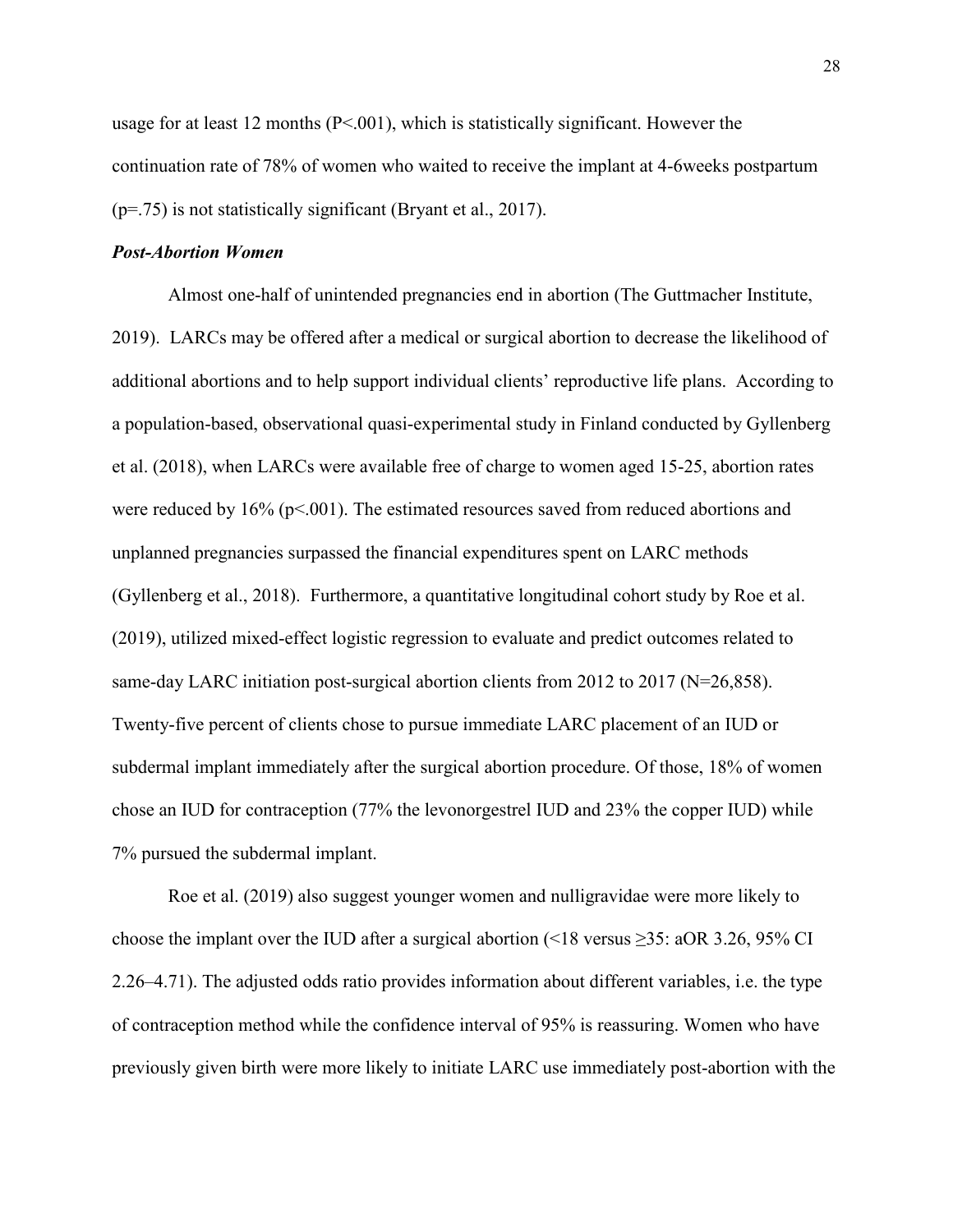IUD (aOR 1.69, 95% CI 1.57-1.82) or the subdermal implant (aOR 1.36, 95% 1.20-1.53). LARC usage and racial background varied as White women more likely to pursue an IUD than Black women after a surgical abortion (aOR 0.81, 95% CI 0.74-0.89). The 95% confidence interval reflects sureness in results. The gestational age of the pregnancy at the time of the abortion was not found to have impacted client choice for either the IUD or implant. The opportunity to receive anesthesia for the abortion procedure, thereby decreasing the perceived associated pain with IUD insertion could have potentially impacted client decisionmaking. Overall, one-fourth of post-abortion women from different ages and backgrounds chose to initiate the IUD or implant when offered same-day placement. The post-abortion procedure is an ideal time to offer sameday placement, decreasing the risk of losing clients to follow up appointments, while also avoiding the possibility of additional unintended pregnancies or surgical procedures (Roe et al., 2019).

# **Benefits**

#### *Long-Acting*

The longevity of action with the benefit of reversibility are key strategic features of LARCs. The duration of effectiveness amongst intrauterine devices and subdermal implants varies; however, a common theme amongst these contraception models is the ease of reversibility and rapid return to fecundity. The copper T380A intrauterine device is FDA approved for 10 years with an unintended pregnancy rate of 1.9 out of 100 women over the course of a decade (ACOG, 2017). A distinctive benefit of this method is instant action and secondary ability to be utilized as emergency contraception. A variety of levonorgestrel intrauterine devices are FDA approved from 3 years of use (Skyla) to 5 years of use (Mirena (ACOG, 2017). The failure rate amongst levonorgestrel intrauterine devices is less than 1 in 100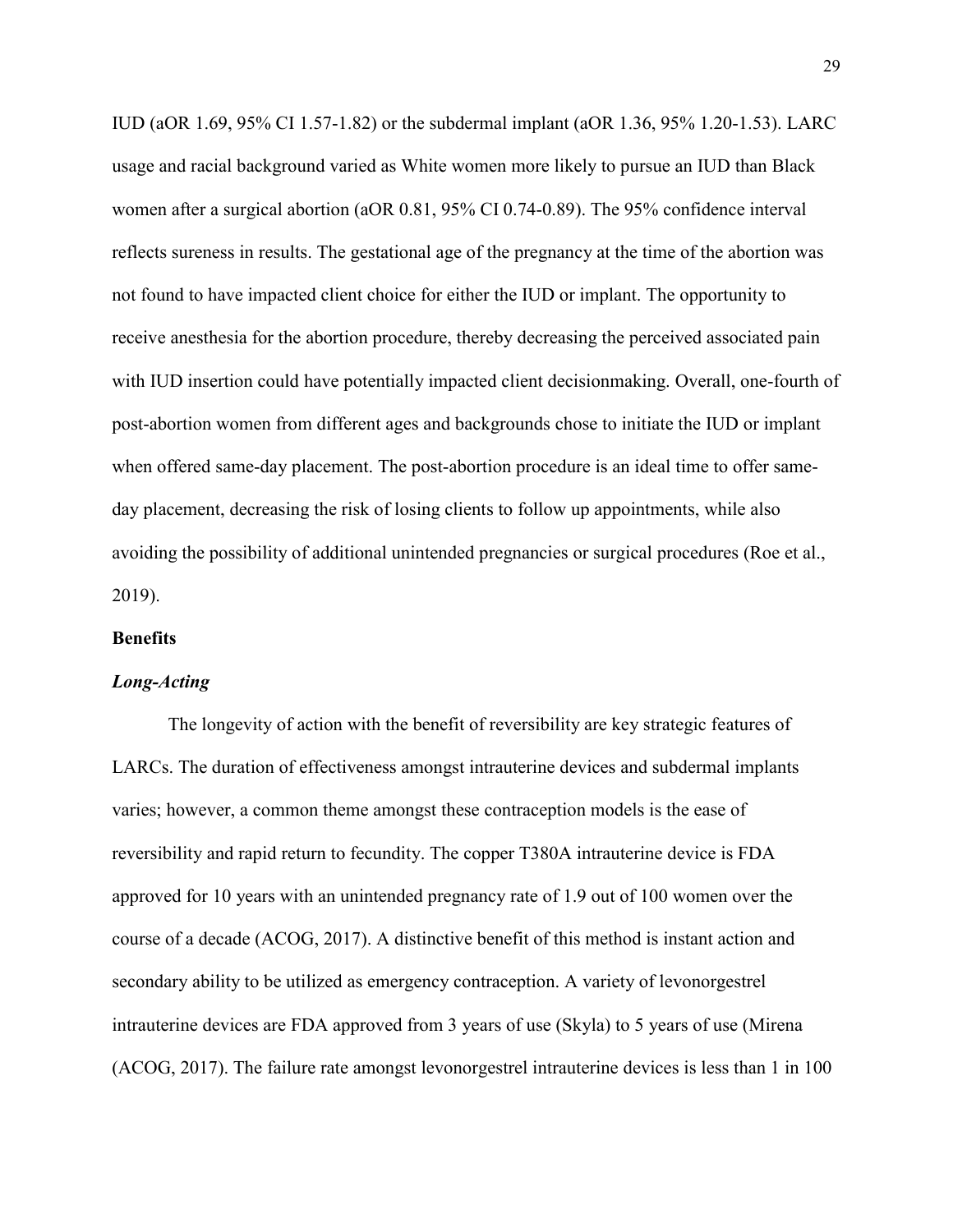women. The subdermal implant consists of etonogestrel and continues to provide contraceptive benefits for 3 years with a failure rate of 0.05% (ACOG, 2017).

Several studies in this literature review associate LARC utilization with high continuation rates (Alton et al., 2013; Bharadwaj et al., 2012; Gemzell-Danielsson et al., 2016; Rosenstock et al., 2012). In a quantitative, observational, cohort study, Gemzell-Danielsson et al. (2016) examined the perceptions  $(N=203)$  of 12-17 year olds to gain insight about adverse events, satisfaction, and continuation experiences of postmenarcheal adolescents with the LNG-IUS 8. The LNG-IUS 8 was associated with a high overall user satisfaction rate (83.9% at 12 months/EOS). The Kaplan–Meier 12-month cumulative failure rate was 0% while the low discontinuation rate over 12 months was 16.8% unadjusted PI was 0.00 (95% CI: 0.00–1.86) and was found to be statistically significant due to the confidence interval of 95% (Gemzell-Danielsson et al., 2016).

Similarly, a quantitative, observational, cohort design by Alton et al. (2013) examined intrauterine device use and retention in young women from menarche to 21 years old  $(N=233)$ . The reported rate of continuation over 5 years was lower in adolescents <18 at 50% compared to 18-21-year-olds at 71.5%, suggesting the age of insertion is a significant theme in method continuation ( $P < 0.001$ ). Rosenstock et al. (2012) examined participants' ( $N = 7,472$ ) continuation of reversible contraception amongst young women aged 14–25 years, comparing them to women older than 25 years of age in a quantitative, observational, cohort study. At 12 months of use, Rosenstock et al. (2012) stated 75% of participants reported method continuation. There was no statistically significant difference in continuation rates amongst teenagers at (81%) versus women older than 25 (86%) (Rosenstock et al., 2012). A quantitative, observational, cross-sectional study by Bharadwaj et al. (2012) surveyed adolescents <22 years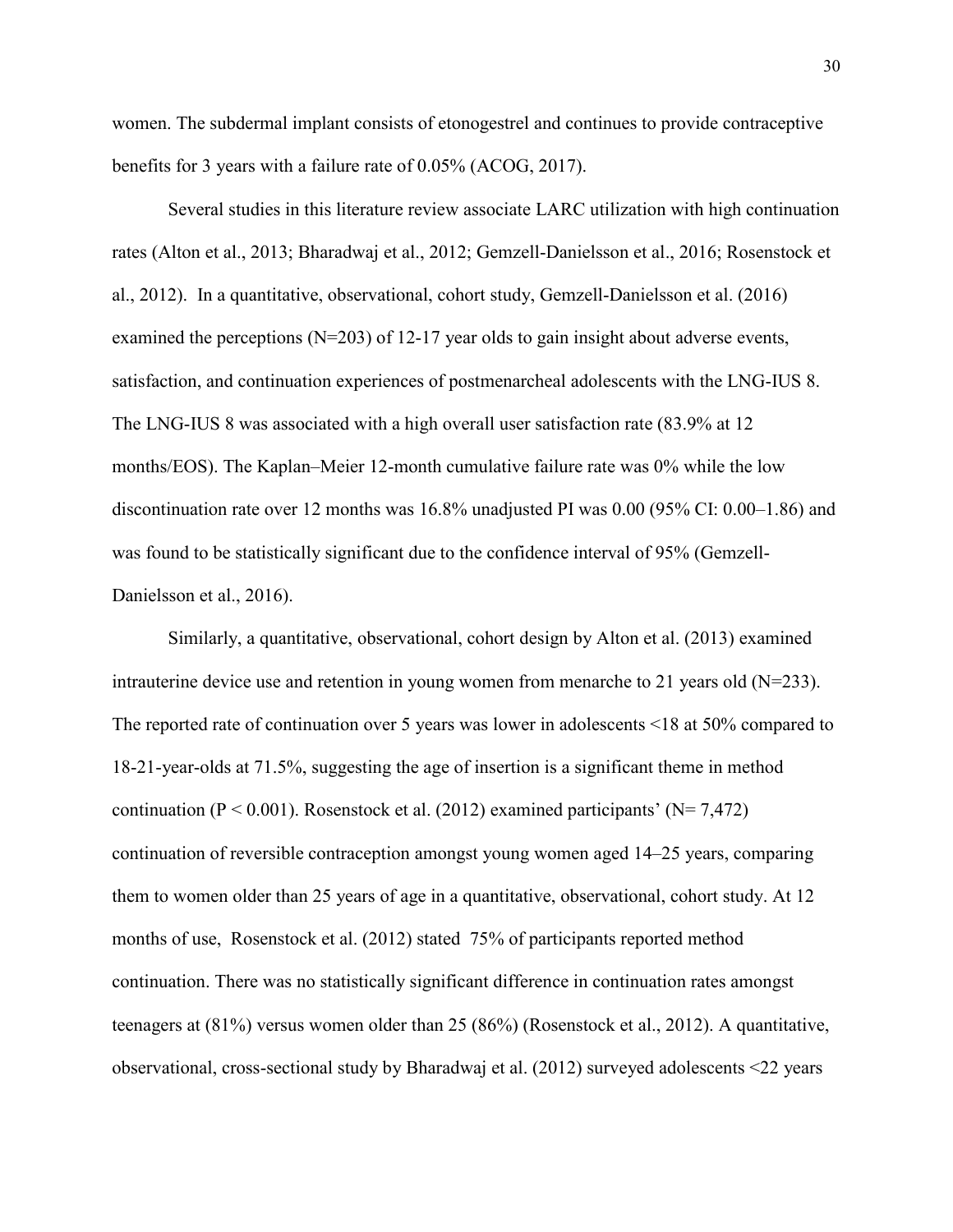of age  $(N=194)$  to identify factors related to acceptance or rejection of long-acting reversible contraceptives. While LARC use in this sample was low (28%), the study suggested that adolescents who are well-informed about contraceptive options are likely to be satisfied with and to continue the use of their chosen LARC method than those who are not well-informed (Bharadwaj et al., 2012).

# *Satisfaction*

 Individual client satisfaction is a significant factor for method continuation. Both nulliparous and parous young women report high satisfaction with LARCs when they are counseled about the benefits and risks before insertion (Russo et al., 2013). Four studies in this literature review have established a high overall user satisfaction rate with LARC (Gemzell-Danielsson, 2016; Peipert et al. 2011; Godfrey et al., 2010; & Rosenstock et al., 2012). A quantitative, observational, longitudinal, quasi-experimental study by Peipert et al. (2011) described satisfaction and continuation rates of intrauterine device and implant users enrolled in the Contraceptive CHOICE Project, a community effort to promote the use of LARCs and reduce unintended pregnancies in St. Louis, Missouri. When participants (N=5,087) were offered free contraception for three years, 68% chose a LARC method (45% levonorgestrel intrauterine system, 10% copper IUD, 13% subdermal implant) while 11% choose oral contraceptive pills (OCPs), 10% the vaginal ring, 8% depo-medroxyprogesterone acetate and 2% the transdermal patch). Women who chose to initiate LARC methods had substantially higher 12-month continuation rates (86%) especially compared to OCP users (55%). Satisfaction rate with LARC methods emulated the continuation rates as over 80% of users were satisfied with the IUD compared to 54% with OCPs (Peipert et al., 2011). In an experimental, randomized, control trial, Godfrey et al.,  $(2010)$  assigned adolescents aged 14–18 years (N=23) to the copper intrauterine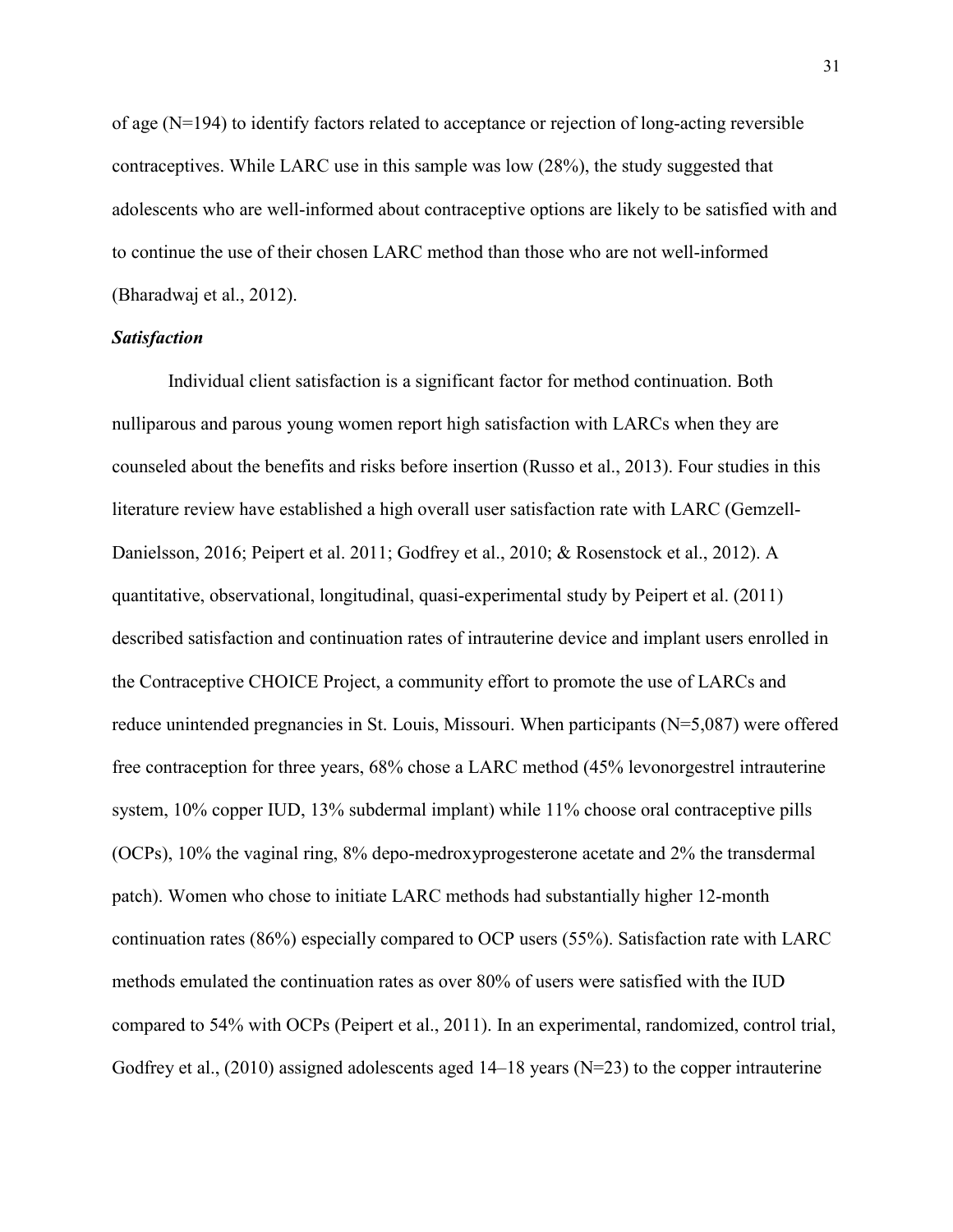device or the Levonorgestrel Intrauterine System in order to assess user satisfaction and safety. At 6 months, continuation rates were 75% for the Levonorgestrel Intrauterine System users and 45% for the Copper T ( $p=15$ ). Overall satisfaction was found in both groups (Godfrey et al., 2010).

Rosenstock et al. (2012) examined participants' ( $N= 7,472$ ) satisfaction with LARCs amongst young women aged 14–25 years, compared to women older than 25 years of age in a quantitative, observational cohort study. Satisfaction was higher amongst IUD users versus subdermal implant users at  $(74\%$  versus  $58\%$ ,  $p=0.002$ ). Young women aged  $14-19$  years were less likely to be satisfied with non-LARC methods (42% v. 51%; 95% CI 0.65–0.98). Yet teenagers were not less likely to be satisfied with LARC methods (75% v. 83%; 95% CI 0.88– 1.01), when compared to women over 25. These findings are statistically significant and suggest both teenagers and young women have high rates of LARC method continuation (Rosenstock et al., 2012).

#### *Financial Efficiency*

 When LARCs prevent unintended pregnancy and abortions they save money. From a fiscal perspective, unplanned adolescent pregnancy and its associated healthcare are costly. Yet when a LARC is used for the full duration of its life, it actually provides cost savings compared to short-acting contraception. According to ACOG (2017), LARC use becomes "cost-neutral within 3 years of initiation when compared with the use of short-acting methods." In an analysis of LARC initiation for adolescents, Wilkinson, Downs, Tucker, and Edmonds (2019) discovered that same day insertions were associated with lower overall costs (\$2016 per patient over 1 year) than LARC placement at a follow-up visit (\$4133 per patient over 1 year). Same day LARC insertion is defined as implanting the device at the time of or within the same day it was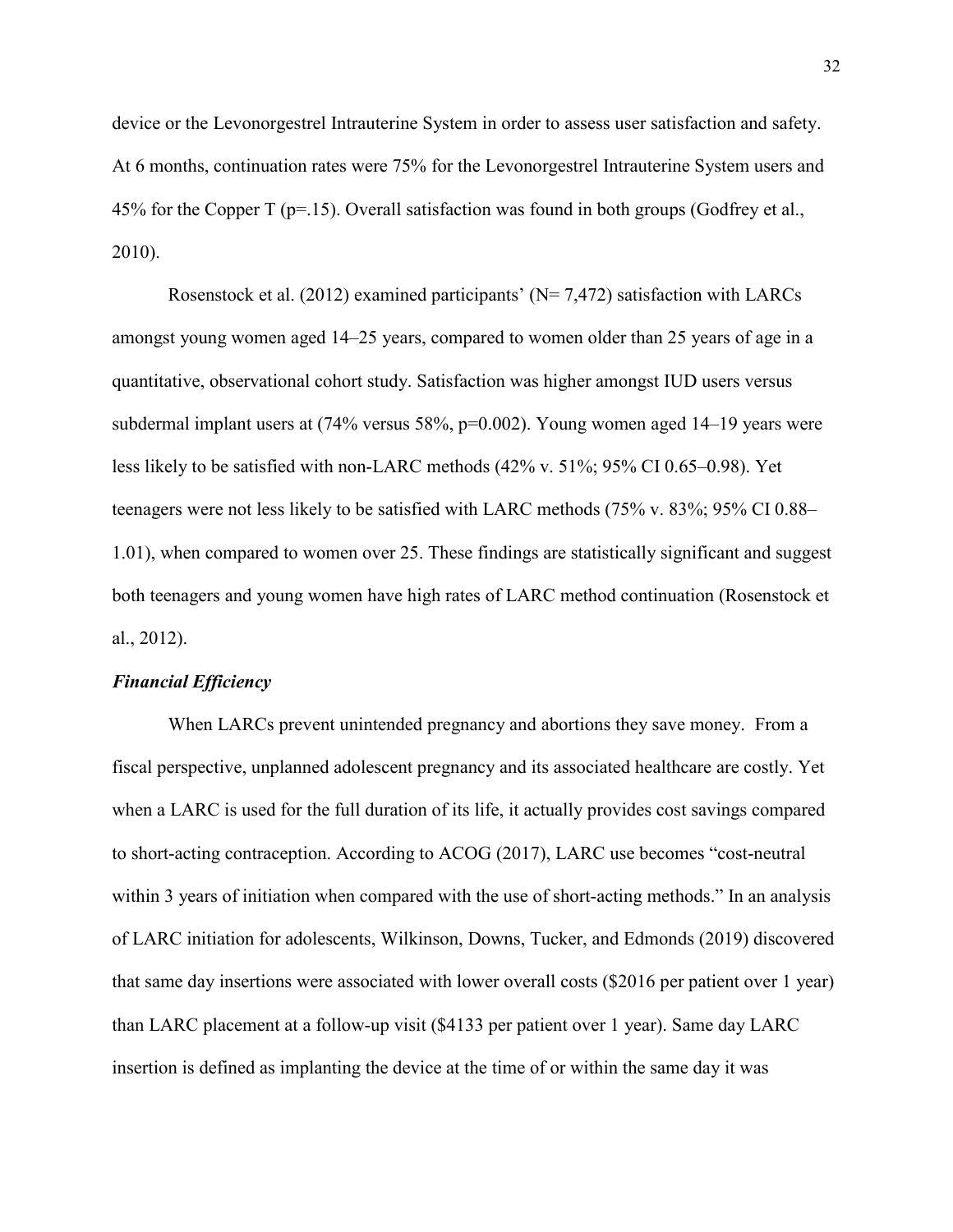requested. In addition to lower associated healthcare costs, same-day LARC placement was associated with an unplanned pregnancy rate of 14% versus 48% and an abortion rate of 4% compared to 14%. No P value provided by researchers. Providing same-day LARC initiation could save taxpayer dollars and decrease the rate of unintended pregnancies and abortions among adolescents (Wilkinson, Downs, Tucker, & Edmonds 2019).

 Providing contraception through public programs is both cost-efficient and economically promising (Gyllenberg et al., 2018; Sundstrom et al., 2015; Thompson et al., 2016). When high costs of LARC insertions are eliminated, the use of these highly effective methods will increase. One facet of the Patient Protection and Affordable Care Act of 2010 requires insurance companies to fully cover all contraceptive methods approved by the Food and Drug Administration, which includes the IUD and implant. (Sundstrom et al., 2015). Through a randomized control trial, Thompson et al. (2016) discovered that (N=1500) women aged 18-25 were more likely to initiate LARC through publicly funded programs compared to women who were uninsured or privately insured. Gyllenberg and colleagues (2018) also found that when LARCs were provided free of charge to women  $(N=23)$  in Finland through a public program, LARC usage doubled amongst women ( $p<001$ ). By making free LARCs available to adolescents ages 15-19, public programs provide effective means to both reduce the unmet need for contraception and the need for abortion, especially among women younger than 25 years (Gyllenberg et al., 2018). By providing LARCs at low or no cost to women, the consequential costs of unplanned adolescent pregnancy and abortion are also avoided.

# **Barriers to Action**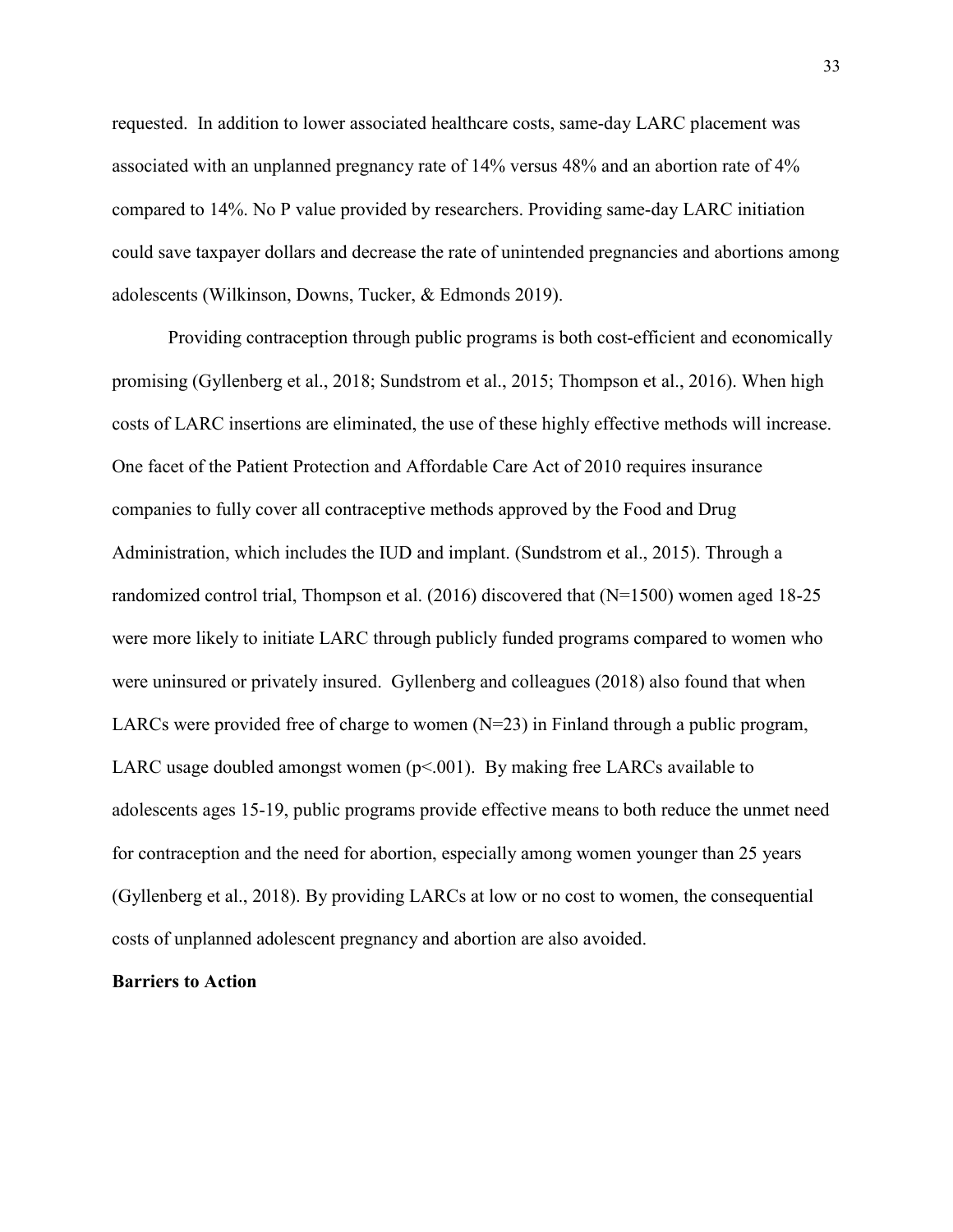Concern regarding safety associated with LARC use remains an active barrier to adolescent contraception options. Additionally, fear, misconceptions, cost, and lack of access to care pose barriers to LARC usage in young women.

# *Misconceptions*

Despite the well-established safety of LARCs, many teens do not know that they are eligible candidates. According to a cross-sectional, observational study by Kavanaugh et al. (2013), of the n=48 young women aged 16-24 interviewed, 25% believed they were too young for LARCs. There were also misconceptions regarding the length of action and time to return to fertility after discontinuation. In a qualitative study by Sundstrom et al. (2015), interviews with young women aged 18-24 (N=53) revealed themes including participant concern regarding the length of action and perception of extended return to fertility as barriers to LARC initiation. The myth of perfect use and feeling more "in control" with daily oral contraceptive pill consumption were also cited as barriers to choosing LARCs (Sundstrom et al., 2015). For this reason, it is essential to provide anticipatory guidance to adolescents and young women during contraception counseling on the rapid reversibility of LARCs, the standing option for removal, and the lack of influence on future fertility.

# *Costs*

 Lack of insurance coverage, out-of-pocket costs, and lack of public funding for LARCs create significant cost barriers to LARC access (Sundstrom et al., 2015; Thompson et al., 2016). Currently, in the United States, Medicaid and Medicaid expansion family planning programs provide the largest public funding for contraception (Thompson, et al., 2016). In a randomized control trial based in Planned Parenthood clinics, clients (n=1500) who sought care at clinics with family planning funding related to expansion programs were twice as likely as the control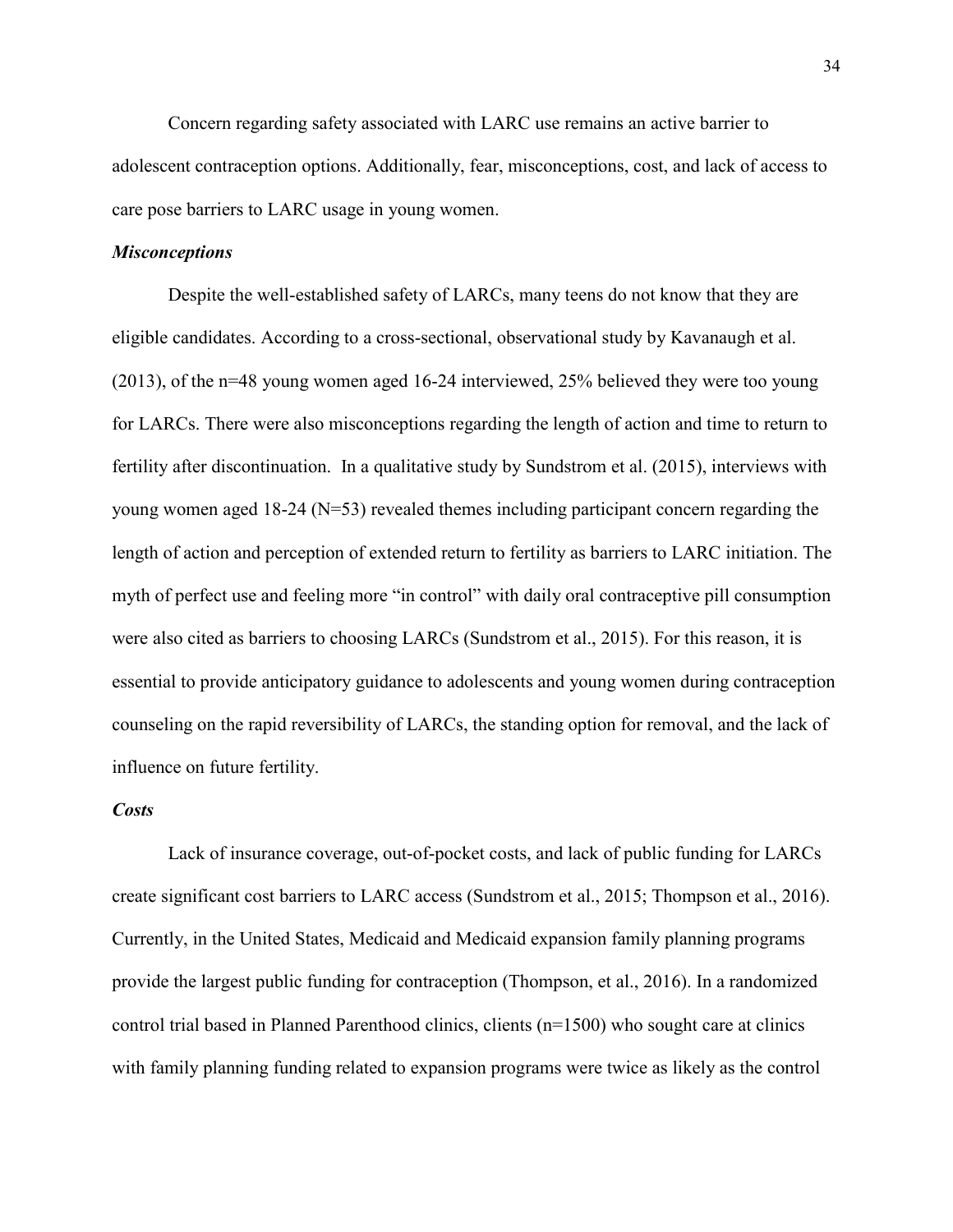clinics to initiate LARC use. LARC initiation also increased among participants with public but not private health insurance (Thompson, et al., 2016). Sundstrom et al. (2015) conducted interviews with young women aged 18-24 (N=53) in which participants choose oral contraceptive pills over LARCs because they were less expensive or free compared to LARCs, which were only partially covered by insurance.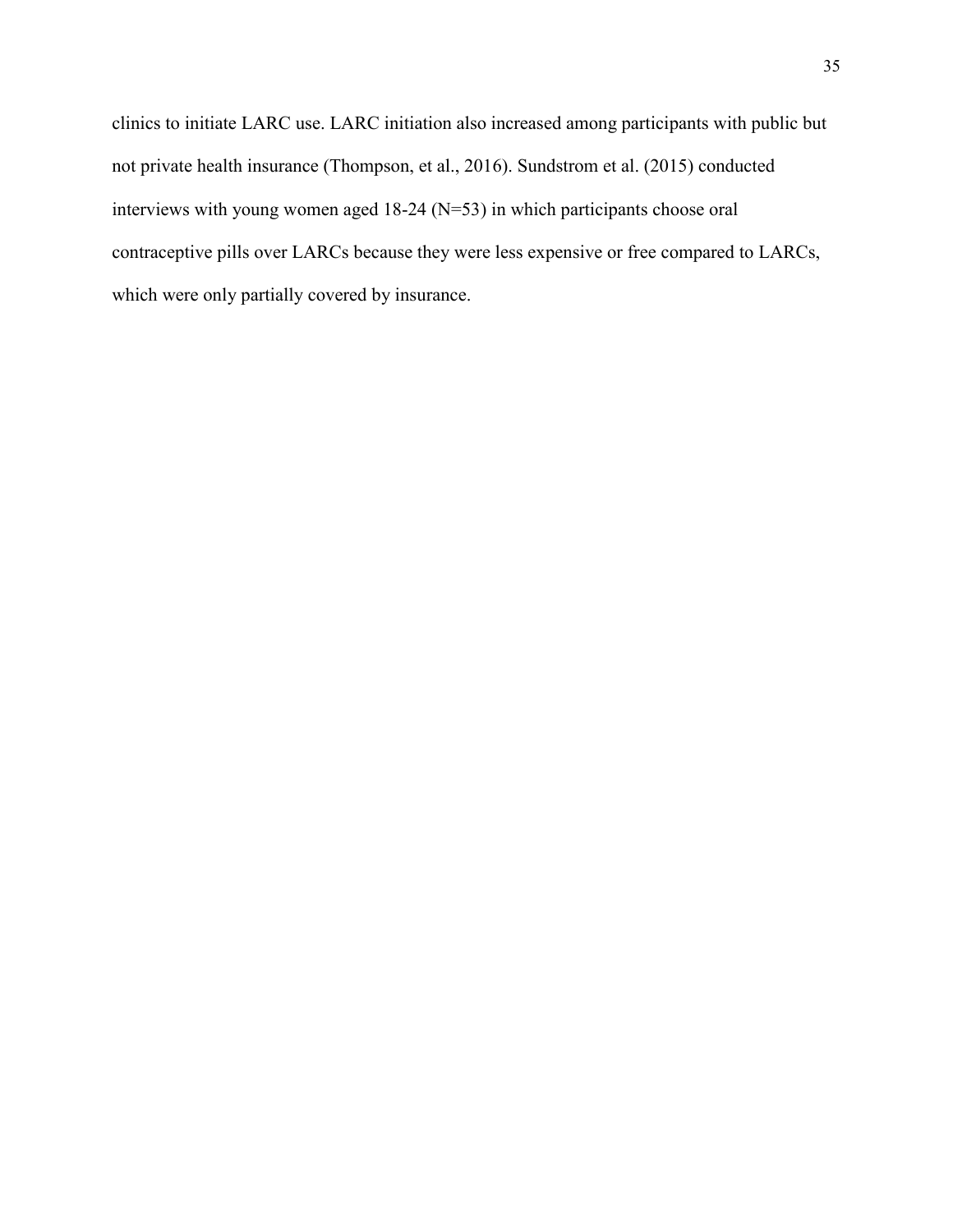# *Lack of Access*

Unfortunately, it may be difficult for some adolescents to initiate a LARC on same-day visits. In an observational cross-sectional qualitative study, Kavanaugh et al. (2013) discovered that a greater amount of time or multiple clinic visits may be necessary to counsel teens regarding LARCs and provide placement. Among (n=48) young women aged 16-24, a common barrier to LARCs included needing longer and often additional appointments. In the clinical atmosphere, cost and time constraints impact facilities' ability to provide continuing education for staff and up-to-date client education (Kavanaugh et al., 2013). Santibenchakul et al. (2019), evaluated LARC initiation among n=450 nonpregnant women between ages 14-25 in a highvolume Honolulu clinic. Through retrospective chart reviews in this cross-sectional observational study, researchers found that among eligible clinic visits, 9% of young women chose to initiate LARCs. Of those who desired a same-day LARC placement, 20% of women were unable to receive the LARC on the same day, due to lack device availability or lack of insurance coverage for placement that day (Santibenchakul et al., 2019). Every clinical visit is an opportunity to assess the risk of unintended pregnancy and ensure that contraceptive needs are addressed.

# *Fear*

 Adolescents may cite fear of pain, fear of undergoing a procedure, potential side effects, and fear of a foreign body as reasons they do not want to initiate LARCs. Through a qualitative, observational, cross-sectional study, Coates, Gordon, & Simpson (2018) invited young women ages 14-21 (n=18), who were without a history of past LARC use, to reflect on beliefs and potential barriers to LARC use in adolescents, through 15-minute semi-structured interviews. Researchers found that fear and uncertainty surrounding having a foreign body inside of the body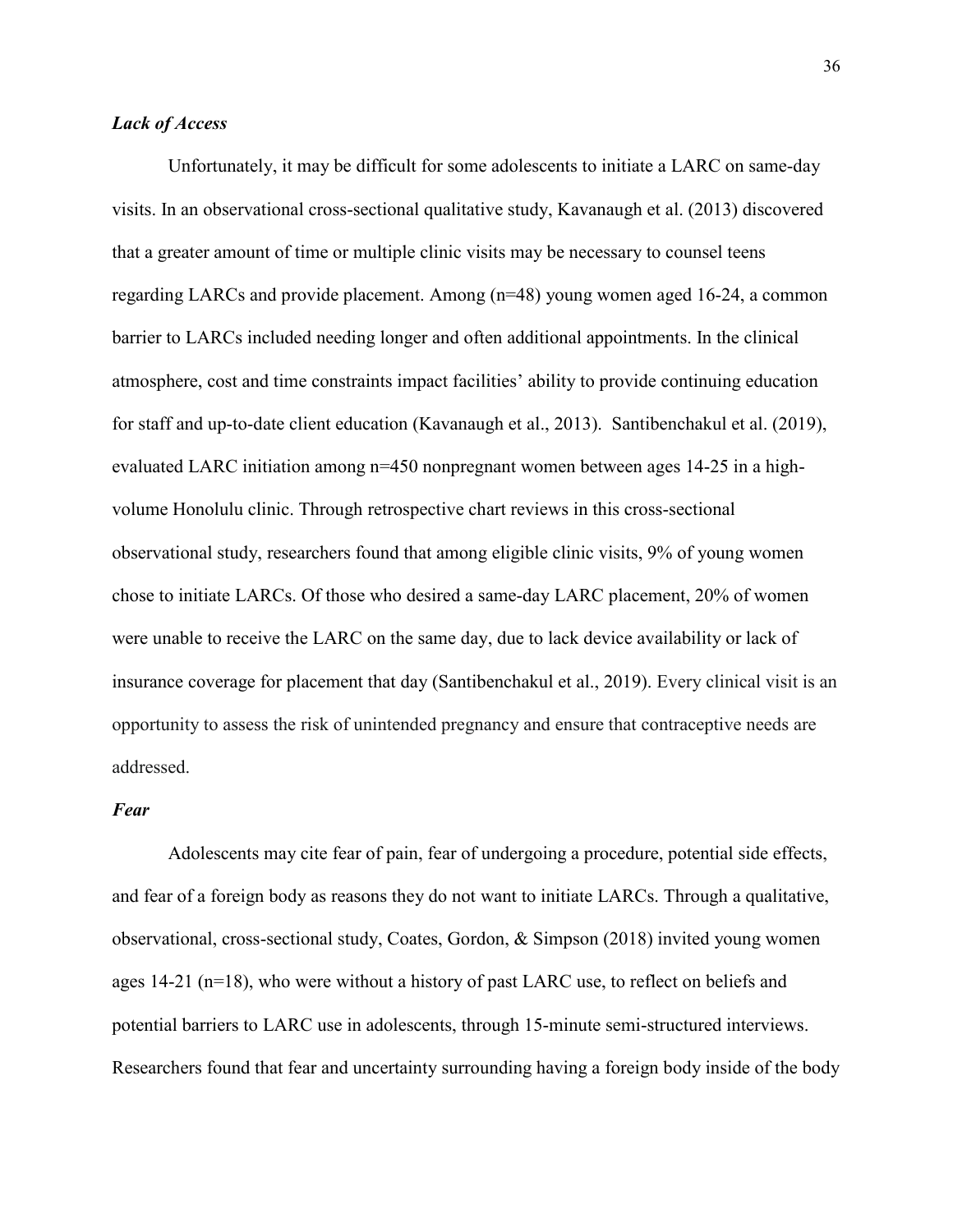were common barriers to LARC access in young women ages 14-21. Fear of pain is also commonly linked to the IUD and implant, making LARCs less appealing to young people (Alton et al., 2013; Bharadwaj et al, 2012). Counseling adolescents by listening to and addressing concerns regarding the length of use, ability to remove the contraceptive device, and identifying benefits of utilizing LARCs to prevent unwanted pregnancy is essential while providing education and guidance to adolescents (Coates, Gordon, & Simpson, 2018).

## **Self-efficacy & Cues to Action**

LARCs are efficacious and safe. These methods provide the highest level of contraceptive protection without the need for user action, responsibility, or participation. Forgetability, discreteness, reversibility, patient satisfaction, effectiveness, and longevity are characteristics that play into the need for engagement. These are all factors that may boost an adolescent's confidence for success in choosing and continuing LARC. Peer satisfaction, social media, prior pregnancy, providers' attitudes, and skills are examples of cues to action that influence the adolescent decision-making process to initiate LARCs.

# *Peer satisfaction*

Two studies in this literature review found that young women are more willing to select a LARC when they know others have used it to their satisfaction (Bharadwaj, Akintomide, Brima, Copas, & D'Souza, 2012; Wilson, Degaiffier, Ratcliffe, & Schreiber, 2016). Among women younger than age 22 ( $n=194$ ) in a sexual health clinic in North London, having friends or family who have used or recommended the implant significantly increased its favor over the injection  $(p=0.002)$  or IUD (p = 0.001) (Bharadwaj et al., 2012). Based on this finding, the authors recommend that women be encouraged to share their positive experiences of LARCs with their peers (Bharadwaj et al., 2012). In another randomized control trial of n=110 adolescents aged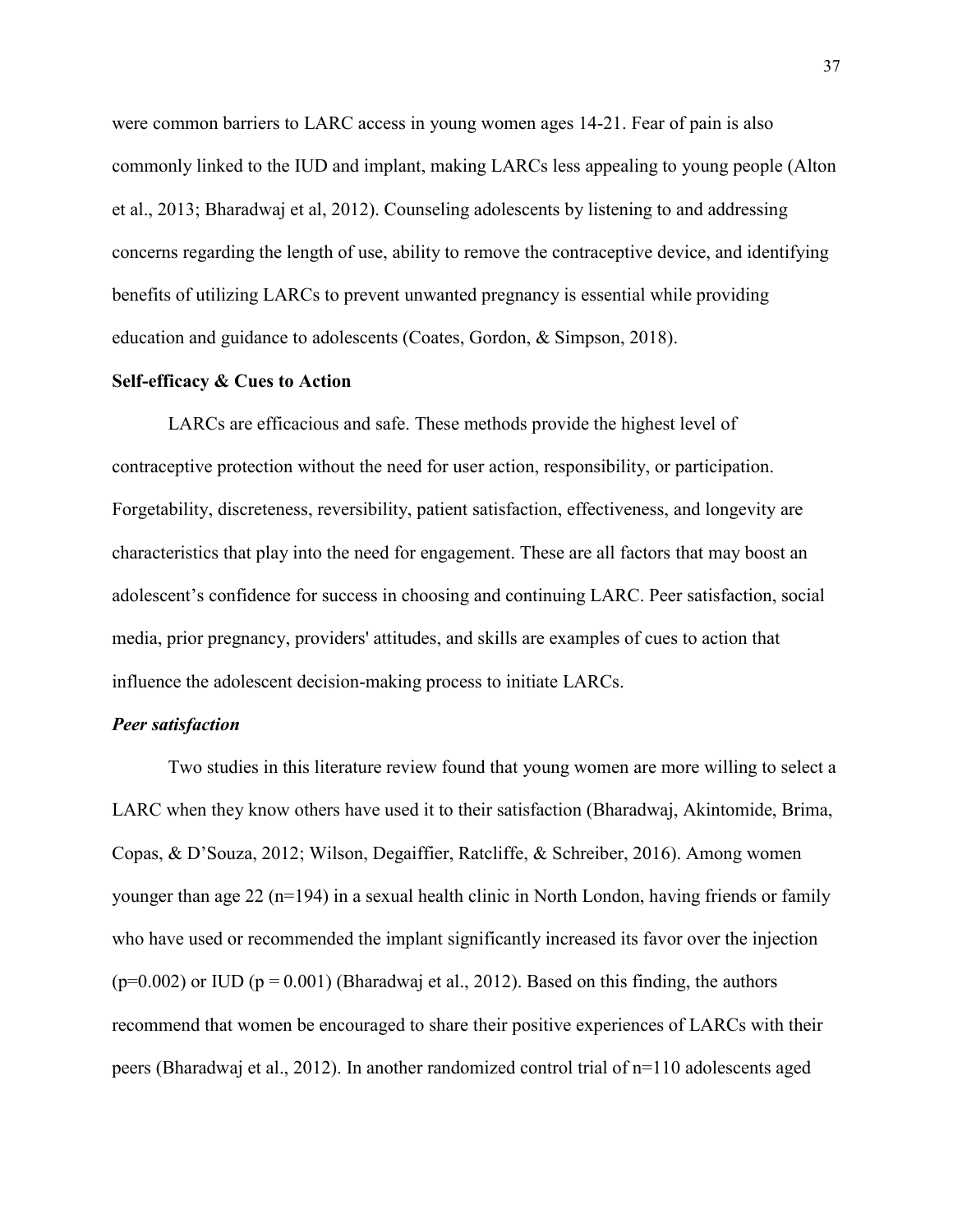13-21, the information provided by peers was discovered to be more helpful and influential (95%) than information provided by a health counselor (62%) among women considering LARC placement (Wilson et al., 2016). The positive experiences of female friends and family with LARC usage offer invaluable influence over young women's contraception choices.

# *Social Media*

In addition to face-to-face communication, social media has been studied as a potential new frontier for promoting awareness about LARCs. In a recent stratified cluster randomized control trial, Byker, Myers, & Graff (2019), examined whether a social media campaign may increase the usage rates of LARCs among adolescents. In this study, female Facebook users ages 18-34 within targeted zip codes in New England received contraception advertisements sponsored by Planned Parenthood. After examining data on  $(n=152,743)$  patient visits, there was no statistically significant increase in the choice to use LARC or initiation within 4 months of the social media campaign. Although a correlation could not be proven, this project demonstrates the importance of evaluating the impact of resources invested on advertising with the goal of promoting public health (Byker, Myers, & Graff, 2019).

# *Recent Pregnancy*

The overwhelming and life-changing experience of recent pregnancy may serve as a poignant cue to action for adolescents to initiate LARC. Both initiation and continuation rates of LARCs are especially successful during the immediate postpartum period. Hospitalization after birth provides immediate access to care, whereas some teenage or low-resource mothers may not return for a postpartum clinic visit after 4-6 weeks (Bryant et al., 2017). In one randomized control trial, young mothers ages 14-24 in a North Carolina hospital (n=96), who received the implant during their hospital visit were more likely than those who received it at a 4-6 week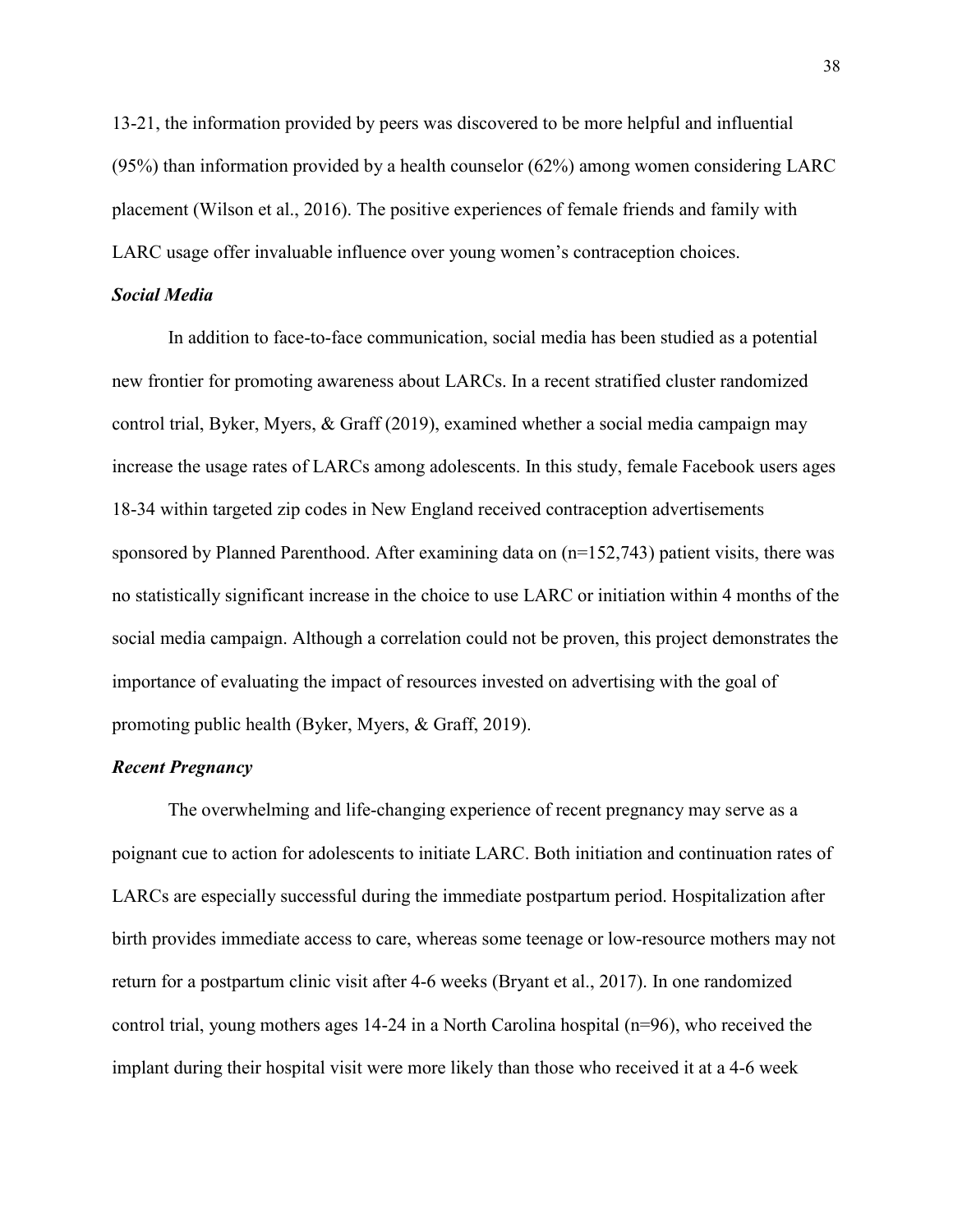follow-up visit to continue the method for at least 12 months (P<.001). Although not the focus of this study, an incidental discovery identified that these same mothers were also more likely to breastfeed their babies for at least 6 months (Bryant et al., 2017).

# *Providers' Attitudes and Skills*

Provider attitudes and familiarity toward LARCs play a dramatic role in LARC usage. According to a small sample (n=23) study by Berlan, Pritt, & Norris (2017), a provider's personal lack of knowledge, comfort, or familiarity with etonogestrel implant or IUD may impact birth control methods offered to adolescents in practice. A provider's poor opinion of LARCs may hinder a teen from obtaining an implant or IUD. This underscores the importance of updating healthcare providers regarding the most current evidence about contraceptive methods in order to influence practices (Berlan, Pritt, & Norris, 2017). Norris, Pritt, & Berlan (2019) went on to evaluate barriers and identify factors in which LARCs may be offered to adolescents in the pediatric care setting. In a qualitative, observational, cross-sectional study involving n=23 pediatricians in Midwestern community clinics, reasons for low LARC use among pediatric clients included misunderstanding, a lack of pediatrician clinical knowledge, and discomfort with providing contraception to young people. Provider factors such as time, training on insertion techniques, and lack of counseling are other probable barriers to LARC use in the pediatric setting (Norris, Pritt, & Berlan, 2019).

 Conversely, Gibbs et al. (2016) discovered that when providers in 20 Planned Parenthood clinics were offered a half-day in-service on LARC use in adolescents and  $(n=1500)$  sexually active female patients aged 18-25 were offered an informational video about LARCs, the initial use of LARCs increased among these intervention groups for both nulliparous ( $p=12$ ) and parous  $(p=.52)$  women. Although these results were not statistically significant, this study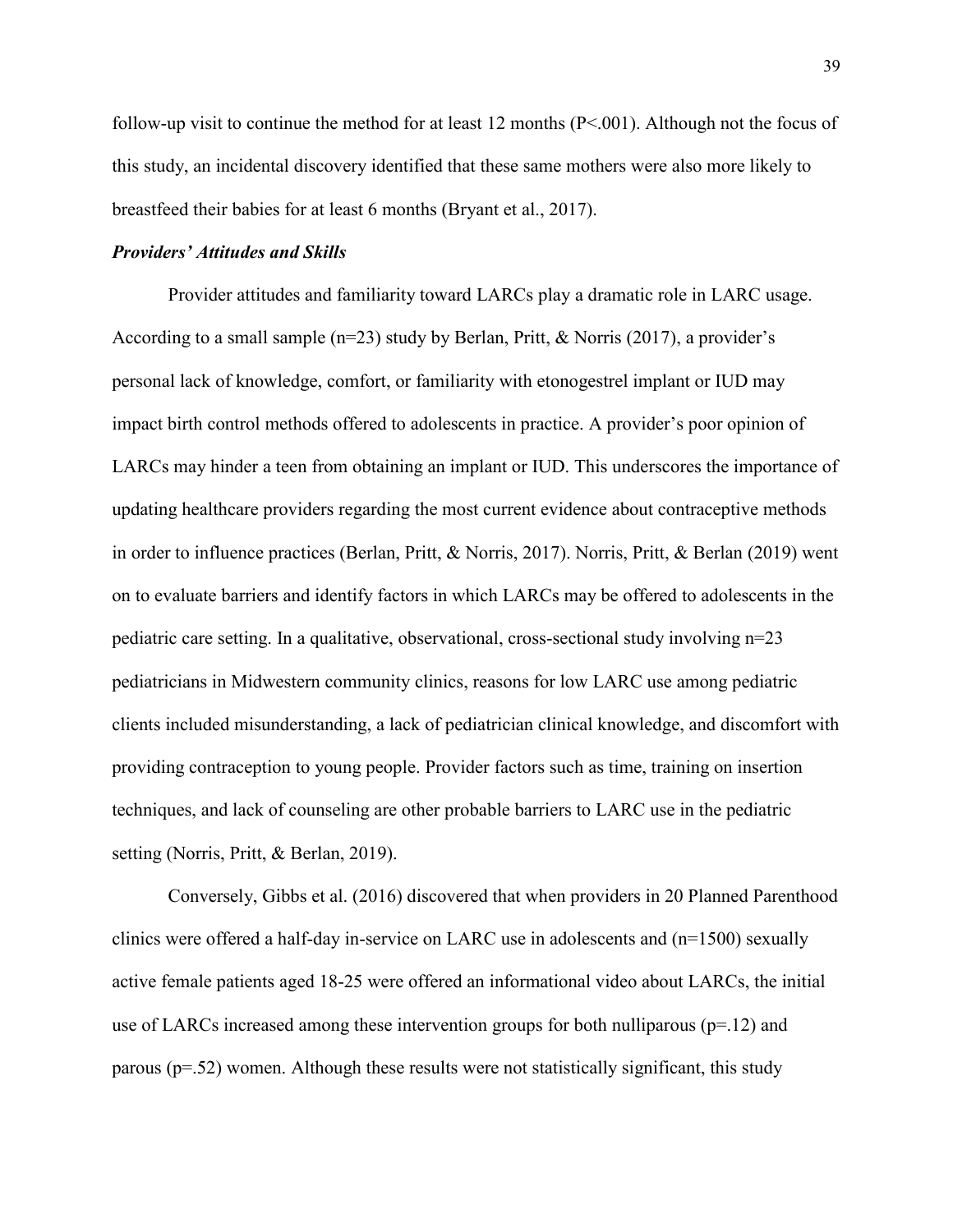demonstrates that providing LARC training and education to providers may help to increase patient awareness of LARCs and initiation in nulliparous and parous adolescents (Gibbs et al., 2016). Fostering a positive philosophy of LARC use amongst providers is vital to increase LARC use amongst teenagers.

 Educating healthcare providers on LARC use may increase confidence and support, thus positively impacting providers' perceptions and practices in regard to these methods of birth control. In their qualitative, cross-sectional study, Murphy, Stoffel, Nolan, & Haider (2016), sampled n=16 private practice providers from diverse disciplines, such as pediatricians, advanced practice nurses, and physicians in Chicago. In surveying these providers regarding their attitudes toward LARCs in adolescents, researchers found that health care provider readiness to provide LARCs was positively influenced by their confidence to provide the method in practice, accessibility to LARC devices, and negatively influenced by lack of training or professional privileges. They demonstrate that current, ongoing training and education can impact health care providers' views and practices in regard to providing LARCS to adolescents (Murphy et al., 2016).

## **Critique of Strengths & Weaknesses**

## *Strengths*

Strength was found in the variety of aforementioned reviewed studies that shed light on a variety of factors and common themes influencing adolescent LARC usage. The individual perspectives and experiences of adolescents, as well as healthcare provider comfort, knowledge, and skill, were fully explored. The majority of the studies reviewed were all high/good quality ratings and were statistically significant. Seven randomized control trials were rated as high/good quality according to the Johns Hopkins Evidence Appraisal. Another strength identified was the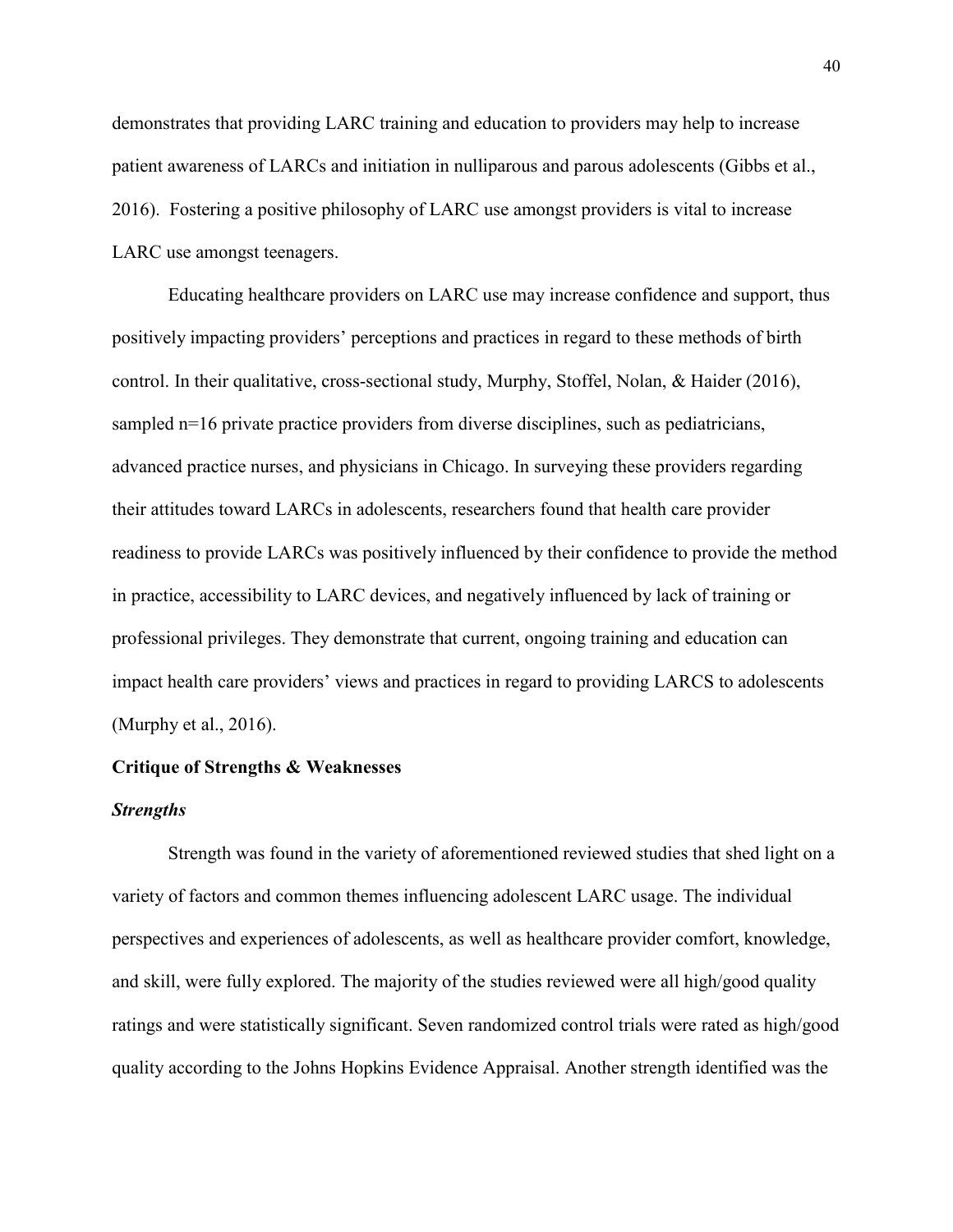variety of populations, which was inclusive of teens and young women from different social backgrounds and ethnicities. Postpartum, post abortion, institutionalized women, multiparous and nulliparous women were also included. Multiple studies examined other important factors such as provider attitude and skill, the influence of social media, patient fears and misconceptions, access to care, cost, financial efficacy, user satisfaction, and barriers to action. Strong evidence supported LARC device initiation and continuation in adolescents, barriers to LARC uptake, and the role of LARCs in adolescent pregnancy prevention.

## *Weaknesses*

The majority of reviewed research studies were qualitative. Qualitative studies help gain information on individual experiences; however, they often lack generalizable statistics. Unlike concrete calculations seen in quantitative studies, qualitative studies may be interpreted as subjective, flexible, and less rigid in form, which can impact data interpretation, application, and acceptance. Several studies were statistically insignificant or made up of small sample sizes and shed little light on the research question. These included the impact of the media on LARC uptake, an experimental, cluster-randomized control trial on LARC contraception counseling, and use for older adolescents and nulliparous women. Not all studies chose to include adolescents under the age of 18, which is an additional weakness.

## **Summary**

Adolescents are a high-risk population for an unplanned pregnancy. Despite significant racial disparities in adolescent pregnancy rates, patterns of LARC use are similarly low among all races (Kusonoki et al., 2016). Teens have many misconceptions about LARCs or may not know they are eligible (Kavanaugh et al., 2013). Data support that LARCs are a safe option for all adolescents, including nulliparous, postabortion, or postpartum females, and system-involved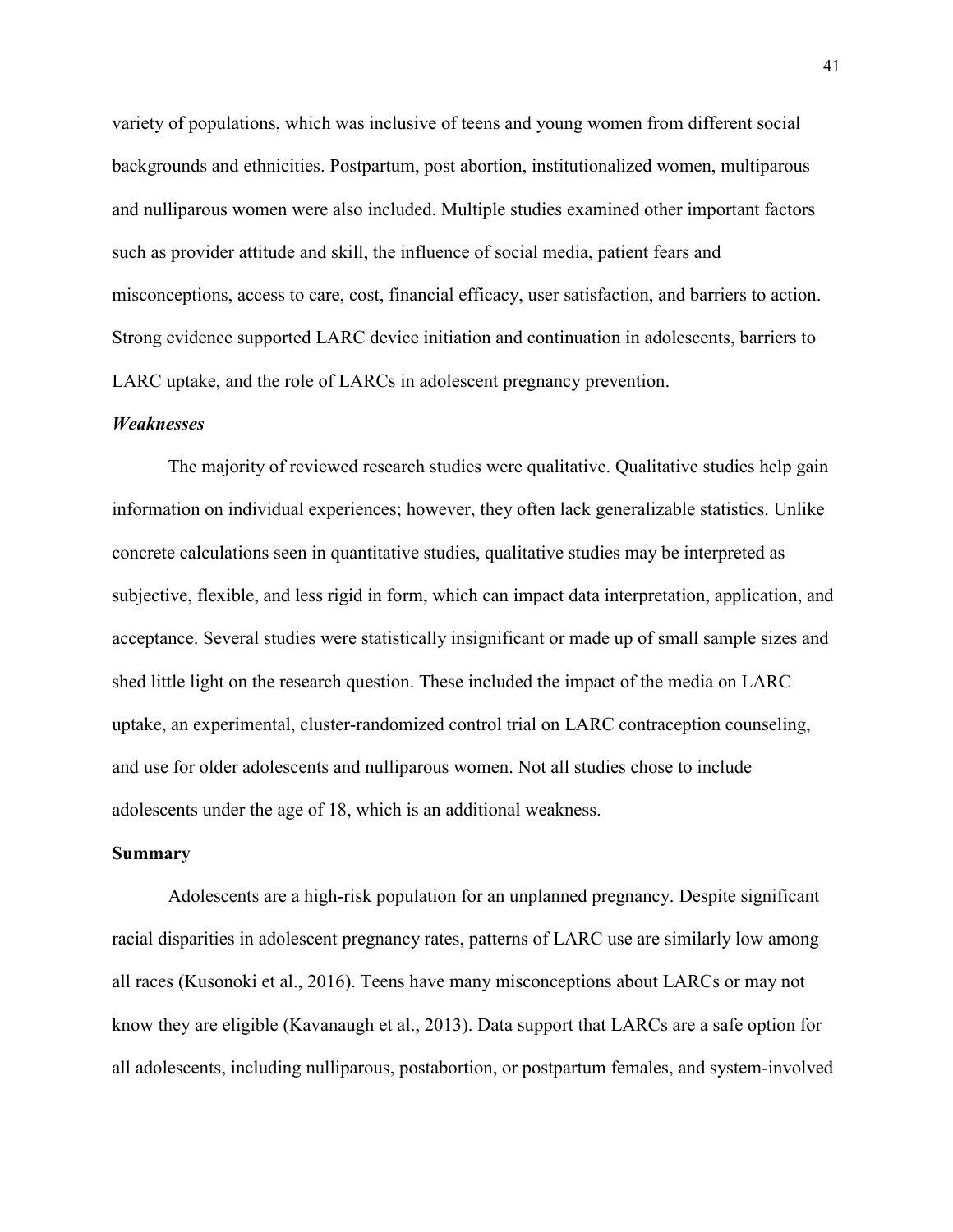youths. The unparalleled efficacy, longevity, and forgetability associated with LARC use are especially beneficial to this population in preventing unplanned pregnancies. Due to their safety profile and high rate of efficacy, LARCs should be considered as first-line contraception agents while counseling adolescents. LARCs are safe and appropriate for nulligravida and young adolescents. LARCs utilization is associated with high continuation rates (Alton et al., 2013; Bharadwaj et al., 2012; Gemzell-Danielsson et al., 2016; Rosenstock et al., 2012).

 When counseled well about benefits and risks before insertion, adolescents have high overall satisfaction with these devices (Russo et al., 2013). There is evidence to support financial efficiency when LARCs are used to their full duration and successfully prevent unintended pregnancy and abortion. Providing same-day LARC insertions can both save money and avoid unwanted pregnancies (Wilkinson, Downs, Tucker, & Edmonds, 2019). Yet without public funding, high cost, lack of insurance, and lack of timely access present barriers to LARC. Barriers to LARC use include fear of pain and procedure, myths, fear of a foreign body, and misunderstandings are other reasons why adolescents may not choose LARC (Coates, Gordon, & Simpson, 2018). Additional barriers include personal beliefs, advice from friends and relatives, and cost. Health care providers' attitudes and skill sets, as well as the availability of same-day placement, also influence whether or not adolescents choose to utilize LARCs for contraception.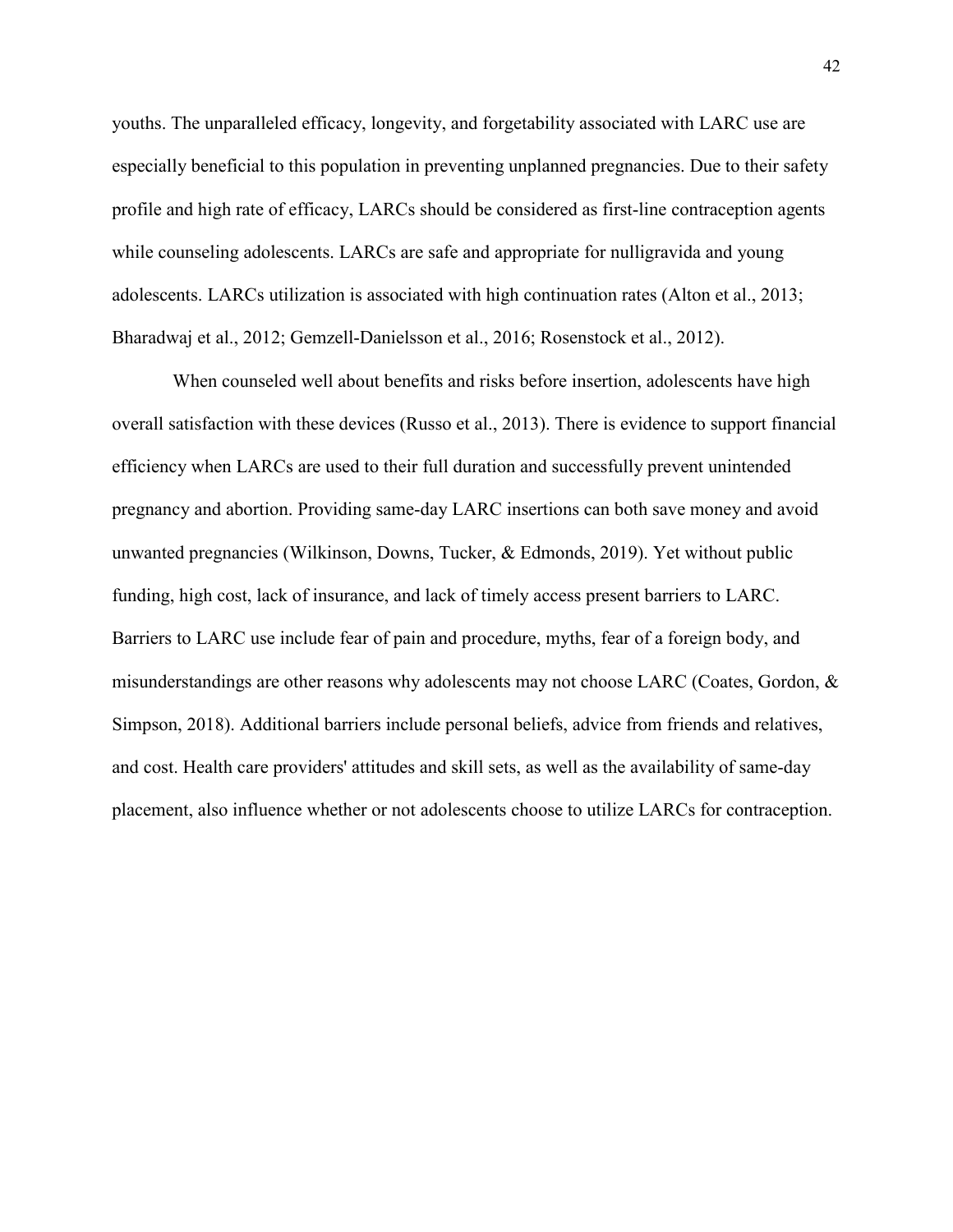## **Chapter IV: Discussion, Implications, and Conclusions**

# **Literature Synthesis**

 LARCs provide safe, reliable contraception to women, regardless of age or parity. LARCs are also associated with high satisfaction and continuation rates (Alton et al., 2013; Bharadwaj et al., 2012; Gemzell-Danielsson et al., 2016; Rosenstock et al., 2012). Satisfaction surrounding LARC usage is exceptionally high among women who are thoroughly counseled about the benefits and risks of use before insertion (Russo et al., 2013). Both intrauterine devices and subdermal implants are easily reversible, and in doing so, women can rapidly return to fertility when pregnancy is desired. Adolescent satisfaction with levonorgestrel IUD is high and discontinuation rates are low (Gemzell-Danielsson et al., 2016). Research has found that adolescents are more satisfied with and more likely to continue LARCs compared to OCPs (Peipert et al., 2011). There is evidence that adolescents have higher satisfaction rates with IUDs compared to the subdermal implant (Rosenstock et al., 2012). Although satisfaction is high with both levonorgestrel and copper IUDs, evidence shows higher satisfaction with hormone-emitting IUDs (Godfrey et al., 2010). Despite the well-established safety and satisfaction of IUDs among adolescents, pediatricians are still more likely to recommend the implant over the IUD (Berlan, Pritt, & Norris, 2017).

 In general, adolescents from disadvantaged socioeconomic backgrounds tend to use less effective contraceptive methods and use them less frequently, although not necessarily less consistently (Kusunoki, Barber, Ela, & Bucek, 2016). Although Black teens face higher pregnancy and abortion rates in the United States compared to White teens, their usage of LARCs is about the same. Specifically, Black teens have been slightly more likely than White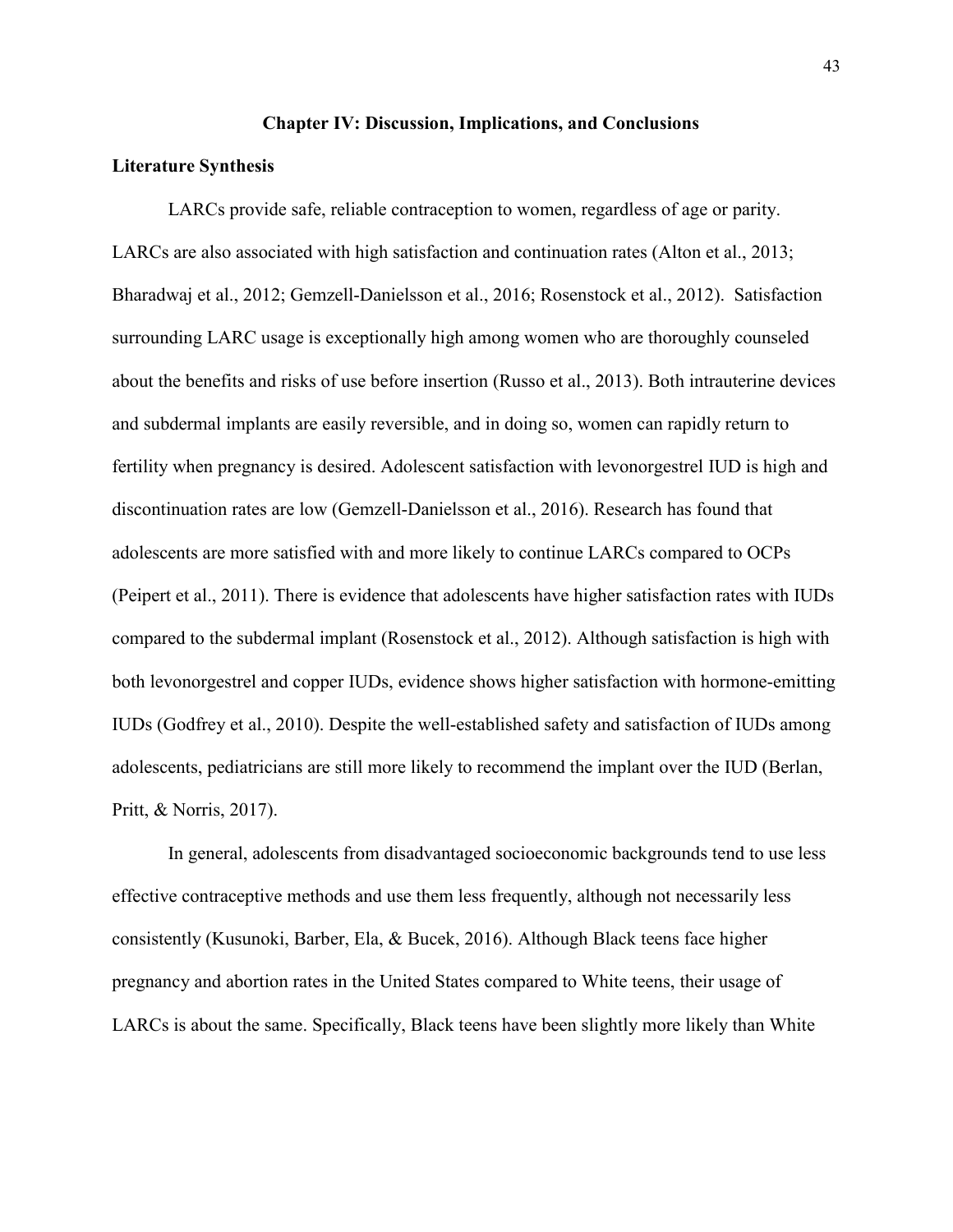teens to use LARCs, but there is no difference in length of use among races (Kusunoki et al., 2016). Overall, LARC usage remains relatively low among all races.

 Adolescents with a history of previous pregnancy are more likely to experience subsequent pregnancies. When LARCs are offered to adolescents immediately after having an abortion or delivering a baby, they can help space future pregnancies. Adolescents using LARCs postpartum are significantly less likely to have a repeat pregnancy within two years, compared to those using other contraceptive methods (Russo, Miller, & Gold, 2013). When LARCs are inserted during hospitalization immediately after birth, this direct and timely access to contraception is beneficial for adolescents who are more prone to closely spaced pregnancies and often less compliant with follow up appointments (Bryant et al., 2017). Thus, LARC insertion should be offered to low-resource mothers before leaving the hospital, especially if there is a chance that they may not return for their postpartum follow up appointment. The same is true after surgical abortion; one-fourth of post-abortion women from different ages and backgrounds chose to initiate the IUD or implant when offered same-day placement. Same-day LARC placement after abortion is an ideal opportunity to decrease the risk of losing clients to follow-up appointments and prevent additional unintended pregnancies or surgical procedures (Roe et al., 2019).

 LARCs are expensive to insert, yet when they are used to the fullest durational capacity, they pose cost savings compared to other forms of contraception (ACOG, 2017). LARCs also save money indirectly by preventing unplanned adolescent pregnancy and abortion services. Providing same-day LARC insertion saves money compared to scheduling adolescents to return for an additional procedural visit. Not only are there cost savings in one consolidated clinic visit, but same-day LARC insertions also decrease rates of unplanned pregnancy (Wilkinson, Downs,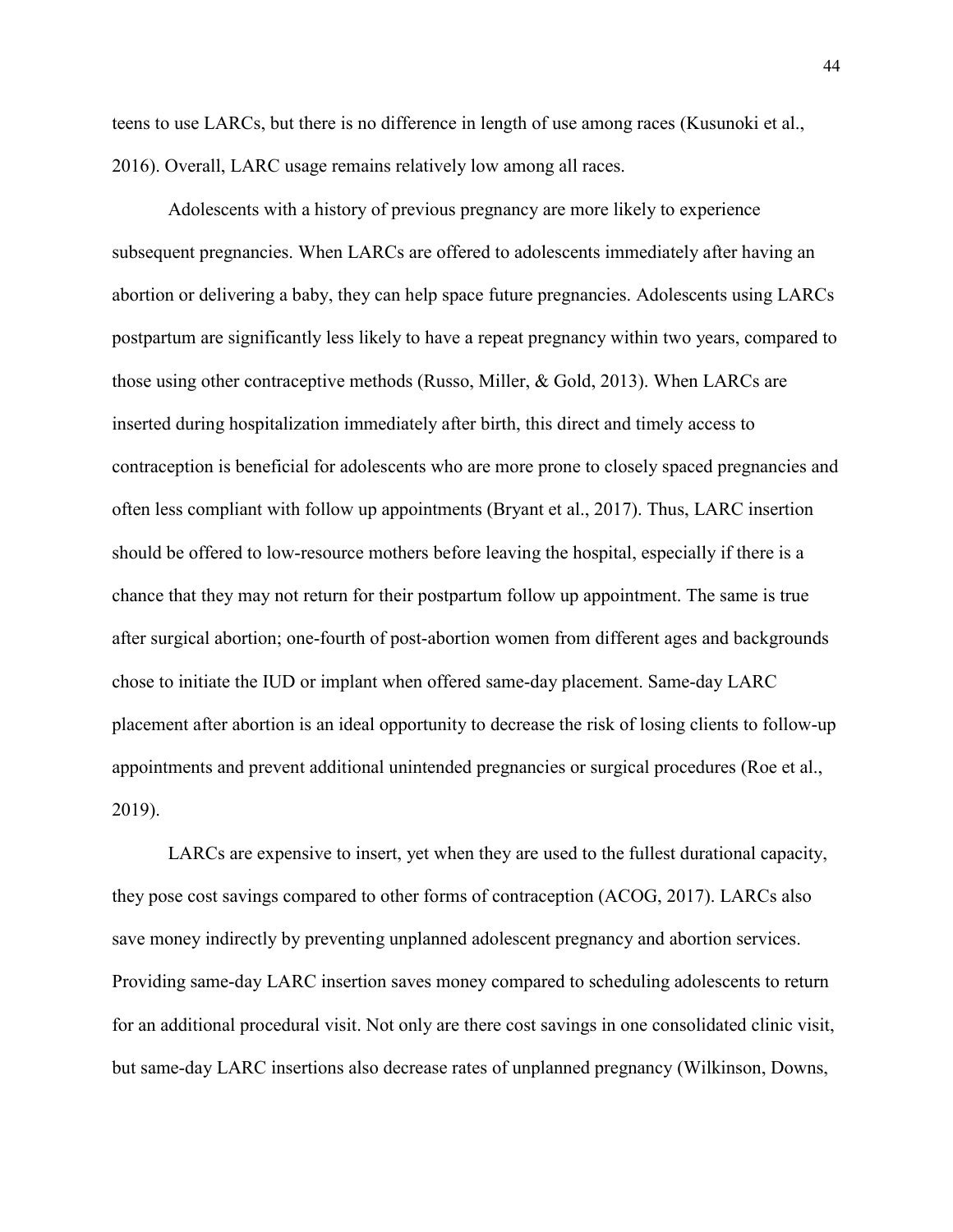Tucker, & Edmonds 2019). When the high costs of initiating LARCs are reduced or eliminated; the usage of these highly effective methods will increase. Several studies have demonstrated economic success in offering LARCs at low or no-cost through public programs (Gyllenberg et al., 2018; Sundstrom et al., 2015; Thompson et al., 2016).

Despite the indisputable benefits of LARC usage, the literature identifies many persistent barriers, including the cost of insertion, lack of awareness, fear of pain/procedure, and skepticism surrounding safety. For adolescents today in the U.S., lack of insurance coverage, out-of-pocket costs, and lack of public funding all create significant cost barriers to LARC access (Sundstrom et al., 2015; Thompson et al., 2016). Many teens believe they are too young for LARCs (Kavanaugh et al., 2013). Others believe LARCs may be detrimental to fertility or simply feel more "in control" when they take a pill each day (Sundstrom et al., 2015). Unfortunately, clinics that are unable to offer same-day LARC insertions also pose a barrier to access in adolescent women (Kavanaugh et al., 2013).

 Young women are more likely to choose LARC when they hear that their peers are using them. The positive experiences of female friends and family members are influential in adolescent LARC initiation (Bharadwaj et al., 2012; Wilson et al., 2016). Social media may also be a method to promote LARC usage, but the correlation between advertisement and initiation rates has not yet been proven (Byker, Myers, & Graff, 2019).

## **Current Trends and Gaps in the Literature**

Historically, LARC use in adolescents has been highly controversial due to provider practice patterns, biases, myths, misconceptions and women's attitudes toward LARCs (Peipert et al., 2011). Evidence supports that teens remain an appropriate population for LARC use and placement. Current recommendations set forth by ACOG and AAP support LARC use in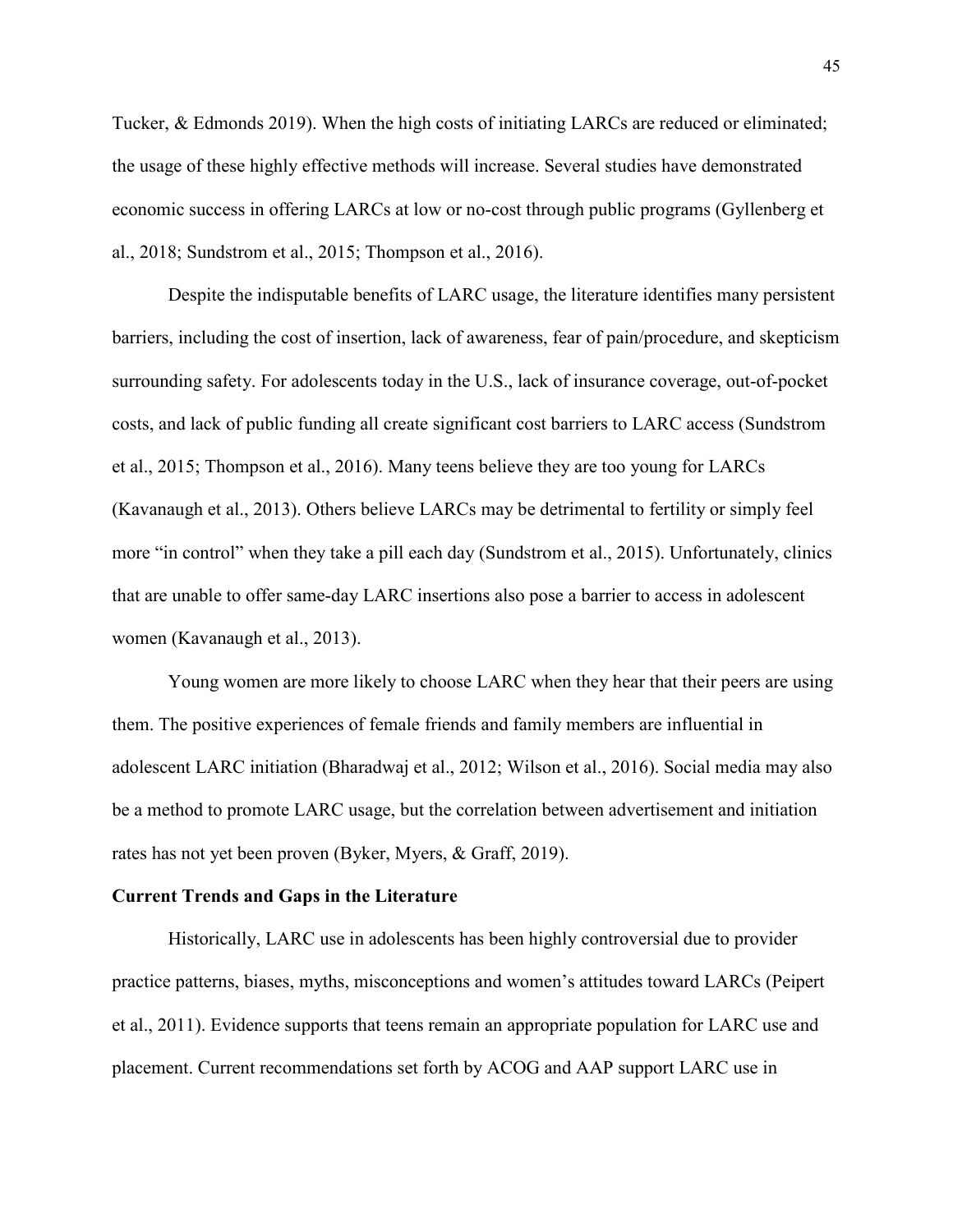adolescents as a means of contraception; however, LARC use remains low amongst this population (Centers for Disease Control and Prevention, 2019). Current practices and governing body recommendations surrounding the efficacy and safety of LARC use in adolescents and young women has helped to promote progression towards improved accessibility. LARCs provide adolescents with multiple benefits, including contraceptive efficacy rates of greater than 99%, high levels of safety, client satisfaction, and ease of use or forgetability. Also, LARC use in adolescents often outweighs potential risks (ACOG, 2012). A robust framework of evidence supports LARC use in young women.

Gaps in the literature include deeper explanation as to why LARC usage is persistently low in the adolescent population. Further exploration should include public education programs and social media's influence on teen perception of LARC usage. More studies may also explore provider education and skill level with LARC insertion, adolescent experiences with LARC insertion and utilization over time. Lastly, more research could consider race, sociodemographic, and economic factors influencing LARC usage.

## **Implications for Midwifery Practice**

Health care providers' beliefs and knowledge base surrounding LARCs play a dramatic role in shaping adolescent attitudes and access to these devices. It is imperative that midwives are up-to-date, familiar, and comfortable with these methods in order for their patients to trust in their use. Conversely, a provider's poor outlook on LARC use in adolescents may impede a young woman from obtaining an IUD or implant (Berlan, Pritt, & Norris 2017). When midwives lack time, training on insertion techniques, or sufficient counseling information, it poses barriers to LARC use (Norris, Pritt, & Berlan, 2019). Current and ongoing training and education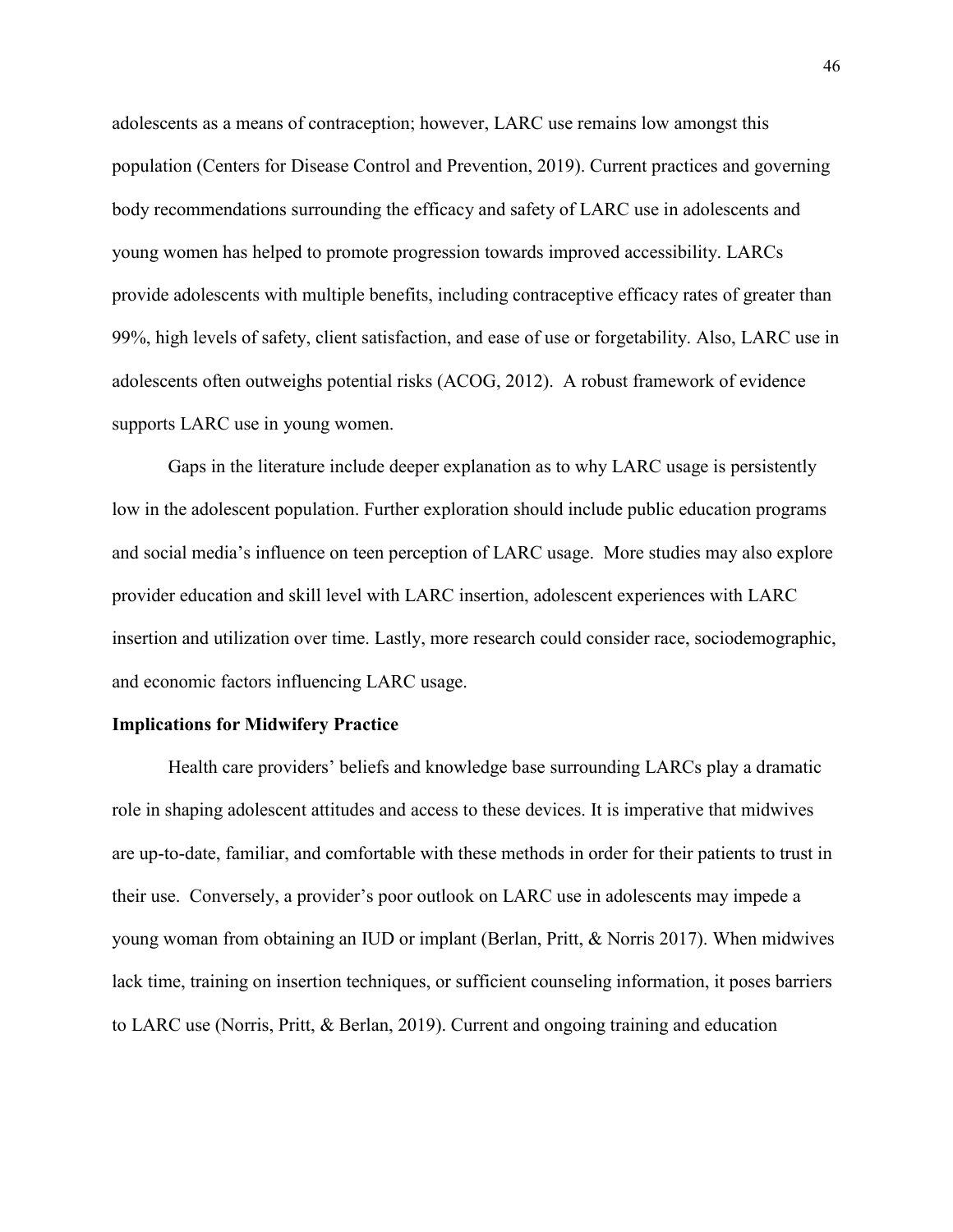surrounding LARCs may impact health care providers' views and practices in adolescent reproductive services. (Murphy et al. 2016).

## **Recommendations for Future Research**

Reviewing twenty-four studies leads to multiple recommendations for future research surrounding LARC use and adolescents. Recommendations encompass the topics of LARC insertion, possible side effects, the continuation of long-acting reversible contraception methods, provider and adolescent related concerns, the influence of provider and peer counseling, patient satisfaction, safety, cost, and the benefits of postpartum and postabortion insertion.

 Deficits in provider knowledge, comfort, skill level, and personal beliefs may impact contraception counseling and adolescent access to LARCs. Coates, Gordon, and Simpson (2018), suggest additional research is needed to best address common adolescent concerns regarding LARC use for providers to offer comprehensive counseling to teens. After conducting a qualitative observational study aimed at equipping providers with knowledge to improve their perception of LARCs, Murphey et al. (2016) acknowledge the need for a more extensive study with greater sample size and variety of provider types to gain more knowledge and further assess correspondences between providers concerning LARCs. This recommendation aligns with the theory that medical professionals should discuss LARC methods first as the most effective and ideal methods for all women, including adolescents (Sundstrom et al., 2015).

 Peer, advisor, and provider counseling influence the contraceptive choices of clients. For this reason, Wilson et al. (2016) recommend an additional study to investigate the number of teens who chose to pursue LARCs after peer or advisor counseling and follow up to assess pregnancy rates. Personal beliefs surrounding pregnancy prevention and LARC use influenced by individuals' culture and ethnic background impact adolescents from different races, ages, and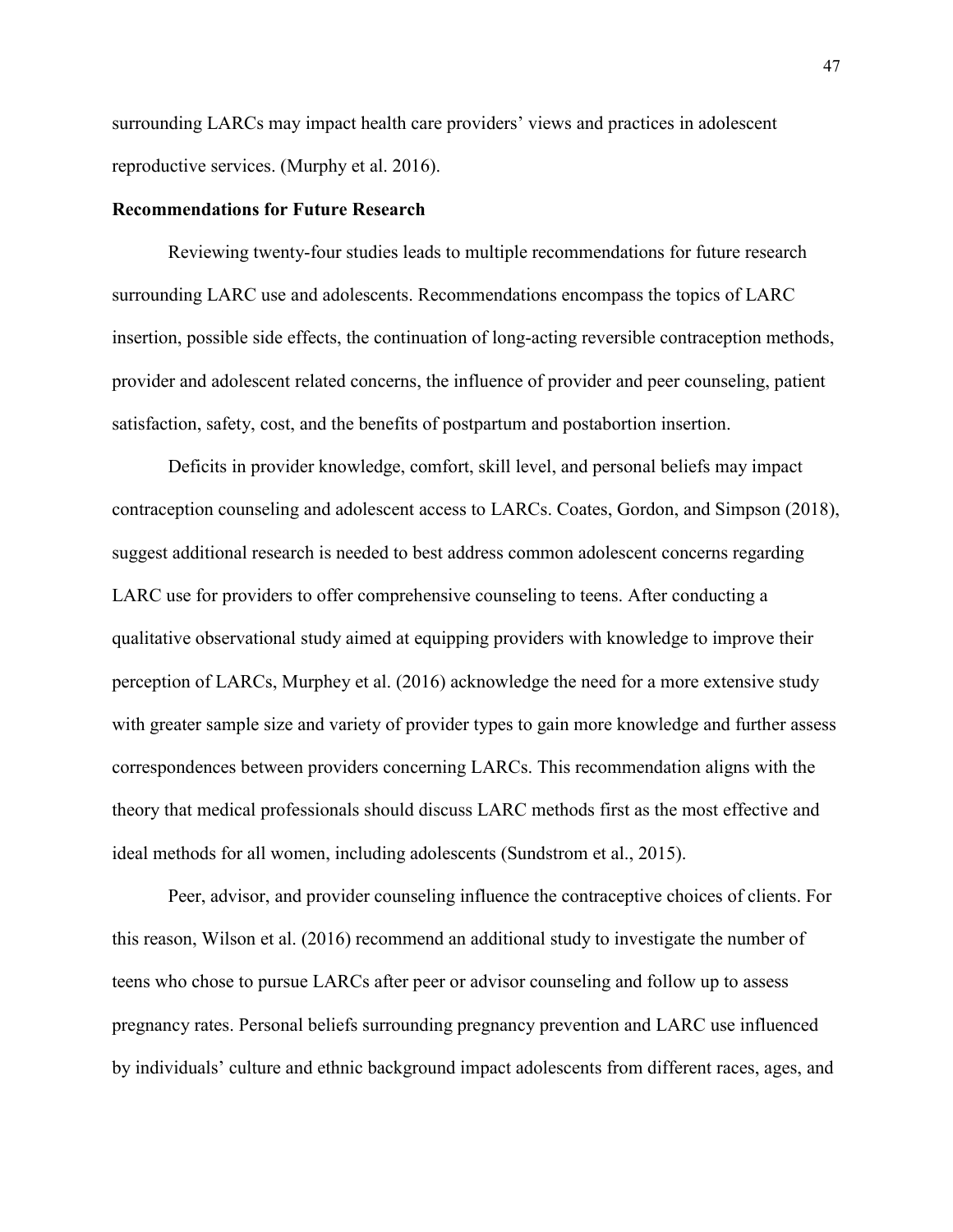environments. Oman et al. (2018) state research with larger samples should be conducted to investigate potential differential intervention effects by gender, age, race/ethnicity, or by the type of system (i.e., child welfare or juvenile justice). Educational interventions may help to reduce unplanned pregnancies amongst at-risk populations and increase adolescent knowledge and contraceptive behaviors.

Accessibility of free LARC methods and same-day placement are associated with a substantially increased initiation of these methods in all age groups and associated with a reduced rate of unintended pregnancies amongst young women (Gyllenberg et al., 2018; Roe et al., 2019; Bryant et al., 2017 & Wilkinson et al., 2019). Additional studies with a larger sample size could help to examine the cost savings to the public associated with free LARC placement (Wilkinson, Downs, Tucker, & Edmonds, 2019). After pregnancy or an abortion, LARCs serve as a highly efficient means to prevent future unplanned pregnancy.

 The IUD and the subdermal implant can both be initiated in the postpartum or postabortion period. For this reason, Roe et al. (2019), proposes the subdermal implant and IUD should be further studied regarding immediate LARC initiation after a surgical abortion. Additionally, Bryant et al. (2017) asserts that further studies and trials should be conducted at multiple facilities to assess the continuation of the implant at 12 months postpartum as well as the impact on lactation and breastfeeding. Finally, client safety and satisfaction with LARC methods are essential in determining how often they are prescribed to adolescents. Godfrey et al. (2010) recommend, due to limited data surrounding safety and satisfaction with IUD use in adolescents, designing a larger randomized control trial could be useful and increase LARC access to adolescents.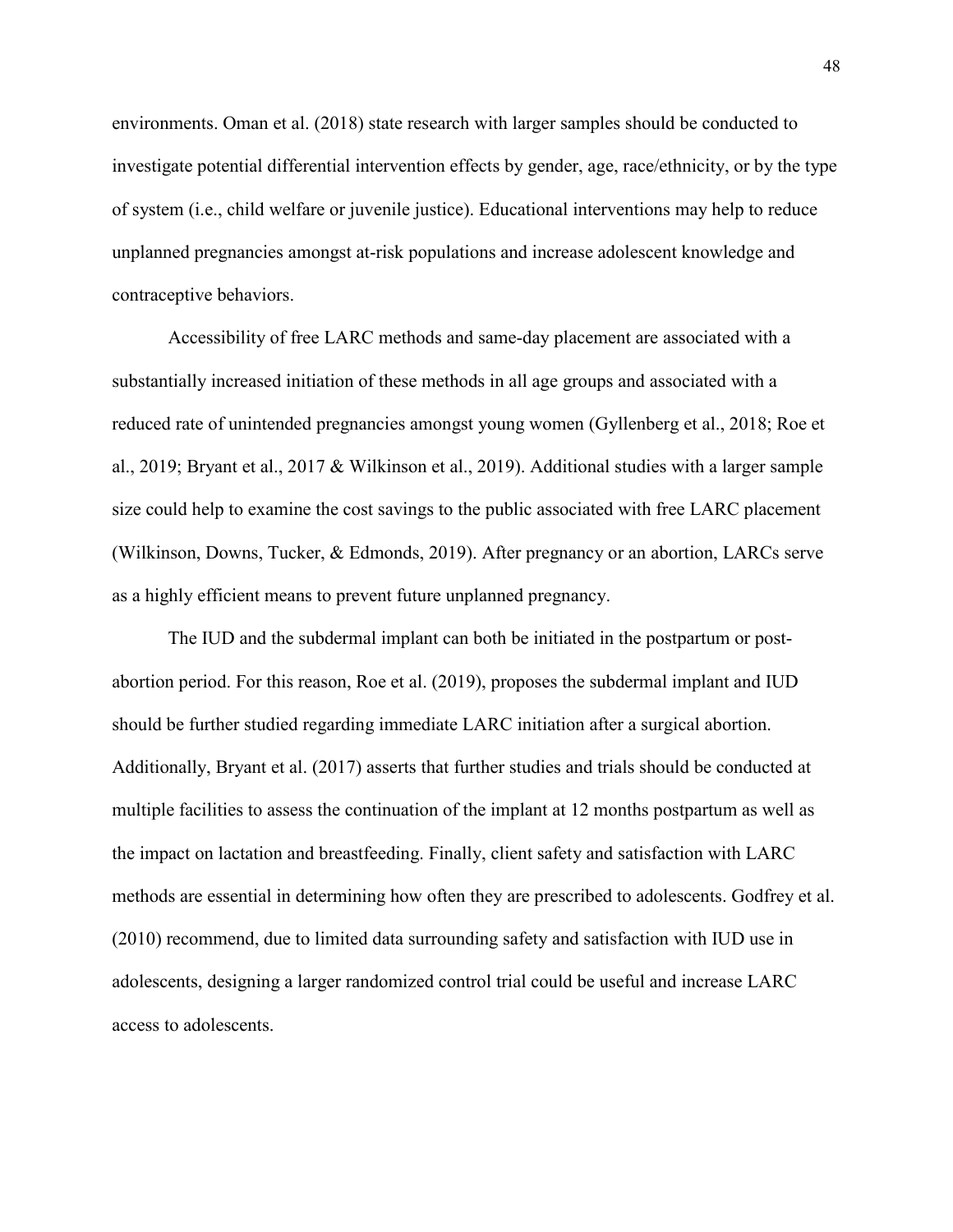# **Integration of the Health Belief Model**

The Health Belief Model (HBM) helps describe the psychological and behavioral underpinnings of how one cares for one's health. This theoretical framework considers the benefits, barriers, risk of susceptibility, risk severity, self-efficacy, and cues to the action of adopting positive health interventions in one's life (Jones et al., 2016). The HBM can be applied to how adolescents perceive the risks associated with unprotected intercourse compared to the perceived benefits of LARC usage. Understanding the barriers to LARC usage in adolescents may help lead to solutions that may increase access for young women. The benefits of LARCs should be discussed with adolescents through both public health programming and private clinic visits. Midwives are in a unique position to partner with young women and empower them to take responsibility for their fertility, thereby promoting self-efficacy and providing impetus for initiating contraceptives. Applying the HBM to issues surrounding LARC usage and adolescents provides clarity as to why adolescents do or do not adopt this contraceptive method. The HBM may also serve to understand opportunities to modify sexual health behaviors and ultimately decrease unintended pregnancies among adolescents.

## **Conclusion**

The pertinent findings of this critical literature review encompass the benefits of LARC use in regard to teens seeking to avoid an unplanned pregnancy among unique adolescent populations, including incarcerated, nulliparous, and postpartum women. Length of action, sociodemographic factors, patient satisfaction, financial cost and barriers to LARC initiation including fear, provider skills and beliefs, common misconceptions, lack of access, peer satisfaction, and the influence of social media were examined. These factors directly impact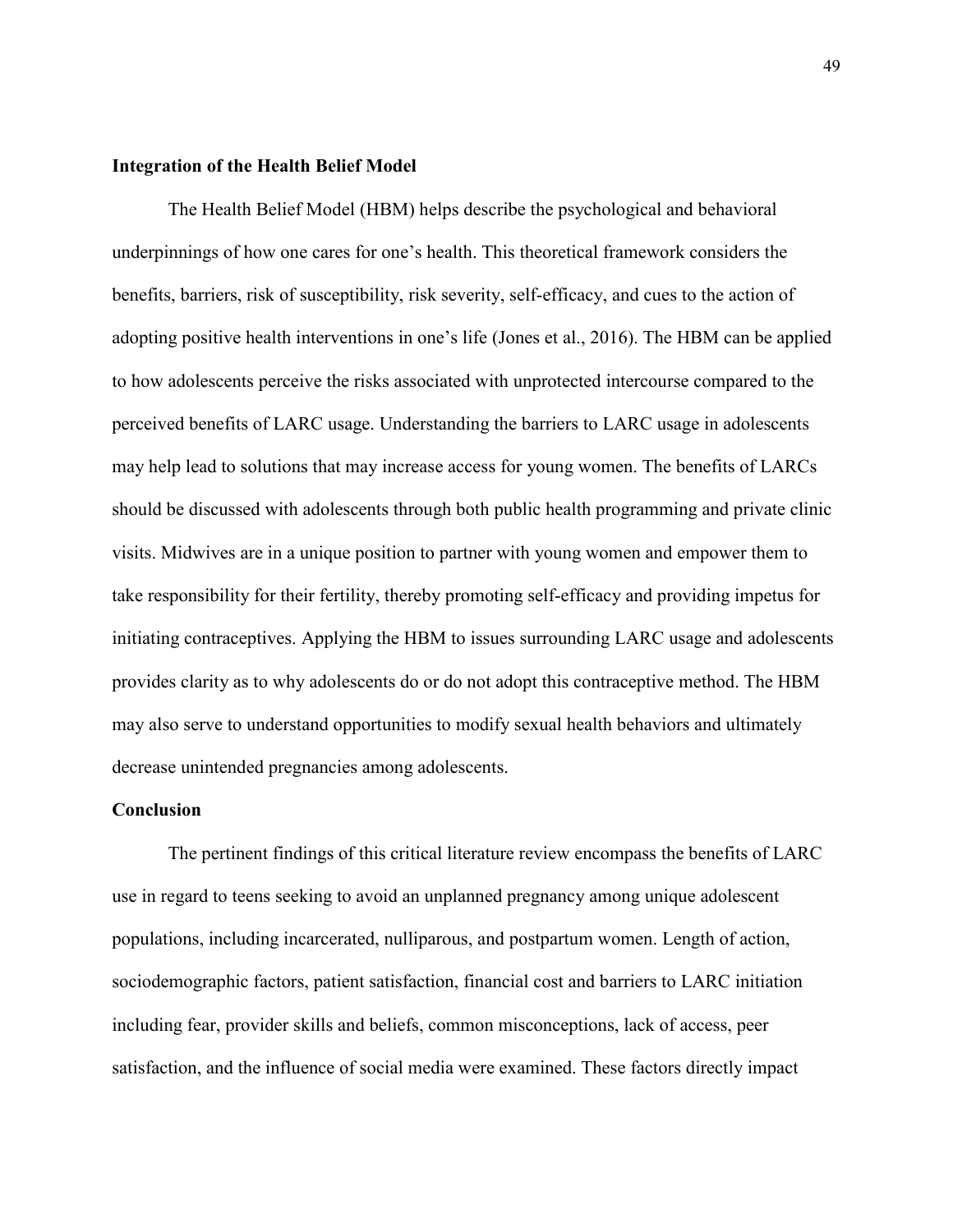adolescent LARC uptake and provider provision.

 Twenty-four relevant articles from the literature were appraised and further scrutinized for evidence by utilizing the John Hopkins Evidence Level and Quality Guide (Dang & Dearholt, 2018). Statistically significant results were present for the safety of LARC use in adolescents. Provider attitudes and familiarity toward LARCs play a dramatic role in usage. As primary care providers to women across the lifespan, CNMs are well-suited to provide counseling regarding reproductive life planning, including dispensing contraception when adolescent pregnancy is not desired. Armed with current evidence-based knowledge regarding LARC use and the skill for placement, midwives are well equipped to offer LARC-promoting continuity of care directly. Application of the Health Belief Model (HBM) may help explore adolescents' perceptions of unprotected intercourse, including the risk of pregnancy and the severity of the physical and social consequences of pregnancy. This model may also serve as a framework to better explore the benefits and value which adolescents perceive in obtaining a LARC implant, including their understanding of its contraception effectiveness. By maintaining knowledge, skill, and confidence in LARC insertion and up to date recommendations, nurse-midwives can serve adolescents by improving access to care and also by dispelling myths and misconceptions surrounding teens and LARCs in the medical community and amongst adolescents.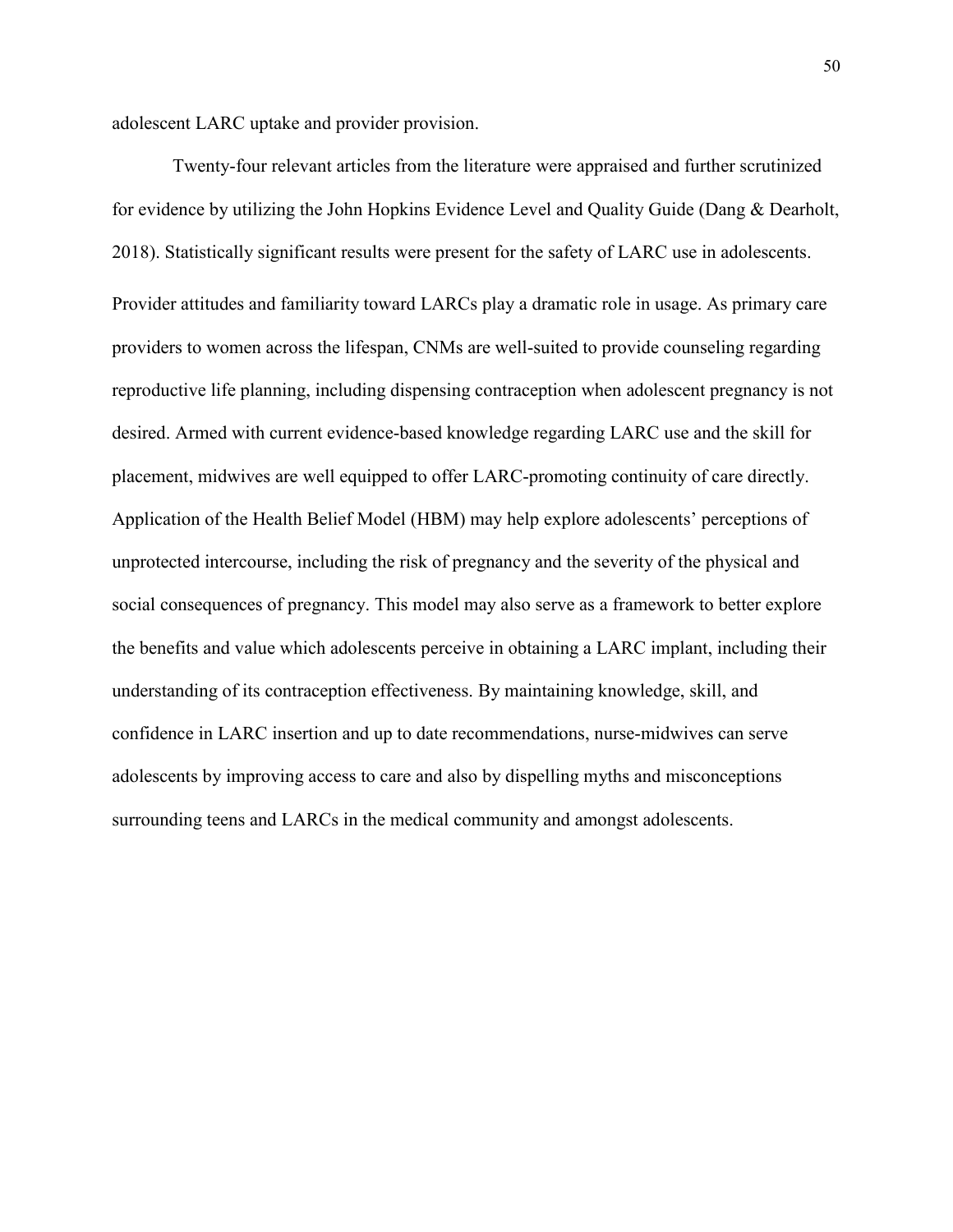# References

American College of Obstetricians and Gynecologists. (2017, August). Counseling Adolescents

About Contraception. Retrieved November 23, 2019, from

[https://www.acog.org/Clinical-Guidance-and-Publications/Committee-](https://www.acog.org/Clinical-Guidance-and-Publications/Committee-Opinions/Committee-on-Adolescent-Health-Care/Counseling-Adolescents-About-Contraception?IsMobileSet=false)

[Opinions/Committee-on-Adolescent-Health-Care/Counseling-Adolescents-About-](https://www.acog.org/Clinical-Guidance-and-Publications/Committee-Opinions/Committee-on-Adolescent-Health-Care/Counseling-Adolescents-About-Contraception?IsMobileSet=false)

[Contraception?IsMobileSet=false.](https://www.acog.org/Clinical-Guidance-and-Publications/Committee-Opinions/Committee-on-Adolescent-Health-Care/Counseling-Adolescents-About-Contraception?IsMobileSet=false)

American College of Obstetricians and Gynecologists. (2017, November). Long-Acting Reversible Contraception: Implants and Intrauterine Devices. Retrieved January 19, 2020, from https://www.ncbi.nlm.nih.gov/pubmed/29064972

American College of Obstetricians and Gynecologists. (2018). Adolescents and long-acting

reversible contraception: Implants and intrauterine devices. *The American College of* 

*Obstetricians and Gynecologists*, *131*(5), 130–139. [https://www.acog.org/-](https://www.acog.org/-/media/Committee-Opinions/Committee-on-Adolescent-Health-Care/co735.pdf?dmc=1&ts=20200112T1825190445)

[/media/Committee-Opinions/Committee-on-Adolescent-Health-](https://www.acog.org/-/media/Committee-Opinions/Committee-on-Adolescent-Health-Care/co735.pdf?dmc=1&ts=20200112T1825190445)

[Care/co735.pdf?dmc=1&ts=20200112T1825190445](https://www.acog.org/-/media/Committee-Opinions/Committee-on-Adolescent-Health-Care/co735.pdf?dmc=1&ts=20200112T1825190445)

American College of Obstetricians and Gynecologists. (2012, October). Adolescents and Long-Acting Reversible Contraception: Implants and Intrauterine devices. Retrieved December 31, 2019, from [https://www.acog.org/Clinical-Guidance-and-](https://www.acog.org/Clinical-Guidance-and-Publications/Committee-Opinions/Committee-on-Adolescent-Health-Care/Adolescents-and-Long-Acting-Reversible-Contraception?IsMobileSet=false)

[Publications/Committee-Opinions/Committee-on-Adolescent-Health-Care/Adolescents](https://www.acog.org/Clinical-Guidance-and-Publications/Committee-Opinions/Committee-on-Adolescent-Health-Care/Adolescents-and-Long-Acting-Reversible-Contraception?IsMobileSet=false)[and-Long-Acting-Reversible-Contraception?IsMobileSet=false.](https://www.acog.org/Clinical-Guidance-and-Publications/Committee-Opinions/Committee-on-Adolescent-Health-Care/Adolescents-and-Long-Acting-Reversible-Contraception?IsMobileSet=false)

Alton, T.M., Brock, G.N., Yang, D., Wilking, D.A., Hertweck, S.P. & Loveless, M.B. (2013). Retrospective review of intrauterine device in adolescent and young women. *Journal of Pediatric Adolescent Gynecology, 25*, 195-200. doi: 10.1016/j.jpag.2012.01.005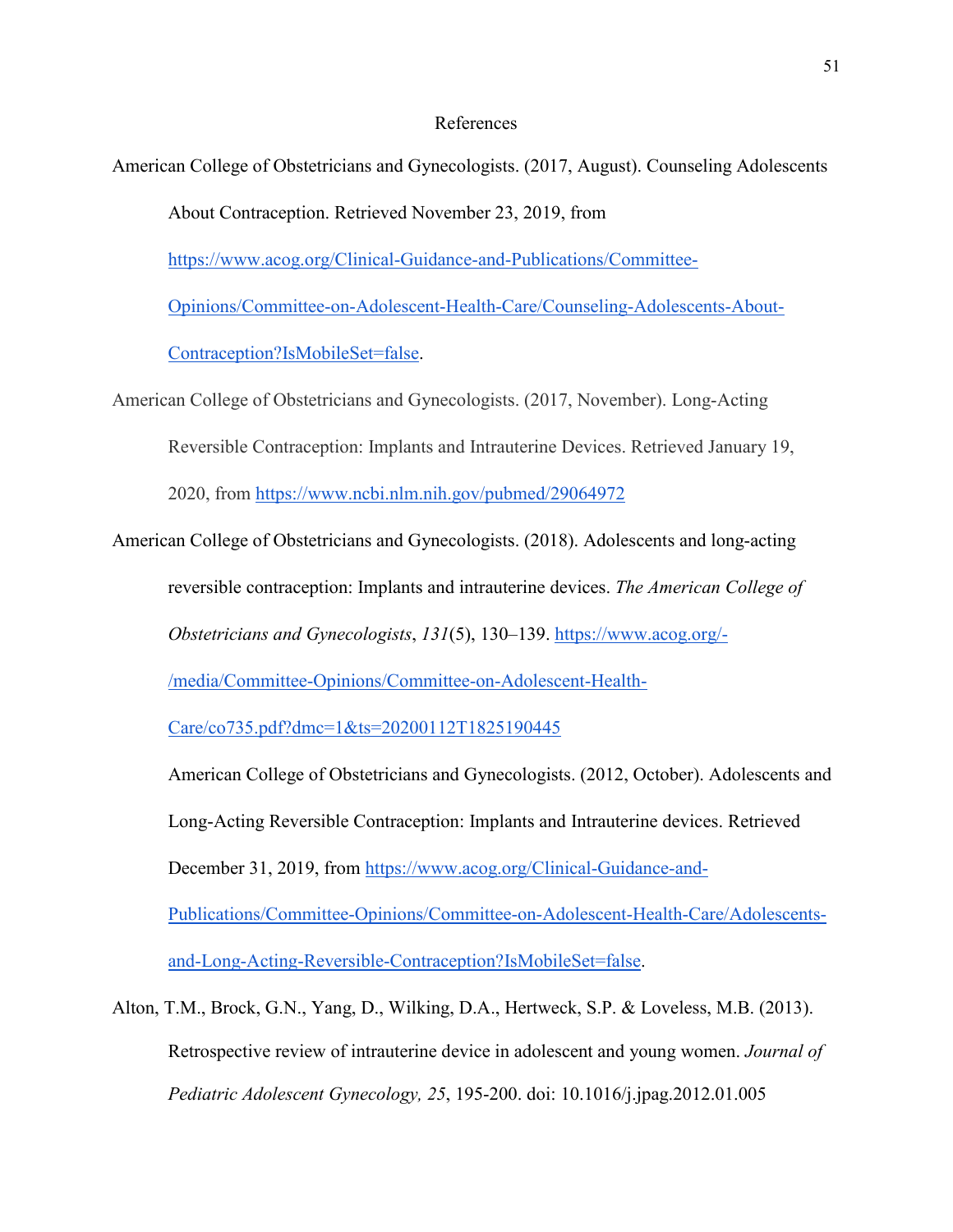American College of Nurse Midwives (2016). Access to Comprehensive Sexual and

Reproductive Health Care Services. Retrieved January 2, 2020 from [http://www.midwife.org/acnm/files/ACNMLibraryData/UPLOADFILENAME/00000000](http://www.midwife.org/acnm/files/ACNMLibraryData/UPLOADFILENAME/000000000087/Access-to-Comprehensive-Sexual-and-Reproductive-Health-Care-Services-FINAL-04-12-17.pdf) [0087/Access-to-Comprehensive-Sexual-and-Reproductive-Health-Care-Services-FINAL-](http://www.midwife.org/acnm/files/ACNMLibraryData/UPLOADFILENAME/000000000087/Access-to-Comprehensive-Sexual-and-Reproductive-Health-Care-Services-FINAL-04-12-17.pdf)[04-12-17.pdf](http://www.midwife.org/acnm/files/ACNMLibraryData/UPLOADFILENAME/000000000087/Access-to-Comprehensive-Sexual-and-Reproductive-Health-Care-Services-FINAL-04-12-17.pdf)

American College of Nurse-Midwives (2012). Core competencies for basic midwifery practice. http://midwife.org/ACNM/files/ACNMLibraryData/UPLOADFILENAME/00000000005 0/Core%20Comptencies%20Dec%202012.pdf

American College of Nurse-Midwives (2019). Essential facts about midwives.

https://www.midwife.org/acnm/files/cclibraryfiles/filename/000000007531/EssentialFact

sAboutMidwives-UPDATED.pdf

American Midwifery Certification Board (2018). 2018 annual report.

Retrieved January 12, 2020, from https://www.amcbmidwife.org/docs/default-

source/annual-reports/2018-amcb-annual-report.pdf?sfvrsn=6aaa6b9c\_2

- American Pregnancy Association. (2019, November 11). Teen Pregnancy Issues and Challenges. Retrieved January 1, 2020, from [https://americanpregnancy.org/unplanned](https://americanpregnancy.org/unplanned-pregnancy/teen-pregnancy-issues-challenges/)[pregnancy/teen-pregnancy-issues-challenges/.](https://americanpregnancy.org/unplanned-pregnancy/teen-pregnancy-issues-challenges/)
- Berlan, E. D., Pritt, N. M., & Norris, A. H. (2017). Pediatricians' attitudes and beliefs about longacting reversible contraceptives influence counseling. *Journal of Pediatric and Adolescent Gynecology, 30*(1), 47-52. doi: 10.1016/j.jpag.2016.09.001
- Bharadwaj P, Akintomide H, Brima N, Copas A, & D'Souza R. (2012). Determinants of longacting reversible contraceptive (LARC) use by adolescent girls and young women. *European Journal of Contraception & Reproductive Health Care, 17*(4), 298–306.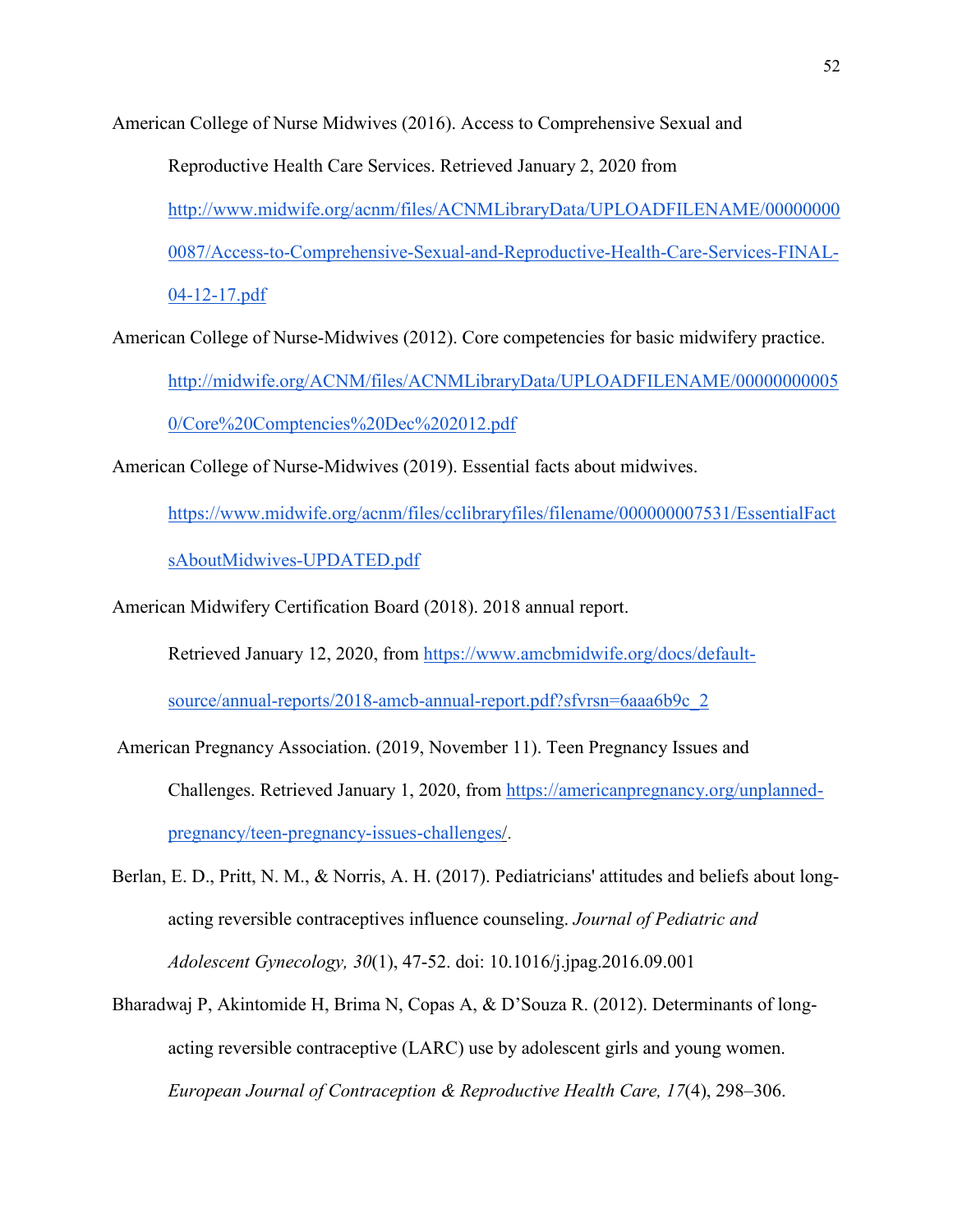doi: 10.3109/13625187.2012.675602

- Boston University School of Public Health (2019). Behavioral change models: The health belief model. Retrieved from http://sphweb.bumc.bu.edu/otlt/MPH-Modules/SB/BehavioralChangeTheories/BehavioralChangeTheories2.html
- Bryant, A.G., Bauer, A.E., Stuart, G.S., Levi, E.E., Zerden, M.L., Danvers, A. & Garrett, J.M. (2017). Etonogestrel-releasing contraceptive implant for postpartum adolescents: A randomized controlled trial. *Journal of Pediatric Adolescent Gynecology, 30,* 389-394. doi: 10.1016/j.jpag.2016.08.003
- Buhling, K. J., Zite, N. B., Lotke, P., & Black, K. (2014). Worldwide use of intrauterine contraception: A review. *Contraception, 89*(3), 162-173. doi: 10.1016/j.contraception.2013.11.011
- Byker, T., Myers, C., & Graff, M. (2019). Can a social media campaign increase the use of longacting reversible contraception? Evidence from a cluster randomized control trial using Facebook. *Contraception, 100*(2), 116–122.

doi: 10.1016/j.contraception.2019.04.001

- Centers for Disease Control and Prevention. (2019, February 14). Current Contraceptive Status Among Women Aged 15–49: United States, 2015–2017. Retrieved January 1, 2020, from [https://www.cdc.gov/nchs/products/databriefs/db327.htm.](https://www.cdc.gov/nchs/products/databriefs/db327.htm)
- Coates, C., Gordon, C. M., & Simpson, T. (2018). A qualitative study exploring contraceptive practices and barriers to long-acting reversible contraceptive use in a sample of adolescents living in the southern United States. *Journal of Pediatric and Adolescent Gynecology, 3*1(6), 605-609. doi:10.1016/j.jpag.2018.07.006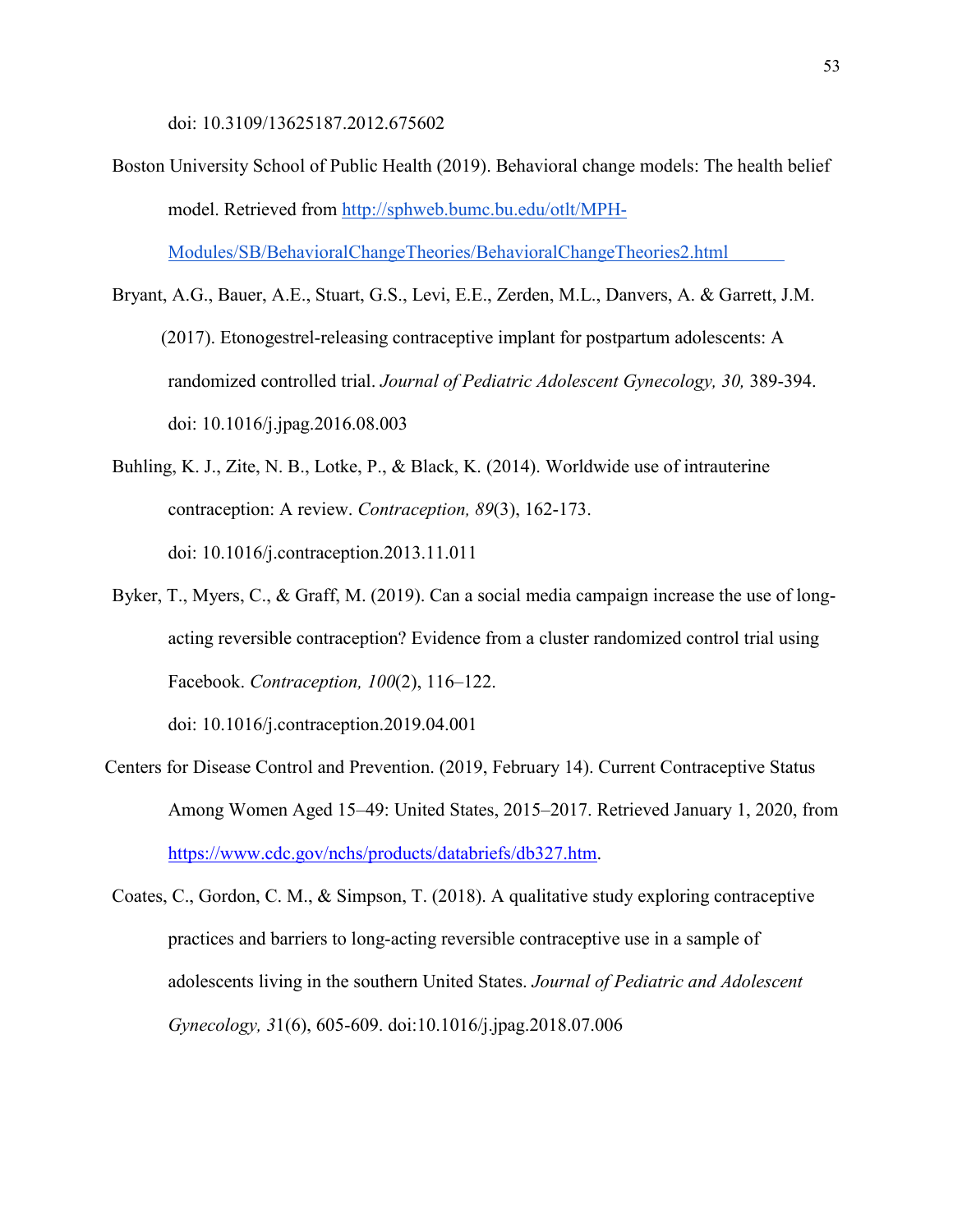- Dang, D. & Dearholt, S. L. (2018). *Johns Hopkins Nursing Evidence-Based Practice: Model and Guidelines* (3rd ed.). Indianapolis, IN: Sigma Theta Tau International.
- Gemzell-Danielsson, K., Buhling, K. J., Dermout, S. M., Lukkari-Lax, E., Montegriffo, E., Apter, D. (2016). A phase III, single-arm study of LNG-IUS 8, a low-dose levonorgestrel intrauterine contraceptive system (total content 13.5 mg) in postmenarcheal adolescents. *Contraception, 93*(6), 507-512. doi: 10.1016/j.contraception.2016.02.004
- Gibbs, S. E., Rocca, C. H., Bednarek, P., Thompson, K. M., Darney, P. D., & Harper, C. C. (2016). Long-acting reversible contraception counseling and use for older adolescents and nulliparous women. *Journal of Adolescent Health, 59*(6), 703-709. doi:10.1016/j.jadohealth.2016.07.018
- Glasier, A. & Gebbie, A. (2017). Contraceptive implant. *International Encyclopedia of Public Health* (2nd ed). https://www.sciencedirect.com/topics/medicine-anddentistry/contraceptive-implant/pdf
- Godfrey, E. M., Memmel, L. M., Neustadt, A., Shah, M., Nicosia, A., Moorthie, M., Gilliam, M. (2010). Intrauterine contraception for adolescents aged 14–18 years: A multicenter randomized pilot study of levonorgestrel-releasing intrauterine system compared to the Copper T 380A. *Contraception 81*(2), 123–127. doi:10.1016/j.contraception.2009.09.004
- Gyllenberg, F. Juselius, M., Gissler, M., & Heikinheimo, O. (2018). Long-acting reversible contraception free of charge, method initiation, and abortion rates in Finland. American *Journal of Public Health 108*(4) 538-543. doi: 10.2105/AJPH.2017.304280
- Jones, C. L., Jensen, J. D., Scherr, C. L., Brown, N. R., Christy, K., & Weaver, J. (2015). The Health Belief Model as an explanatory framework in communication research: exploring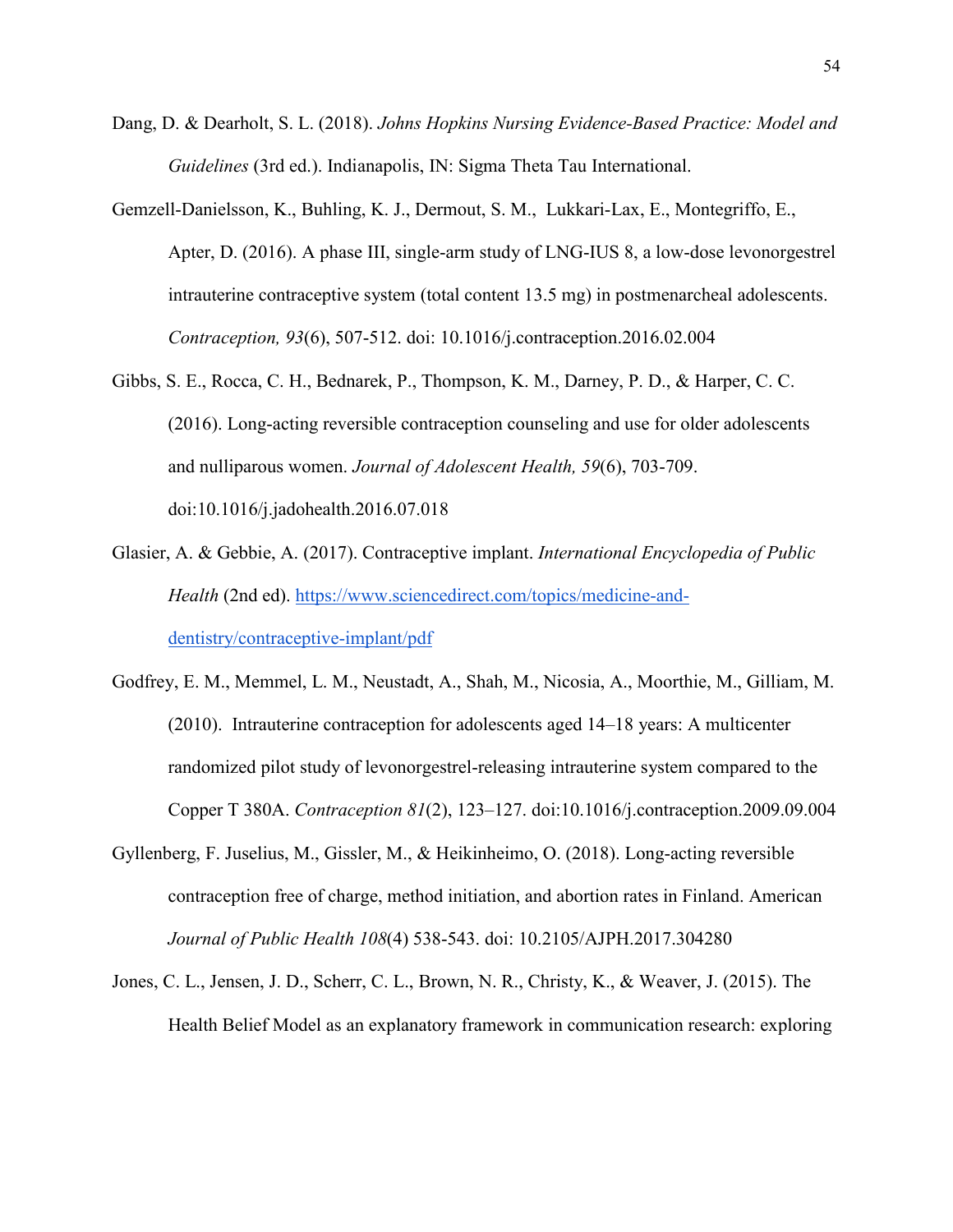parallel, serial, and moderated mediation. *Health Communication, 30*(6), 566–576. doi: 10.1080/10410236.2013.873363

- Kavanaugh, M. L., Frohwirth, L., Jerman, J., Popkin, R., & Ethier, K. (2013). Long-acting reversible contraception for adolescents and young adults: patient and provider perspectives. *Journal of Pediatric and Adolescent Gynecology, 26*(2), 86–95. doi:10.1016/j.jpag.2012.10.006
- Kramer, R., Higgins, J., Godecker, A., & Ehrenthal, D. (2018). Racial and ethnic differences in patterns of long-acting reversible contraceptive use in the United States, 2011-2015. *Contraception., 97*(5), 399-404. doi: 10.1016/j.contraception.2018.01.006
- Kusunoki,Y., Barber, J. S., Elizabeth, J., Ela, E. J., & Bucek, A. (2016). Black-White differences in sex and contraceptive use among young women. *Demography 53*:1399– 1428. doi: 10.1007/s13524-016-0507-5
- Madden, T. (2019). Intrauterine contraception: Background and device types. In K. Eckler (Ed.), *UpToDate*. Retrieved January 12, 2020, from

https://www.uptodate.com/contents/intrauterine-contraception-background-and-devicetypes?csi=3f58d43a-3328-4ce9-8cb8-390b59bcde16&source=contentShare

- Montanaro, E. A., & Bryan, A. D. (2014). Comparing theory-based condom interventions: Health belief model versus theory of planned behavior. *Health Psychology, 33*(10), 1251–1260. doi:10.1037/a0033969
- Murphy, M. K., Stoffel, C., Nolan, M., & Haider, S. (2016). Interdependent barriers to providing adolescents with long-acting reversible contraception: Qualitative insights from providers. *Journal of Pediatric and Adolescent Gynecology, 29*(5), 436–442. doi:10.1016/j.jpag.2016.01.125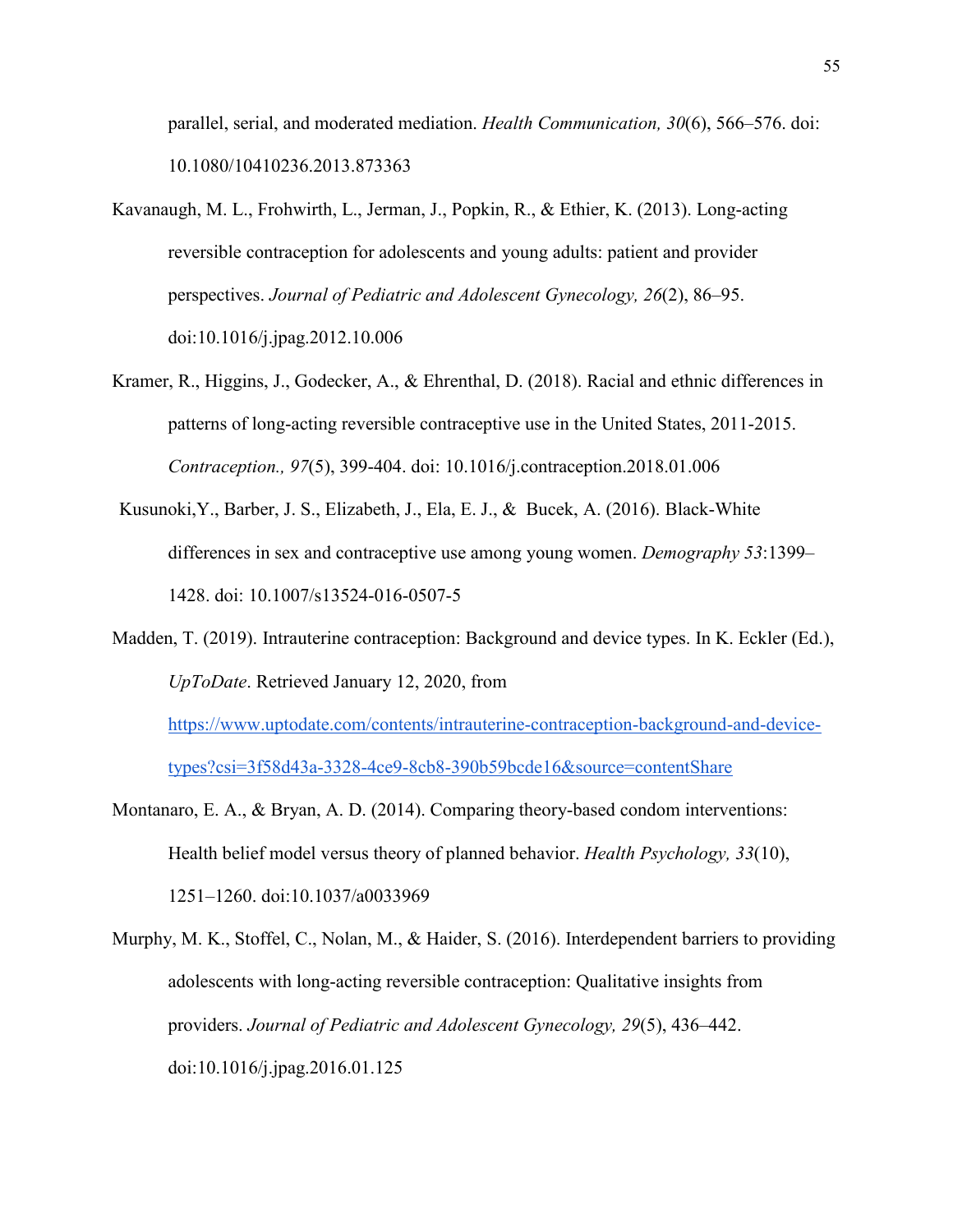- National Conference of State Legislatures. (2018, November 10). Teen Pregnancy Prevention. Retrieved January 1, 2020, from [http://www.ncsl.org/research/health/teen-pregnancy](http://www.ncsl.org/research/health/teen-pregnancy-prevention.aspx)[prevention.aspx.](http://www.ncsl.org/research/health/teen-pregnancy-prevention.aspx)
- Norris, A., Pritt, N., & Berlan, E. (2019). Can pediatricians provide long-acting reversible contraception? *Journal of Pediatric and Adolescent Gynecology, 32*(1), 39-43. doi[:10.1016/j.jpag.2018.09.008](https://doi.org/10.1016/j.jpag.2018.09.008)
- Oman, R. F., Vesely, S. K., Green, J., Clements-Nolle, K., & Lu, M. (2018). Adolescent pregnancy prevention among youths living in group care homes: A cluster randomized controlled trial. *American Journal of Public Health, 108*, S38–S44. doi: 0.2105/AJPH.2017.304126
- Ott, M. A., & Sucato, G. S. (2014, October 1). Contraception for Adolescents. Retrieved January 1, 2020, from [https://pediatrics.aappublications.org/content/134/4/e1257.](https://pediatrics.aappublications.org/content/134/4/e1257)
- Peipert, J. F., Zhao, Q., Allsworth, J. E., Petrosky, E., Madden, T., Eisenberg, D., & Secura, G. (2011). Continuation and satisfaction of reversible contraception. *Obstetrics and Gynecology, 117*(5), 1105–1113. doi:10.1097/AOG.0b013e31821188ad
- Reproductive Health Access Project (2013, January 17). A history: The IUD. Retrieved from <https://www.reproductiveaccess.org/2013/01/a-history-the-iud/>
- Roe, A., Fortin, J., Janiak, E., Maurer, R., & Goldberg, A. B. (2019). Prevalence and predictors of initiation of intrauterine devices and subdermal implants immediately after surgical abortion. *Contraception*, *100*(2), 89–95. doi: 10.1016/j.contraception.2019.05.001
- Rosenstock, J. R., Peipert, J. F., Madden, T., Zhao, Q., & Secura, G. M. (2012). Continuation of reversible contraception in teenagers and young women. *Obstetrics and Gynecology, 120*(6), 1298–1305. doi:10.1097/AOG.0b013e31827499bd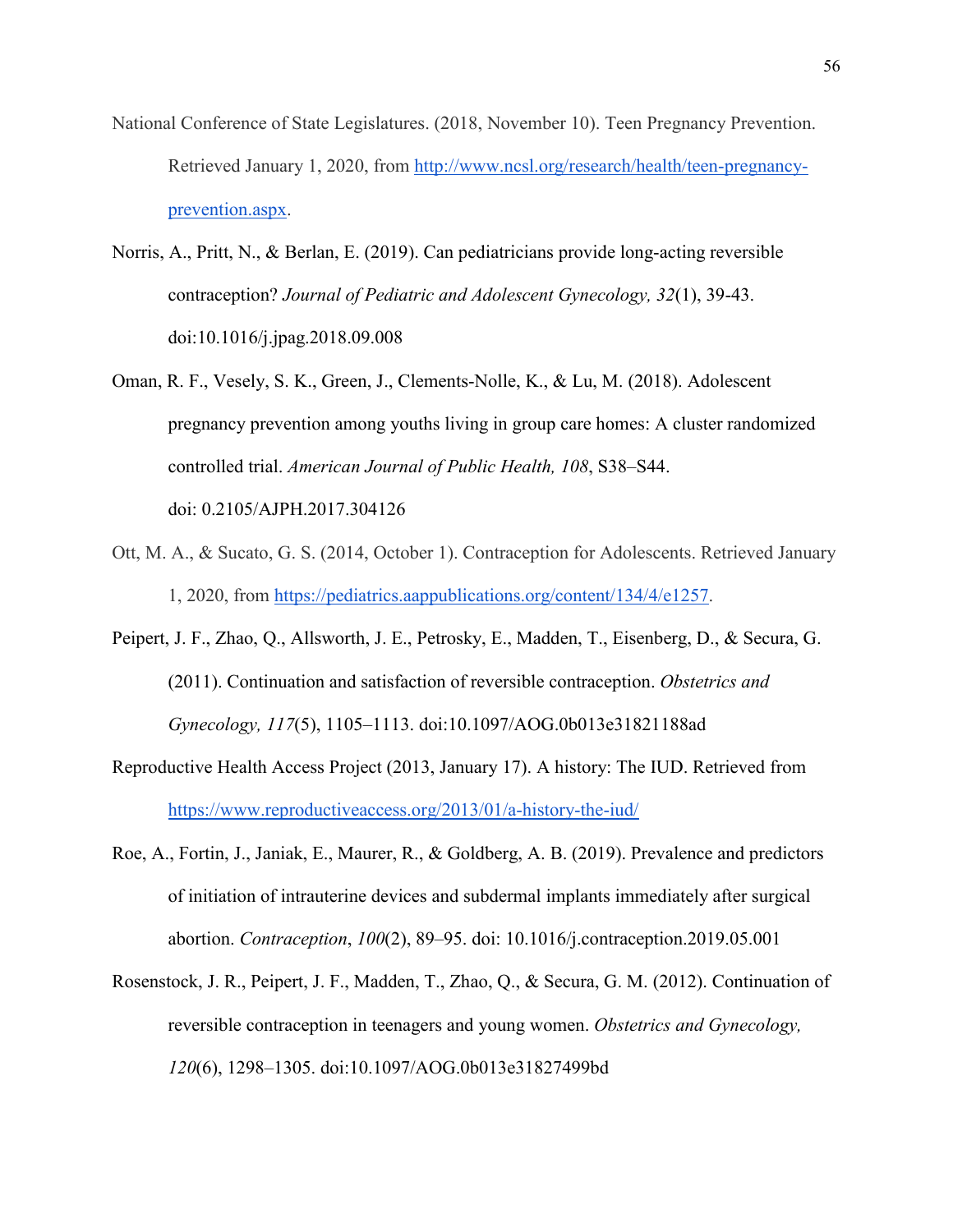- Russo, J. A., Miller, E., & Gold, M. A. (2013). Myths and misconceptions about long-acting reversible contraception (LARC). *Journal of Adolescent Health* 52, S14-S21. http://www.kdheks.gov/c-f/integration\_toolkits/LARC/Myths\_Misconceptions.pdf
- Santibenchakul, S., Tschann, M., Carlson, A. D. P., L. Hurwitz, E., & Salcedo, J. (2019). Promotion of long‐acting reversible contraception among adolescents and young adults. *Journal of Midwifery & Women's Health, 64*(2), 194–200. doi: 10.1111/jmwh.12934
- Sundstrom, B., Baker-Whitcomb, A., & DeMaria, A. (2015). A qualitative analysis of long acting reversible contraception. *Maternal & Child Health Journal, 19*(7), 1507-1514. doi:10.1007/s10995-014-1655-0
- The Guttmacher Institute. (2019, January 9). Unintended pregnancy in the United States. Retrieved February 22, 2020, from https://www.guttmacher.org/fact-sheet/unintendedpregnancy-united-states
- Thompson, K. M., Rocca, C. H., Kohn, J. E., Goodman, S., Stern, L., Blum, M., … Harper, C. C. (2016). Public funding for contraception, provider training, and use of highly effective contraceptives: A cluster randomized trial. *American Journal of Public Health, 106*(3), 541–546. doi:10.2105/AJPH.2015.303001
- U.S. Department of Health & Human Services. (2019, March 28). Negative Impacts of Teen Childbearing. Retrieved January 1, 2020, from https://www.hhs.gov/ash/oah/adolescentdevelopment/reproductive-health-and-teen-pregnancy/teen-pregnancy-andchildbearing/teen-childbearing/index.html.
- Wilkinson, T. A., Downs, S. M., Tucker Edmonds, B. (2019). Cost minimization analysis of same-day long-acting reversible contraception for adolescents. *JAMA Network Open, 2*(9), 1-9. doi: 10.1001/jamanetworkopen.2019.11063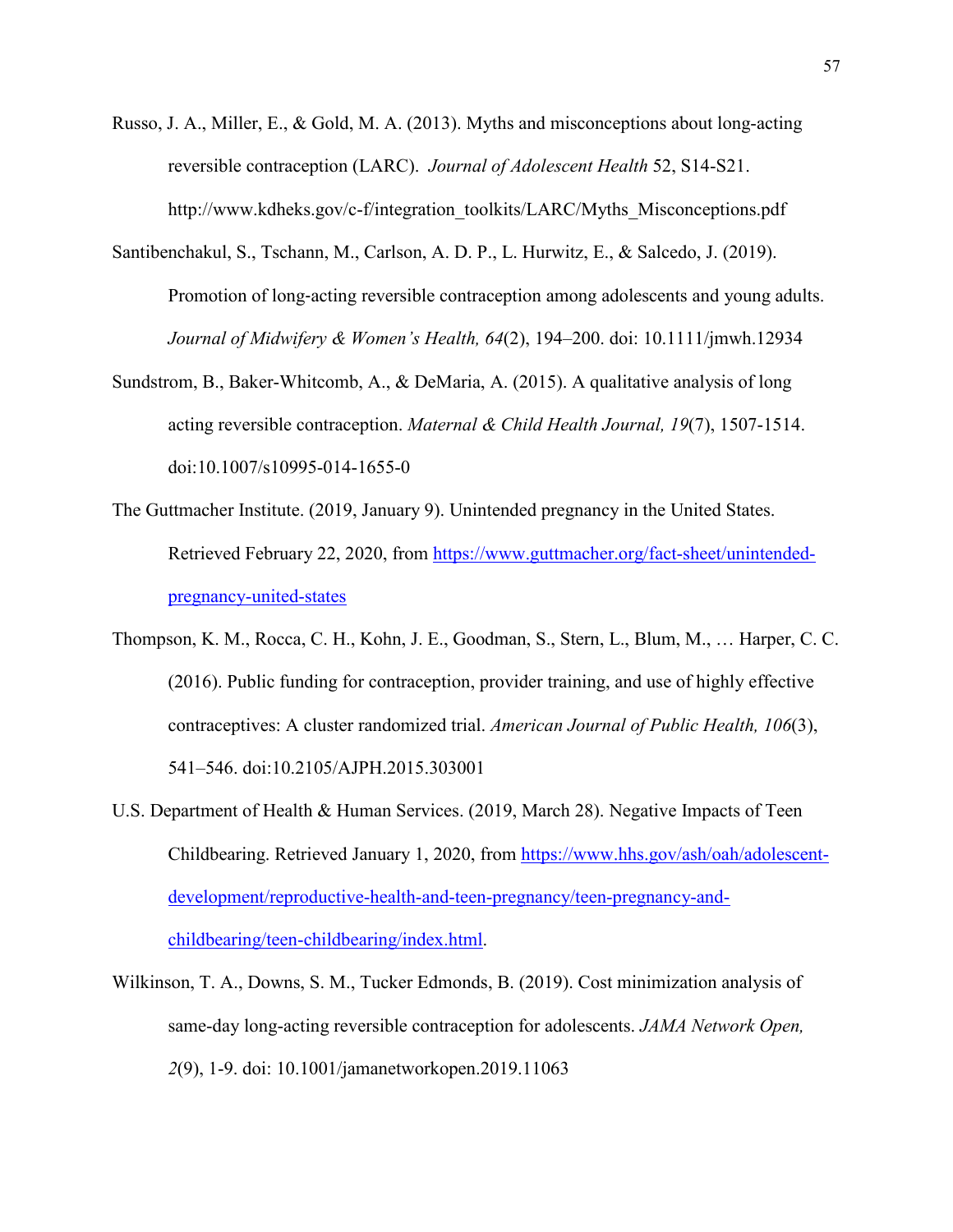- Wilson, S. F., Degaiffier, N., Ratcliffe, S. J., & Schreiber, C. A. (2016). Peer counselling for the promotion of long-acting, reversible contraception among teens: a randomized, controlled trial. *European Journal of Contraception & Reproductive Health Care, 21*(5), 380–387. doi: 10.1080/13625187.2016.1214698
- Yazdkhasti, M., Pourreza, A., Pirak, A., & Abdi, F. (2015). Unintended pregnancy and its adverse social and economic consequences on health system: A narrative review article. *Iranian Journal of Public Health*, *44*(1), 12–21.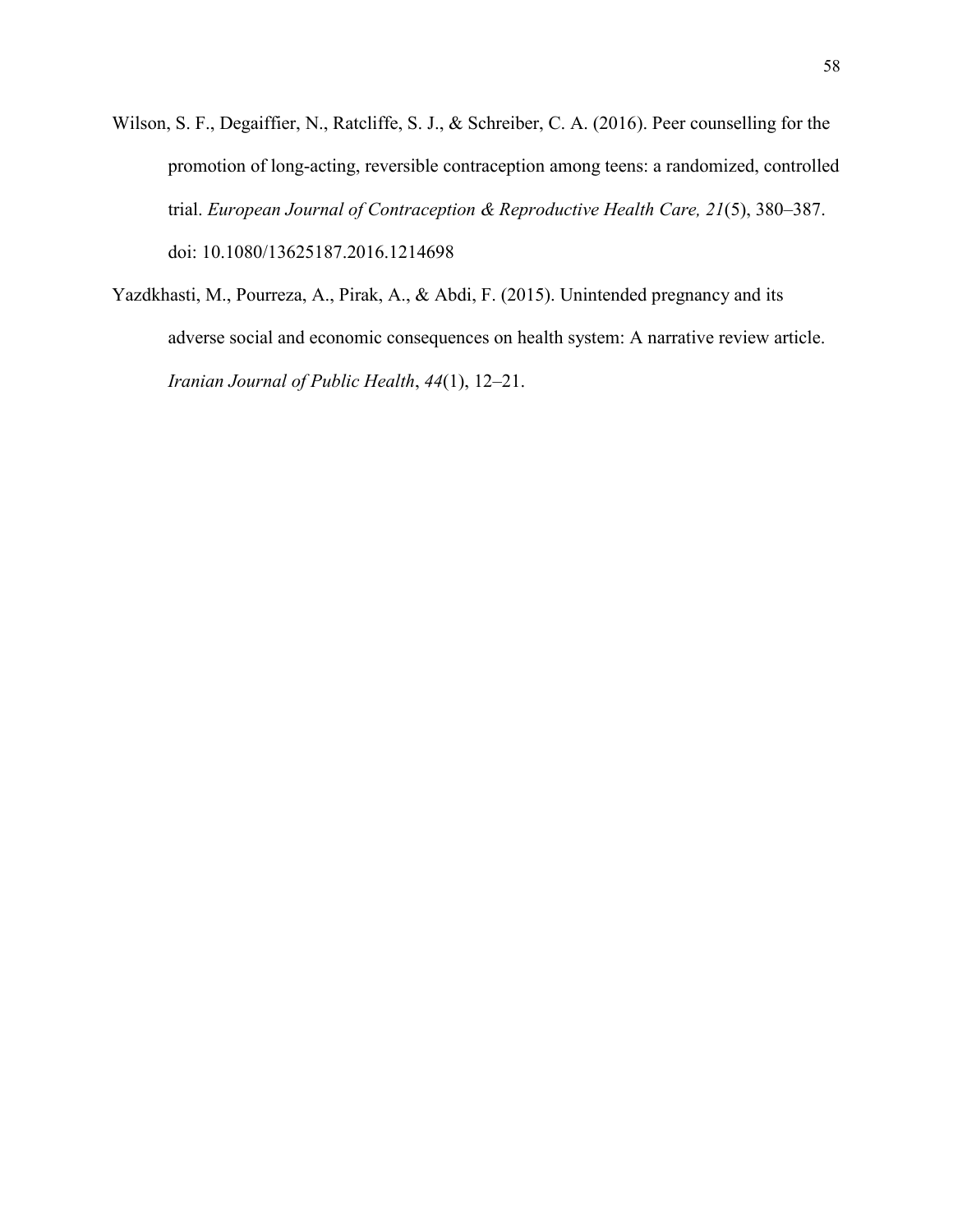Alton, T.M., Brock, G.N., Yang, D., Wilking, D.A., Hertweck, S.P. & Loveless, M.B. (2013). Retrospective review of intrauterine device in adolescent and young women. *Journal of Pediatric Adolescent Gynecology, 25*, 195-200. doi: 10.1016/j.jpag.2012.01.005

|                           | <b>Results</b>                                                                                                                                                                                                                                                                                                                                                                                                                                                                                                                                                                                                                                                                                     | <b>Strengths/Limitations</b>                                                                                                                                                                                                                                                                                                                                                                                                                                                                                                                                                                                                                                                                                                                                                                                                                          |
|---------------------------|----------------------------------------------------------------------------------------------------------------------------------------------------------------------------------------------------------------------------------------------------------------------------------------------------------------------------------------------------------------------------------------------------------------------------------------------------------------------------------------------------------------------------------------------------------------------------------------------------------------------------------------------------------------------------------------------------|-------------------------------------------------------------------------------------------------------------------------------------------------------------------------------------------------------------------------------------------------------------------------------------------------------------------------------------------------------------------------------------------------------------------------------------------------------------------------------------------------------------------------------------------------------------------------------------------------------------------------------------------------------------------------------------------------------------------------------------------------------------------------------------------------------------------------------------------------------|
| -Quantitative,            | $-50\%$ of the $\leq$ 18-year-old age group                                                                                                                                                                                                                                                                                                                                                                                                                                                                                                                                                                                                                                                        | <b>Strengths:</b><br>-Population of this study                                                                                                                                                                                                                                                                                                                                                                                                                                                                                                                                                                                                                                                                                                                                                                                                        |
| Design.                   | had their IUD in place at 5 years.                                                                                                                                                                                                                                                                                                                                                                                                                                                                                                                                                                                                                                                                 | represents the largest sample                                                                                                                                                                                                                                                                                                                                                                                                                                                                                                                                                                                                                                                                                                                                                                                                                         |
| -The date of insertion,   | -Age was found to be a significant                                                                                                                                                                                                                                                                                                                                                                                                                                                                                                                                                                                                                                                                 | size on IUD use in this age                                                                                                                                                                                                                                                                                                                                                                                                                                                                                                                                                                                                                                                                                                                                                                                                                           |
|                           |                                                                                                                                                                                                                                                                                                                                                                                                                                                                                                                                                                                                                                                                                                    | group<br>-Reflects a diverse                                                                                                                                                                                                                                                                                                                                                                                                                                                                                                                                                                                                                                                                                                                                                                                                                          |
|                           |                                                                                                                                                                                                                                                                                                                                                                                                                                                                                                                                                                                                                                                                                                    | population.                                                                                                                                                                                                                                                                                                                                                                                                                                                                                                                                                                                                                                                                                                                                                                                                                                           |
|                           | $2.85$ ).                                                                                                                                                                                                                                                                                                                                                                                                                                                                                                                                                                                                                                                                                          | - 23% of patients were from                                                                                                                                                                                                                                                                                                                                                                                                                                                                                                                                                                                                                                                                                                                                                                                                                           |
| retention to a given time | -Parity ( $RR = 5.6$ for nulliparous vs                                                                                                                                                                                                                                                                                                                                                                                                                                                                                                                                                                                                                                                            | a private office where IUDs                                                                                                                                                                                                                                                                                                                                                                                                                                                                                                                                                                                                                                                                                                                                                                                                                           |
| was performed using the   | multiparous patients, $P < 0.001$ ) and                                                                                                                                                                                                                                                                                                                                                                                                                                                                                                                                                                                                                                                            | were often used for medical                                                                                                                                                                                                                                                                                                                                                                                                                                                                                                                                                                                                                                                                                                                                                                                                                           |
|                           |                                                                                                                                                                                                                                                                                                                                                                                                                                                                                                                                                                                                                                                                                                    | indications.                                                                                                                                                                                                                                                                                                                                                                                                                                                                                                                                                                                                                                                                                                                                                                                                                                          |
|                           |                                                                                                                                                                                                                                                                                                                                                                                                                                                                                                                                                                                                                                                                                                    | -Remaining 77% came from                                                                                                                                                                                                                                                                                                                                                                                                                                                                                                                                                                                                                                                                                                                                                                                                                              |
|                           |                                                                                                                                                                                                                                                                                                                                                                                                                                                                                                                                                                                                                                                                                                    | a Title X funded clinic                                                                                                                                                                                                                                                                                                                                                                                                                                                                                                                                                                                                                                                                                                                                                                                                                               |
|                           |                                                                                                                                                                                                                                                                                                                                                                                                                                                                                                                                                                                                                                                                                                    | which cares for high risk                                                                                                                                                                                                                                                                                                                                                                                                                                                                                                                                                                                                                                                                                                                                                                                                                             |
|                           |                                                                                                                                                                                                                                                                                                                                                                                                                                                                                                                                                                                                                                                                                                    | adolescents and adolescent                                                                                                                                                                                                                                                                                                                                                                                                                                                                                                                                                                                                                                                                                                                                                                                                                            |
|                           |                                                                                                                                                                                                                                                                                                                                                                                                                                                                                                                                                                                                                                                                                                    | pregnancies, and from a                                                                                                                                                                                                                                                                                                                                                                                                                                                                                                                                                                                                                                                                                                                                                                                                                               |
|                           |                                                                                                                                                                                                                                                                                                                                                                                                                                                                                                                                                                                                                                                                                                    | grant funded contraceptive                                                                                                                                                                                                                                                                                                                                                                                                                                                                                                                                                                                                                                                                                                                                                                                                                            |
|                           |                                                                                                                                                                                                                                                                                                                                                                                                                                                                                                                                                                                                                                                                                                    | clinic in the community                                                                                                                                                                                                                                                                                                                                                                                                                                                                                                                                                                                                                                                                                                                                                                                                                               |
|                           |                                                                                                                                                                                                                                                                                                                                                                                                                                                                                                                                                                                                                                                                                                    |                                                                                                                                                                                                                                                                                                                                                                                                                                                                                                                                                                                                                                                                                                                                                                                                                                                       |
|                           |                                                                                                                                                                                                                                                                                                                                                                                                                                                                                                                                                                                                                                                                                                    | <b>Limitations:</b>                                                                                                                                                                                                                                                                                                                                                                                                                                                                                                                                                                                                                                                                                                                                                                                                                                   |
|                           |                                                                                                                                                                                                                                                                                                                                                                                                                                                                                                                                                                                                                                                                                                    | -Due to the retrospective                                                                                                                                                                                                                                                                                                                                                                                                                                                                                                                                                                                                                                                                                                                                                                                                                             |
|                           |                                                                                                                                                                                                                                                                                                                                                                                                                                                                                                                                                                                                                                                                                                    | nature of the study, patients<br>lost to follow-up or who                                                                                                                                                                                                                                                                                                                                                                                                                                                                                                                                                                                                                                                                                                                                                                                             |
|                           |                                                                                                                                                                                                                                                                                                                                                                                                                                                                                                                                                                                                                                                                                                    | changed their care site may                                                                                                                                                                                                                                                                                                                                                                                                                                                                                                                                                                                                                                                                                                                                                                                                                           |
|                           |                                                                                                                                                                                                                                                                                                                                                                                                                                                                                                                                                                                                                                                                                                    | have been lost from the data                                                                                                                                                                                                                                                                                                                                                                                                                                                                                                                                                                                                                                                                                                                                                                                                                          |
|                           |                                                                                                                                                                                                                                                                                                                                                                                                                                                                                                                                                                                                                                                                                                    | set.                                                                                                                                                                                                                                                                                                                                                                                                                                                                                                                                                                                                                                                                                                                                                                                                                                                  |
|                           |                                                                                                                                                                                                                                                                                                                                                                                                                                                                                                                                                                                                                                                                                                    |                                                                                                                                                                                                                                                                                                                                                                                                                                                                                                                                                                                                                                                                                                                                                                                                                                                       |
|                           |                                                                                                                                                                                                                                                                                                                                                                                                                                                                                                                                                                                                                                                                                                    |                                                                                                                                                                                                                                                                                                                                                                                                                                                                                                                                                                                                                                                                                                                                                                                                                                                       |
|                           |                                                                                                                                                                                                                                                                                                                                                                                                                                                                                                                                                                                                                                                                                                    |                                                                                                                                                                                                                                                                                                                                                                                                                                                                                                                                                                                                                                                                                                                                                                                                                                                       |
|                           |                                                                                                                                                                                                                                                                                                                                                                                                                                                                                                                                                                                                                                                                                                    |                                                                                                                                                                                                                                                                                                                                                                                                                                                                                                                                                                                                                                                                                                                                                                                                                                                       |
| test statistics           |                                                                                                                                                                                                                                                                                                                                                                                                                                                                                                                                                                                                                                                                                                    |                                                                                                                                                                                                                                                                                                                                                                                                                                                                                                                                                                                                                                                                                                                                                                                                                                                       |
|                           | Design<br>Observational, Cohort<br>removal, and/or expulsion<br>was collected for each<br>patient, and calculation of<br>the probability of device<br>Kaplan-Meier method<br>-Differences in IUD<br>retention probabilities<br>between patient groups were<br>evaluated using the log-rank<br>test, 17 and the stratified log-<br>rank test was used when<br>potential confounding<br>existed between two risk<br>factors (e.g., parity and age<br>group). Multivariable Cox<br>regression models were also<br>used.<br>Competing risks methods<br>were used to evaluate time<br>to removal and time to<br>expulsion separately, with<br>differences between groups<br>tested using the chi-square | and 71.5% of the 18-21-year-old group<br>factor for removal ( $P < 0.001$ ), with<br>under 18-year-olds at greater risk of<br>removal/expulsion (hazard ratio $(HR)$ =<br>prior STI (RR = 5.5, $P < 0.001$ ) were<br>significant risk factors for infection<br>-Nulliparous patients were at higher<br>risk of expulsion ( $P = 0.045$ ), but age<br>was not a statistically significant risk<br>factor ( $P=0.22$ ).<br><b>Conclusion:</b><br>The rate of continuation was lower in<br>adolescents under 18 compared to 18-<br>21-year-olds, but was higher than for<br>other hormonal contraceptives. Despite<br>this group's high risk for STI, the IUD<br>did not increase the risk of infection<br>and may offer some degree of<br>protection. IUDs appear to be a safe<br>option in young adolescents (<18 years<br>old) and nulliparous women. |

## **Author Recommendations:**

Fear of difficulty with insertion and infection are commonly cited reasons that providers avoid insertion of IUDs in nulliparous women. However, the only increased risk this study found in nulliparous women was a slightly higher rate of expulsion.

One of the greatest challenges in contraception for the adolescent and young women is the continuation of the method. IUDs are a promising contraception option given their relatively higher continuation rates compared to other forms of hormonal contraception

## **Implications:**

This limited retrospective study provides reassurance regarding the safety of IUD use in a diverse population of both young adolescents and nulliparous young women. IUDs appear to be a safe option for the adolescent population.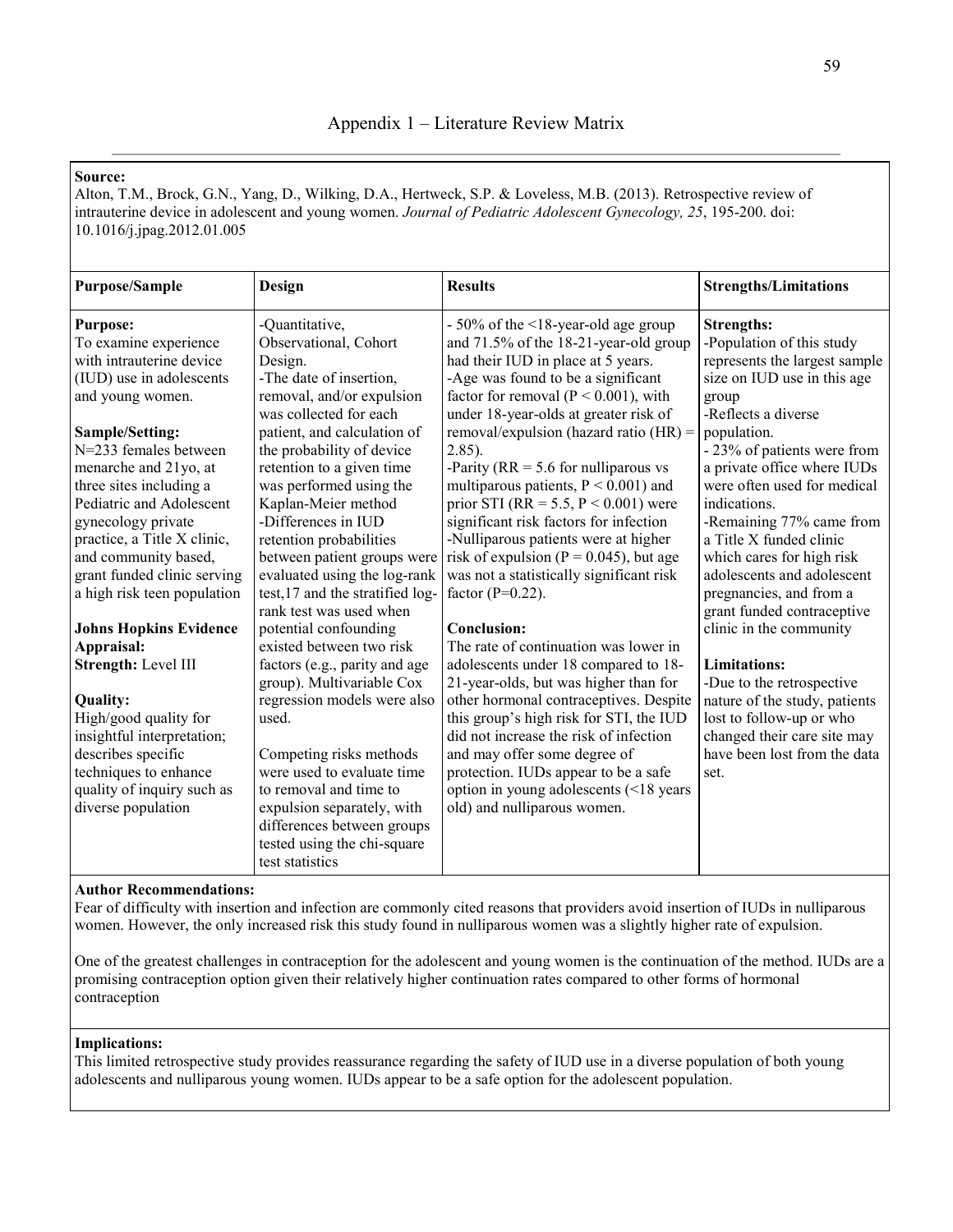Berlan, E. D., Pritt, N. M., & Norris, A. H. (2017). Pediatricians' attitudes and beliefs about long-acting reversible contraceptives influence counseling. *Journal of Pediatric and Adolescent Gynecology, 30*(1), 47-52*.*  doi://doi.org/10.1016/j.jpag.2016.09.001

| <b>Purpose/Sample</b>         | Design                      | <b>Results</b>                | <b>Strengths/Limitations</b>      |
|-------------------------------|-----------------------------|-------------------------------|-----------------------------------|
|                               | (Method/Instruments)        |                               |                                   |
| <b>Purpose:</b>               | Qualitative, Observational, | -Data revealed a variety of   | <b>Strengths:</b>                 |
| To determine the              | Ecological design.          | beliefs and understandings    | -Interview privacy and            |
| viewpoints and opinions       |                             | regarding adolescents and     | anonymity provided to             |
| held by pediatricians in      | After informed consent,     | reproductive health:          | participants enabled providers    |
| regard to etonogestrel        | pediatricians were          | -Lack of comfort, lack of     | to genuinely express their        |
| implant and intrauterine      | independently interviewed   | current knowledge on IUD,     | attitudes and beliefs.            |
| devices                       | for 30 minutes. Open        | and misunderstandings         | -Variety of ages, sexes, and      |
| use in adolescents.           | ended questions were        | regarding the safety of IUDs  | years of practice amongst         |
|                               | utilized. Audio recordings  | -The etonogestrel implant     | pediatricians provided a variety  |
|                               | and surveys on the topic of | was more likely to be         | of outlooks.                      |
| Sample/Setting:               | adolescents and             | accepted and supported as a   | -Research assistant was not       |
| Convenience sample of         | reproductive health were    | safer form of long-term birth | affiliated with the healthcare    |
| primary care $(N=23)$ .       | used to collect data from   | control by pediatricians in   | setting decreasing possible bias. |
| Pediatricians associated      | which statistical analyses  | cases regarding nulliparous   |                                   |
| with a Nationwide             | were performed.             | teens.                        | <b>Limitations:</b>               |
| Children's Hospital in a      |                             |                               | -Small sample size.               |
| Midwestern City               |                             | <b>Conclusion:</b>            | -AAP policy regarding             |
|                               |                             | A pediatrician's personal     | adolescents and LARCs             |
|                               |                             | lack of knowledge,            | changed during the time period    |
| <b>Johns Hopkins Evidence</b> |                             | discomfort, or unfamiliarity  | in which the study was            |
| Appraisal:                    |                             | with etonogestrel implant or  | conducted.                        |
|                               |                             | intrauterine device may       |                                   |
| Strength: Level III           |                             | impact birth control methods  |                                   |
|                               |                             | offered to adolescents in     |                                   |
| <b>Quality: Good</b>          |                             | practice. A provider's poor   |                                   |
|                               |                             | opinion of LARCs may          |                                   |
|                               |                             | hinder a teen from obtaining  |                                   |
|                               |                             | an implant or IUD.            |                                   |
|                               |                             |                               |                                   |
|                               |                             |                               |                                   |
|                               |                             |                               |                                   |
|                               |                             |                               |                                   |
|                               |                             |                               |                                   |

## **Author Recommendations:**

A lack of several factors including knowledge deficit, time, and personal beliefs will continue to impact pediatricians' outlook on LARCs, directly influencing availability of the IUD or implant to young adults. A call of action to educate pediatricians and healthcare providers regarding up-to-date data is vital to influence practices.

## **Implications:**

Up to date data, education, and awareness of LARCs should be required and initiated for all providers who offer reproductive health care to adolescents or young women in order to increase provider knowledge, patient reproductive options, and decrease unwanted pregnancies.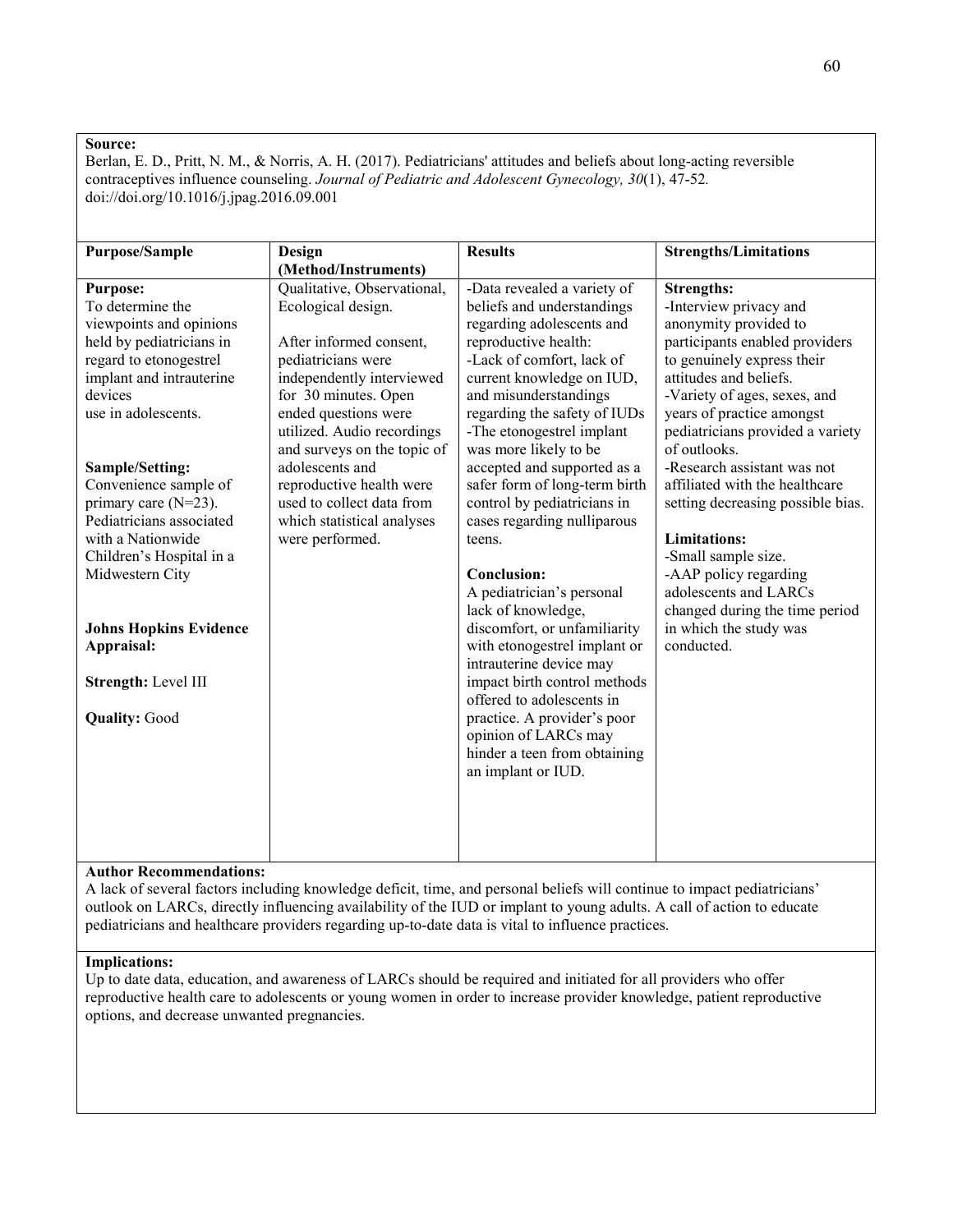Bharadwaj P, Akintomide H, Brima N, Copas A, & D'Souza R. (2012). Determinants of long-acting reversible contraceptive (LARC) use by adolescent girls and young women. *European Journal of Contraception & Reproductive Health Care*, *17*(4), 298–306. doi: 10.3109/13625187.2012.675602

| <b>Purpose/Sample</b>                                                                                                                                                                                                                                                                                                                                                                                                                                                                                                    | Design                                                                                                                                                                                                                                                                                                                                                                                                                                                                                                                                                                                                                                                                                                                 | <b>Results</b>                                                                                                                                                                                                                                                                                                                                                                                                                                                                                                                                                                                                                                                                                                                                                                                                                                                                                                                                                                                             | <b>Strengths/Limitations</b>                                                                                                                                                                                                                                                                                                                                                                                                                                                                                                                                                                                                                     |
|--------------------------------------------------------------------------------------------------------------------------------------------------------------------------------------------------------------------------------------------------------------------------------------------------------------------------------------------------------------------------------------------------------------------------------------------------------------------------------------------------------------------------|------------------------------------------------------------------------------------------------------------------------------------------------------------------------------------------------------------------------------------------------------------------------------------------------------------------------------------------------------------------------------------------------------------------------------------------------------------------------------------------------------------------------------------------------------------------------------------------------------------------------------------------------------------------------------------------------------------------------|------------------------------------------------------------------------------------------------------------------------------------------------------------------------------------------------------------------------------------------------------------------------------------------------------------------------------------------------------------------------------------------------------------------------------------------------------------------------------------------------------------------------------------------------------------------------------------------------------------------------------------------------------------------------------------------------------------------------------------------------------------------------------------------------------------------------------------------------------------------------------------------------------------------------------------------------------------------------------------------------------------|--------------------------------------------------------------------------------------------------------------------------------------------------------------------------------------------------------------------------------------------------------------------------------------------------------------------------------------------------------------------------------------------------------------------------------------------------------------------------------------------------------------------------------------------------------------------------------------------------------------------------------------------------|
|                                                                                                                                                                                                                                                                                                                                                                                                                                                                                                                          | (Method/Instruments)                                                                                                                                                                                                                                                                                                                                                                                                                                                                                                                                                                                                                                                                                                   |                                                                                                                                                                                                                                                                                                                                                                                                                                                                                                                                                                                                                                                                                                                                                                                                                                                                                                                                                                                                            |                                                                                                                                                                                                                                                                                                                                                                                                                                                                                                                                                                                                                                                  |
| <b>Purpose:</b><br>To identify factors<br>relevant for adolescents<br>and young women in<br>their selection of a<br>contraceptive method<br>and reasons for<br>acceptance or rejection<br>of long-acting<br>reversible<br>contraceptives<br>(LARCs).<br>Sample/Setting:<br>$N=194$ women under<br>age 22, attending an<br>integrated young people<br>Sexual & Reproductive<br>Health service in North<br>London.<br><b>Johns Hopkins</b><br><b>Evidence Appraisal:</b><br>Strength:<br>Level III<br><b>Quality: High</b> | Quantitative,<br>Observational,<br>Cross sectional study.<br>Questionnaire survey<br>asked respondents to<br>score on a scale of 1-4<br>factors that impacted<br>their selection of<br>contraceptive method<br>The Chi-squared test was<br>used in determining<br>whether LARC use is<br>associated with the<br>rating of each factor<br>describing young<br>people's expectations<br>from contraception use.<br>Participants reported<br>whether or not they felt<br>that a range of incentives<br>and disincentives to use<br>applied to each LARC<br>method. Cochran Q test<br>was used to assess<br>whether incentives and<br>disincentives were more<br>commonly reported for<br>some methods than for<br>others. | -Number of respondents who<br>had used a LARC was low<br>$N=53$ (28%) compared to<br>number of those who had heard<br>about LARCs N=182 (95%) had<br>heard about implants and N=135<br>(71%) had heard about IUDs<br>-Awareness of intrauterine<br>methods was the lowest,<br>compared to other LARCs.<br>-High efficacy, protection<br>against STIs and<br>noninterference with sex were<br>important factors when choosing<br>contraceptive. - Alteration of<br>menses was not considered<br>important at time of insertion<br>-Reliability and duration<br>encourage young women to<br>accept LARCs.<br>-Fear of pain restraints. Pain was<br>commonly linked to the IUD,<br>implant, and injection<br>$(p < 0.001)$ .<br>-Having friends or family who<br>have used or recommended the<br>implant significantly increased<br>favor versus the injection or<br>IUD ( $p = 0.002$ and $p = 0.001$ ).<br><b>Conclusion:</b><br>-Fear of pain and needles made<br>LARCs less appealing to young<br>people. | <b>Strengths:</b><br>-This survey did not rely on<br>the participants' memory of<br>LARCs--the questionnaire<br>contained pictures of available<br>LARCs, which aided<br>respondents to answer correctly<br><b>Limitations:</b><br>-It was beyond the scope of this<br>study to establish detailed<br>knowledge of LARCs.<br>-It was not possible to ascertain<br>that having awareness equates<br>to adequate knowledge.<br>-Conducted in a single sexual<br>health clinic and most LARC<br>users among participants had<br>previously attended a sexual<br>health clinic; therefore, these<br>findings may not apply to a<br>wider population. |
|                                                                                                                                                                                                                                                                                                                                                                                                                                                                                                                          |                                                                                                                                                                                                                                                                                                                                                                                                                                                                                                                                                                                                                                                                                                                        |                                                                                                                                                                                                                                                                                                                                                                                                                                                                                                                                                                                                                                                                                                                                                                                                                                                                                                                                                                                                            |                                                                                                                                                                                                                                                                                                                                                                                                                                                                                                                                                                                                                                                  |

## **Author Recommendations:**

Healthcare providers should highlight the advantages of LARCs when offering contraceptive counseling. Young women may be willing to select one of these when they know others have used it to their satisfaction. Women should be encouraged to share their positive experiences of LARCs with their peers.

#### **Implications:**

Young people are interested in using LARCs because of their reliability and long duration of action. At the same time they are positively influenced by their peers. LARCs are specifically well-suited for adolescents because they eliminate the possibility of forgetting or choosing not to use contraceptive methods 'in the moment' or as the result of being under the influence of drugs or alcohol. Women who are well-informed about contraceptive options are more likely to be satisfied with and to continue to use their chosen LARC method.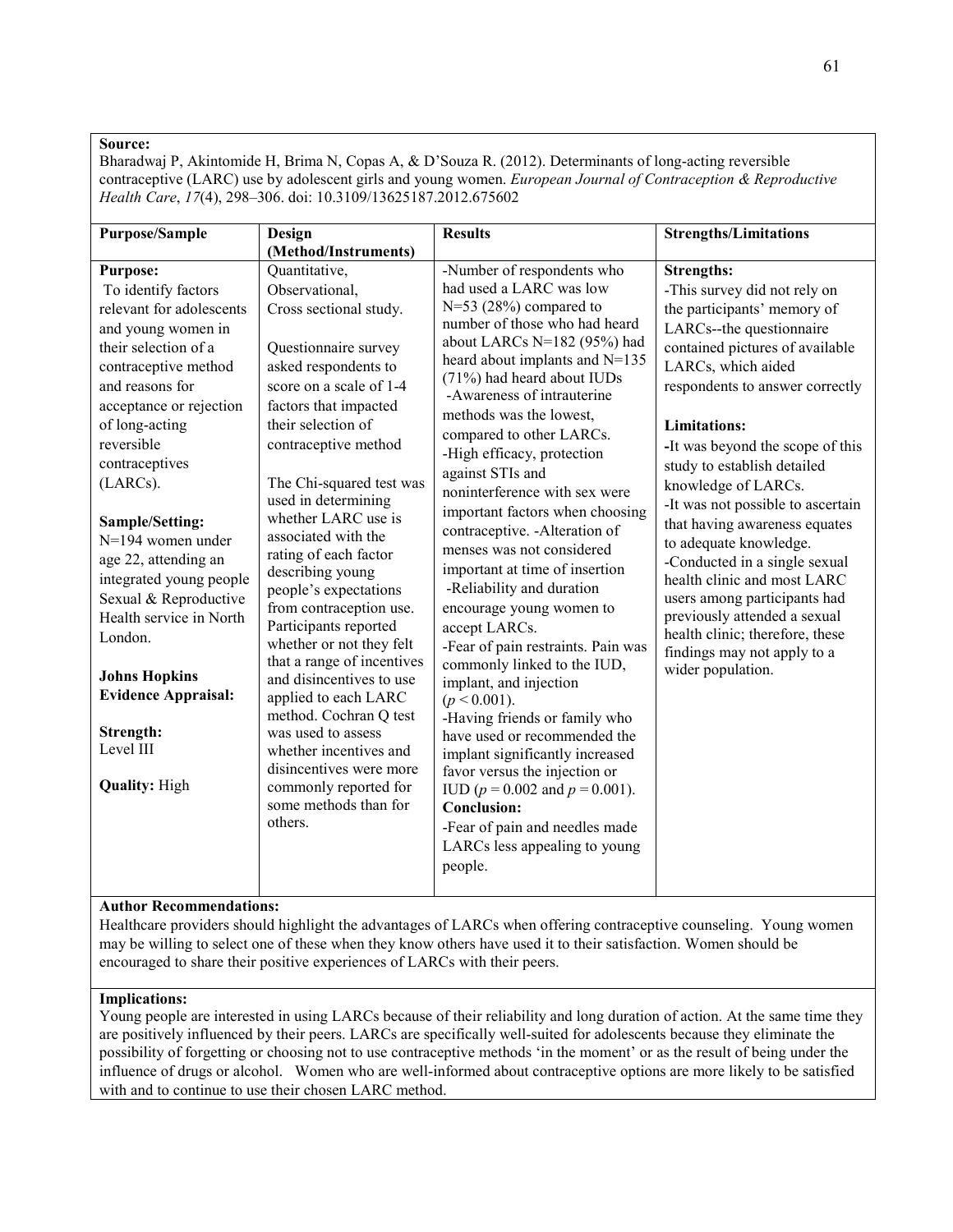Bryant, A.G., Bauer, A.E., Stuart, G.S., Levi, E.E., Zerden, M.L., Danvers, A. & Garrett, J.M. (2017). Etonogestrelreleasing contraceptive implant for postpartum adolescents: A randomized controlled trial. *Journal of Pediatric Adolescent Gynecology, 30,* 389-394. doi: 10.1016/j.jpag.2016.08.003

| <b>Purpose/Sample</b>         | Gynceology, 50, 507 574. <b>a</b> ol. 10.1010/J.Jpag.2010.000.005<br>Design | <b>Results</b>                        | <b>Strengths/Limitations</b> |
|-------------------------------|-----------------------------------------------------------------------------|---------------------------------------|------------------------------|
|                               | (Method/Instruments)                                                        |                                       |                              |
| <b>Purpose:</b>               | A randomized controlled                                                     | $-81\%$ of participants in the group  | <b>Strengths:</b>            |
| Assess immediate implant      | trial, Experimental, &                                                      | who received the implant prior to     | -Randomized control          |
| placement postpartum          | Noncrossover study.                                                         | hospital discharge continued to       | trial.                       |
| versus at 4-6 weeks. To       |                                                                             | utilize the implant for 12 months     | -Clients were closely        |
| further investigate use of    | Data analysis included                                                      | postpartum versus                     | followed over a one-         |
| implant utilization at 12     | descriptive statistics, "t test                                             | 78% of the women who received the     | year time period and         |
| months postpartum in          | for continuous variables,                                                   | implant at the 4-6-week               | participants were able       |
| addition to patient           | and Pearson $\chi^2$ for                                                    | appointment; $P = .75$ , which is not | to contribute data in a      |
| satisfaction and              | categorical variables.                                                      | statistically significant.            | longitudinal fashion.        |
| breastfeeding rates.          | Statistical analysis was                                                    | -At 3 months postpartum, 92% of       |                              |
|                               | performed using Stata                                                       | women who had the implant placed      |                              |
|                               | version 13 software".                                                       | immediately were likely to continue   |                              |
| Sample/Setting:               | Participants were randomly                                                  | the method versus 70% who             |                              |
| Sample: Teens and women       | assigned to receive the                                                     | received the method at the 4-6-week   |                              |
| ages 14-24                    | implant immediately after                                                   | postpartum visit; P=.02, which is     |                              |
| (N=96). Tertiary Care         | delivery ( $N=37$ ) versus at                                               | statistically significant.            | <b>Limitations:</b>          |
| Hospital in North Carolina    | the 4-6-week postpartum                                                     | -The immediate group was more         | -33% of clients were         |
|                               | visit ( $N=27$ ). After                                                     | likely to breastfeed at 6 months      | lost during the one year     |
| <b>Johns Hopkins Evidence</b> | delivery, an envelope                                                       | 40%, versus 17% of the women who      | in which this study took     |
| Appraisal:                    | revealed the time in which                                                  | received the implant at the 4-6-week  | place.                       |
|                               | the patient would receive                                                   | appointment.                          | -Small sample size.          |
| Strength: Level I             | the implant. Participants                                                   | -Insertion in the immediate           | -Conducted at 1 facility.    |
|                               | were contacted at 3, 6, 9,                                                  | postpartum period increased the       |                              |
| <b>Quality: Good</b>          | and 12 months postpartum.                                                   | likelihood of continuous usage for at |                              |
|                               | Data for only 64                                                            | least 12 months $(P<.001)$ .          |                              |
|                               | participants (N=64) was                                                     | <b>Conclusion:</b>                    |                              |
|                               | available after 12 months                                                   | Adolescents and young women who       |                              |
|                               | of this study.                                                              | received the implant as a birth       |                              |
|                               |                                                                             | control method during their           |                              |
|                               |                                                                             | postpartum hospitalization were       |                              |
|                               |                                                                             | more likely to continue the method    |                              |
|                               |                                                                             | at 3 months and were more likely to   |                              |
|                               |                                                                             | continue breastfeeding for 6 months   |                              |
|                               |                                                                             | postpartum.                           |                              |

# **Author Recommendations:**

Further studies and trials should be conducted at multiple facilities regarding use of the implant at 12 months postpartum as well as the impact on breastfeeding.

## **Implications:**

Placing the implant during the hospitalization may be beneficial for young women and adolescents who are more prone to closely spaced pregnancies. The hospitalization provides immediate access to care, whereas in many cases adolescents may not be compliant with attendance of the 4-6-week postpartum visit.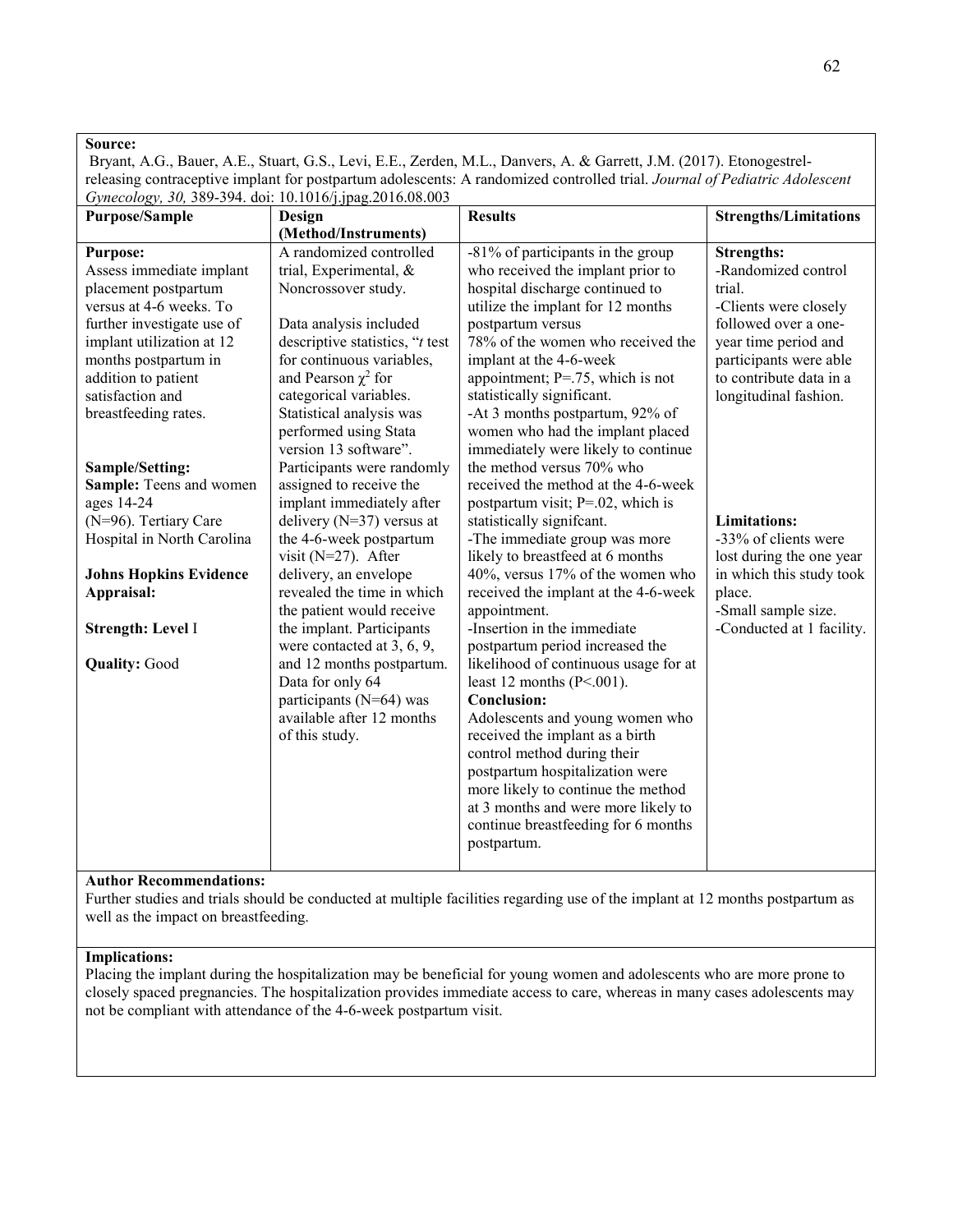Byker, T., Myers, C., & Graff, M. (2019). Can a social media campaign increase the use of long-acting reversible contraception? Evidence from a cluster randomized control trial using Facebook. *Contraception, 100*(2), 116–122. doi: 10.1016/j.contraception.2019.04.001

| <b>Purpose/Sample</b>                                                     | <b>Design</b><br>(Method/Instruments)                                                       | <b>Results</b>                                                                                               | <b>Strengths/Limitations</b>                                                       |
|---------------------------------------------------------------------------|---------------------------------------------------------------------------------------------|--------------------------------------------------------------------------------------------------------------|------------------------------------------------------------------------------------|
| <b>Purpose:</b><br>To test whether an<br>informational campaign           | Experimental, Stratified cluster<br>Randomized control trial                                | -Researchers observed 152,743<br>patient visits across New England's<br>Planned Parenthoods' 21 health       | <b>Strengths:</b><br>-Offers evidence on the<br>effectiveness of a different       |
| carried out on social<br>media increased use of<br>long-acting reversible | Goal to identify the effect of an<br>informational campaign carried<br>out using Facebook   | centers over a 26-month period of<br>the ad campaign. -After treatment,<br>the number of LARC insertions     | type of intervention, a<br>simple, low-cost, low-effort<br>advertising campaign on |
| contraception (LARC).<br>Sample/Setting:                                  | advertisements designed to<br>increase knowledge of the<br>efficacy, ease of use and safety | increased by 5.7% (95% CI 0.4%-<br>$11.3\%$ , p=.04) among patients<br>living in treated relative to control | social media targeting<br>potential patients.                                      |
| $-N=152,743$ patient                                                      | of LARC. -randomized all zip                                                                | clusters. -The result is driven by                                                                           | <b>Limitations:</b>                                                                |
| visits                                                                    | codes in a three-state study area                                                           | patients at a single large health                                                                            | the target audience for the                                                        |
| -randomized all zip                                                       | to either a control group or a                                                              | center that was experiencing an                                                                              | Facebook campaign was all                                                          |
| codes in a three-state                                                    | treatment group. Female                                                                     | increase in patient volume prior to                                                                          | women 18 to 34 in Northern                                                         |
| study area                                                                | Facebook users age 18–34 living                                                             | the intervention.                                                                                            | New England,                                                                       |
| -Female Facebook users                                                    | in treated clusters received                                                                | -No evidence that the campaign had                                                                           | -Researchers only measured                                                         |
| age 18-34 living in                                                       | advertisements developed by the                                                             | an effect on LARC insertions (0.8%                                                                           | outcomes at PPNNE health                                                           |
| treated clusters received                                                 | researchers in partnership with                                                             | reduction, 95% CI $-7.6$ to 6.5,                                                                             | centers.                                                                           |
| advertisements                                                            | Planned Parenthood of Northern                                                              | $p=.83$ ).                                                                                                   | -advertising campaign only                                                         |
|                                                                           | New England (PPNNE), which                                                                  | -When controlled for patient                                                                                 | ran for 1month, -only                                                              |
|                                                                           | sponsored the campaign.                                                                     | volume, there was no evidence that                                                                           | measured outcomes for the                                                          |
| <b>Johns Hopkins</b>                                                      | -1.8 million Facebook                                                                       | the campaign increased insertions                                                                            | 4 months following the                                                             |
| <b>Evidence Appraisal:</b>                                                | advertisements to women                                                                     | per patient (0.5% relative increase                                                                          | campaign                                                                           |
|                                                                           | residing in 536 randomly                                                                    | in insertions, 95% CI $-4.9%$ to                                                                             | It also is often difficult or                                                      |
| Strength: Level 1                                                         | assigned treatment clusters. -                                                              | $5.2\%, p=.87$ ).                                                                                            | impossible to obtain                                                               |
|                                                                           | Women living in 545 control                                                                 |                                                                                                              | information about potential                                                        |
| <b>Quality: Low</b>                                                       | clusters did not receive<br>advertisements.                                                 | <b>Conclusion:</b><br>The intervention did not have a                                                        | contaminating effects in                                                           |
|                                                                           |                                                                                             |                                                                                                              | field experiments due to on-                                                       |
|                                                                           | -Researchers assessed changes in<br>the number and rate of LARC                             | detectable impact on LARC<br>insertions in the 4 months after the                                            | the-ground changes in the<br>environment.                                          |
|                                                                           | insertions at PPNNE health                                                                  | ad campaign                                                                                                  |                                                                                    |
|                                                                           | centers by patients' treatment                                                              |                                                                                                              |                                                                                    |
|                                                                           | status.                                                                                     |                                                                                                              |                                                                                    |
|                                                                           |                                                                                             |                                                                                                              |                                                                                    |

## **Author Recommendations:**

This study was an initial step in motivating and exploring whether there may be other simple and low-cost but effective interventions that would have this effect. This project also demonstrates the importance of evaluating the impact of resources invested on advertising with the goal of promoting public health.

This should not be regarded as a failure of the randomization strategy, which produced a balanced sample in the period prior to the intervention.

It appears that the findings were influenced by a pretreatment trend at a single location. Such trends are often not described in reports of randomized control trials because they are difficult or impossible for researchers to observe.

## **Implications:**

This project demonstrates the importance of evaluating the impact of resources invested on advertising with the goal of promoting public health.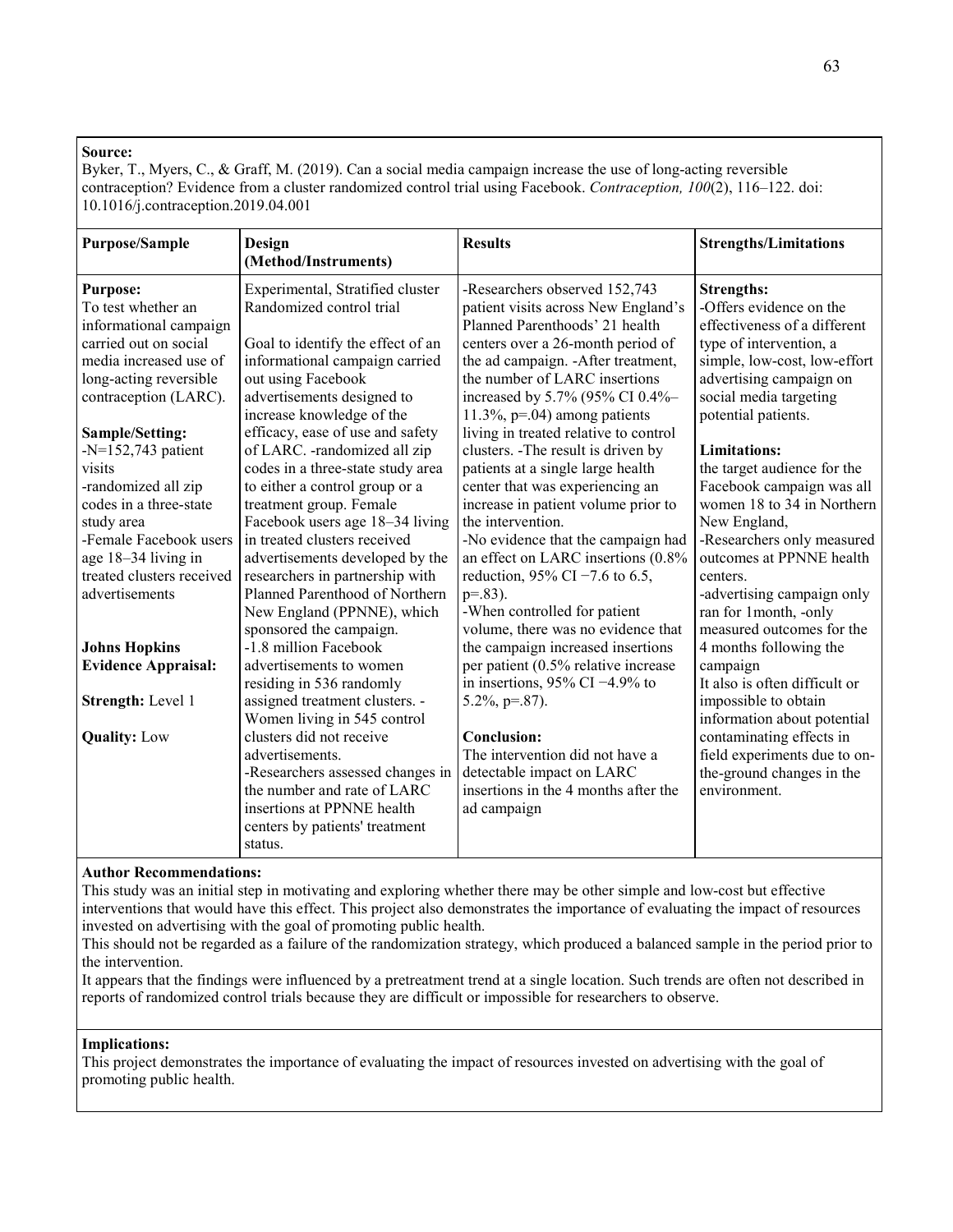Coates, C., Gordon, C. M., & Simpson, T. (2018). A qualitative study exploring contraceptive practices and barriers to long-acting reversible contraceptive use in a sample of adolescents living in the southern United States. *Journal of Pediatric and Adolescent Gynecology, 31*(6), 605-609. doi:10.1016/j.jpag.2018.07.006

| <b>Purpose/Sample</b>                             | Design                                           | <b>Results</b>                            | <b>Strengths/Limitations</b>      |
|---------------------------------------------------|--------------------------------------------------|-------------------------------------------|-----------------------------------|
|                                                   | (Method/Instruments)                             |                                           |                                   |
| <b>Purpose:</b>                                   | Qualitative, Observational,                      | -The majority of                          | <b>Strengths:</b>                 |
| To better comprehend                              | Cross-sectional study.                           | participants, 73-87 % were                | -Semi structured interviews       |
| barriers to LARC use in                           |                                                  | aware of the IUD and                      | enabled participants to share     |
| adolescents living in the                         | Participants were                                | implant LARC methods,                     | and reflect on beliefs or         |
| Southern United States.                           | interviewed for 15 minutes                       | however, 67% of                           | potential barriers related to     |
|                                                   | and conversations audibly                        | participants had no plans to              | LARC use in adolescents.          |
|                                                   | recorded to collect and                          | initiate LARC use for future              |                                   |
| Sample/Setting:                                   | analyze data and assess                          | contraception.                            |                                   |
| An academic medical                               | LARC related themes.                             |                                           |                                   |
| center in the Southern                            | Interview questions                              |                                           |                                   |
| United States. 18 women                           | followed a semi structured                       | Conclusion:<br>Common barriers identified |                                   |
| ages 14-21 with no current<br>history of LARC use | format and later analyzed<br>and coded to assess | regarding LARC use among                  |                                   |
| $(N=18)$ .                                        | common themes.                                   | the adolescent participants               |                                   |
|                                                   |                                                  | were invasiveness of having               |                                   |
|                                                   |                                                  | a foreign object inside the               | <b>Limitations:</b>               |
| <b>Johns Hopkins Evidence</b>                     |                                                  | body and extended length of               | -Small sample size.               |
| Appraisal:                                        |                                                  | time 3-5 years of pregnancy               | -Convenience sample.              |
|                                                   |                                                  | prevention.                               | -Not generalizable to the public. |
| Strength: III                                     |                                                  |                                           |                                   |
|                                                   |                                                  |                                           |                                   |
| <b>Quality: Good</b>                              |                                                  |                                           |                                   |
|                                                   |                                                  |                                           |                                   |
|                                                   |                                                  |                                           |                                   |
|                                                   |                                                  |                                           |                                   |
|                                                   |                                                  |                                           |                                   |
|                                                   |                                                  |                                           |                                   |
|                                                   |                                                  |                                           |                                   |
|                                                   |                                                  |                                           |                                   |
|                                                   |                                                  |                                           |                                   |

## **Author Recommendations:**

Additional research is needed to best address common adolescent concerns regarding LARC use in order for providers to offer comprehensive counseling to teens.

#### **Implications:**

Counseling adolescents and listening to and addressing concerns regarding length of use, ability to remove the contraceptive device, and benefits of utilizing long acting contraception to prevent unwanted pregnancy is essential while providing education and guidance to adolescents.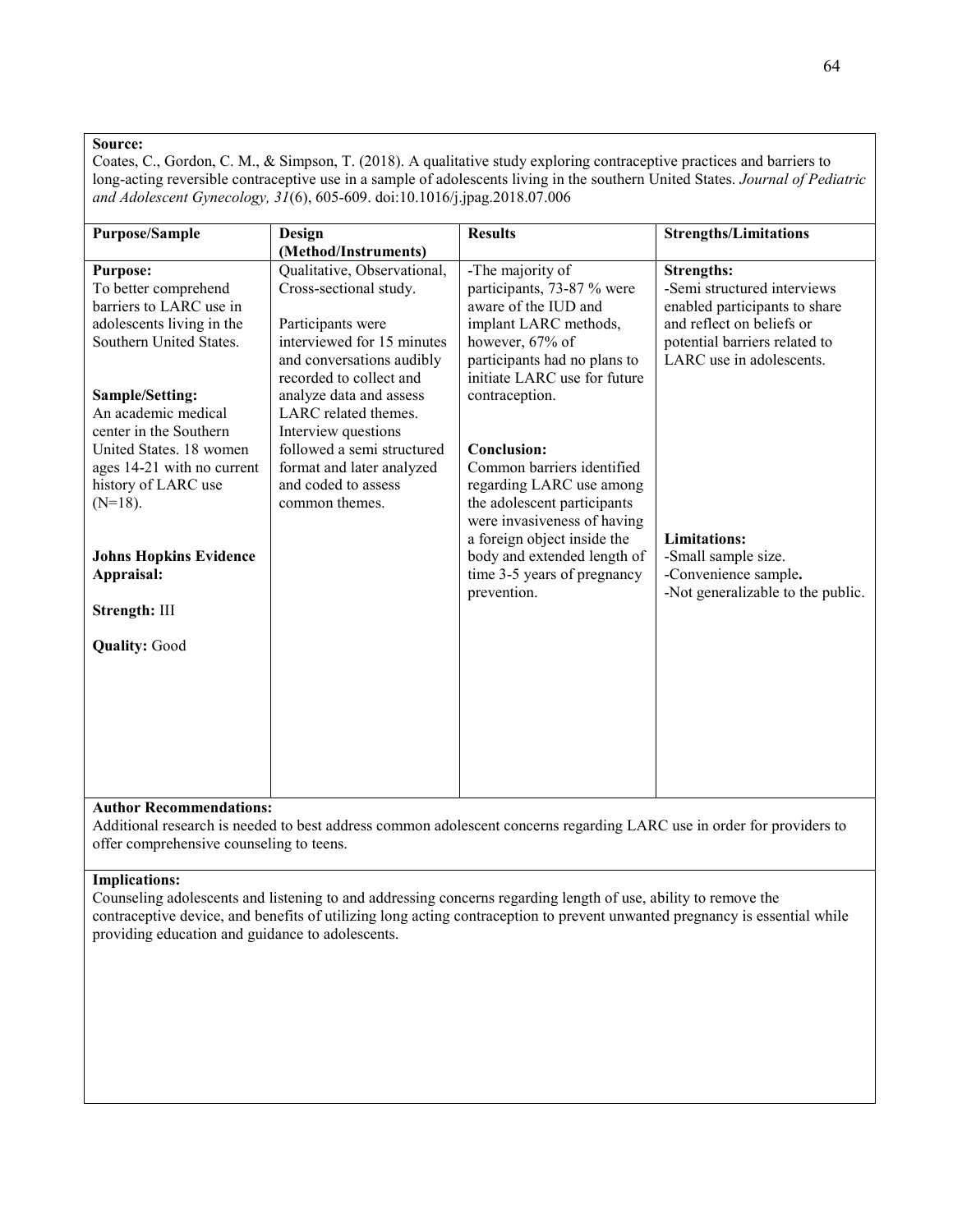Gemzell-Danielsson, K., Buhling, K. J., Dermout, S. M., Lukkari-Lax, E. Montegriffo, E., Apter, D. (2016). A phase III, single-arm study of LNG-IUS 8, a low-dose levonorgestrel intrauterine contraceptive system (total content 13.5 mg) in postmenarcheal adolescents. *Contraception, 93*(6) 507-512

| <b>Purpose/Sample</b>                                                                                                                                                                                                                             | Design<br>(Method/Instruments)                                                                                                                                                                                                                                                        | <b>Results</b>                                                                                                                                                                                                                                                                                                            | <b>Strengths/Limitations</b>                                                                                                                                                                 |
|---------------------------------------------------------------------------------------------------------------------------------------------------------------------------------------------------------------------------------------------------|---------------------------------------------------------------------------------------------------------------------------------------------------------------------------------------------------------------------------------------------------------------------------------------|---------------------------------------------------------------------------------------------------------------------------------------------------------------------------------------------------------------------------------------------------------------------------------------------------------------------------|----------------------------------------------------------------------------------------------------------------------------------------------------------------------------------------------|
| <b>Purpose:</b><br>To explore the use of<br>LNG-IUS 8 in an<br>adolescent population;<br>obtain information on<br>adverse events,<br>satisfaction and                                                                                             | Quantitative, Observational,<br>Cohort (longitudinal) study.<br>Participants reported user<br>satisfaction at Month<br>12/EOS, using a 5-point<br>Likert scale with the options                                                                                                       | -LNG-IUS 8 was associated with a<br>high overall user satisfaction rate<br>$(83.9\%$ at 12 months/EOS)<br>-LNG-IUS 8 not associated with<br>any new or unexpected safety<br>events,<br>-Safety profile of LNG-IUS 8                                                                                                       | <b>Strengths:</b><br>-The high overall user-<br>satisfaction rate at study end<br>and the low discontinuation<br>rate over 12 months<br>demonstrate that LNG-IUS<br>8 is a highly acceptable |
| continuation                                                                                                                                                                                                                                      | of "very satisfied",<br>"satisfied", "neither satisfied                                                                                                                                                                                                                               | observed in this study of<br>adolescents aged 12-17 years                                                                                                                                                                                                                                                                 | contraceptive method<br>among adolescents.                                                                                                                                                   |
| Sample/Setting:<br>N=304 healthy nulliparous<br>or parous postmenarcheal<br>adolescents aged 12-17<br>years (inclusive), with<br>regular menstrual cycles of<br>21-35 days (without<br>hormonal contraceptive<br>use) requesting<br>contraception | nor dissatisfied",<br>"dissatisfied", and "very<br>dissatisfied". The overall<br>satisfaction rate was defined<br>as the percentage of<br>participants who reported that<br>they were "very satisfied" or<br>"satisfied".<br>The overall discontinuation<br>rate was summarized using | consistent with safety profile in<br>nulliparous and parous adults<br>-Low premature discontinuation<br>rate $(16.8\%$ at 12 months)<br>-No pregnancies during the 12-<br>month study.<br>- 12-month unadjusted PI was<br>$0.00$ (95% CI: 0.00–1.86), and the<br>Kaplan-Meier 12-month<br>cumulative failure rate was 0%. | Limitations:<br>Poor compliance with<br>bleeding diaries made<br>bleeding data unreliable;<br>consequently, investigators<br>were unable to draw any<br>meaningful conclusions.              |
| <b>Johns Hopkins Evidence</b><br>Appraisal:<br>Strength: Level III<br><b>Quality: High/Good</b>                                                                                                                                                   | Kaplan-Meier analysis.                                                                                                                                                                                                                                                                | Conclusion:<br>No new or unexpected safety<br>events were associated with the<br>low-dose LNG-IUS 8. The safety<br>profile of LNG-IUS 8 in<br>adolescents was consistent with<br>that previously reported in adults.                                                                                                      |                                                                                                                                                                                              |

#### **Author Recommendations:**

Despite a recent decline in adolescent pregnancy rates, unintended pregnancy continues to be a serious public health issue. Adolescent pregnancy could be substantially reduced through more widespread use of contraceptive methods that do not require user compliance, such as LARC methods, particularly LNG-IUS 8

#### **Implications:**

This study – the first to assess the next-generation, low-dose LNG-IUS 8 in females less than 18 years old – confirms the safety, efficacy, and acceptability of LNG-IUS 8 in an adolescent population and provides data that could be considered during contraceptive counseling. LNG-IUS 8 offers another contraceptive option for young women and may increase usage of LARC in this group.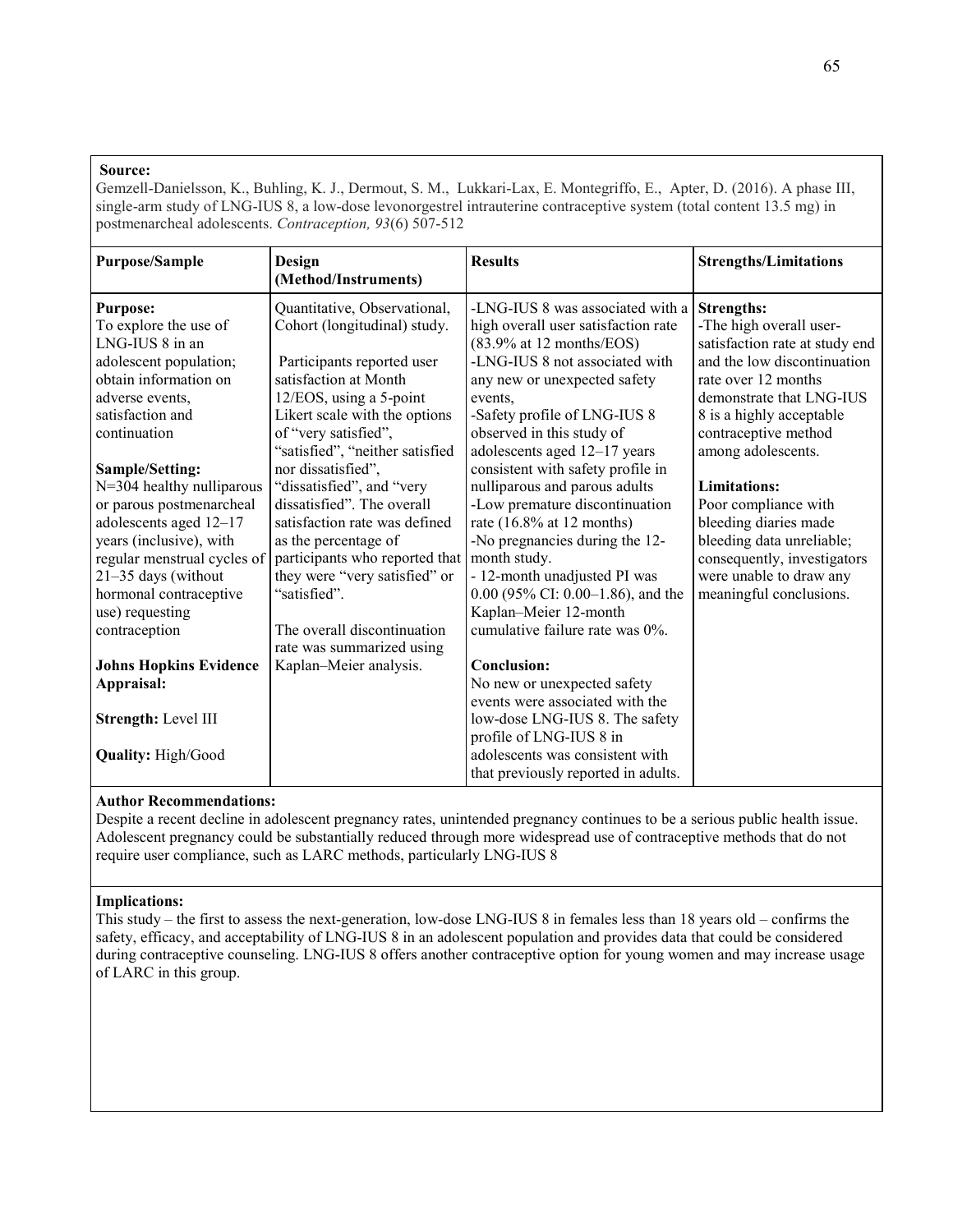Gibbs, S. E., Rocca, C. H., Bednarek, P., Thompson, K. M., Darney, P. D., & Harper, C. C. (2016). Long-acting reversible contraception counseling and use for older adolescents and nulliparous women. *Journal of Adolescent Health,59*(6), 703-709. doi:10.1016/j.jadohealth.2016.07.018

| Purpose/Sample              | Design                       | <b>Results</b>                | <b>Strengths/Limitations</b>    |
|-----------------------------|------------------------------|-------------------------------|---------------------------------|
|                             | (Method/Instruments)         |                               |                                 |
| <b>Purpose:</b>             | Experimental, Cluster        | The intervention group was    | <b>Strengths:</b>               |
| To examine low LARC         | randomized control trial.    | more successful than the      | -Randomized control trial.      |
| use in relation to clinical |                              | control group at discussing   | -Trans United States study      |
| counseling amongst          | 1500 participants were       | LARC options in clinic        | allowed sampling from a         |
| sexually active women       | assessed at 40 Planned       | "66% vs. 33% for              | diverse population.             |
| ages 18-25.                 | Parenthood sites for         | adolescents and 73% vs.       | -Large sample size.             |
|                             | contraception counseling.    | 41% for young adults". The    |                                 |
|                             |                              | intervention group also was   |                                 |
| Sample/Setting:             | 20 clinics served as control | more likely to choose to      |                                 |
| Sexually active women       | sites ( $N=698$ ), while 20  | pursue LARC use when          | <b>Limitations:</b>             |
| ages 18-25 (N=1500).        | clinics implemented          | compared to the control       | -Clients younger than age 18    |
| 40 United States            | interventions (N=802).       | group "27% vs. 12% for        | were not included in the study. |
| <b>Planned Parenthoods</b>  |                              | adolescents and 28% vs.       |                                 |
| inclusive of 15 states.     | Clinics were randomly        | 18% for young adults".        |                                 |
|                             | assigned to provide          | LARC use was increased in     |                                 |
|                             | interventions to show        | the intervention group        |                                 |
| <b>Johns Hopkins</b>        | patients an educational      | "(19/100 PY vs. 13/100 PY     |                                 |
| <b>Evidence Appraisal:</b>  | video on LARCs.              | for nulliparous $p = .12$ and |                                 |
|                             | Providers in the             | 32/100 PY vs. 29/100 PY       |                                 |
| Strength: I                 | intervention group received  | for parous $p = .52$ )".      |                                 |
|                             | a half day of clinical       |                               |                                 |
| <b>Quality: Good</b>        | training in LARC methods,    | <b>Conclusion:</b>            |                                 |
|                             | insertion, removal, and      | Providing LARC training       |                                 |
|                             | reproductive life planning.  | and education to providers    |                                 |
|                             |                              | may help to increase patient  |                                 |
|                             | Patient follow up occurred   | awareness of LARCs and        |                                 |
|                             | at intervals over 12 months  | initiation in nulliparous and |                                 |
|                             | via phone to evaluate        | parous adolescents.           |                                 |
|                             | choice of method.            |                               |                                 |
|                             |                              |                               |                                 |
|                             |                              |                               |                                 |
|                             |                              |                               |                                 |
|                             |                              |                               |                                 |

## **Author Recommendations:**

No specific recommendations were cited by the Author.

## **Implications:**

All women whether nulliparous or parous should receive counseling on LARC methods. Healthcare providers should remain up to date on training, recommendations, and eligibility set forth by ACOG in providing contraception counseling and management to patients.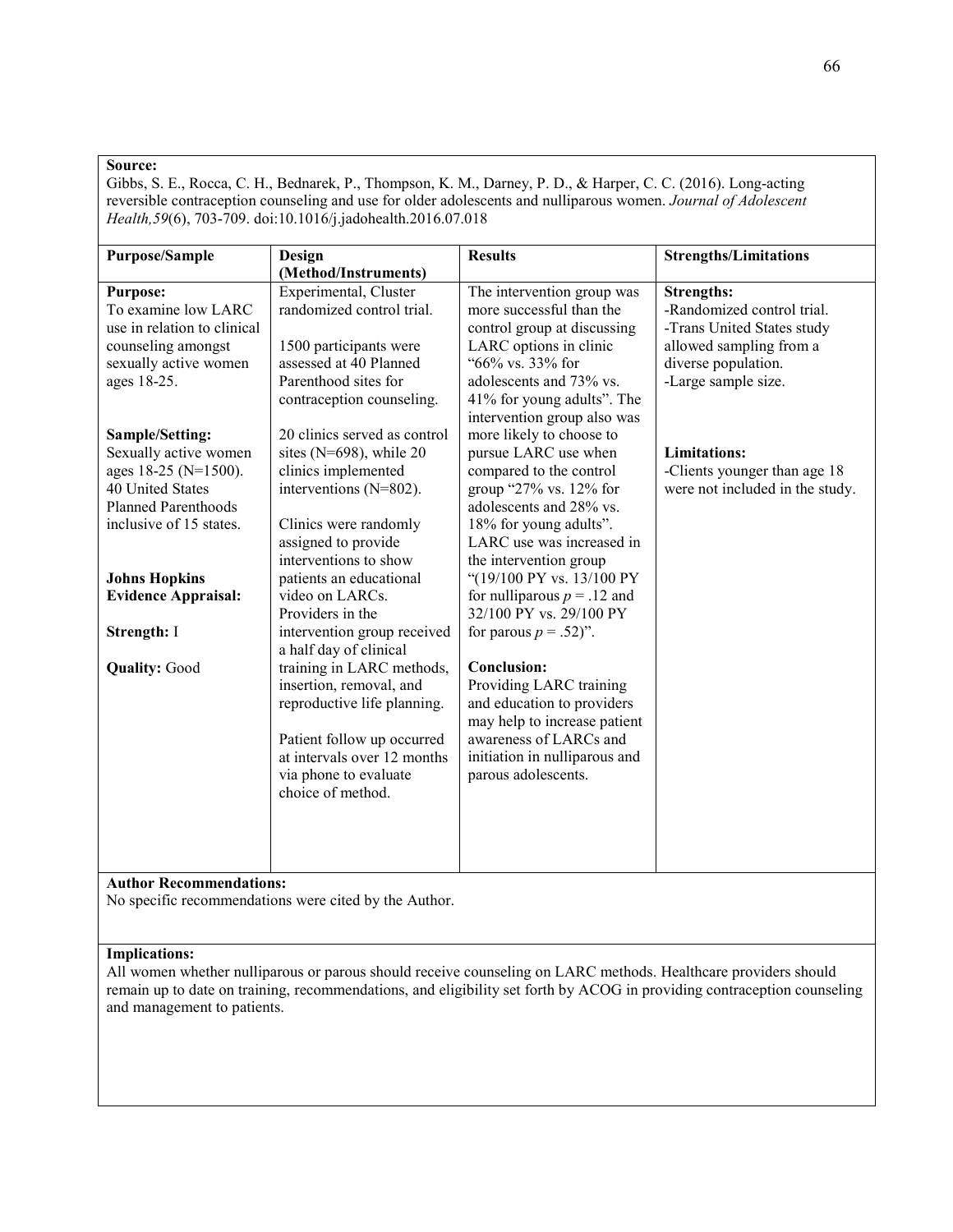Godfrey, E. M., Memmel, L. M., Neustadt, A., Shah, M., Nicosia, A., Moorthie, M., Gilliam, M. (2010). Intrauterine contraception for adolescents aged 14–18 years: A multicenter randomized pilot study of levonorgestrel-releasing intrauterine system compared to the Copper T 380A. *Contraception* 81(2):123–127. doi: 10.1016/j.contraception.2009.09.004

| Purpose/Sample                                                                                                                                                                                                                                                                                                                                                                                                                                                                                                                                                                                                                                                                                                                                                                                                                                                                                                                                             | Design                                                                                                                                                                                                                                                                                                                                                                                                                                                                                                                                                                                                                            | <b>Results</b>                                                                                                                                                                                                                                                                                                                                                                                                                                                                                                                                                                                                                                                                                                                                                                                                                                 | <b>Strengths/Limitations</b>                                                                                                                                                                                                                                                                                                                                                                                                                                                                                                                                                |
|------------------------------------------------------------------------------------------------------------------------------------------------------------------------------------------------------------------------------------------------------------------------------------------------------------------------------------------------------------------------------------------------------------------------------------------------------------------------------------------------------------------------------------------------------------------------------------------------------------------------------------------------------------------------------------------------------------------------------------------------------------------------------------------------------------------------------------------------------------------------------------------------------------------------------------------------------------|-----------------------------------------------------------------------------------------------------------------------------------------------------------------------------------------------------------------------------------------------------------------------------------------------------------------------------------------------------------------------------------------------------------------------------------------------------------------------------------------------------------------------------------------------------------------------------------------------------------------------------------|------------------------------------------------------------------------------------------------------------------------------------------------------------------------------------------------------------------------------------------------------------------------------------------------------------------------------------------------------------------------------------------------------------------------------------------------------------------------------------------------------------------------------------------------------------------------------------------------------------------------------------------------------------------------------------------------------------------------------------------------------------------------------------------------------------------------------------------------|-----------------------------------------------------------------------------------------------------------------------------------------------------------------------------------------------------------------------------------------------------------------------------------------------------------------------------------------------------------------------------------------------------------------------------------------------------------------------------------------------------------------------------------------------------------------------------|
| <b>Purpose:</b><br>To compare two FDA approved<br>IUC methods regarding rates of<br>pregnancy, expulsion, continuation,<br>infection, side effects, bleeding and<br>satisfaction among 14-18year olds.<br>Having clinical information for<br>health care providers about each<br>IUD method may help them to offer<br>it more readily to adolescents.<br>Intrauterine contraception can<br>provide adolescents with effective,<br>long-term contraception as well as<br>with other health benefits. In adult<br>populations, intrauterine<br>contraception rates high patient<br>satisfaction and safety rates. It is<br>rarely prescribed to adolescents<br>because of limited data.<br>Sample/Setting:<br>N=23 female participants between<br>14-18 years of age; 12 received the<br>Levonorgestrel Intrauterine System,<br>and 11 received the Copper T 380A<br><b>Johns Hopkins Evidence</b><br>Appraisal:<br>Strength: Level I<br><b>Quality:</b> Low | Experimental randomized,<br>control trial.<br>14-18-year-old females<br>assigned to the Copper T<br>380A intrauterine device or<br>the Levonorgestrel<br>Intrauterine System.<br>Participants were<br>randomized at time of<br>insertion and followed up for<br>6 months following insertion.<br>Descriptive statistics, chi-<br>square tests and means<br>testing via Satterthwaite t<br>tests (to account for unequal<br>variances between groups)<br>were used to compare each<br>IUC group. p<.05 was<br>considered significant.<br>Satisfaction was rated with a<br>5-point Likert scale from<br>very unhappy to very happy. | -At 6 months, the<br>continuation rates were 75%<br>for the Levonorgestrel<br>Intrauterine System users and<br>45% for the Copper T 380A<br>users $(p=.15)$ .<br>-Two Copper T 380A users<br>experienced partial expulsion.<br>-Heavy bleeding and pelvic<br>pain were the most<br>commonly reported side<br>effects.<br>-Participants rated both<br>methods favorably.<br><b>Conclusion:</b><br>-At 6 months, though not<br>statistically significant,<br>adolescent continuation rates<br>trended towards being greater<br>with the Levonorgestrel<br>Intrauterine System.<br>- " $(36\%)$ in the CuT380A<br>group terminated early versus<br>one participant (8%) in the<br>LNG-IUS group $(p=13)$ ".<br>-These pilot data will be<br>helpful in the design of a<br>larger trial of intrauterine<br>contraception use among<br>adolescents. | <b>Strengths:</b><br>-Offers preliminary<br>findings and<br>demonstrates that a<br>randomized trial of<br><b>IUC</b> in adolescents<br>can be conducted<br><b>Limitations:</b><br>-Limited sample size<br>due to limited<br>funding.<br>Results not<br>statistically<br>significant.<br>-Parental consent<br>was required for<br>younger adolescents,<br>perhaps reflecting a<br>particular parent-<br>daughter relationship<br>and limiting the<br>external validity.<br>Parental<br>involvement may<br>have also affected<br>continuation rates.<br>-Data is 10 years old |
| <b>Author Recommendations:</b>                                                                                                                                                                                                                                                                                                                                                                                                                                                                                                                                                                                                                                                                                                                                                                                                                                                                                                                             |                                                                                                                                                                                                                                                                                                                                                                                                                                                                                                                                                                                                                                   |                                                                                                                                                                                                                                                                                                                                                                                                                                                                                                                                                                                                                                                                                                                                                                                                                                                |                                                                                                                                                                                                                                                                                                                                                                                                                                                                                                                                                                             |

## Pilot data will be helpful in the design of a larger RCT regarding IUD use in adolescents.

#### **Implications:**

Designing a RCT is possible regarding IUD use in adolescents. This pilot data can serve as a springboard for future research. Once patient satisfaction and safety is better established through research, IUDs may be more widely prescribed to adolescents.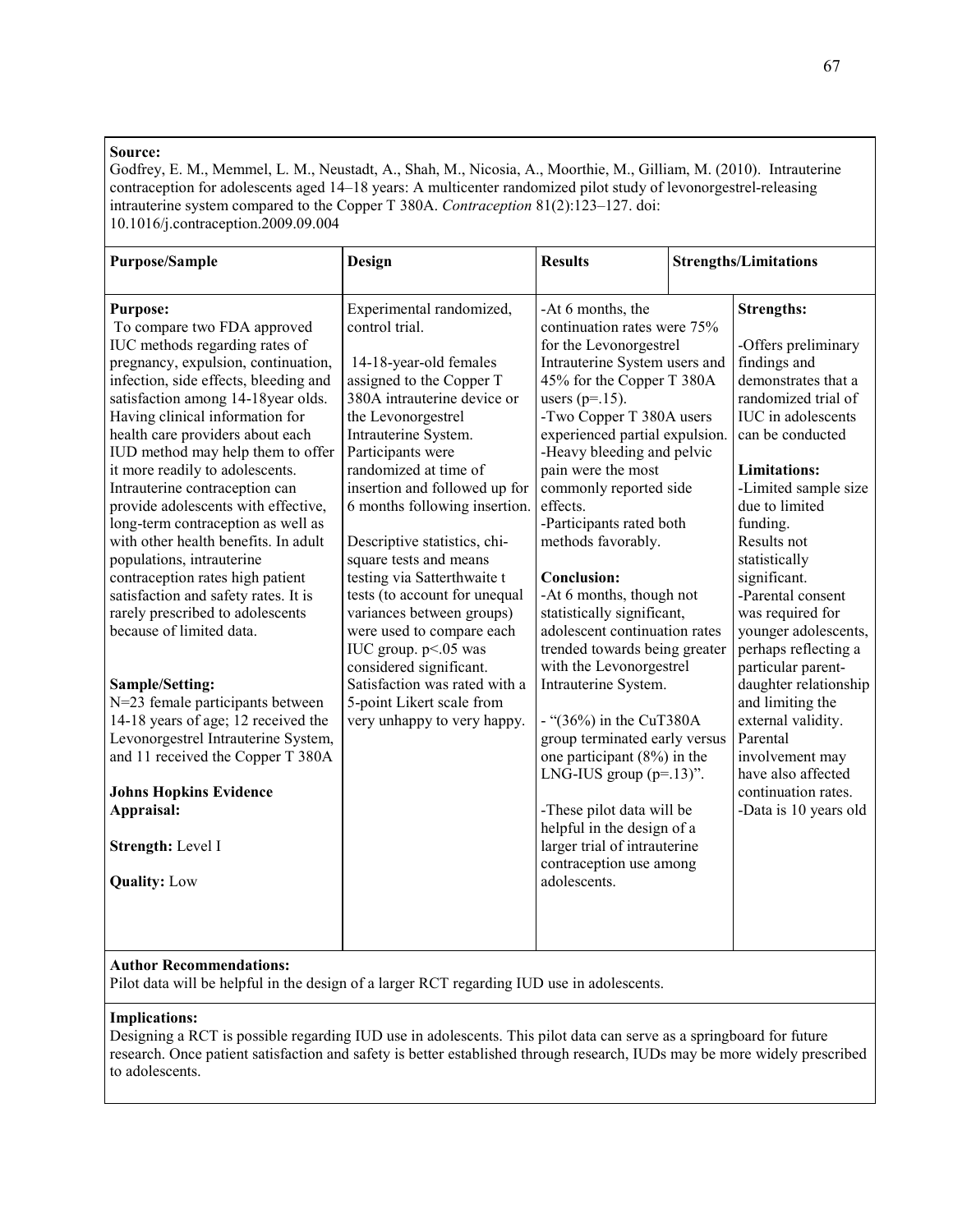Gyllenberg, F., Juselius, M., Gissler, M., & Heikinheimo, O. (2018). Long-acting reversible contraception free of charge, method initiation, and abortion rates in Finland. American Journal of Public Health 108(4) 538-543. doi: 10.2105/AJPH.2017.304280

| <b>Purpose/Sample</b>                                                                                                                                                                                                                                                                                                                                                                                                                  | Design                                                                                                                                                                                                                                                                                                                                                                                                                                                                                            | <b>Results</b>                                                                                                                                                                                                                                                                                                                                                                                                                                                                                                                                                                                                                                                                                                                                                         | <b>Strengths/Limitations</b>                                                                                                                                                                                                                                                                                                  |
|----------------------------------------------------------------------------------------------------------------------------------------------------------------------------------------------------------------------------------------------------------------------------------------------------------------------------------------------------------------------------------------------------------------------------------------|---------------------------------------------------------------------------------------------------------------------------------------------------------------------------------------------------------------------------------------------------------------------------------------------------------------------------------------------------------------------------------------------------------------------------------------------------------------------------------------------------|------------------------------------------------------------------------------------------------------------------------------------------------------------------------------------------------------------------------------------------------------------------------------------------------------------------------------------------------------------------------------------------------------------------------------------------------------------------------------------------------------------------------------------------------------------------------------------------------------------------------------------------------------------------------------------------------------------------------------------------------------------------------|-------------------------------------------------------------------------------------------------------------------------------------------------------------------------------------------------------------------------------------------------------------------------------------------------------------------------------|
| <b>Purpose:</b><br>Evaluate whether<br>a public program<br>providing LARC<br>methods free of<br>charge increases<br>the LARC<br>initiation rate and<br>reduces the<br>unintended<br>pregnancy rate in<br>the general<br>population.<br>Sample/Setting:<br>Vantaa Finland<br><b>Johns Hopkins</b><br><b>Evidence</b><br>Appraisal:<br>Strength:<br>Level II: Quasi-<br>experimental,<br>population based<br>study Quality:<br>High/good | Population based,<br>observational<br>Quasi-experimental<br>study<br>-Interrupted time<br>series methods and<br>high-quality data<br>from Finnish<br>national registers<br>-Since 2013, all<br>women in Vantaa,<br>Finland, have been<br>entitled to 1 LARC<br>method free of<br>charge<br>-Time-series analysis<br>between 2000 and<br>2015 assessing<br>whether this public<br>program was<br>associated with<br>changes in steady-<br>state mean rates of<br>LARC initiation and<br>abortions. | -Initiation rate of LARCs per 1,000 women<br>increased 2.2-fold from 1.9 to 4.2<br>after the intervention ( $P < .001$ ).<br>-Abortion rate per 1,000 women<br>declined by 16% from 1.1 to 0.9 in the total<br>sample ( $P < .001$ ), by 36% from 1.3 to 0.8<br>among those aged 15 to 19 years ( $P < .001$ ), and<br>by $14\%$ from 2.0 to 1.7 among those<br>aged 20 to 24 years ( $P = .01$ ).<br>Conclusion:<br>-LARC program was associated with increased<br>use of LARC methods and fewer abortions in<br>the population.<br>-Among those aged 15 to 19 years, the<br>estimated resources saved from reduced<br>abortions exceeded the money spent on LARC<br>methods, and among those aged 20 to 24<br>years, the costs and savings were of equal<br>amounts. | <b>Strengths:</b><br>-Reliable data source<br>through Finnish National<br>registries<br>-Highly generalizable<br>results based on highly<br>available family planning<br>clinics<br><b>Limitations:</b><br>-Causal inference due to<br>observational study design<br>-Diluting effects of in and<br>out migration from Vantaa |
|                                                                                                                                                                                                                                                                                                                                                                                                                                        |                                                                                                                                                                                                                                                                                                                                                                                                                                                                                                   |                                                                                                                                                                                                                                                                                                                                                                                                                                                                                                                                                                                                                                                                                                                                                                        |                                                                                                                                                                                                                                                                                                                               |

# **Author Recommendations:**

-Providing LARC methods free of charge is associated with an increased initiation of these methods in all age groups. It is also associated with a reduced rate of unintended pregnancies, measured as the number of induced abortions among women younger than 25 years old.

#### **Implications:**

Entitling the population to LARC methods free of charge is an effective means to reduce both the unmet need of contraception and the need for abortion, especially among women younger than 25 years. -Providing contraception through public programs is also cost efficient and economically promising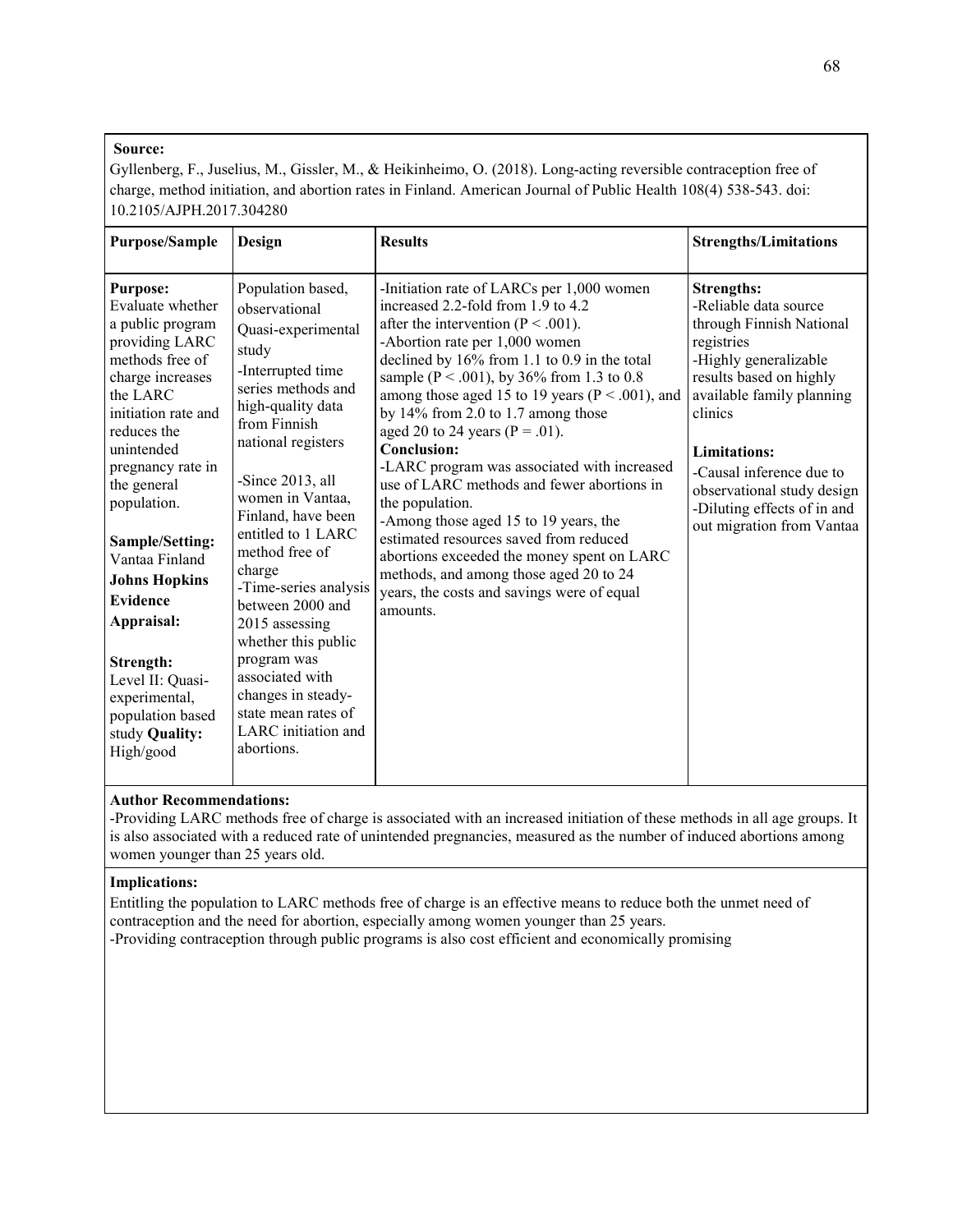Kavanaugh, M. L., Frohwirth, L., Jerman, J., Popkin, R., & Ethier, K. (2013). Long-acting reversible contraception for adolescents and young adults: patient and provider perspectives. *Journal of Pediatric and Adolescent Gynecology*, *26*(2), 86–95. doi:10.1016/j.jpag.2012.10.006

| <b>Purpose/Sample</b>      | Design                      | <b>Results</b>                | <b>Strengths/Limitations</b>    |
|----------------------------|-----------------------------|-------------------------------|---------------------------------|
|                            | (Method/Instruments)        |                               |                                 |
| <b>Purpose:</b>            | Observational, Cross-       | -Adolescents and facility     | <b>Strengths:</b>               |
| Examine provider and       | sectional, Qualitative      | directors agreed that the key | -Assessment from both           |
| adolescent women ages      | study.                      | advantages of LARC use are    | adolescent and facility beliefs |
| 16-24 perspectives of      |                             | the length of function and    | and attitudes on implant and    |
| LARCs and identify         | 3 methods were utilized in  | not having to remember        | IUD methods.                    |
| common challenges to       | this study from June to     | birth control.                | -Multiple methods utilized to   |
| healthcare providers       | December in 2011. All       | $-1/4$ of teens in the study  | collect data and analyze        |
| who offer LARCs to         | methods, telephone, focus   | believed they were            | perspectives.                   |
| adolescents.               | groups, and interviews      | ineligible for LARCs due to   |                                 |
|                            | were recorded. Initially,   | age.                          | <b>Limitations:</b>             |
| Sample/Setting:            | telephone interviews were   | -A greater amount of time or  | -Small sample size.             |
| 20 government-funded       | conducted with facility     | visits may be necessary to    | -Qualitative study.             |
| sites family planning      | administrators at each of   | counsel teens regarding       | -Not generalizable to the       |
| sites inclusive of         | the 20 family planning      | LARCs and provide             | public population.              |
| Hospitals, Planned         | sites. Next, focus groups   | placement.                    | -IUD focused questions were     |
| Parenthood Clinics,        | were conducted with         | -Appropriate funding is       | asked prior to discussing the   |
| health departments, and    | participants at 6 of the 20 | necessary to overcome         | implant, which led the study    |
| others clinical            | sites. Finally, In-depth    | common barriers such as       | and discussion to potentially   |
| establishments, 20         | interviews were conducted   | time constraints and longer   | be more IUD focused.            |
| Facility staff directors   | with adolescents aged 16-   | and possibly additional       |                                 |
| $(N=20)$ and 48            | 24. NVivo 8 was utilized to | appointments.                 |                                 |
| adolescents 16-24 years    | code, organize, and         |                               |                                 |
| old $(N=48)$ .             | analyze the qualitative     | Conclusion:                   |                                 |
|                            | data.                       | Assessing and considering     |                                 |
| <b>Johns Hopkins</b>       |                             | adolescent attitudes on       |                                 |
| <b>Evidence Appraisal:</b> |                             | LARC methods can impact       |                                 |
|                            |                             | and influence how family      |                                 |
| Strength: Level III        |                             | planning sites educate        |                                 |
|                            |                             | adolescents on LARCs.         |                                 |
| <b>Quality: Good</b>       |                             |                               |                                 |

## **Author Recommendations:**

No specific recommendations were cited by the author.

#### **Implications:**

LARCs have been nationally identified as an effective form of birth control to prevent adolescent and unplanned pregnancy. While LARCs are currently becoming a more popular choice, a lack of knowledge may impact a teen's choice to pursue LARC options for family planning. In the clinical atmosphere, cost and time constraints impact facilities ability to provide modern staff training and client education.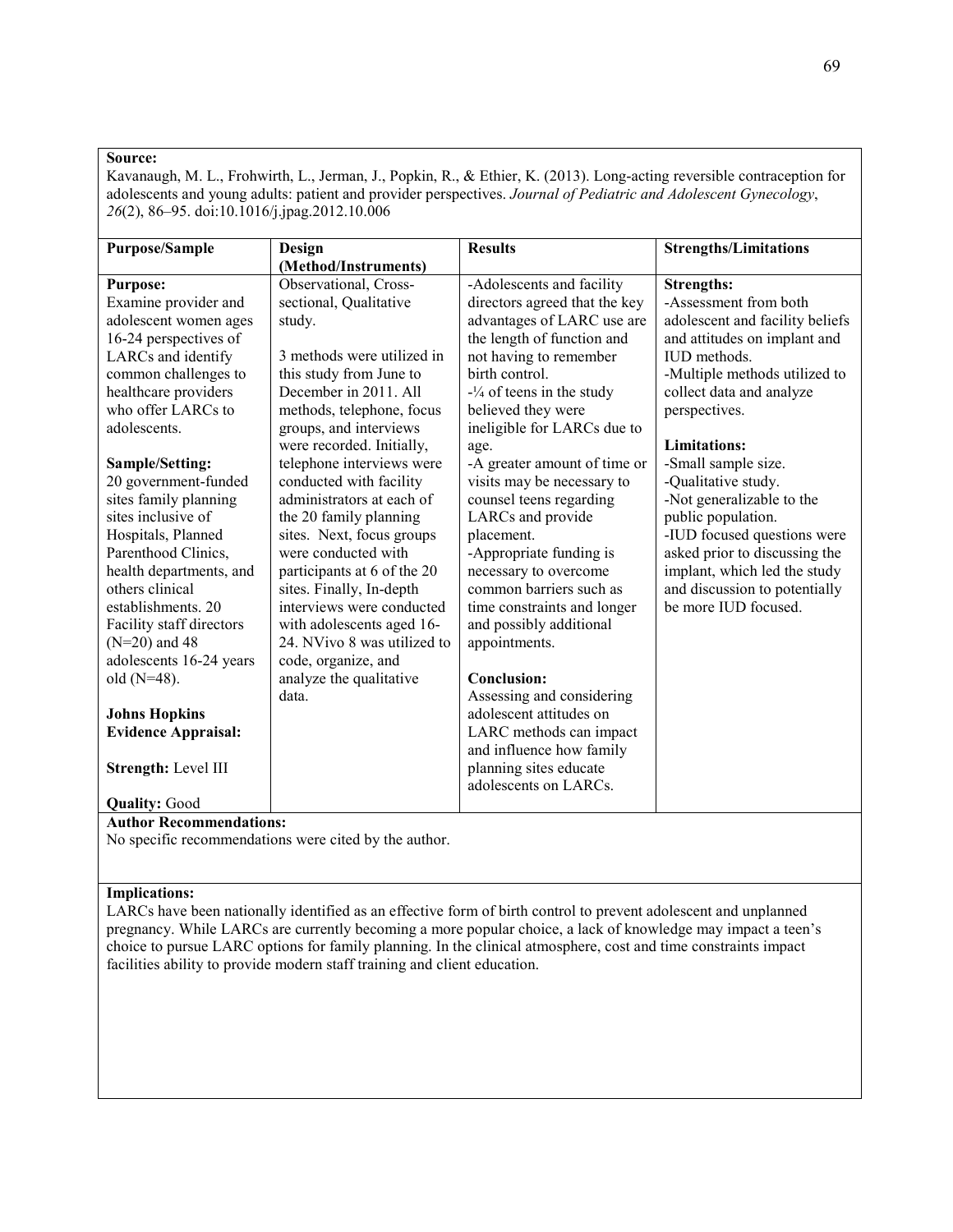Kramer, R., Higgins, J., Godecker, A., & Ehrenthal, D. (2018). Racial and ethnic differences in patterns of long-acting reversible contraceptive use in the United States, 2011-2015. *Contraception., 97*(5), 399-404. Doi: 10.1016/j.contraception.2018.01.006

| <b>Purpose/Sample</b>      | Design            | <b>Results</b>                       | <b>Strengths/Limitations</b>   |
|----------------------------|-------------------|--------------------------------------|--------------------------------|
| <b>Purpose:</b>            | Logistic          | -Data did not show that low income   | <b>Strengths:</b>              |
| -To investigate whether    | regression        | and education predict LARC use       | -Large, nationally-            |
| demographic,               | analyses          | more strongly among Black and        | representative sample and the  |
| socioeconomic, and         | predicted         | Hispanic women than among white      | use of race-interaction terms  |
| reproductive health        | current LARC      | women.                               | to explore differences in      |
| characteristics affect     | use (yes vs. no). | -The experience of unintended        | patterns of LARC use by race   |
| LARC use differently by    | Researchers       | pregnancy ( $p=.014$ ) was one       | and ethnicity                  |
| race-ethnicity.            | tested            | statistically significant race       |                                |
| -To inform the dialogue    | interaction       | interaction.                         |                                |
| on racial pressure and     | terms between     | -Among Whites and Hispanics,         | Limitations:                   |
| bias in LARC promotion     | race-ethnicity    | women who reported ever              | -A small sample of implant     |
|                            | (non-Hispanic     | experiencing an unintended           | users prevented separate       |
| Sample/Setting:            | White, non-       | pregnancy had a higher predicted     | analyses of IUD and implant    |
| $N=9321$ women ages 15-    | Hispanic Black,   | probability of LARC use than those   | users by race.                 |
| 44                         | Hispanic) and     | who did not. - Among Black women,    | -Logistical procedures         |
| Data derived from 2011-    | covariates (for   | the experience of unintended         | assume that variation in the   |
| 13 and 2013-15 National    | example,          | pregnancy was not associated with a  | outcome arising from           |
| Surveys of Family          | education,        | higher predicted probability of LARC | variables not included in the  |
| Growth                     | parity, poverty   | use.                                 | analysis is equal across the   |
|                            | level) to         |                                      | groups of study                |
| <b>Johns Hopkins</b>       | explore whether   | Conclusion:                          | -Not able to capture nuances   |
| <b>Evidence Appraisal:</b> | their effects on  | With the exception of the experience | that could help explain racial |
| Strength:                  | LARC use vary     | of unintended pregnancy, findings    | differences in contraceptive   |
| Level III Meta-synthesis   | by race-          | from this large, nationally          | choice and use                 |
| Quality: High/good         | ethnicity         | representative sample of women       |                                |
|                            |                   | suggest similar patterns in LARC use |                                |
|                            |                   | by race-ethnicity.                   |                                |

# **Author Recommendations:**

Clinicians should promote LARC and other contraceptive methods sensitively and responsibly, using patient-centered approaches that allow each contraceptive client to select a method that works for her. Policies and programs are needed that will promote further reproductive justice, giving all women the freedom to control their own fertility.

## **Implications:**

-Results do not provide evidence that observed differences in LARC use by race-ethnicity represent socioeconomic disparities, and may assuage some concerns about reproductive coercion among women of color. -It is critical that providers use patient-centered approaches for contraceptive counseling that promote women's autonomy in their reproductive health care decision-making.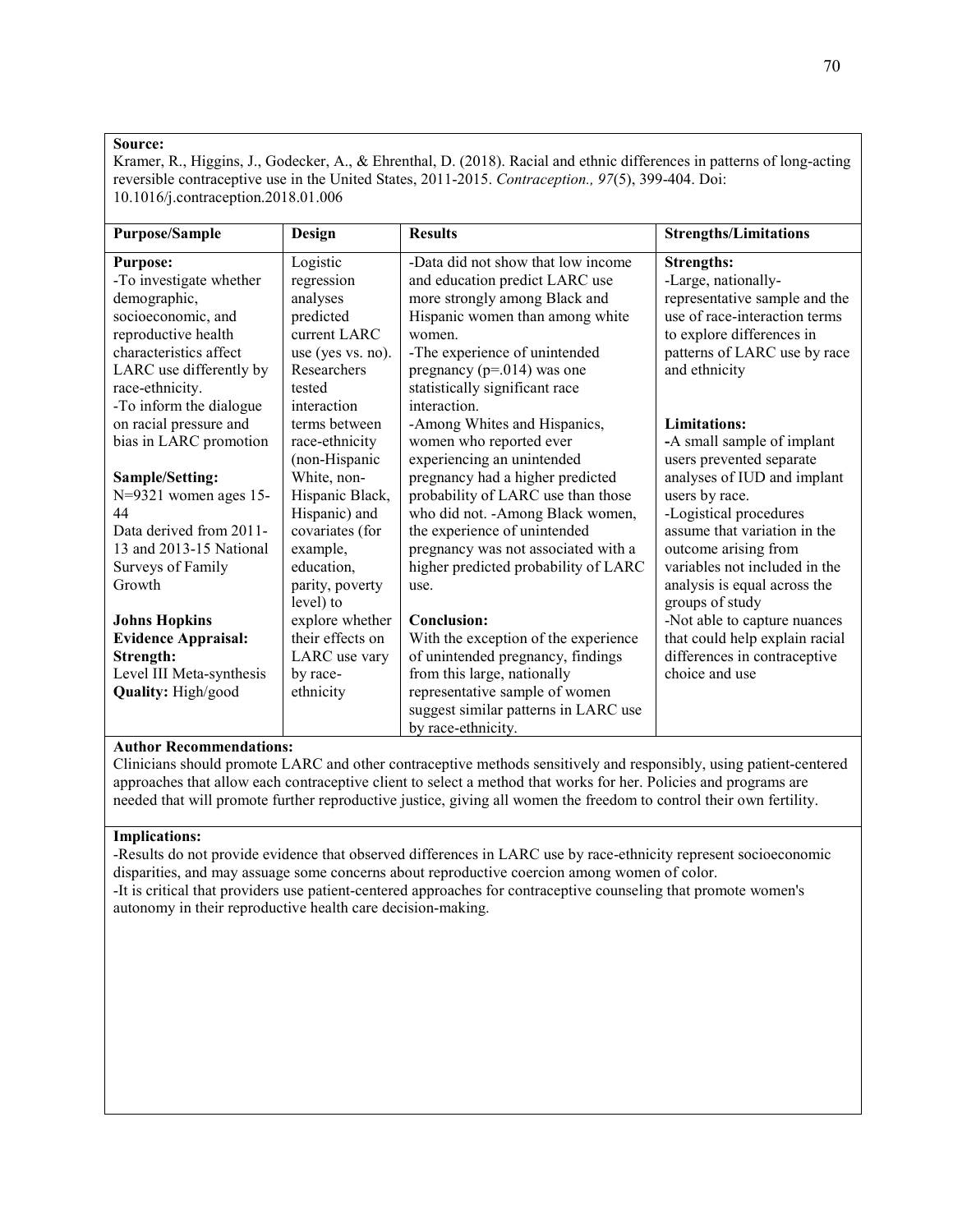Kusunoki,Y., Barber, J. S., Elizabeth, J., Ela, E. J., & Bucek, A. (2016). Black-White differences in sex and contraceptive use among young women. *Demography 53*:1399–1428. Doi: 10.1007/s13524-016-0507-5

| <b>Purpose/Sample</b>  | Design                   | <b>Results</b>                       | <b>Strengths/Limitations</b>   |
|------------------------|--------------------------|--------------------------------------|--------------------------------|
|                        | (Method/Instruments)     |                                      |                                |
| <b>Purpose:</b>        |                          | Women used a LARC method             | <b>Strengths:</b>              |
| -Examine black-        | Initial face-to-face     | about 10 % of the time (mean $=$     | -Size and length of the study  |
| white and other        | interviews as well as    | 0.09); and among those who ever      | -Deep inquiry into pregnancy   |
| sociodemographic       | using longitudinal data  | used LARC, they did so about 60      | attitudes, characteristics of  |
| differences in young   | from a weekly journal-   | $\%$ of the time (mean = 0.59).      | current relationships, etc. in |
| women's sexual and     | based study, assessing   | -Black women used LARC slightly      | addition to socioeconomic      |
| contraceptive          | sociodemographic         | more than white women (mean $=$      | factors                        |
| behaviors.             | characteristics,         | 0.13 and 0.07, respectively)         |                                |
| -Investigate           | attitudes, relationship  | -No race difference in how long      | <b>Limitations:</b>            |
| hypotheses about       | characteristics and      | LARC users used that method          | -Narrow geographic area        |
| dynamic processes      | history, contraceptive   |                                      | -A small number of Latinas     |
| in these behaviors     | use, and pregnancy       | <b>Conclusion:</b>                   | -Nuances of socio-economic     |
| during early adult-    | history.                 | -Black women spent less time in      | factors;                       |
| hood in order to       | -The study design also   | relationships and had sex less       |                                |
| shed light on          | included dynamic         | frequently in their relationships    |                                |
| persisting racial      | measurement of current   | than white women, but did not        |                                |
| differences in rates   | pregnancy desires and    | differ in the number of              |                                |
| of unintended          | pregnancy status, as     | relationships they formed or in      |                                |
| pregnancies in the     | well as characteristics  | their frequency or consistency of    |                                |
| <b>United States</b>   | of current relationships | contraceptive use within             |                                |
|                        | (such as commitment      | relationships.                       |                                |
| Sample/Setting:        | level, sexual            | -Black women were more likely to     |                                |
| n=1,003 18-to 19-      | involvement, and         | use less effective methods for       |                                |
| year-old women in a    | contraceptive use)-      | pregnancy prevention (e.g.,          |                                |
| single Michigan        | collected in weekly      | condoms) than white women, who       |                                |
| county spanning 2.5    | five-minute surveys      | tended to use more effective         |                                |
| years                  | over the following 30    | methods (e.g., oral contraceptives). |                                |
|                        | months                   | -Although LARC was used more         |                                |
| <b>Johns Hopkins</b>   |                          | often by black women than white      |                                |
| <b>Evidence</b>        |                          | women, LARC use was low in           |                                |
| Appraisal:             |                          | both groups.                         |                                |
| Strength:              |                          | -Black women did not differ from     |                                |
| Level III, qualitative |                          | white women in their number of       |                                |
| Quality: High/good     |                          | discontinuations or different        |                                |
|                        |                          | methods used and had fewer           |                                |
|                        |                          | contraceptive method switches.       |                                |

**Author Recommendations:** The authors of this study provide no specific recommendations.

**Implications:** Race and other sociodemographic characteristics are related to dynamic pregnancy-related behaviors. This research is important because sex and contraceptive use vary substantially across other sociodemographic factors (e.g., by income), and black-white differences in these factors may produce what appears to be variation by race.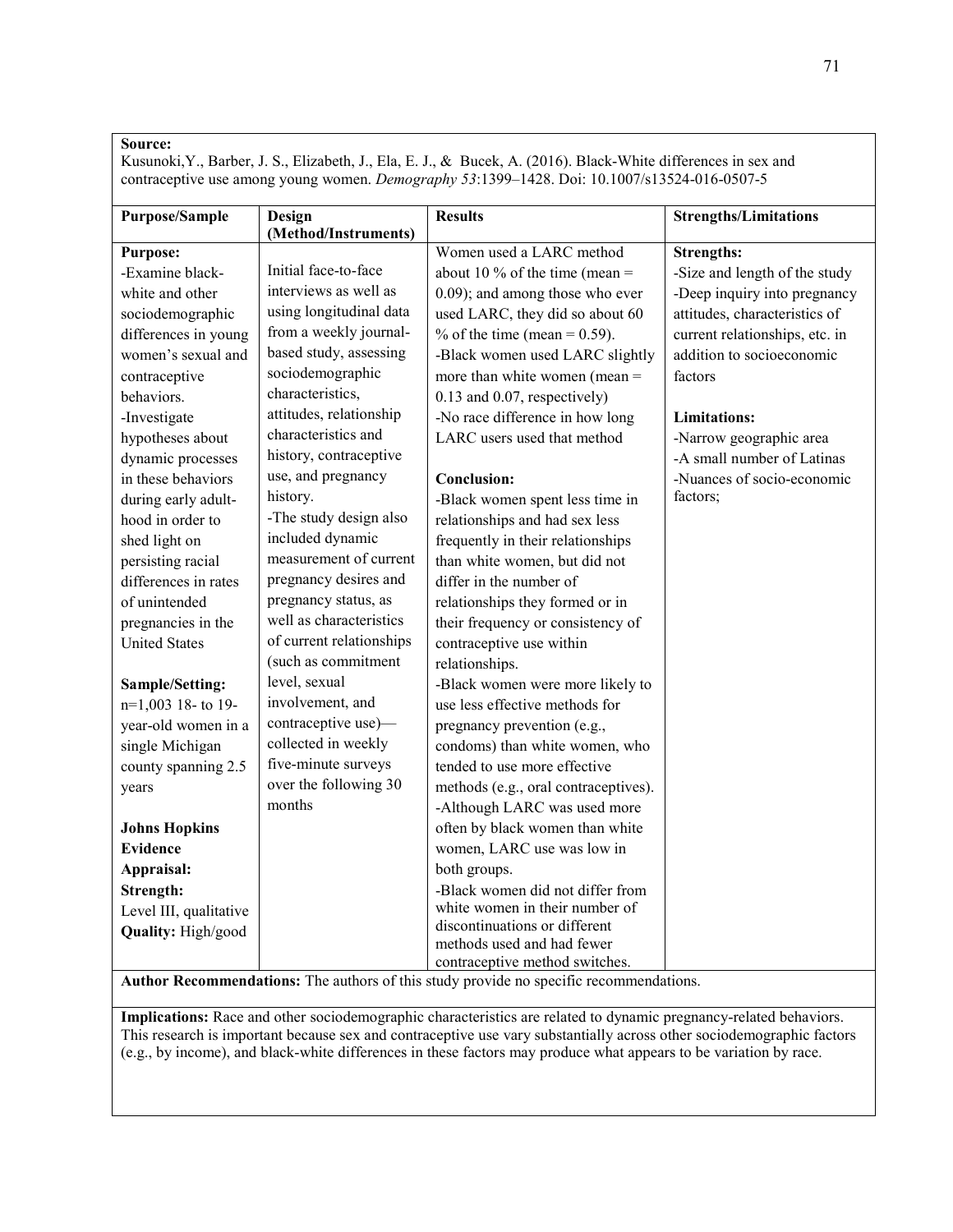Murphy, M. K., Stoffel, C., Nolan, M., & Haider, S. (2016). Interdependent barriers to providing adolescents with long-acting reversible contraception: Qualitative insights from providers. *Journal of pediatric and adolescent gynecology*, *29*(5), 436–442. doi:10.1016/j.jpag.2016.01.125

| <b>Purpose/Sample</b>      | Design                        | <b>Results</b>               | <b>Strengths/Limitations</b>     |
|----------------------------|-------------------------------|------------------------------|----------------------------------|
|                            | (Method/Instruments)          |                              |                                  |
| <b>Purpose:</b>            | Qualitative, Cross-           | -Health care provider        | <b>Strengths:</b>                |
| Detect and assess          | sectional Observational,      | readiness to provide LARCs   | -Variety sample of healthcare    |
| barriers to healthcare     | study.                        | was influenced by their      | providers including              |
| providers providing        |                               | confidence to provide the    | pediatricians, advanced practice |
| adolescents with           | Data was collected through    | method in practice,          | nurses, and family med           |
| LARC <sub>s</sub> .        | semi structured interview     | accessibility to LARC        | physicians.                      |
|                            | based on the question "If     | devices, lack of training or | -Semi structured interviews      |
|                            | an adolescent is eligible for | professional privileges.     | enabled participants to share    |
|                            | LARC and lacks                |                              | and reflect on beliefs or        |
| Sample/Setting:            | knowledge about these         |                              | potential barriers related to    |
| Pediatricians,             | methods but is open to        | Conclusion:                  | LARC use in adolescents.         |
| advanced practice          | learning about them, what     | Current and ongoing          |                                  |
| nurses, and family         | provider-based supports       | training and education can   | Limitations:                     |
| physicians providing       | and competencies are          | impact health care           | -Convenience sample, not         |
| care to adolescents at     | required to result in the     | providers' views and         | generalizable to the public.     |
| a minimum of 3x a          | successful provision of       | practices in regard to       | -Study participants may have     |
| week $(N=16)$ .            | LARC to that adolescent?"     | providing adolescents        | been swayed to join the study    |
| Chicago based private      | The data was further          | LARCS.                       | based on strong feelings related |
| practices and health       | scrutinized via a modified    |                              | to LARCs or \$30 gift card       |
| centers (public,           | grounded theory approach.     |                              | provided.                        |
| school, and                | Further coding ensued with    |                              | -Prior to starting the study,    |
| government funded).        | a Cohen K consistency of      |                              | results could have been          |
|                            | 93.61%.                       |                              | influenced by a previous theory  |
| <b>Johns Hopkins</b>       |                               |                              | of obstacles to LARC use in      |
| <b>Evidence Appraisal:</b> |                               |                              | adolescents amongst providers.   |
|                            |                               |                              |                                  |
| Strength: III              |                               |                              |                                  |
|                            |                               |                              |                                  |
| <b>Quality: Good</b>       |                               |                              |                                  |
|                            |                               |                              |                                  |
|                            |                               |                              |                                  |

# **Author Recommendations:**

The author recommends an initiation of a larger study with more participants, inclusive of all provider types to gain more data and further assess correspondences between providers in regard to LARCs.

### **Implications:**

Fostering a positive philosophy of LARC use amongst providers is vital to increase LARC use amongst teenagers. Educating healthcare providers on LARC use may increase confidence and provide support thus positively impacting providers perceptions and practices in regard to these methods of birth control.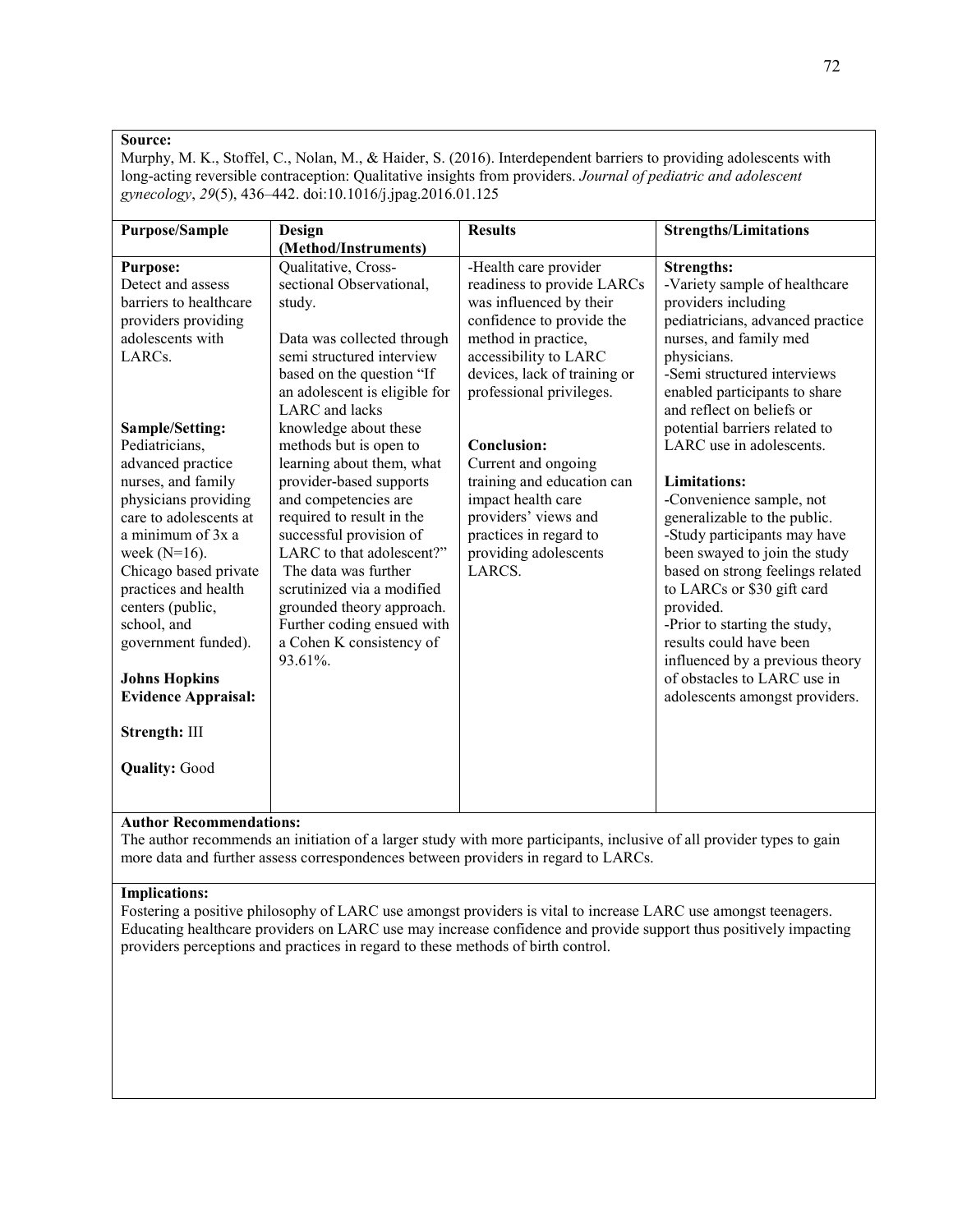Norris, A., Pritt, N., & Berlan, E. (2019). Can pediatricians provide long-acting reversible contraception? *Journal of Pediatric and Adolescent Gynecology*, 32(1), 39-43. doi:https://doi.org/10.1016/j.jpag.2018.09.008

| <b>Purpose/Sample</b>                                                                                                                            | Design                                                                                                                                                                                    | <b>Results</b>                                                                                                                                                                                                                         | <b>Strengths/Limitations</b>                                                                                                                                                                                                          |  |  |
|--------------------------------------------------------------------------------------------------------------------------------------------------|-------------------------------------------------------------------------------------------------------------------------------------------------------------------------------------------|----------------------------------------------------------------------------------------------------------------------------------------------------------------------------------------------------------------------------------------|---------------------------------------------------------------------------------------------------------------------------------------------------------------------------------------------------------------------------------------|--|--|
|                                                                                                                                                  | (Method/Instruments)                                                                                                                                                                      |                                                                                                                                                                                                                                        |                                                                                                                                                                                                                                       |  |  |
| <b>Purpose:</b><br>Evaluate barriers and<br>identify factors in<br>which LARCs may<br>be provided to<br>adolescents in the<br>pediatric setting. | Qualitative, Observational,<br>Cross-sectional study.<br>Participants were<br>interviewed for 30 minutes<br>to collect data. Interview<br>questions followed a semi<br>structured format. | -LARC use amongst<br>pediatric clients may be low<br>due to a lack of pediatrician<br>clinical knowledge,<br>comfort, and<br>misunderstandings.<br>-Provider factors such as<br>time, training on insertion<br>techniques, and lack of | <b>Strengths:</b><br>-Semi structured interviews<br>enabled participants to share and<br>reflect on beliefs or potential<br>barriers related to LARC use in<br>adolescents.<br>-Variety of clinical locations.<br><b>Limitations:</b> |  |  |
| Sample/Setting:<br>23 primary care<br>pediatricians<br>$(N=23)$ . 23<br>Community clinics in<br>a Midwestern city.                               | The recorded and<br>transcribed data was<br>analyzed and coded by 3<br>investigators via a priori<br>and open coding.                                                                     | counseling are other<br>probable barriers to LARC<br>use in the pediatric setting.                                                                                                                                                     | -Small sample size.<br>-Not generalizable to the public                                                                                                                                                                               |  |  |
| <b>Johns Hopkins</b><br><b>Evidence Appraisal</b><br>Strength: III                                                                               |                                                                                                                                                                                           | Conclusion:<br>While providing LARCs is<br>within a pediatrician's<br>scope of practice, LARC<br>initiation in the pediatric<br>setting is uncommon due to<br>a variety of barriers.                                                   |                                                                                                                                                                                                                                       |  |  |
| <b>Quality: Good</b>                                                                                                                             |                                                                                                                                                                                           |                                                                                                                                                                                                                                        |                                                                                                                                                                                                                                       |  |  |
| Author Recommendations: No specific recommendations were cited by the author.                                                                    |                                                                                                                                                                                           |                                                                                                                                                                                                                                        |                                                                                                                                                                                                                                       |  |  |

#### **Implications:**

In order to increase LARC availability and initiation in the pediatric setting, providers should be trained on the insertion technique as well as on counseling patients regarding LARC birth control methods. In cases where pediatricians cannot supply LARCs, a referral program should be available to ensure a smooth transfer of care and increased LARC availability and provision.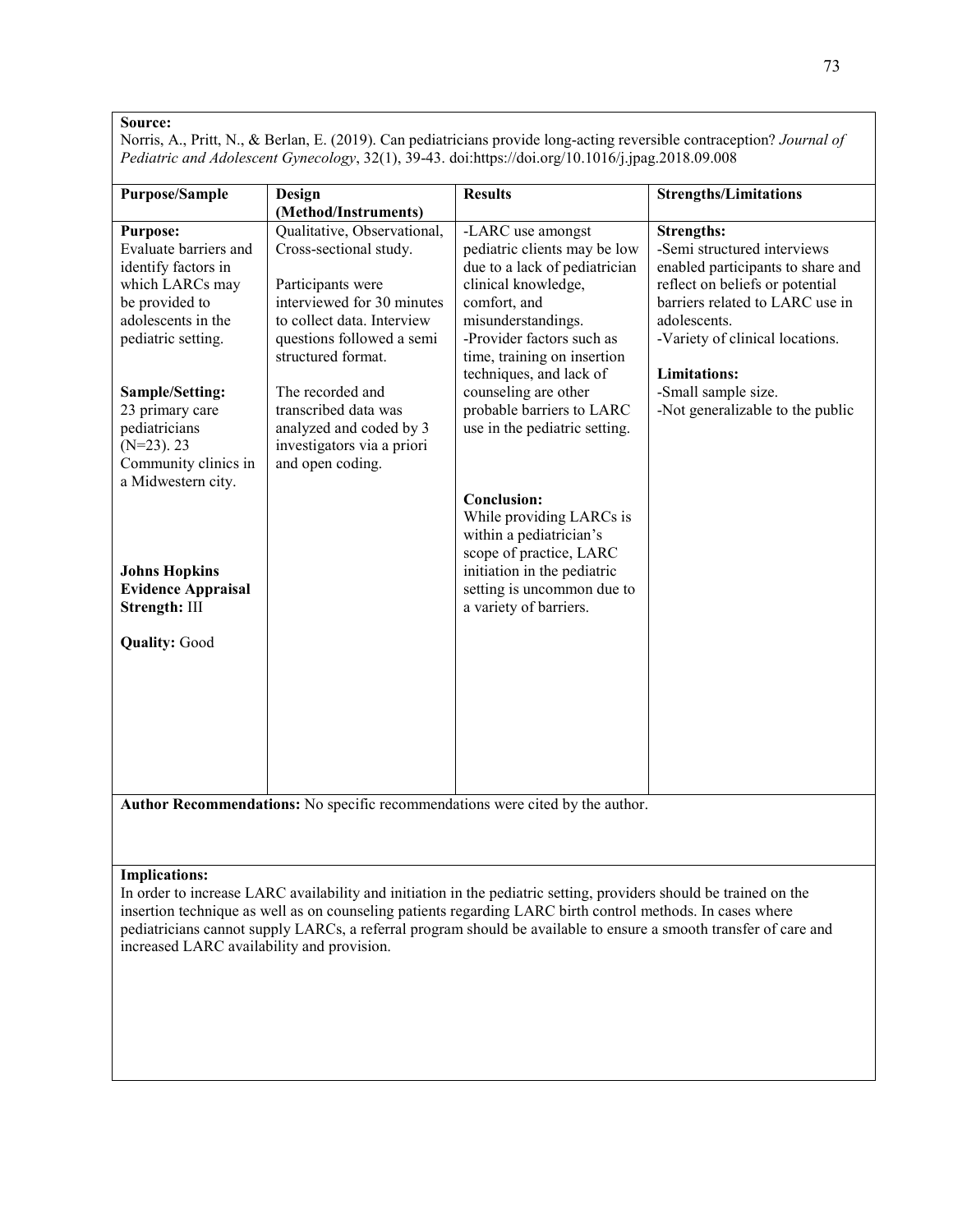Oman, R. F., Vesely, S. K., Green, J., Clements-Nolle, K., & Lu, M. (2018). Adolescent pregnancy prevention among youths living in group care homes: A cluster randomized controlled trial. *American Journal of Public Health*, 108, S38–S44. doi: 0.2105/AJPH.2017.304126

| <b>Purpose/Sample</b>                                                                                                                                           | Design<br>(Method/Instruments)                                                                                                                                                                                      | <b>Results</b>                                                                                                                                                                                                                                                                    | <b>Strengths/Limitations</b>                                                                                                                                                                                                                                                             |
|-----------------------------------------------------------------------------------------------------------------------------------------------------------------|---------------------------------------------------------------------------------------------------------------------------------------------------------------------------------------------------------------------|-----------------------------------------------------------------------------------------------------------------------------------------------------------------------------------------------------------------------------------------------------------------------------------|------------------------------------------------------------------------------------------------------------------------------------------------------------------------------------------------------------------------------------------------------------------------------------------|
| <b>Purpose:</b><br>To determine if<br>the Power<br>Through Choices<br>(PTC) intervention<br>can increase the<br>use of birth control<br>and reduce<br>pregnancy | An experimental<br>randomized controlled trial.<br>This study involved group<br>care homes operated by<br>child welfare or juvenile<br>justice systems in<br>California, Maryland, and<br>Oklahoma with assessments | -At 6-month follow-up,<br>participants in the intervention<br>group had less odds of having<br>recent sexual intercourse<br>without using contraception<br>(adjusted odds ratio $[AOR] =$<br>0.72; 95% confidence interval<br>$[CI] = 0.52, 0.98$ .<br>-At the 12-month follow-up | <b>Strengths:</b><br>-Recruitment in 3 states and high<br>response rate<br>-To the authors' knowledge, this<br>was the first published RCT to<br>demonstrate that a pregnancy<br>prevention intervention designed<br>specifically for youths living in<br>group care settings can reduce |
| Sample/Setting:<br>System-involved<br>youths living in<br>group care homes.<br>$N=1036$                                                                         | immediately before and<br>after the intervention<br>-Power Through Choices<br>(PTC) is an age-appropriate<br>and medically accurate<br>sexual health education                                                      | assessment, participants in the<br>intervention group had<br>significantly lower odds of ever<br>being pregnant or getting<br>someone pregnant ( $AOR = 0.67$ ;<br>$95\%$ CI = 0.46, 0.99).                                                                                       | sexual risk behavior and<br>pregnancy. The results are<br>particularly compelling because<br>most of the youths were sexually<br>experienced                                                                                                                                             |
|                                                                                                                                                                 | intervention, and at 6- and<br>12-month follow-up. -<br>Researchers collected data                                                                                                                                  | -Adolescents "living in the<br>group homes for the intervention<br>and control groups, respectively,                                                                                                                                                                              | <b>Limitations:</b><br>-Behaviors and outcomes were<br>self-reported, which is typical in                                                                                                                                                                                                |
| <b>Johns Hopkins</b><br><b>Evidence</b><br>Appraisal:                                                                                                           | from $2012$ to $2014$ via self-<br>administered<br>questionnaires. Participants<br>were young (mean age $=$                                                                                                         | were 25.2% and 34.3%<br>$(P=.004)$ at 6 months and<br>20.2% and 24.3% ( $P = .14$ ) at 12<br>months".                                                                                                                                                                             | studies that include very sensitive<br>and personal activities.<br>- Although researchers controlled<br>for previous self-reports of                                                                                                                                                     |
| Strength: Level 1                                                                                                                                               | 16.1 years), predominantly<br>male (79%),                                                                                                                                                                           | Conclusion:                                                                                                                                                                                                                                                                       | lifetime pregnancy in post-<br>intervention analyses, it would                                                                                                                                                                                                                           |
| <b>Quality: Good</b>                                                                                                                                            | racially/ethnically diverse<br>(37% Hispanic, 20% Black,<br>21% White, 17%<br>multiracial), and sexually<br>experienced (88%).                                                                                      | -PTC is an effective sexual<br>health education intervention<br>that can be implemented with<br>system-involved youths who<br>represent a sexually experienced<br>multiracial youth population                                                                                    | have been preferable to<br>objectively measure pregnancy<br>incidence.                                                                                                                                                                                                                   |

# **Author Recommendations:**

Future research with larger samples should be conducted to investigate potential differential intervention effects by gender, age, race/ethnicity, or by the type of system (i.e., child welfare or juvenile justice) in which the youths were involved

#### **Implications:**

An age-appropriate and medically accurate sexual health education intervention designed specifically for youths living in group home foster care settings and other out-of-home placements significantly improved contraceptive behaviors at 6- month follow-up and reduced pregnancies at 12-month follow-up. The results are particularly notable because the youth study population was sexually experienced, mostly male, and diverse in regard to race/ethnicity. This study demonstrates that group homes can be a feasible and efficient setting for delivering pregnancy prevention programming to system-involved youths.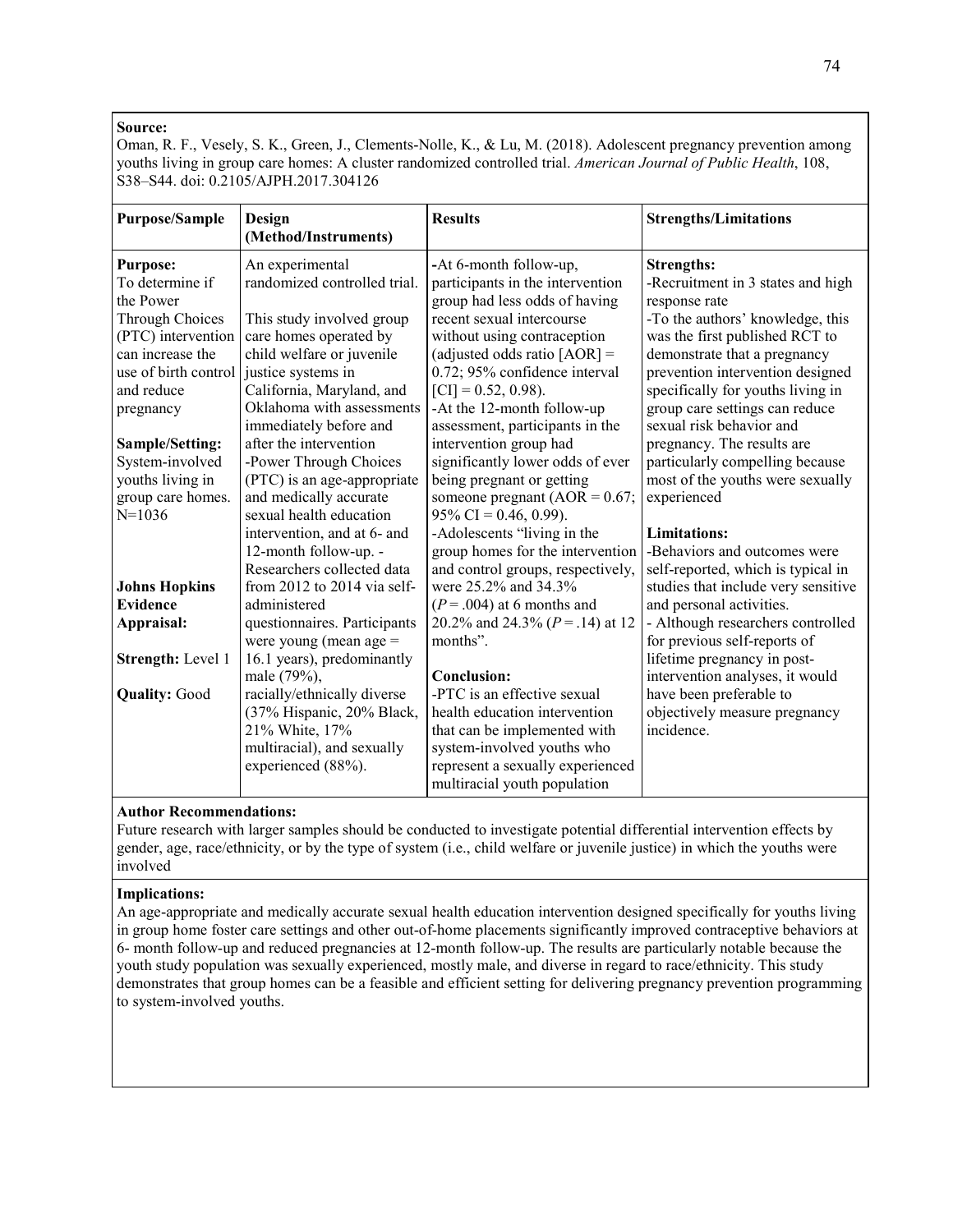Peipert, J. F., Zhao, Q., Allsworth, J. E., Petrosky, E., Madden, T., Eisenberg, D., & Secura, G. (2011). Continuation and satisfaction of reversible contraception. *Obstetrics and Gynecology*, *117*(5), 1105–1113. doi:10.1097/AOG.0b013e31821188ad

| <b>Purpose/Sample</b>                                                                                                                                                                                                                                                                  | Design<br>(Method/<br><b>Instruments</b> )                                                                                                                                                                                                                                                                      | <b>Results</b>                                                                                                                                                                                                                                                                                                                                                                                                                                                                                                                                                                                        | <b>Strengths/Limitations</b>                                                                                                                                                                                                                                                                                                                                                                                                                                  |
|----------------------------------------------------------------------------------------------------------------------------------------------------------------------------------------------------------------------------------------------------------------------------------------|-----------------------------------------------------------------------------------------------------------------------------------------------------------------------------------------------------------------------------------------------------------------------------------------------------------------|-------------------------------------------------------------------------------------------------------------------------------------------------------------------------------------------------------------------------------------------------------------------------------------------------------------------------------------------------------------------------------------------------------------------------------------------------------------------------------------------------------------------------------------------------------------------------------------------------------|---------------------------------------------------------------------------------------------------------------------------------------------------------------------------------------------------------------------------------------------------------------------------------------------------------------------------------------------------------------------------------------------------------------------------------------------------------------|
| <b>Purpose:</b><br>To estimate 12-month<br>satisfaction and<br>continuation rates of<br>intrauterine device<br>(IUD) and implant users<br>enrolled in the<br>Contraceptive CHOICE<br>Project and compare<br>these measures to<br>women using the oral<br>contraceptive pills<br>(OCPs) | Quantitative,<br>Observational,<br>Cohort<br>(longitudinal),<br>Quasi-<br>experimental<br>study.<br>The primary<br>purpose of<br>CHOICE is to<br>promote the use<br>of long-acting<br>reversible<br>contraception<br>(IUDs and                                                                                  | -Sixty-eight percent of participants chose<br>a long-acting reversible contraception<br>method (45% levonorgestrel intrauterine<br>system, 10% copper IUD, and 13%<br>subdermal implant),<br>- 23% chose combined hormonal methods<br>(11% OCPs, 10% vaginal ring, and 2%<br>transdermal patch),<br>-8% chose depo-medroxyprogesterone<br>acetate.<br>-Long-acting reversible contraception<br>users had higher 12-month continuation<br>rates (86%) than OCP users (55%)<br>-Two IUDs with highest 12-month<br>continuation rates: levonorgestrel                                                    | <b>Strengths:</b><br>Prospective design, large<br>sample size, and low rate of<br>loss to follow-up at 12 months.<br><b>Limitations:</b><br>-Convenience sample -<br>inclusion criterion that<br>specified that participants must<br>be willing to try and initiate a<br>new contraceptive method<br>-Lack of randomization.<br>(because participants were not<br>randomized, their baseline<br>expectations of a contraceptive<br>method may be different. - |
| Sample/Setting:<br>N=5,087 participants<br>enrolled in a prospective<br>cohort study of women<br>in the St. Louis region<br>offered contraception at<br>no cost for 3 years<br><b>Johns Hopkins</b><br><b>Evidence Appraisal:</b><br>Strength: Level II<br><b>Quality: High</b>        | implants) and to<br>reduce<br>unintended<br>pregnancies in<br>our region. This<br>analysis includes<br>participants who<br>received their<br>baseline<br>contraceptive<br>method within 3<br>months of<br>enrollment and<br>who reached the<br>12-month follow-<br>up phone survey<br>time point<br>$(N=4,167)$ | intrauterine system (88%) and copper IUD<br>$(84%)$ .<br>-Women using the implant also had very<br>high rates of continuation at 1 year (83%).<br>-Satisfaction mirrored continuation: over<br>80% of users were satisfied with the IUD<br>compared to 54% satisfied with OCPs.<br><b>Conclusion:</b><br>-IUDs and the subdermal implant have the<br>highest rates of satisfaction and 12-month<br>continuation.<br>-When findings were stratified by age (<<br>21 years versus $\geq$ 21 years), younger<br>women using the copper IUD were more<br>likely to discontinue compared to older<br>women | Could not ethically randomize<br>patients to a method of<br>contraception, and<br>randomization may adversely<br>impact continuation which was<br>one of the primary outcomes<br>-The convenience sample,<br>inclusion criteria, and regional<br>recruitment may limit the<br>generalizability of the study.                                                                                                                                                  |

# **Author Recommendations:**

LARCS have the highest contraceptive efficacy and satisfaction and continuation of all reversible contraceptive methods. LARCS should be first-line methods offered to women trying to avoid unintended pregnancy.

#### **Implications:**

LARC methods have the highest rates of user satisfaction and continuation of all reversible contraceptive methods. Because they are also the most effective reversible methods of contraception, they should be the methods of choice (firstline option) for women trying to avoid an unintended pregnancy.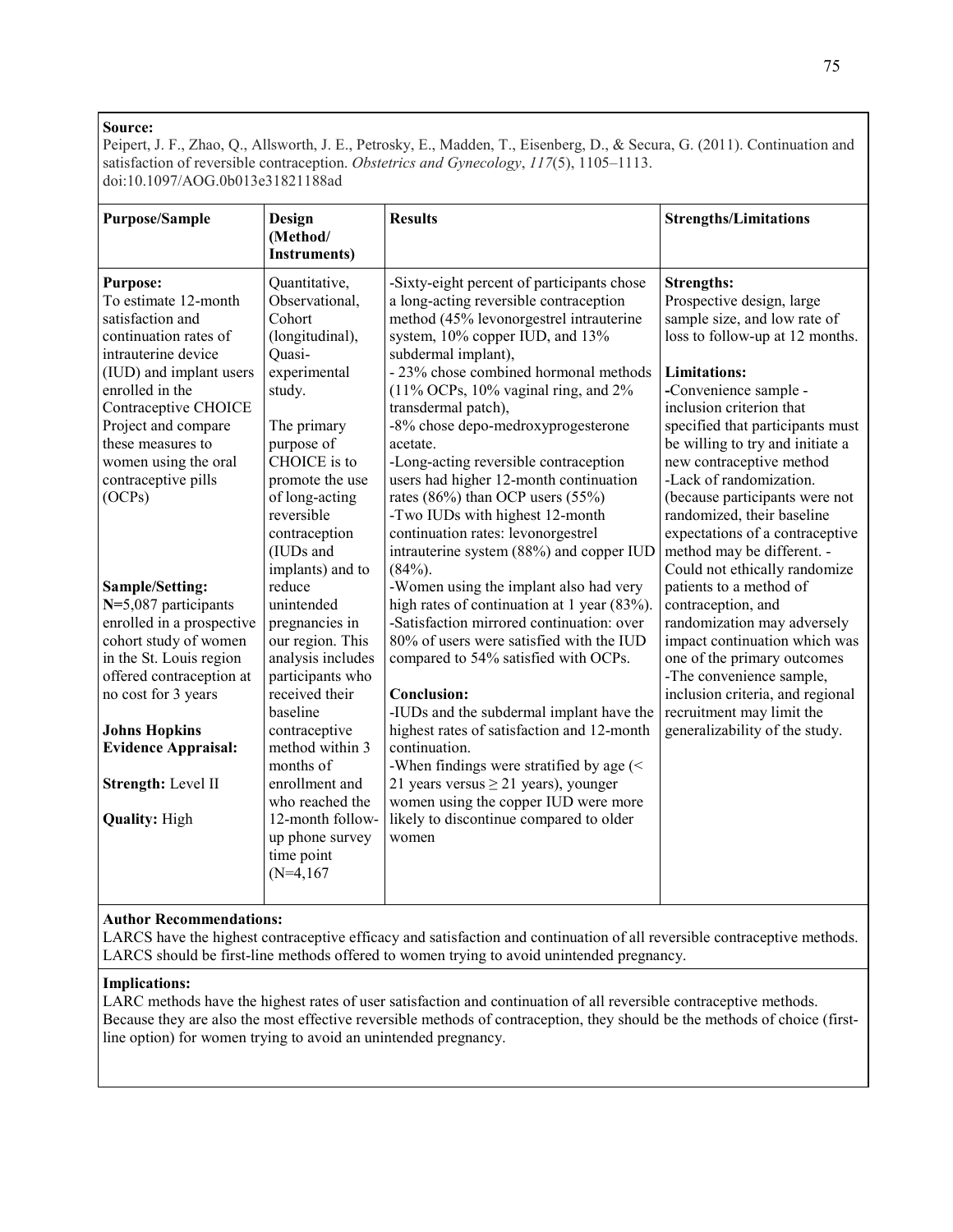Roe, A., Fortin, J., Janiak, E., Maurer, R., & Goldberg, A. B. (2019). Prevalence and predictors of initiation of intrauterine devices and subdermal implants immediately after surgical abortion. *Contraception*, *100*(2), 89–95. doi: 10.1016/j.contraception.2019.05.001

| <b>Purpose/Sample</b>                                                                                                                                                                                                                                                                                                                                                                                                                                                                                                                                                          | <b>Design</b>                                                                                                                                                                                                                                                                                                                                                                                                                                         | <b>Results</b>                                                                                                                                                                                                                                                                                                                                                                                                                                                                                                                                                                                                                                                    | <b>Strengths/Limitations</b>                                                                                                                                                                                                                                                                                                                             |
|--------------------------------------------------------------------------------------------------------------------------------------------------------------------------------------------------------------------------------------------------------------------------------------------------------------------------------------------------------------------------------------------------------------------------------------------------------------------------------------------------------------------------------------------------------------------------------|-------------------------------------------------------------------------------------------------------------------------------------------------------------------------------------------------------------------------------------------------------------------------------------------------------------------------------------------------------------------------------------------------------------------------------------------------------|-------------------------------------------------------------------------------------------------------------------------------------------------------------------------------------------------------------------------------------------------------------------------------------------------------------------------------------------------------------------------------------------------------------------------------------------------------------------------------------------------------------------------------------------------------------------------------------------------------------------------------------------------------------------|----------------------------------------------------------------------------------------------------------------------------------------------------------------------------------------------------------------------------------------------------------------------------------------------------------------------------------------------------------|
| Purpose: Assess initiation of<br>LARC methods, including the<br>IUD and implant immediately<br>after a surgical abortion. To<br>evaluate differences between<br>social groups and<br>demographics in relation to<br>LARC initiation immediately<br>after a surgical abortion.<br>Sample/Setting:<br>Sample:<br>N=26,858 female surgical<br>abortion patients.<br>Setting:<br>Planned Parenthood League<br>of Massachusetts at 3 clinics<br>sites from 2012 through<br>2017.<br><b>Johns Hopkins Evidence</b><br>Appraisal:<br><b>Strength: Level V</b><br><b>Quality: Good</b> | A quantitative,<br>longitudinal,<br>retrospective<br>cohort study<br>-IUD and implant<br>initiation were<br>computed, and a<br>mixed effect<br>logistic regression<br>was utilized to<br>appraise and<br>predict outcomes.<br>-Women who<br>chose an IUD or<br>implant<br>immediately post-<br>abortion were<br>compared to those<br>who declined<br><b>LARC</b> initiation<br>and statistical<br>analysis was<br>completed using<br>SAS version 9.4. | -25% of clients who received<br>a surgical abortion chose to<br>initiate LARCs immediately<br>after the procedure.<br>$-18.4\%$ chose an IUD<br>while 7% chose the<br>subdermal implant.<br>-White women were more<br>likely to initiate LARC use<br>after a surgical abortion<br>when compared to black<br>women (aOR 0.81, 95% CI<br>$0.74 - 0.89$ ).<br>-Younger women and<br>nulligravidae were more<br>likely to choose the<br>implant after a surgical<br>abortion (<18 versus≥35:<br>aOR 3.26, 95% CI 2.26-<br>4.71)<br><b>Conclusion:</b> Immediate<br>LARC initiation (same<br>day) should be an available<br>option for women seeking<br>abortion care. | <b>Strengths:</b><br>-Large sample size.<br>-Exploration of<br>LARC uptake<br>amongst women from<br>different ages and<br>racial backgrounds.<br><b>Limitations:</b><br>-Not generalizable as<br>additional funding<br>enabled a greater<br>number of women to<br>receive free or<br>discounted access to<br>LARC <sub>s</sub> .<br>- Single state study |

**Author Recommendations:** The subdermal implant and IUD should be further studied in regard to immediate LARC initiation after a surgical abortion. Same-day LARC initiation should be an option for women seeking abortion care.

**Implications:** Same-day access to LARCs after a surgical abortion can help women avoid unintended pregnancies and therefore additional abortions. Immediate initiation can increase the number of women who choose LARCs due to increased availability and convenience compared to returning for an additional appointment.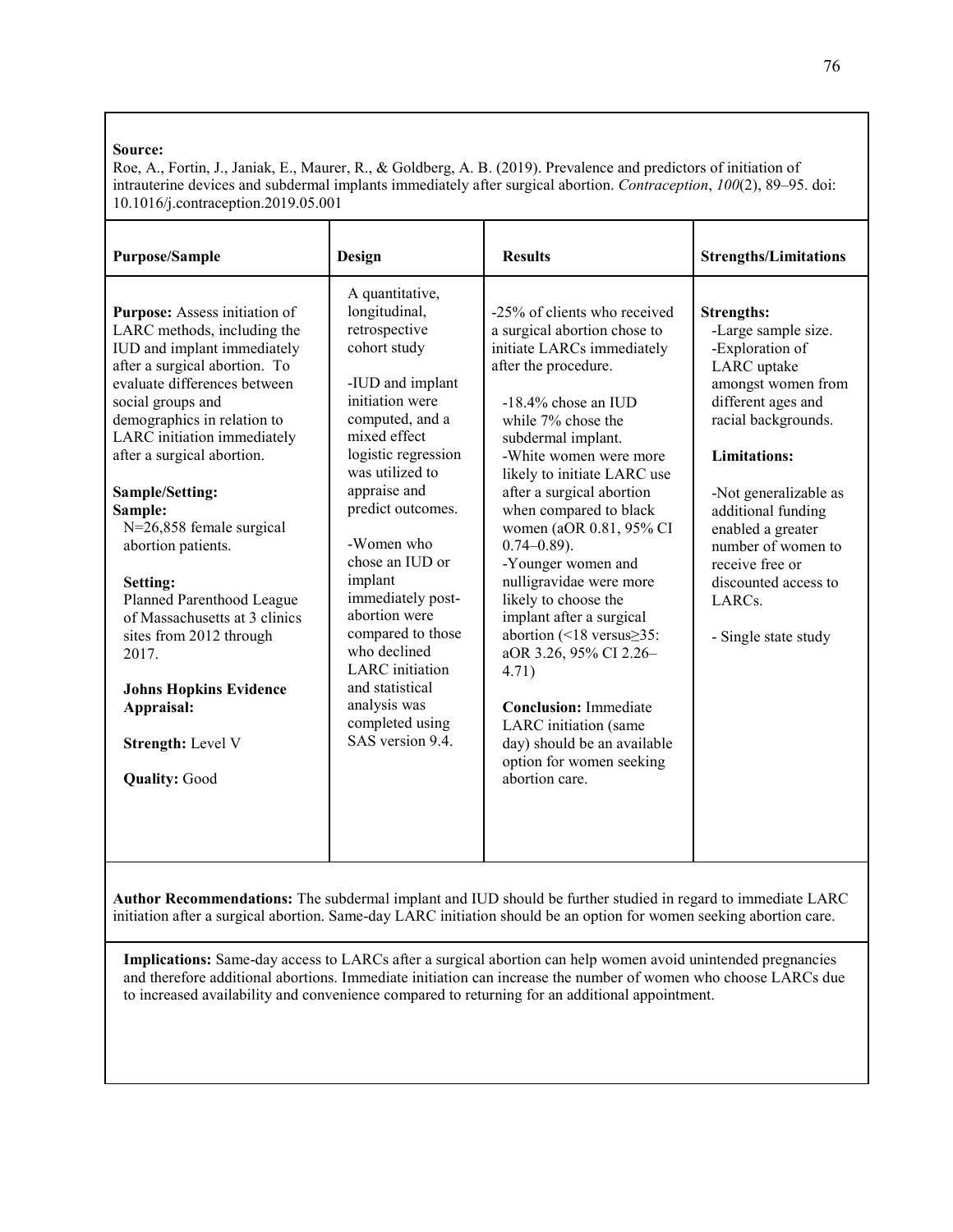Rosenstock, J. R., Peipert, J. F., Madden, T., Zhao, Q., & Secura, G. M. (2012). Continuation of reversible contraception in teenagers and young women. *Obstetrics and Gynecology*, *120*(6), 1298–1305. doi:10.1097/AOG.0b013e31827499bd

| <b>Purpose/Sample</b>      | Design                  | <b>Results</b>                                           | <b>Strengths/Limitations</b> |
|----------------------------|-------------------------|----------------------------------------------------------|------------------------------|
| <b>Purpose:</b>            | Quantitative            | -12 month satisfaction rates of long-acting              | <b>Strengths:</b>            |
| To examine the effect      | Observational           | reversible contraceptive (LARC) methods were             | -Large sample size, -        |
| of age on continuation     | Cohort                  | high for all age groups: 75% for 14-19year olds;         | prospective design,          |
| rates of reversible        | (longitudinal)          | 82% for 20-25year olds; and 83% for >26year olds.        | -Low rate of loss to         |
| contraceptive methods      | study.                  | -Satisfaction with LARC methods was decreased            | follow-up at 12 months       |
| among teenagers and        |                         | among implant users versus IUD (74% and 58%,             | $(6\%)$                      |
| young women aged 14-       | Compared 12-            | respectively, $p=0.002$ ).                               | -Evaluation of all forms     |
| 19 years and women         | month                   | -Young women ages 14–19 years using LARC                 | of reversible                |
| aged 20-25 years,          | continuation rates      | methods had slightly lower continuation rates            | contraception.               |
| compared to women          | between teenagers       | $(81\%)$ than older women $(85-86\%)$ , but this did not |                              |
| older than 25 years of     | and women aged          | reach statistical or clinical significance.              |                              |
| age.                       | $14-19$ , $20-25$ , and | -14-19 year olds were more likely to be Black, have      | <b>Limitations:</b>          |
|                            | 26 years and            | trouble paying for basic expenses. Also more likely      | -The requirement that        |
|                            | older.                  | to be nulliparous and less likely to have                | participants start a new     |
| Sample/Setting:            | Collected data          | experienced unintended pregnancy or STI.                 | contraceptive method,        |
| $N=7,472$ participants     | about method            | -Levonorgestrel IUD had the highest 12-month             | utilization of a             |
| enrolled in the            | continuation from       | continuation rate in both 20-25 year old and 26+         | convenience sample,          |
| Contraceptive CHOICE       | telephone surveys       | year old groups.                                         | -recruitment limited to      |
| Project; a prospective     | and chart review.       | -Compared to women older than 25 years of age,           | the St. Louis region         |
| cohort study of women      | Kaplan-Meier            | teenagers aged 14–19 years had lower continuation        | which may limit the          |
| offered no-cost            | survival curves to      | rates for non-LARC methods (44% v. 53%; 95% CI           | generalizability of our      |
| contraception.             | estimate                | $1.02 - 1.73$ ).                                         | findings.                    |
|                            | continuation and        | -Teenagers aged 14–19 years were less likely to be       | -The continuation was        |
|                            | Cox proportional        | satisfied with non-LARC methods (42% v. 51%;             | self-reported and            |
| <b>Johns Hopkins</b>       | hazard models to        | 95% CI 0.65-0.98), but not LARC methods (75%             | therefore subject to         |
| <b>Evidence Appraisal:</b> | examine the risk        | v. 83%; 95% CI 0.88-1.01) when compared to               | reporting bias.              |
|                            | of contraceptive        | women over 25 years of age; however, the                 | -Methods were provided       |
| Strength: Level II         | method                  | differences were small.                                  | at no cost which could       |
|                            | discontinuation         |                                                          | have resulted in a higher    |
| <b>Quality: High</b>       |                         | Conclusion:                                              | continuation of refillable   |
|                            |                         | Teenagers and young women have high rates of             | methods (OCPs, patch,        |
|                            |                         | LARC method continuation.                                | ring) and DMPA.              |
|                            |                         |                                                          |                              |

#### **Author Recommendations:**

Teenagers and young women represent a population at especially high risk for sexually transmitted infections. An ideal approach in counseling teenagers and young women should emphasize dual method use, utilizing reliable contraception for pregnancy prevention and condom use to prevent STIs.

In a previous CHOICE analysis, we found that teenagers (age 14–17 years) were more likely to favor the implant over the IUD, compared to women between 18–20 years of age (12). These findings suggest that adolescents may prefer the implant for long-acting and highly effective contraception.

### **Implications:**

Given the high rates of continuation and satisfaction of LARC methods among teenagers and young women, long-acting reversible contraception should be offered to women of all ages as first-line contraceptive methods in order to best serve females who want to prevent unintended pregnancy.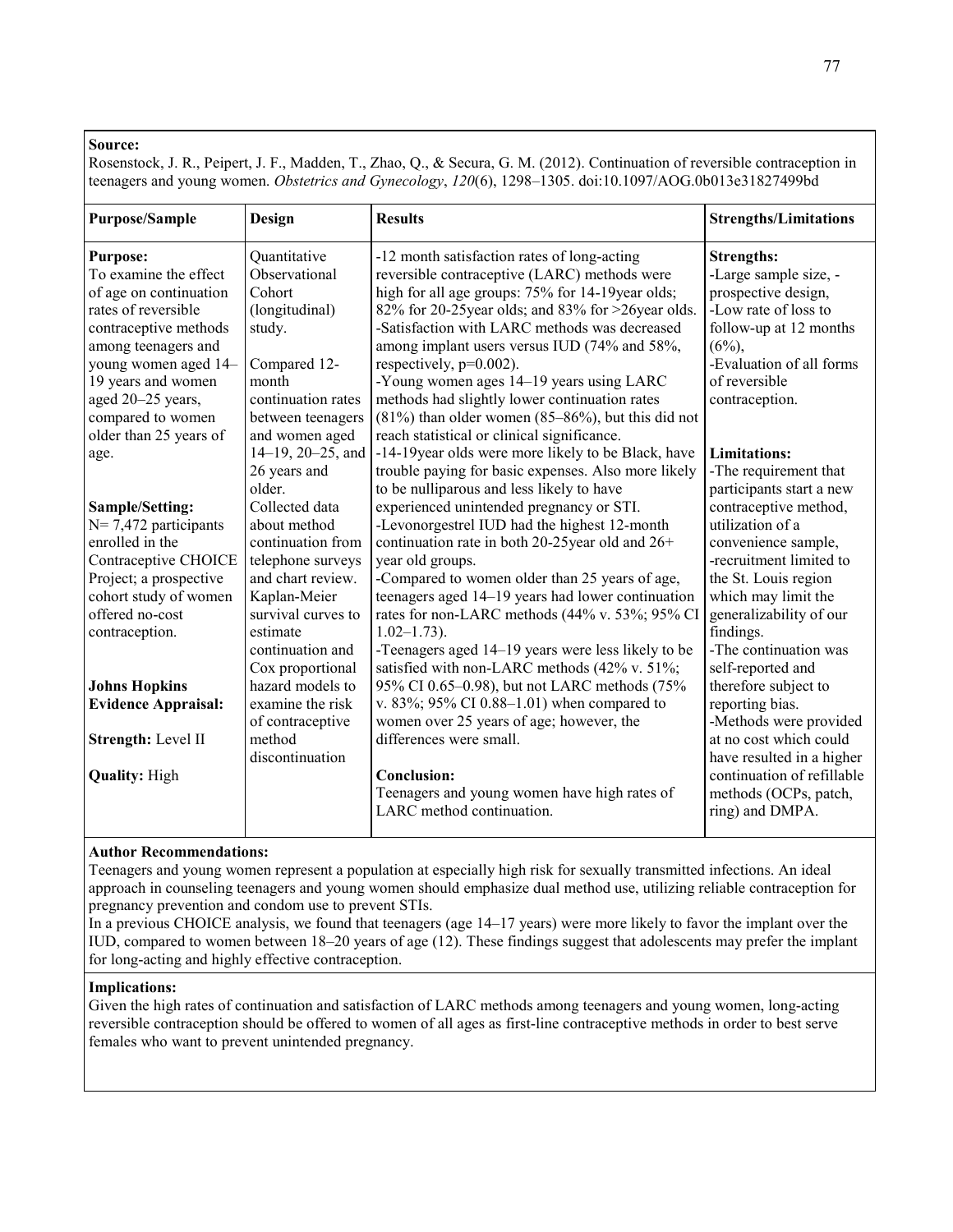Santibenchakul, S., Tschann, M., Carlson, A. D. P., L. Hurwitz, E., & Salcedo, J. (2019). Promotion of long-acting reversible contraception among adolescents and young adults. *Journal of Midwifery & Women's Health*, 64(2), 194–200. DOI: 10.1111/jmwh.12934

| <b>Purpose/Sample</b>                                                                                                                                                                                                                                                                                                                                                                                                                                                                                                                                                                                                         | Design                                                                                                                                                                                                                                                                                                                                                                                                              | <b>Results</b>                                                                                                                                                                                                                                                                                                                                                                                                                                                                                                                                                                                                                                                                                                                                                                                                                                                                                                                                                                                                            | <b>Strengths/Limitations</b>                                                                                                                                                                                                                                                                                                                                                                                                                                                                                                                                                                                                                                                                                                                                                                                                                                                                                                                                                                                                                                                                                                                                                                                                                                                                                                                           |
|-------------------------------------------------------------------------------------------------------------------------------------------------------------------------------------------------------------------------------------------------------------------------------------------------------------------------------------------------------------------------------------------------------------------------------------------------------------------------------------------------------------------------------------------------------------------------------------------------------------------------------|---------------------------------------------------------------------------------------------------------------------------------------------------------------------------------------------------------------------------------------------------------------------------------------------------------------------------------------------------------------------------------------------------------------------|---------------------------------------------------------------------------------------------------------------------------------------------------------------------------------------------------------------------------------------------------------------------------------------------------------------------------------------------------------------------------------------------------------------------------------------------------------------------------------------------------------------------------------------------------------------------------------------------------------------------------------------------------------------------------------------------------------------------------------------------------------------------------------------------------------------------------------------------------------------------------------------------------------------------------------------------------------------------------------------------------------------------------|--------------------------------------------------------------------------------------------------------------------------------------------------------------------------------------------------------------------------------------------------------------------------------------------------------------------------------------------------------------------------------------------------------------------------------------------------------------------------------------------------------------------------------------------------------------------------------------------------------------------------------------------------------------------------------------------------------------------------------------------------------------------------------------------------------------------------------------------------------------------------------------------------------------------------------------------------------------------------------------------------------------------------------------------------------------------------------------------------------------------------------------------------------------------------------------------------------------------------------------------------------------------------------------------------------------------------------------------------------|
| <b>Purpose:</b><br>to examine LARC<br>counseling and usage<br>rates among<br>adolescents and<br>young women in<br>high-volume hospital<br>based OBGYN<br>resident clinic in<br>Honolulu, HI<br>Sample/Setting:<br>A retrospective chart<br>review of all visits of<br>$N=450$ nonpregnant<br>women aged 14 to 25<br>years at the primary<br>obstetrics and<br>gynecology clinic<br>associated with the<br>residency training<br>program at the<br>University of Hawaii<br>in Honolulu, during<br>the calendar year<br>2014<br><b>Johns Hopkins</b><br><b>Evidence Appraisal:</b><br>Strength: Level V<br><b>Quality: High</b> | Quantitative<br>observational,<br>Cross-sectional<br>study.<br>Retrospective<br>chart review of<br>visits of<br>nonpregnant<br>women aged 14<br>to 25 years seen<br>at an obstetrics<br>and gynecology<br>resident<br>physician clinic<br>during a<br>calendar year. A<br>logistic<br>regression<br>model was used<br>to assess<br>demographic<br>factors<br>associated with<br><b>LARC</b><br>education and<br>use | -LARC discussion was<br>documented during 47.8%<br>$(215/450)$ of visits<br>-Among visits with documentation<br>of LARC counseling, 45.6%<br>(98/215) had documentation of a<br>LARC placement plan -40.8%<br>(40/98) of patients who decided to<br>initiate a LARC had a device<br>placed at the same visit.<br>-LARC placement was documented<br>during 8.9% (40/450) of visits -<br>Counseling for women aged 14 to<br>19 years was documented by<br>clinicians more frequently than for<br>women aged 20 to 25 years<br>-Compared with women who did<br>not use any method of<br>contraception, clinicians<br>documented LARC counseling less<br>frequently for women who used<br>short-term hormonal contraception<br><b>Conclusion:</b><br>Among all eligible visits, use of<br>LARC in this clinic was<br>approximately 9%. Approximately<br>20% of patients who decided to<br>initiate LARC did not have a<br>LARC device placed during the<br>same visit despite their preference<br>to have it placed that day. | <b>Strengths:</b><br>-Evaluated the entire population of clinic<br>visits by nonpregnant women aged 14 to 25<br>years over a given calendar year, which<br>provides the most accurate reflection of<br>standard practice in this clinical setting.<br>-To optimize the accuracy of contraceptive<br>method discussion and uptake, investigators<br>reviewed all available aspects of the health<br>records, including resident and attending-level<br>clinician notes and prescription histories, and<br>did not rely on lower-fidelity methods such as<br>charge codes.<br>-First study to address clinician adherence to<br>documentation of LARC education consistent<br>with current standards of care and to examine<br>the impact of demographic factors on<br>documentation of LARC discussion and use in<br>a residency training clinic setting.<br><b>Limitations:</b><br>-Limited generalizability (Relied on data<br>available in medical charts in a single<br>hospital-based resident obstetrics and<br>gynecology clinic)<br>-Cross-sectional study: causal relationships<br>between demographic factors and LARC<br>counseling and use could not be established.<br>-Demographic data of race and ethnicity<br>collected from the electronic health record:<br>may not represent the self-identified racial<br>identity of all patients |
|                                                                                                                                                                                                                                                                                                                                                                                                                                                                                                                                                                                                                               |                                                                                                                                                                                                                                                                                                                                                                                                                     |                                                                                                                                                                                                                                                                                                                                                                                                                                                                                                                                                                                                                                                                                                                                                                                                                                                                                                                                                                                                                           |                                                                                                                                                                                                                                                                                                                                                                                                                                                                                                                                                                                                                                                                                                                                                                                                                                                                                                                                                                                                                                                                                                                                                                                                                                                                                                                                                        |

# **Author Recommendations:**

Clinicians in a training clinic did not document LARC counseling for more than half of eligible patients. Assess risk of unintended pregnancy and ensure that contraceptive needs are addressed at every clinic visit.

### **Implications:**

Increasing uptake of long-acting reversible contraception (LARC) is an important public health intervention for addressing high unintended pregnancy rates.

-Women aged 14 to 19 years are more likely to have documentation of LARC counseling than women aged 20 to 25 years. Those using effective forms of contraception are less likely to have documentation of LARC counseling compared with women who are not using contraception.

-Every clinical visit is an opportunity to assess risk of unintended pregnancy and ensure that contraceptive needs are addressed.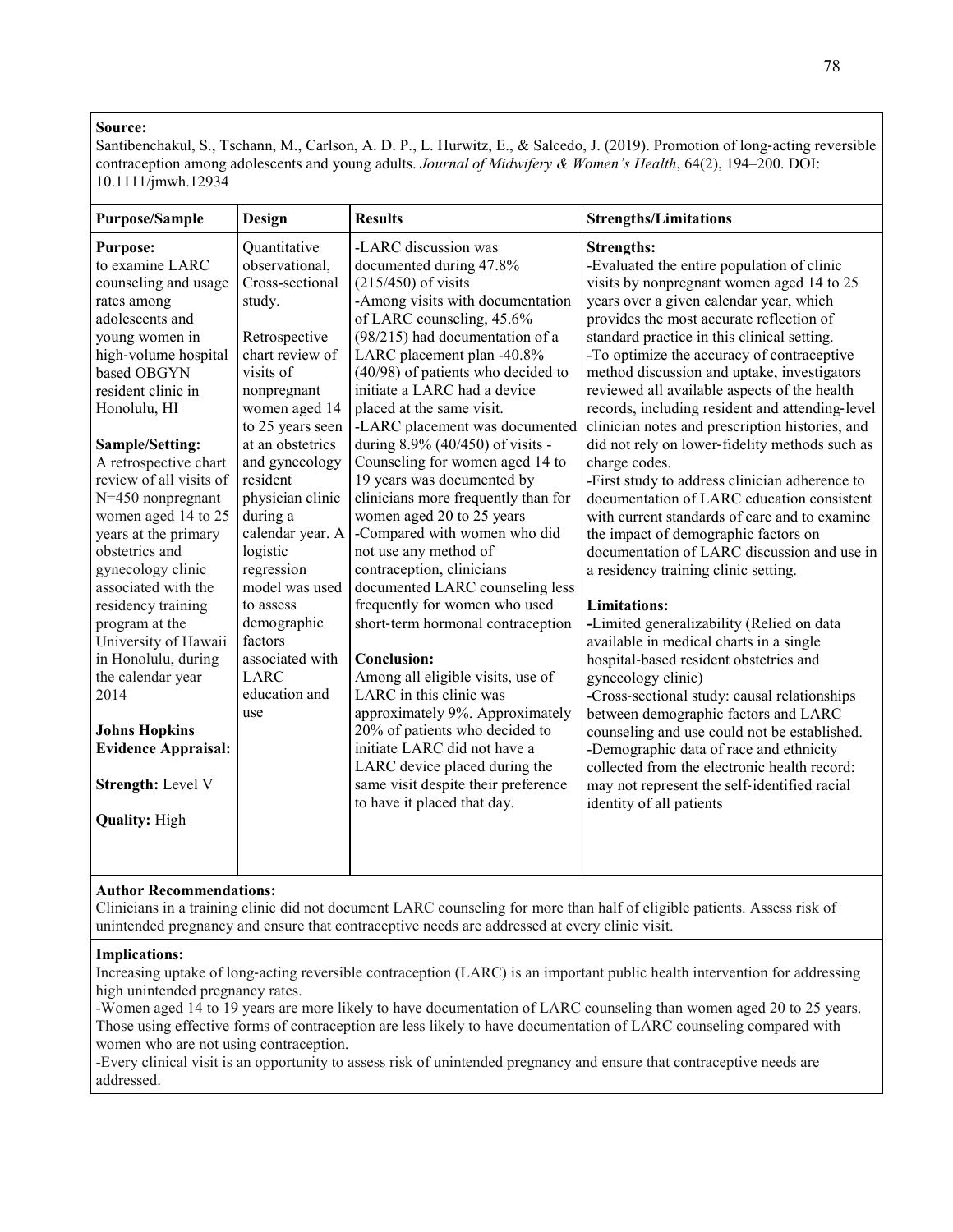Sundstrom, B., Baker-Whitcomb, A., & DeMaria, A. (2015). A qualitative analysis of long acting reversible contraception. *Maternal & Child Health Journal, 19*(7), 1507-1514. doi:10.1007/s10995-014-1655-0

| Purpose/Sample                | Design            | <b>Results</b>                           | <b>Strengths/Limitations</b> |
|-------------------------------|-------------------|------------------------------------------|------------------------------|
|                               | (Method/Instru    |                                          |                              |
|                               | ments)            |                                          |                              |
| <b>Purpose:</b>               | -Qualitative semi | Barriers to LARCs included:              | <b>Strengths:</b>            |
| To investigate young          | structured        | -Rumors and misunderstandings about      | -Participant driven inquiry  |
| women's knowledge, per-       | interviews        | the insertion process of LARCs           | -Insightful interpretation   |
| ceptions, decision-making     | -Constant-        | -Health insurance coverage and cost      |                              |
| process, beliefs, and use of  | comparative       | -Participants overestimated the risks of |                              |
| LARC methods.                 | method was used   | LARCs and underestimated the risks of    |                              |
|                               | by researchers to | <b>OCPs</b>                              |                              |
| Sample/Setting:               | discover themes   | -Medical provider resistance limited     |                              |
| $N=53$ women aged $18-24$     |                   | participants' choice of LARCs            | <b>Limitations:</b>          |
| years completed in-depth      | -Analytical       | -Loss of user control and long duration  | -Women recruited for this    |
| interviews. -convenience      | techniques from   | of use                                   | study already had an         |
| sample created through        | the grounded      | -Myth of perfect use emerged as          | awareness of LARCs           |
| informal contacts and         | theory approach   | participants described being in control  | -Results may not be          |
| flyers. - All participants    | were used to      | when taking the pill every day.          | generalizable to a different |
| were students at a mid-       | identify patterns | -Concerns about fertility                | geographical region          |
| sized, urban, public liberal  | and themes        |                                          |                              |
| arts and sciences university  | across the data   |                                          |                              |
| located in the Southeast      |                   | Conclusion:                              |                              |
| <b>United States</b>          |                   | -Barriers to LARC methods, including     |                              |
|                               |                   | the myth of perfect use, access, medical |                              |
| <b>Johns Hopkins Evidence</b> |                   | resistance, and cost construct a false   |                              |
| Appraisal:                    |                   | choice of contraceptive methods.         |                              |
|                               |                   | -Among participants, the OCP served as   |                              |
| Strength: Level III           |                   | the default contraceptive choice despite |                              |
| Qualitative                   |                   | its decreased effectiveness and lack of  |                              |
|                               |                   | convenience.                             |                              |
| <b>Quality: High/Good</b>     |                   |                                          |                              |
|                               |                   |                                          |                              |
|                               |                   |                                          |                              |
|                               |                   |                                          |                              |
|                               |                   |                                          |                              |

# **Author Recommendations:**

-Medical professionals should discuss LARC methods as the most effective and ideal methods for all women, including adolescents in order to promote true choice for contraception.

-Public health interventions and communication campaigns should emphasize desirable side effects, safety, and increased effectiveness of LARC methods

-Messages from health care providers and public health communications will help young women view LARC methods more favorably and as a realistic and safe option for preventing pregnancy.

#### **Implications**

-Strategies for health care providers to distribute satisfactory and effective contraception for young women.

-Effective health communication campaigns will emphasize the desirable side effects, safety and increased effectiveness of LARC methods.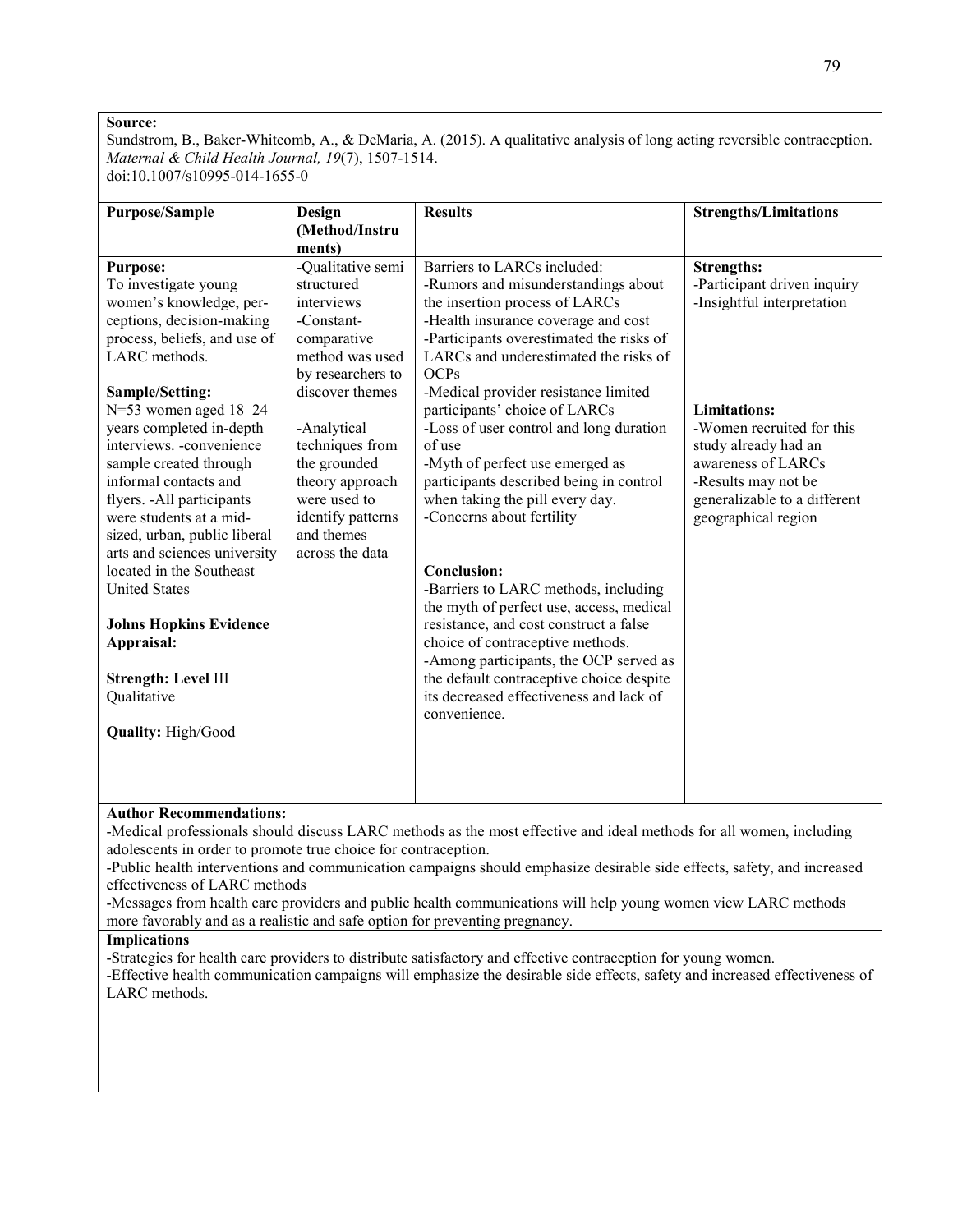Thompson, K. M., Rocca, C. H., Kohn, J. E., Goodman, S., Stern, L., Blum, M., … Harper, C. C. (2016). Public funding for contraception, provider training, and use of highly effective contraceptives: A cluster randomized trial. *American Journal of Public Health, 106*(3), 541–546. doi:10.2105/AJPH.2015.303001

| <b>Purpose/Sample</b>      | Design                     | <b>Results</b>                      | <b>Strengths/Limitations</b>     |
|----------------------------|----------------------------|-------------------------------------|----------------------------------|
|                            | (Method/Instruments)       |                                     |                                  |
| <b>Purpose:</b>            | Experimental,              | -Clients at intervention sites      | <b>Strengths:</b>                |
| To assess if public        | randomized control trial.  | were more likely to initiate        | -Cluster randomized design.      |
| funding for birth          |                            | LARC use at 22/100 versus the       | -Data collected from a variety   |
| control was linked to      | In order to assess the     | control at 18/100.<br>-Clients      | of states within the U.S.        |
| <b>LARC</b> utilization    | effect of the intervention | who sought care at clinics with     | -Large sample size.              |
| after provider             | and funding Cox            | family planning funding related     |                                  |
| training.                  | proportional hazards       | to expansion programs were 2x       |                                  |
|                            | model with shared frailty  | as likely than the control clinics  |                                  |
|                            | was utilized, to assess    | to initiate LARC use "(25 vs 13     | <b>Limitations:</b>              |
|                            | whether the model was      | per 100 person-years;               | -Conducted solely within         |
|                            | met, repeated analyses     | AHR = 2.26; 95% CI = 1.59,          | Planned Parenthood clinics.      |
| Sample/Setting:            | ensued inclusive of        | 3.19). LARC initiation also         | -Clinics were aware that they    |
| Women ages 18-25           | "Schoenfeld residuals      | increased among participants        | were the intervention or control |
| $(N=1500)$ . 40            |                            | with public (AHR = $1.56$ ; 95%     | group. This could have changed   |
| Planned Parenthood         | and log-log plots against  |                                     |                                  |
|                            | time".                     | $CI = 1.09, 2.22$ ) but not private | or influenced traditional        |
| clinics in 15 states       | Stata version 13.0 was     | health insurance".                  | practices.                       |
| from February 2011         | used for analysis.         |                                     |                                  |
| to May 2013.               | 20 clinics were randomly   |                                     |                                  |
|                            | designated as              | <b>Conclusion:</b>                  |                                  |
|                            | intervention sites. These  | Access to public funding and        |                                  |
|                            | clinics participated in a  | trained medical professionals       |                                  |
|                            | 4-hour LARC training       | increases LARC initiation.          |                                  |
|                            | session. Also, the clinic  |                                     |                                  |
|                            | waiting room ran a video   |                                     |                                  |
| <b>Johns Hopkins</b>       | of patients' experiences   |                                     |                                  |
| <b>Evidence Appraisal:</b> | with LARCs. (N=802)        |                                     |                                  |
|                            | 20 Planned Parenthoods     |                                     |                                  |
| Strength: Level I          | served as control clinics  |                                     |                                  |
|                            | and provided traditional   |                                     |                                  |
| <b>Quality: Good</b>       | care. (N=698)              |                                     |                                  |
|                            | Information regarding if   |                                     |                                  |
|                            | women had initiated        |                                     |                                  |
|                            | LARC use (yes or no)       |                                     |                                  |
|                            | was collected over 3, 6,   |                                     |                                  |
|                            | 9, and 12 months via       |                                     |                                  |
|                            | questionnaires. Health     |                                     |                                  |
|                            | care records were also     |                                     |                                  |
|                            | reviewed.                  |                                     |                                  |
|                            |                            |                                     |                                  |
|                            |                            |                                     |                                  |

**Author Recommendations:** In order to reduce the number of unplanned pregnancies clinics should assess the cost of LARC initiation as well as the skills of the provider personnel.

#### **Implications:**

Provider skill in LARC use should be addressed and reinforced with training**.** Focus should examine the high expense of LARCs as a barrier to utilization. Public funding directly impacts a woman's choice to pursue LARC initiation.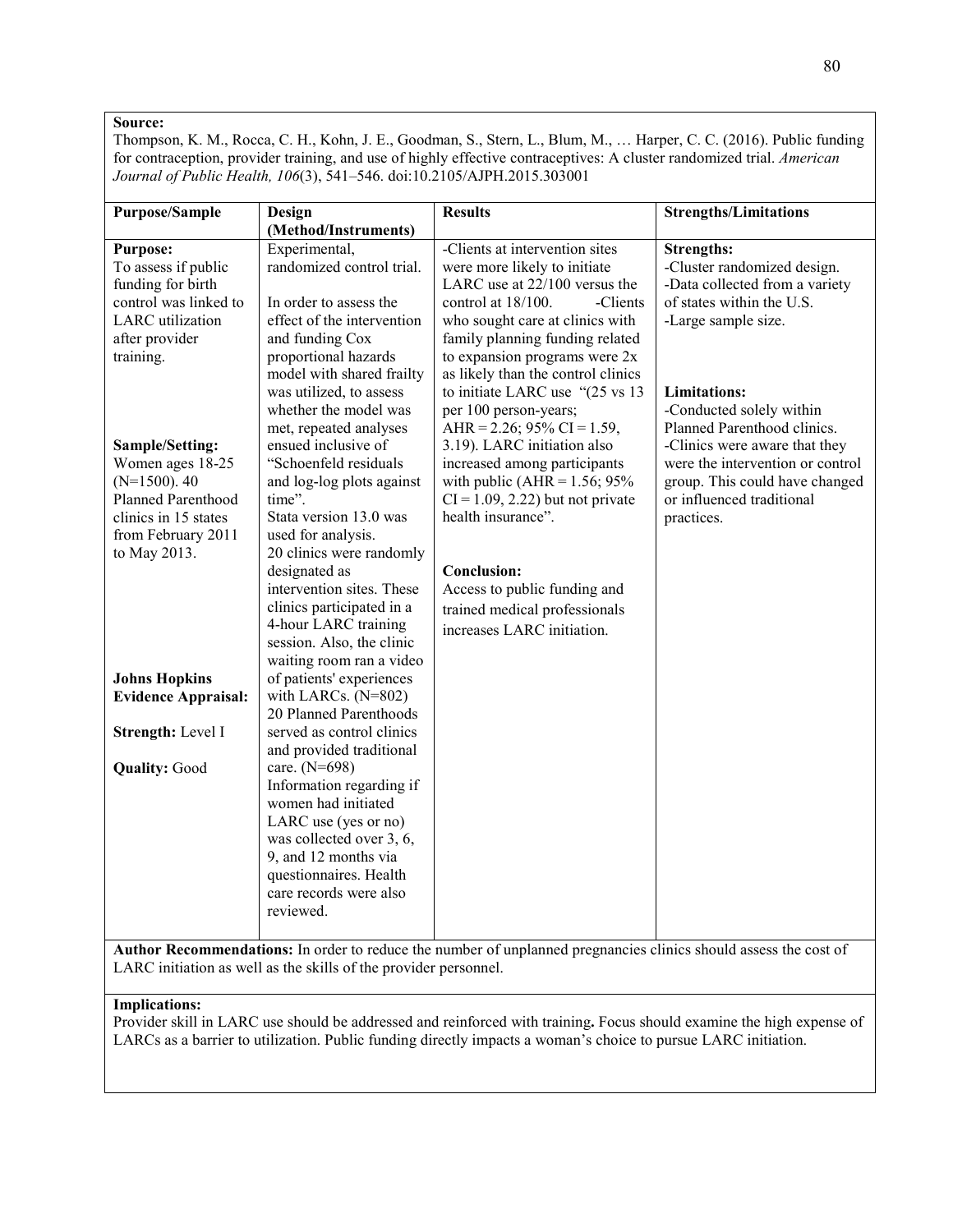Wilkinson, T. A., Downs, S. M., Tucker Edmonds, B. (2019). Cost minimization analysis of same-day long-acting reversible contraception for adolescents. *JAMA Network Open, 2*(9), 1-9. doi: [10.1001/jamanetworkopen.2019.11063](https://doi.org/10.1001/jamanetworkopen.2019.11063)

| <b>Purpose/Sample</b>                                                                                                                           | Design<br>(Method/Instruments)                                                                                                                                                                                       | <b>Results</b>                                                                                                                                                                                                                    | <b>Strengths/Limitations</b>                                                                                                                                                                                                                                   |
|-------------------------------------------------------------------------------------------------------------------------------------------------|----------------------------------------------------------------------------------------------------------------------------------------------------------------------------------------------------------------------|-----------------------------------------------------------------------------------------------------------------------------------------------------------------------------------------------------------------------------------|----------------------------------------------------------------------------------------------------------------------------------------------------------------------------------------------------------------------------------------------------------------|
| <b>Purpose:</b><br>To analyze Indiana<br>Medicaid's cost savings<br>associated with<br>providing adolescents<br>with same-day access<br>to LARC | Quantitative,<br>Observational, Cross<br>sectional study<br>-Economic evaluation of<br>cost minimization from the<br>payer's (Medicaid)<br>perspective                                                               | -Same-day LARC<br>placement was associated<br>with lower overall costs<br>(\$2016 per patient over 1<br>year) compared with LARC<br>placement at a subsequent<br>visit (\$4133 per patient over<br>$1$ year).                     | <b>Strengths:</b><br>-Implications for both policy and<br>practice<br>-Describes barriers to access in<br>LARCs without human<br>subjects/need for the ethical review<br>board.                                                                                |
| Sample/Setting:<br>Net costs of providing<br>same-day LARC based<br>on Indiana state<br>Medicaid<br>-Participants were<br>payers (Medicaid)     | -from August 2017 through<br>August 2018.<br>-cost model examined the<br>anticipated outcome of<br>providing LARC at the first<br>visit compared with<br>requiring a second visit for<br>placement. The costs and    | -Compared with the return-<br>visit strategy, same-day<br>LARC was associated with<br>an unintended pregnancy<br>rate of 14% vs 48% and an<br>abortion rate of 4% vs 14%<br>-This cost minimization<br>analysis did not report P- | <b>Limitations:</b><br>-Does not consider costs associated<br>with children born from unintended<br>pregnancy which may tend to favor<br>same-day LARC.<br>-Not able to account for women<br>using a less-effective form of<br>contraception if a LARC was not |
| <b>Johns Hopkins</b><br><b>Evidence Appraisal:</b>                                                                                              | probabilities of clinic<br>visits, devices, device<br>insertions and removals,                                                                                                                                       | values or significance.<br>Conclusion:                                                                                                                                                                                            | obtained or its use was<br>discontinued.<br>-Because the model                                                                                                                                                                                                 |
| <b>Strength:</b> Level V                                                                                                                        | unintended pregnancy, and<br>births, according to                                                                                                                                                                    | Providing same-day LARC<br>could save costs for                                                                                                                                                                                   | was developed from the payer's<br>perspective, did not consider or                                                                                                                                                                                             |
| <b>Quality: Good</b>                                                                                                                            | previously published<br>sources, were incorporated<br>into the model. The<br>participants were payers<br>(Medicaid).<br>-Followed consolidated<br>Health Economic<br><b>Evaluation Reporting</b><br><b>Standards</b> | Medicaid, largely by<br>preventing unintended<br>pregnancy. Expected cost<br>savings could be used to<br>implement policies that<br>make this strategy feasible<br>in all clinical settings.                                      | include patient preferences or<br>utilities in the model.                                                                                                                                                                                                      |

# **Author Recommendations:**

The findings suggest that providing same-day LARC placement may save payers money by preventing unintended pregnancy, and efforts to make this model of care feasible in all clinical settings should be undertaken.

# **Implications:**

Providing same-day LARC could save costs for Medicaid, largely by preventing unintended pregnancy. Expected cost savings could be used to implement policies that make this strategy feasible in all clinical settings. Most importantly this would decrease the rate of unintended pregnancy and abortion among adolescents.